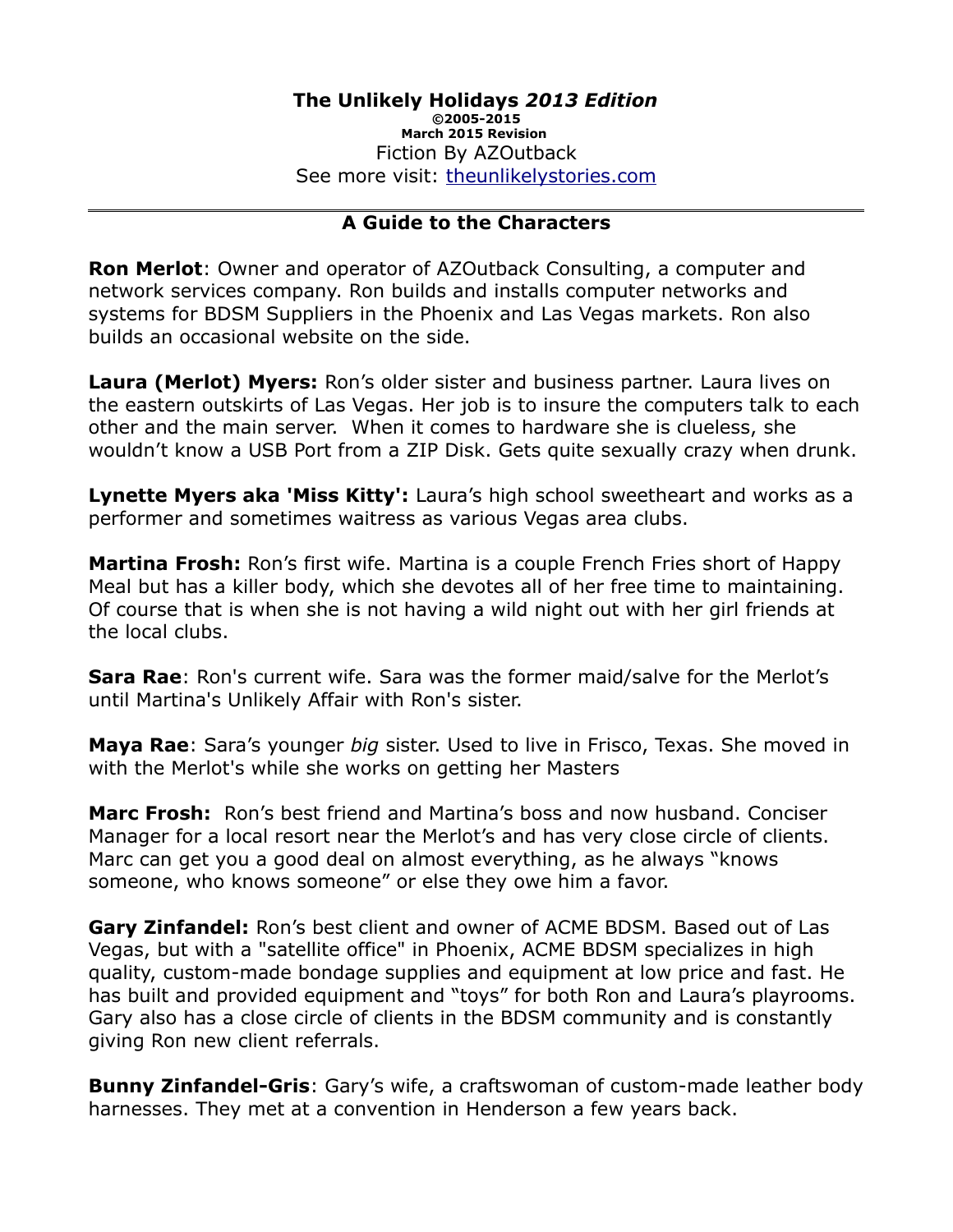**Bambi Gris:** Bunny's sister and business partner. While she does make some of the harnesses herself, Bambi is more a model than a craftswoman.

**Andy McGrawl**: Former owner of a chain of computer stores in the Tucson metro area, recently opened stores in Fountain Hills and North Scottsdale.

**Lindsay McGrawl-Sauvignon:** Andy's bi-sexual wife. Model/sales associated Budget Holstein North.

**Jed Rae**: Sara & Maya's father.

**Tess Rae-Whitewater:** Jed's wife.

**Anna Adela aka 'Peaches':** Whitewater Ranch caretaker.

**Linda Holstein**: Owner of Budget Holstein Leather Works, better known as Budget Holstein and co-owner of Corona de las Estrella's. She was Ron & Laura's very first client, specializing in leather S&M outfits, shoes and specialty items such as high end corsets and lingerie.

**Olivia Esmeraldes –** Kayré's best friend from high school and co-owner of Corona de las Estrella's.

**Kayré Holstein**: Linda's daughter and business partner.

**Kacie O'Neill:** Kayré's girl-friend.

The Unlikely Holidays is the next part of The *Unlikely Stories* series by AZOutback and picks up where *the Unlikely Opportunity* ended. The Merlot Family get ready to celebrate The Holidays. One thing leads to another which leads to yet another and leads into what would be come The Unlikely Holidays.

## **Chapter 1: Wild, Wild West Halloween Party**

After a couple hours of making out with each other in the cell Sara and Maya realized that they were locked in the cell. I had returned a few hours later from Andy's store to find Wynn in the kitchen getting dinner prepped. Out of curiosity I asked, "Are those two still down there?"

Wynn cracked an evil smile, "Yes, they are."

I laughed, "Okay, how long until dinner?" Wynn informed me about another hour or so. I replied, "Okay, I'll leave them down there."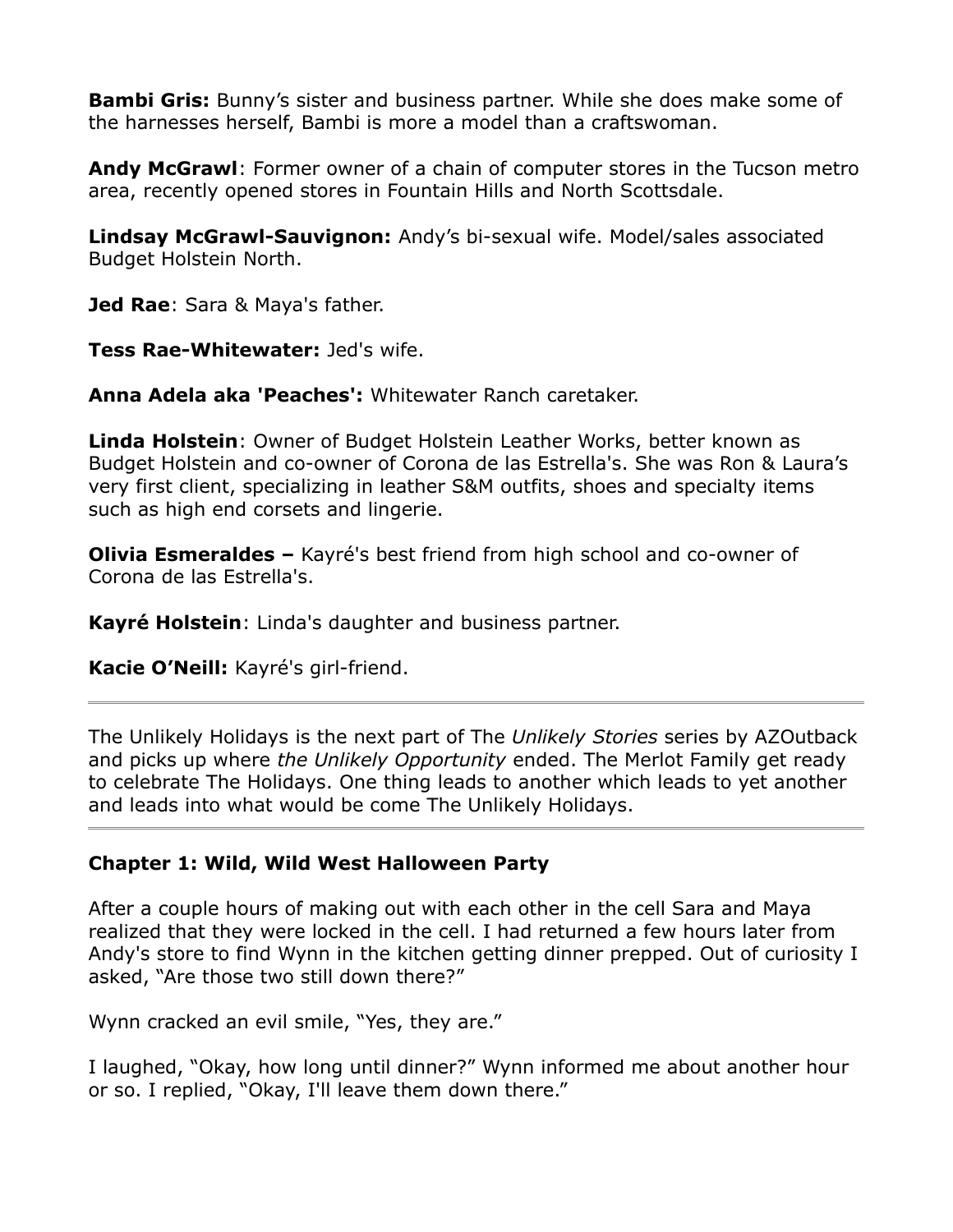Maya looked at Sara and asked, "So, how do you purpose we break out of here."

Sara asked Maya, "Got a hair pin?"

Maya looked at Sara rather confused, "Now why would I have a hair pin?"

Sara shrugged, "Just as well, I wouldn't know how to pick a lock anyway." Maya looked worried. Sara assured her, "They will notice us missing come dinner time. Someone will come down and let us out."

Maya sighed, "Okay, if you say so."

About an hour later I cam down into the playroom and opened the cell door, "Okay, you two have done your time. Now go get cleaned up for dinner."

A few days ago Gary suggested we do a Halloween costume party. We had discussed doing an Alice in Wonderland or Peter Pan theme, but with so many women it just didn't seem practical. Someway or other the conversation had turned to Wynn when she was dressed up as Fife. We both had the epiphany at the same time to do a Wild, Wild West theme. Gary would be a old west lawman Andy an old west banker and I would be the wanted gunslinger. The girls would be dressed in a Burlesque theme as Saloon Girls. During dinner I announced, "Okay, we will be having a Halloween costume party this year. Since you girls already have the corsets and fishnet pantyhose, y'all will be Saloon Girls in a Burlesque theme. Gary is going to be an old west lawman, Andy the robber baron banker. Myself, I will be a gunslinger hired to take care of the banker while avoiding the lawman."

Wynn laughed, "Oh this going to be fun! Great idea Ron!"

I told her, "Well I can't take all the credit, it was Gary who came up with the idea for the theme."

Sara asked, "Are we doing to decorate as well?"

I explained, "We will be converting the Great Room into a Saloon. Gary has a guy who can get us all the props. We will have the full bar, poker tables and of course no Saloon is complete without a piano. By the way, does anyone know how to play the piano?"

Maya replied, "Been a while, but I should be able to."

I told her, "Good and Gary will be playing a banjo as well. Now, Wynn is going to be the madame in charge of the girls which in this case will be Sara, Maya and Lindsay. Bambi and Bunny are going to be waitresses."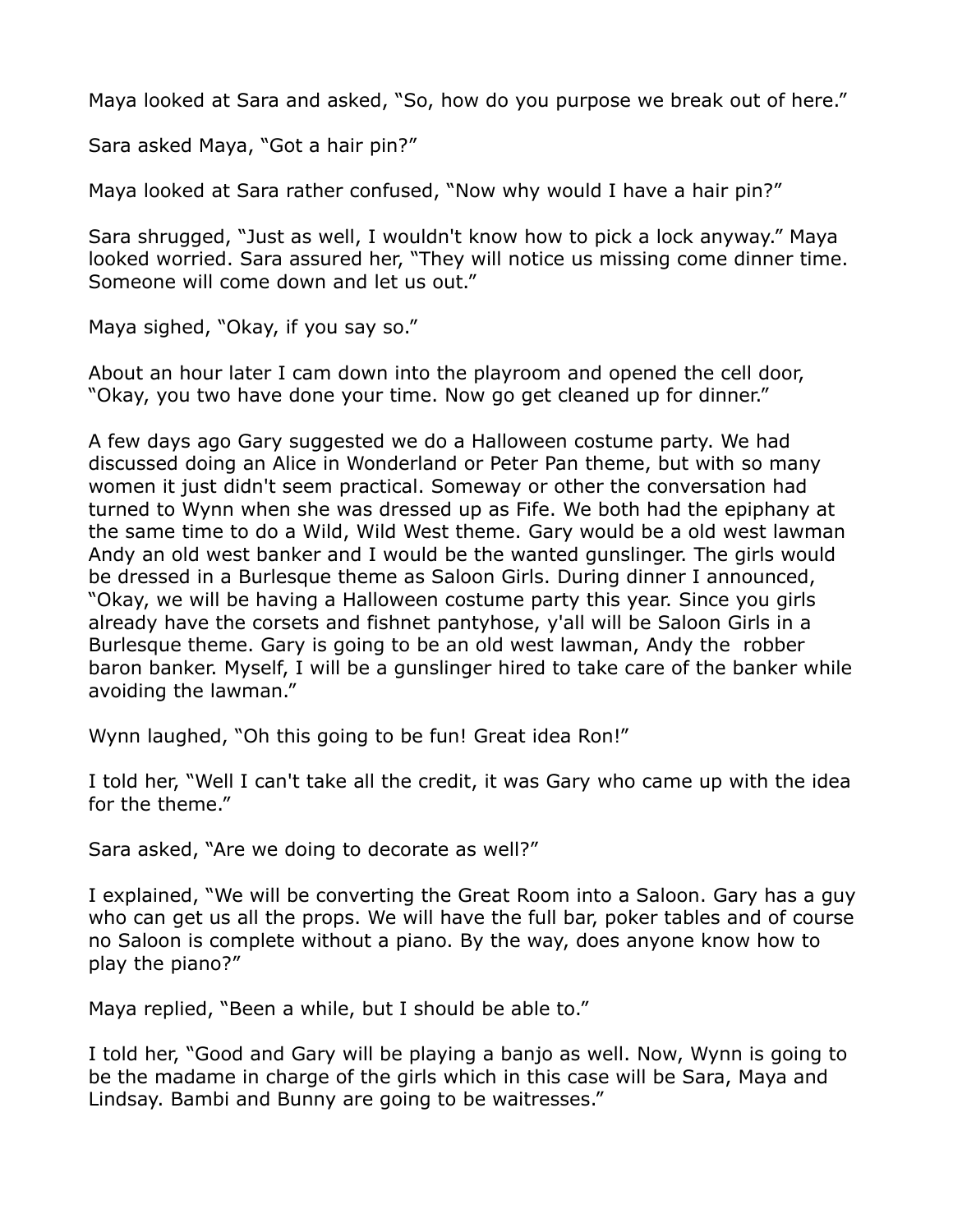Wynn asked, "Who all is going to be here?"

I explained, "Gary has invited the Chan's from Lot 15. Andy has invited Zina from PC's and Things, along with her husband. Also, Max and Doyle with be here as well. Plus I am pretty sure Marc and Martina are going to be here as well."

A couple days before Halloween, Anozira Party Depot went to work transforming the Great Room into a wild west saloon. We had the full bar with stools along with a couple poker tables. The piano was set off to the corner and they were even able to incorporate the plasma tv using special software and a web cam to turn into a mirror on the back wall of the bar. Maya sat down at the piano and banged on it for a bit then she started playing the typical saloon music. She commented, "I knew I could remember how to play one of these. You know, if we had a little more room in here I would love to have a baby grand in here!"

Sara asked, "Oh wow, that brings back memories of mom playing the piano as a kid. However, I don't think it was baby grand though. Hey, what happened to our piano anyway?"

Maya replied, "No, I think it was Petite Grand, which I am guessing our father sold it after we moved out. Oh well, a girl can dream!"

Sara commented, "Yeah, sort like my '71 Plymouth Roadrunner. That was an awesome car."

Halloween night all the girls were in corsets, each a different color as well as black fishnets. As I came down the stairs Maya joked, "Hey, where did you park your horse?"

I told her, "He's tied up by the backdoor." Gary walked in, "Oh no, the lawman is here, I better go hide."

The guests started showing up around 5:00 PM. Marc walked in with Martina who was also dressed in a wild west saloon girl, although I don't think the girls wore Pink in the 1800's, but hey this is Martina after all. I grabbed Marc and told him, "Hey come join me and the Robber Barron, Andy over at the poker table."

Marc commented, "I think I saw him with an ace or two up his sleeve!"

I was rather surprised by the number of trick-or-treaters we had show up, but Lindsay made sure we had enough candy to hand out to everyone."

Later in the night the poker game got heated as I had a full house with 3 Aces and 2 Kings only to discover so did Andy. I stood up and pulled out my gun, "Hey wait a minute?! How do we both have three aces? I think you're cheating!" The room went quiet.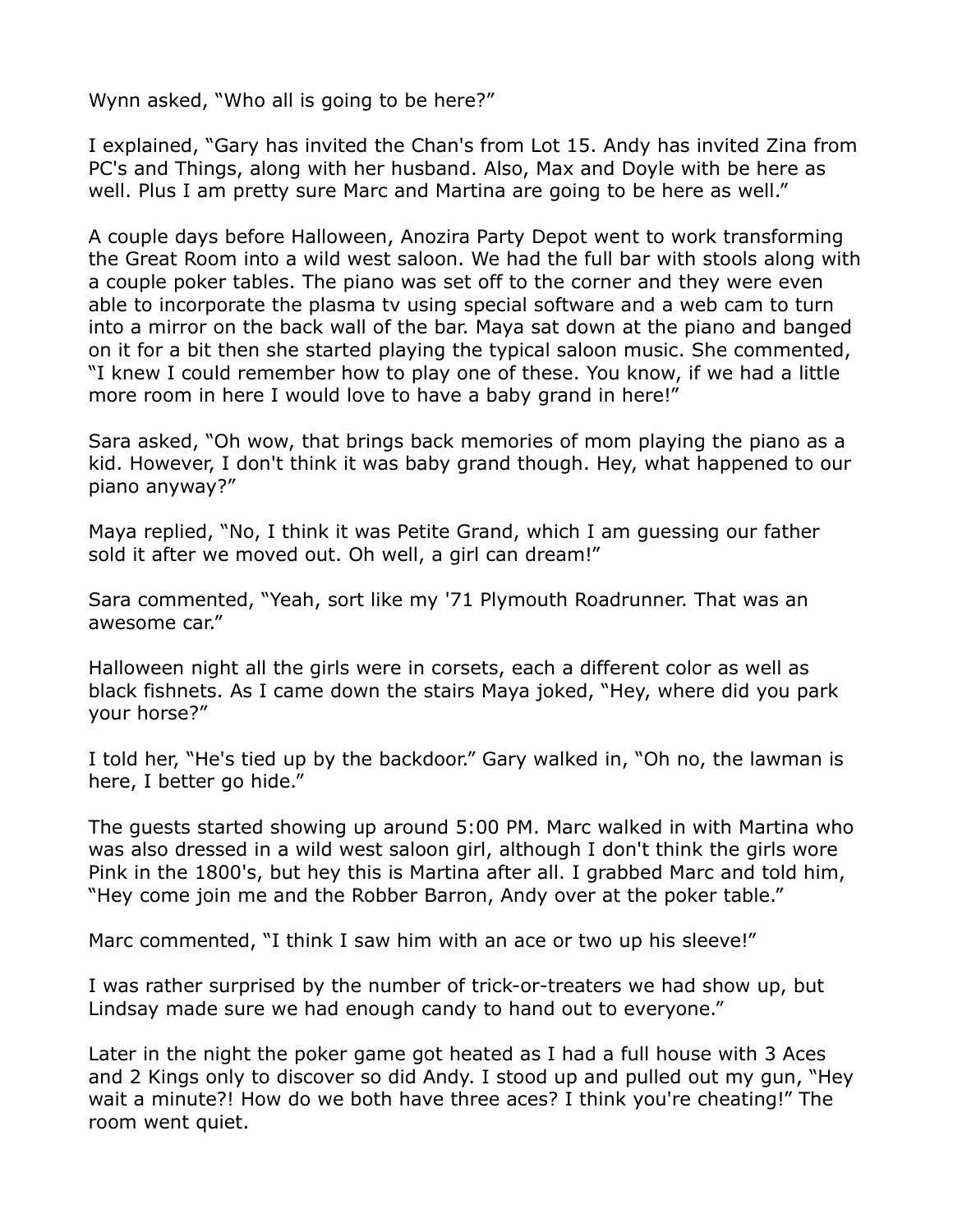Lawman Gary set down his banjo and came over, "Problem gentlemen?"

I replied pointing my gun at Andy, "He is a cheating."

Gary laughed at the scene and replied, "Is that so?" As I was waiving my gun around an ace fell out my sleeve as well. Gary looked the extra Ace that was now on the table "Seems like you are cheating too..."

I acted all confused, "Hey, where did this come from?" I made a hasty retreat for the saloon doors, which actually lead into the kitchen.

The party finally wound down around midnight. We agreed we would have to do this again next year. The next day Anzoira Party Depot came and removed all the props, returning the Great Room back to the way it was before.

#### **Chapter 2: So What's The Plan?**

The week leading up to Veteran's Day weekend was fairly quiet, although work on the McGrawl house had finally begun. Over the long weekend, Maya was out with friends from school working on yet another group project. Andy and Lindsay spent the long weekend down in Tucson visiting family and friends. It was just Sara, Wynn and I in the house. Sara and I were out on the Cabana kinda bored with the lack of activity at the house recently. Wynn brought us some drinks and asked, "So anything special planned for Thanksgiving?"

Sara and I looked at each other and I replied, "Hadn't given it much thought, been such a crazy year. I am not sure, guess I'll need to think about that."

Sara replied, "Well we have Andy and Lindsay, what about Gary and the girls?"

I told her, "Nope, Gary mentioned they will be heading to Wickenburg to be with the girls' parents. How about Marc and Martina?"

Sara informed me, "They will likely be working at least part of the day. What about Linda and Kayré?"

I responded, "Hmm, they don't have any family other than Olivia."

Wynn added, "Could always invite her as well, may be help out with the feast."

I told them, "Well, let me give them a call and see." I left the Cabana and headed back into the house to my office. I found Linda's number at the Ranch and gave her a ring, "Hey Linda, Ron! Say what are you and Kayré doing for Thanksgiving?"

Linda laughed, "Funny, was going to call you next week about that. We just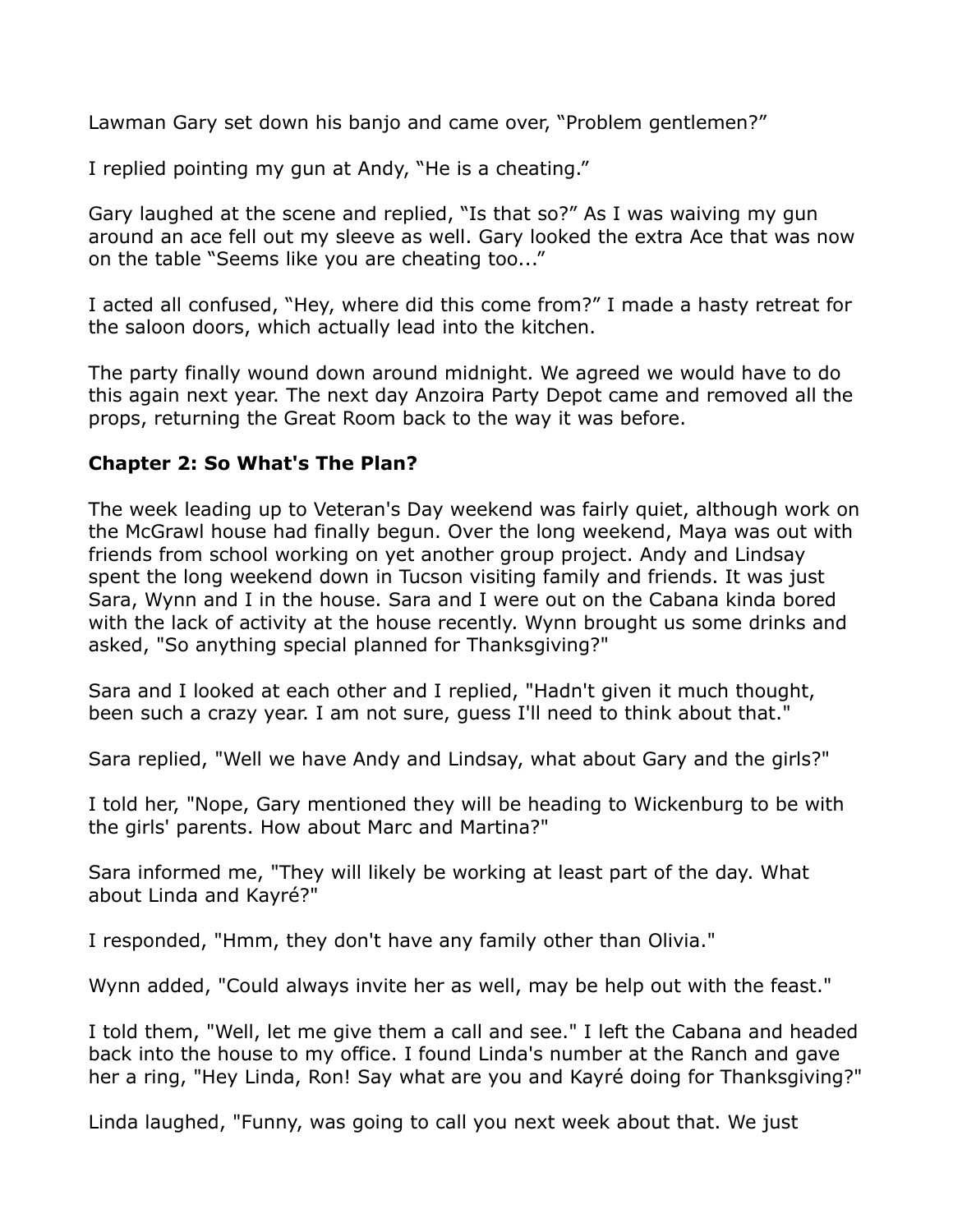finished the renovations adding the fifth bedroom and pushing out the garage. Hoping you and Sara can come down here?"

I commented, "Sure but what about Wynn and Maya, not to mention Andy and Lindsay?"

Linda clarified, "Sorry, I meant the six of you could come out. Olivia is going to be here as well. Can y'all come down say the Wednesday before?"

I told Linda, "Not sure, have to see what Maya's school schedule is looking like that week. I do know she won't be going back until that Monday. She already took that weekend off at Vinnie's. I'll get back to you, but sounds like a plan."

I returned to the Cabana and found Sara and Wynn just talking, "What's going on here?!"

Wynn looked at me innocently batting her eyes, "Nothing, we are just talking!"

I joked, "I know that's what's odd. Anyway a slight change of plans for Thanksgiving."

Sara asked, "The Holstein's weren't able to make it?"

I informed them, "No, they have invited the six of us to come down to the Ranch and spend the long weekend down there."

Sara was thrilled, but commented, "Um they only have four bedrooms though."

I corrected her, "They have five now that the renovations are done. Olivia is going to be there as well. Just need to find out what Maya's school schedule is like that week."

Sara informed me, "She only has her morning class Tuesday. Her Wednesday night class won't meet that week, the professor is going to be away."

Okay that solved that, "Well then we will be heading down there on the Wednesday and come back that Sunday." I called Linda back and informed her of our plans.

Later than evening Andy and Lindsay returned along with Maya. During dinner I mentioned, "Okay guys, we will be doing Thanksgiving weekend down at the Holstein Ranch. Andy and Lindsay did you two need to be back in town that Friday?"

Lindsay replied, "Not really, the sales manager can handle the Fountain Hills store."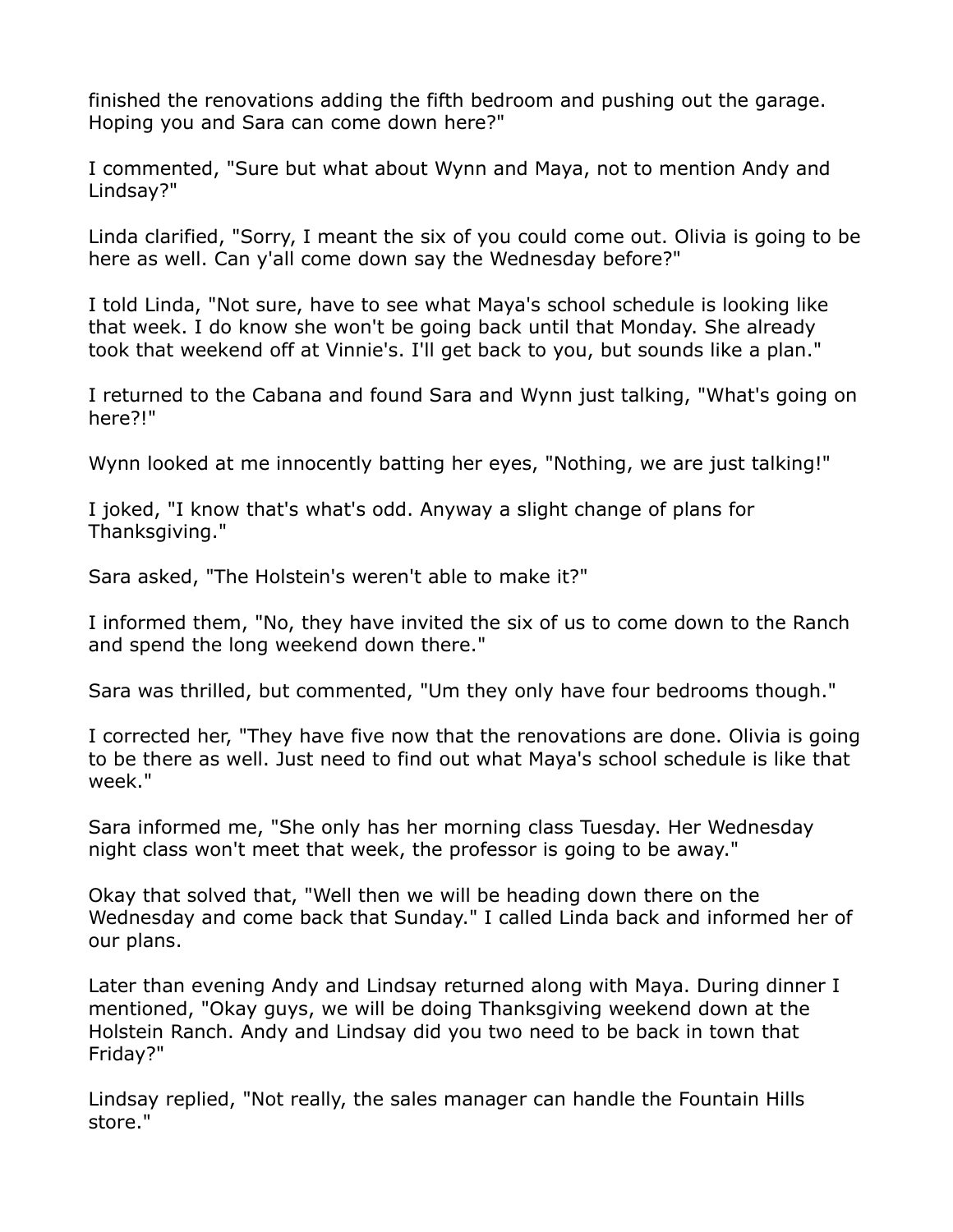Andy added, "Plus, we won't be opening Far North Scottsdale until after Thanksgiving. Rio Verde won't be until after the first of the year so no hurry there either."

I asked, "So you found a site for Rio Verde?"

Lindsay answered, "Well, not exactly. But if we do open a Rio Verde store it won't be until after the first of the year."

## **Chapter 3: Four More For Dinner Please and Car Service with Style!**

It was Sunday of the week of Thanksgiving and I was trying to get some minor web jobs done before we left for the long weekend. I was in the kitchen getting a Dr. Pepper when I noticed a giant strawberry sitting on the counter next to the fridge. I asked Wynn, "What's with the giant strawberry?"

She picked it up and show it to me, "It is an alarm clock plus it can hold candies and incense."

She opened it up to reveal there were peppermint candies inside as I took one I commented, "So it is a Strawberry Alarm Clock with Incense and Peppermints....how interesting."

While we were in the kitchen the house line rang, Wynn answered and informed me, "Ron, your sister."

I told her I'd get it in my office. I took my peppermint candy and Dr. Pepper and headed into my office. I very carefully picked up the house line, "Howdy Laura, what do I owe this call to?"

Laura replied, "I know this is short notice, but did y'all have plans for Thanksgiving? Miss Kitty and I really don't want to spend it alone...again."

I explained, "Hmm...well...the six of us were going to spend Thanksgiving at the Holstein Ranch. I am sure you could come out for dinner but they won't have any room for you to stay."

Laura came up with an idea, "May be Miss Kitty and I can stay with mom and Blanche."

I told her, "Good idea, but what about Miss Kitty's work?"

Laura responded, "Oh she is going to a different club starting in January so she is not working as of now."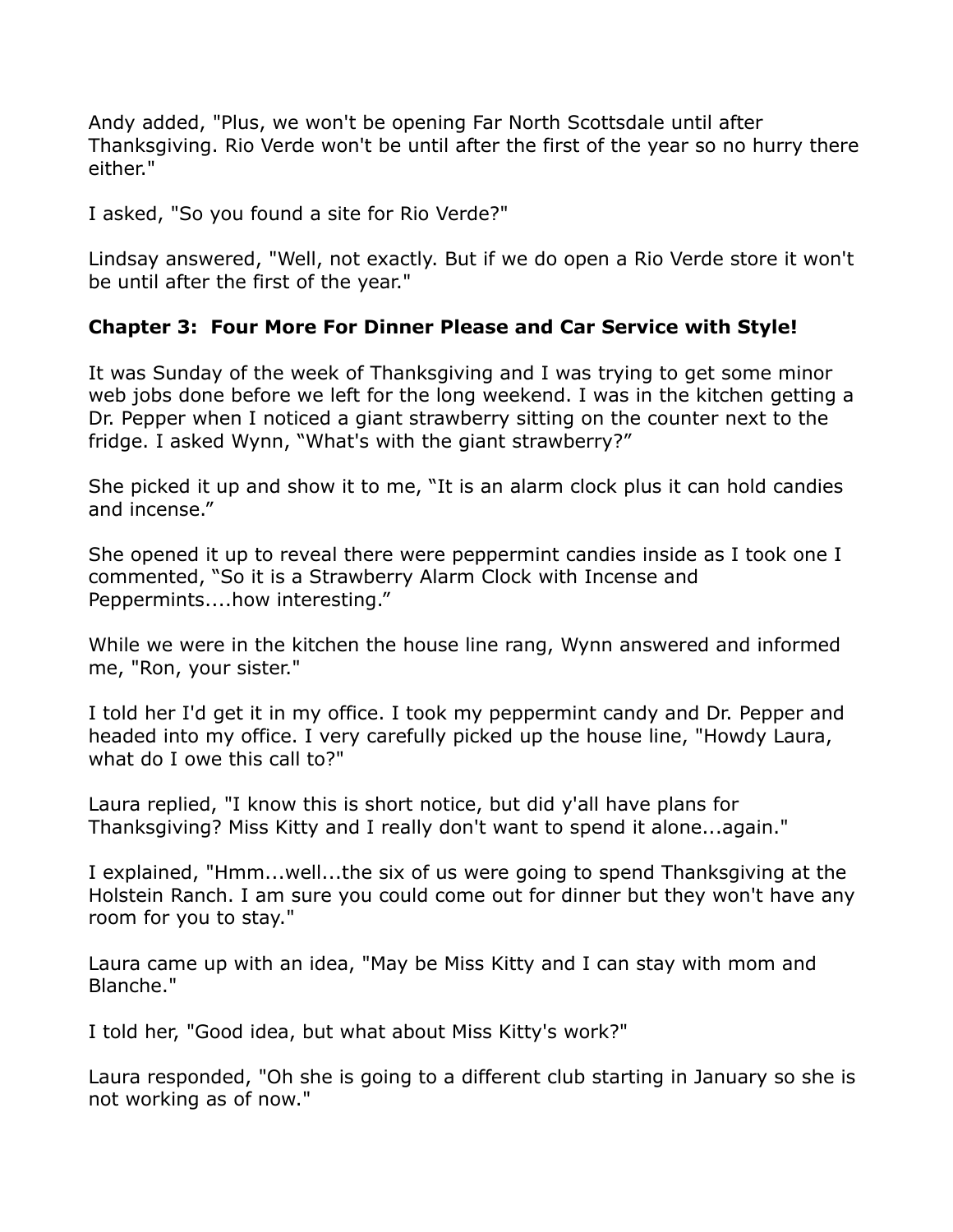I told Laura, "Well, let me conference in mom and Blanche, see what they are up to." I rang up my mother down in Tubac, "Hey mom, Ron here...let me conference in Laura."

Lorena asked, "Why Laura and Ron what a surprise. What's going on?"

I explained, "Well, what were you and Blanche planning on doing for Thanksgiving?"

Lorena laughed, "Gosh nothing special. We'll throw a couple turkey TV dinners in the microwave and may be watch some football. Why?"

Laura asked, "How about joining us for dinner?"

Lorena was surprised but concerned, "We'd love to but Blanche has class that Friday and it is a long drive to Scottsdale."

I clarified, "Actually the six of us along with Laura and Miss Kitty would be having dinner at The Holstein Ranch in Oro Valley."

Lorena was confused, "What is The Holstein Ranch and what did you mean by the 'six of us'?"

I told her, "Linda Holstein owner of the Budget Holstein, where Sara and I were working on our honeymoon."

Lorena understood but asked, "Okay, but the 'six of us'?"

I explained, "Long story as to the circumstances but Andy and Lindsay are staying with us for a while."

It was all making sense to Lorena now, "Oh Andy and Lindsay such a wonderful couple. Much like you and Sara."

Laura asked, "Hey mom, can Miss Kitty and I stay with you over that weekend? Ron and company are going to be staying at The Holstein Ranch."

Lorena was thrilled, "Sure. You two are always welcomed...as are you Ron and Sara."

I decided I better check with Linda before we made any final plans, "If y'all hold on a bit, I need to call Linda and make sure this is alright." I put the house line on a locked-hold so Wynn wouldn't accidentally pick it up and called Linda on the business line.

I was hoping someone would answer when Kayré picked-up...I asked, "Kayré, is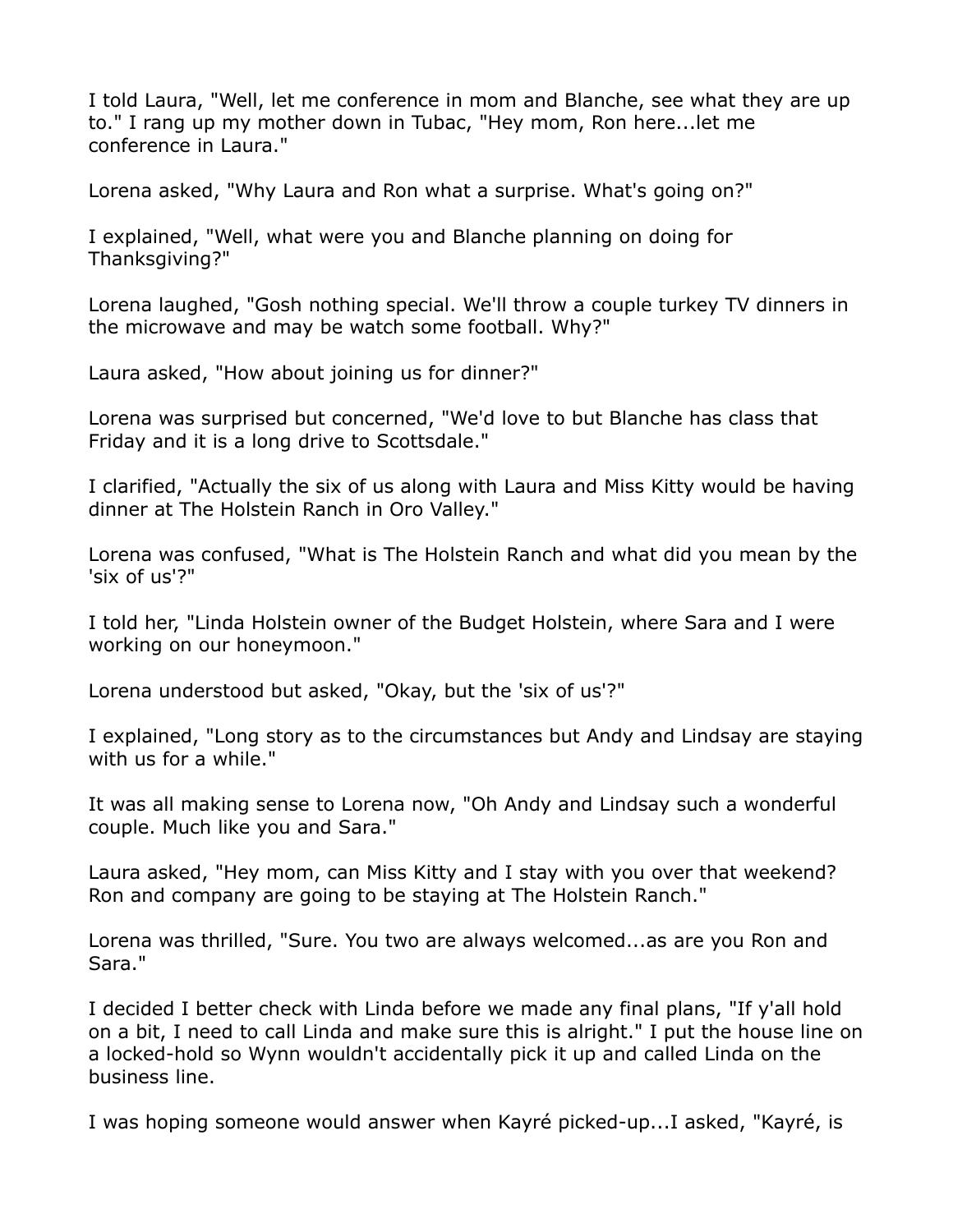your mother around?"

Kayré yelled, "Mother! Phone!"

Linda came on the line and I asked, "Hey I know this is short notice but is it possible to add four more to dinner?"

Linda was puzzled, "Sure, but who and you know we are tight on space?"

I explained, "Yes I know you are tight on space. That is why Laura and Miss Kitty will be staying with my mother and Blanche down in Tubac."

Linda told me, "Wow, we will have the entire Merlot Family here! Your timing is good we are about to go shopping a little later. See you Wednesday."

I got back on the house line and informed, "Linda is fine with this and would be thrilled to have the entire Merlot family for dinner. Now Laura, are you driving or flying?"

Laura replied, "Bit of a short notice to catch a flight."

I told her, "Well, if you could hold again I'll see if I can get a hold of Marc." I placed them on hold again and called Marc at home.

Martina answered, "Hey Ron what's up?"

I told her, "Not much need to talk to your husband see if he can get a last minute flight for my sister and Miss Kitty for Thanksgiving."

I wasn't sure how this was going to go over with Martina being this would be our first Thanksgiving since the divorce. She was fine, "That's good that all of you will be getting together. Marc and I are working but it is going to be a fun day with lots of food. Let me go grab him."

Marc had already been briefed, "Geez Ron, what is with you and these last minute flights? Okay so when and where?"

I told him, "She called me today how was I to know?! Anyway, Henderson to either Deer Valley or Tucson."

Marc checked, "You are in luck we can do a Vegas to Tucson via Econo Airlines tomorrow or Henderson to Deer Valley on Desert West on Tuesday."

I explained, "There is no way Laura is going to set foot on one of those Econo Airlines' tin cans so Desert West to Deer Valley it is."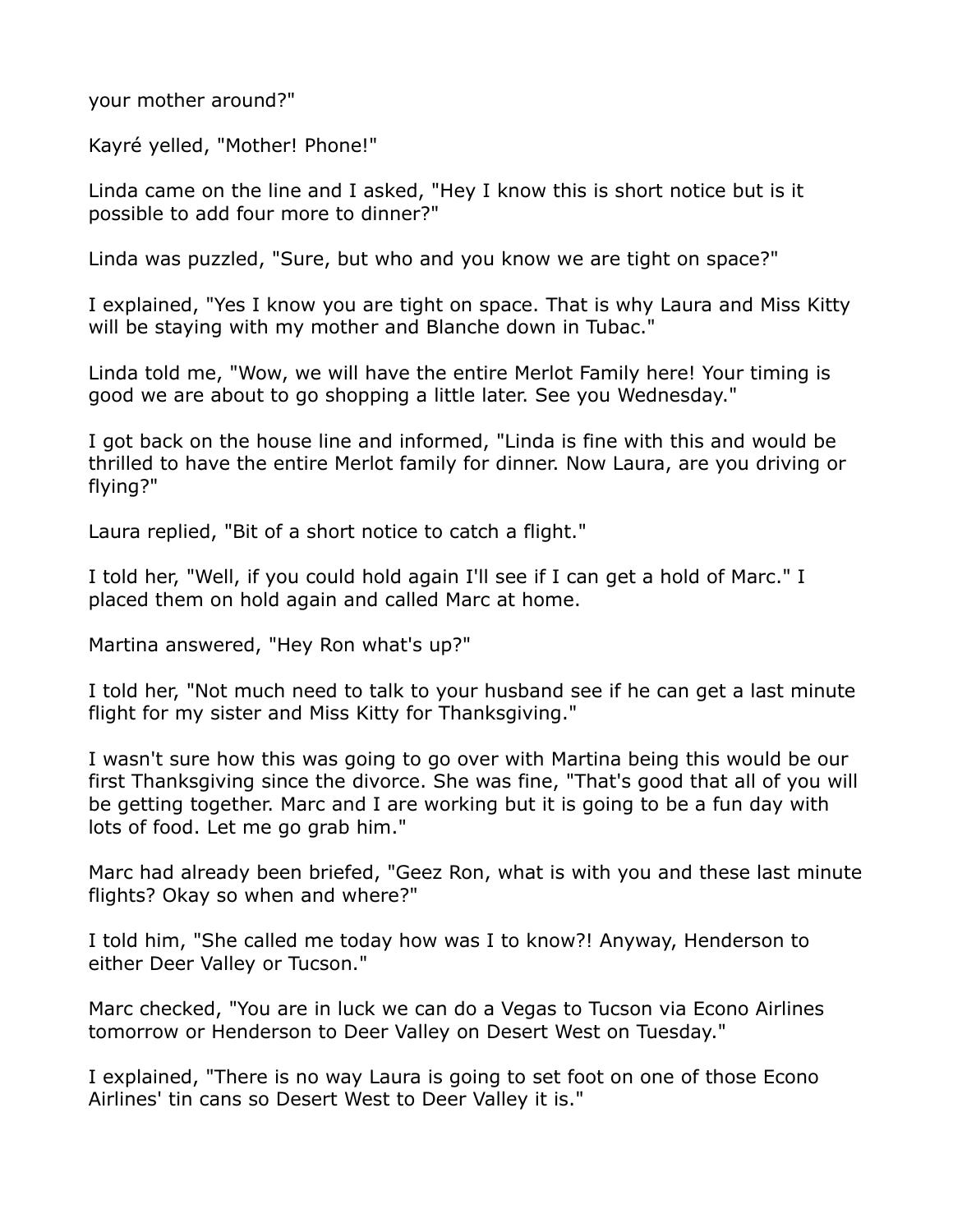Marc asked, "Can you have her call me so I can get her info and have the tickets sent via Road Runner?"

I told him, "She is on the other line right now with my mother, but I'll have her give you a call." I switched back to Laura, "Okay, Marc can go ahead and get you two on Desert West flight for Tuesday. You two can spend the night here Tuesday. Now, you will need to give Marc a call so he can get your info and get the tickets out. Give me call when you have the times and someone will come get you."

After I was off the phone with them I paged Sara and Wynn to my office. Sara came in followed by Wynn. I asked Wynn, "Remember how I said that some times things can get a little hectic?" Wynn nodded 'yes' and I continued, "Laura and Miss Kitty are flying in on Tuesday. They will spend the night here Tuesday and then come down with us to the Holstein Ranch on Wednesday. From there they will be staying with my mother and Blanche. The four of them will join the six of us along with Linda, Kayré and Olivia for Thanksgiving Dinner."

Sara asked, "Do you know when they are coming in on Tuesday?"

I explained, "Not yet, she was going to call Marc and make all the arrangements then call me back."

Sara laughed, "Wow the entire family together again!"

An hour or so later Laura called to inform me, "Miss Kitty and I will be in around noon on Tuesday and will fly back next Tuesday around the same time. Hope you don't mind us staying Tuesday and then Monday next week?"

I told her, "No problem, we have room. Sorry to cut y'all short but I have some work I need to get done before we leave. See you Tuesday."

By Monday night I was able to get all the small web jobs completed. There was still one large job I was nearly done with. Tuesday morning I got up early and headed back down to my office in hopes of finishing up the last job. The problem I was running into was getting their databases imported and setup correctly, that was going to take a couple hours, or so I thought. Wynn came into my office around 11:00 AM, "Ron your sister is due in, in an hour."

I looked up, "Oh crap, I've been trying to get these databases imported for the last 3 hours. Ah, I think I got it now...can you go get them for me?"

Wynn walked up to my desk and asked, "Sure where do I go?" As she approached I noticed she was in a purple corset with black shorts and stockings.

I handed Wynn a map of the Deer Valley Airport/Park and told her, "The Desert West Airlines terminal is in the far building. Nice outfit by the way!" Wynn left and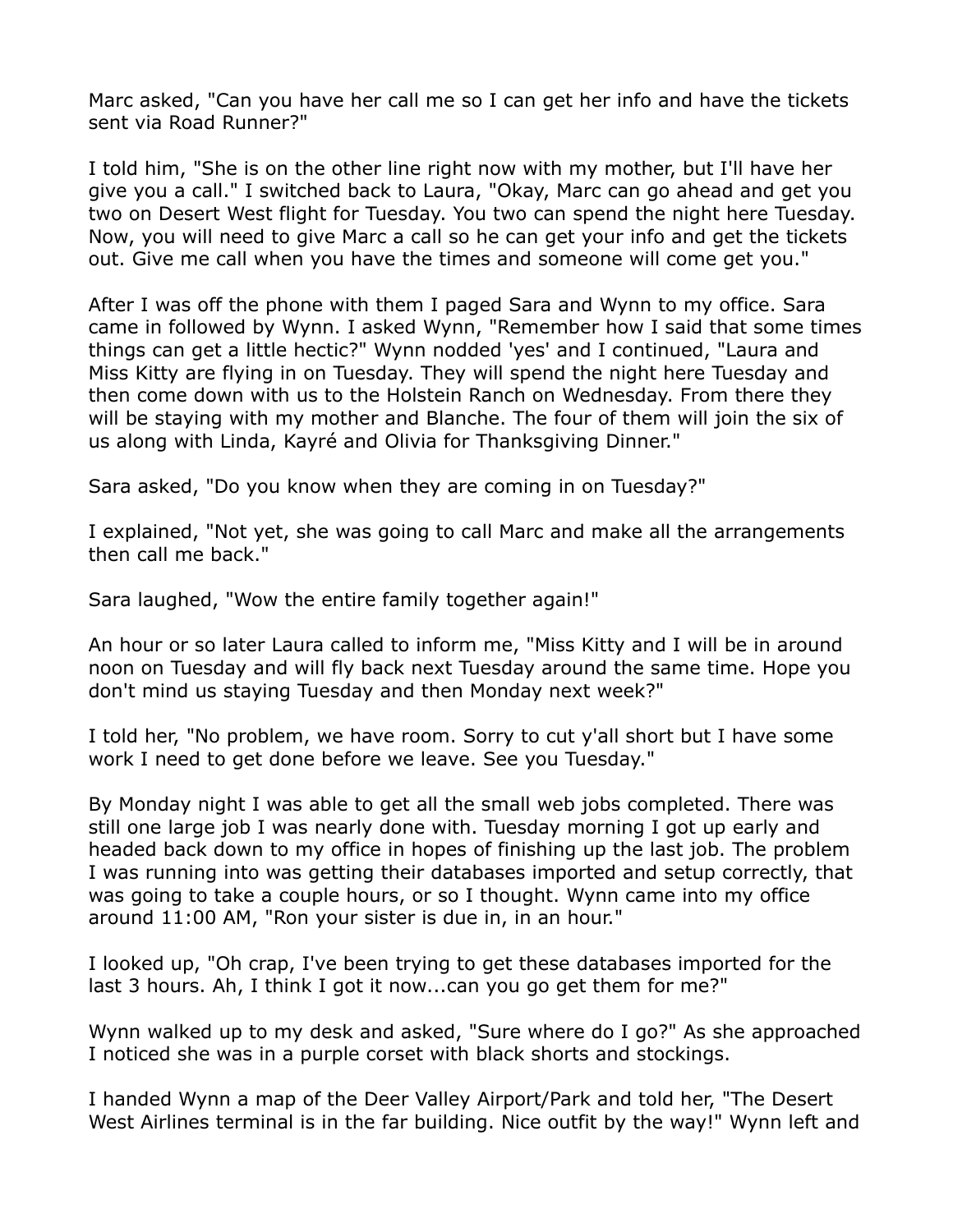I was back at work getting the databases installed again. Right after Wynn had left I got the content imported correctly into the database. Finally! This project was done. Bit of a pain but still worth the \$750 I had billed them. I did a quick check of my e-mail, nothing exciting so I shut down.

Meanwhile Wynn had arrived at the airport terminal and was in search of Laura and Miss Kitty. Wynn spotted Miss Kitty and called out, "Lynnette!" Miss Kitty looked around trying to see who was calling her name, but she wasn't expecting it to be Wynn. A bit closer this time again Wynn called out, "Lynette!"

Miss Kitty looked around some more this time and saw Wynn, "Oh Wynn, sorry we weren't expecting you." She noticed Wynn's stylish outfit and commented, "Wow, nice looking outfit you got on. Love the black and purple."

Wynn explained, "Well, I provide Car Service with Style! Anyways, Ron was trying to wrap up a web job, so he sent me over to get y'all."

Miss Kitty explained, "Laura is in the ladies room, but should be out shortly." No sooner had Miss Kitty said this then Laura come out of the ladies room. "Laura over here!"

Laura greeted Wynn and joked, "Morning Wynn! Ron too much of a big shot now to pick-up his own sister?"

Wynn laughed, "That is why he pays me the big bucks so I can buy these stylish outfits. Anyway he was trying to get one last job done before we leave tomorrow. Now, let's see if I can find my way out here."

Wynn, Laura and Miss Kitty did eventually make their way out of the airport. They arrived back at the mansion a little after 1:00.

After a quick lunch Wynn, Laura and Miss Kitty disappeared into the playroom. Since Wynn did not feel like cooking we ordered in KFC. Now, Drew has seen Lindsay, Maya and Sara in there full glamor before. However he had never seen Laura until tonight. Laura was wearing a black bustier along with short black skirt and stockings. I was going to wait in the hall and watch his reaction when Laura opened the door. The doorbell rang and Laura opened the door. For a moment Drew was too busy checking over the order to notice Laura. He was just getting out, "Good evening..." when he caught site of Laura. He stuttered slightly, "Hello...oh I must have the wrong house...but wait this *has* to be the right place."

I stepped up to the front door, "Oh hey Drew how's it going?"

Drew composed himself, "Evening Mister Merlot. Friend of yours?"

Laura introduced herself, "No, I'm his sex crazed lesbian sister...Laura."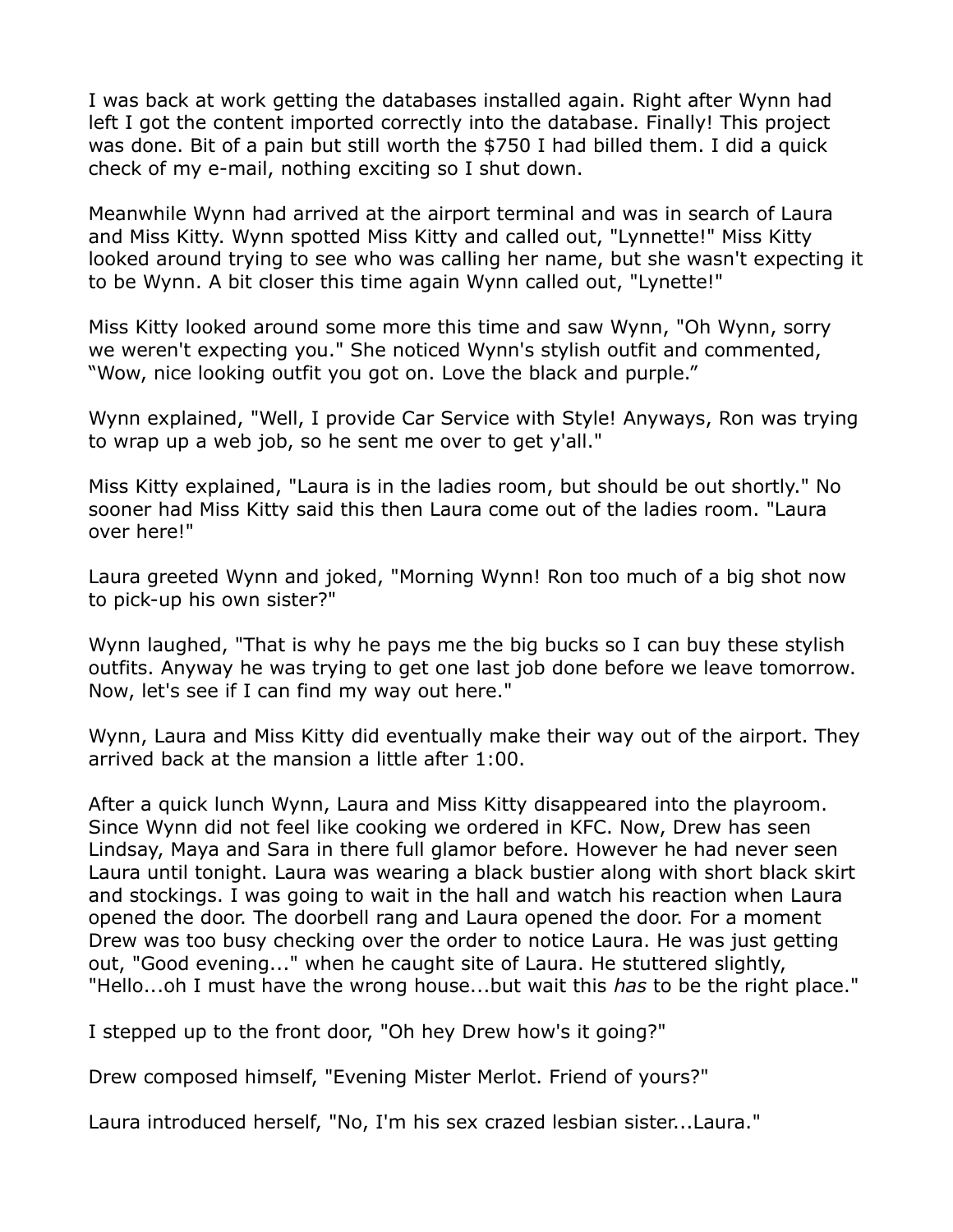Drew being a gentleman, "Well good evening Miss Merlot."

Miss Kitty walked in and Laura giggled and what she said next really surprised me, "Actually, it Myers. This is my girl-friend Miss Kitty or Lynette Myers."

Drew didn't seemed all that surprised and went about his normal business. As he was leaving he told us, "Have a nice Thanksgiving."

Andy and Lindsay had just came up from the garage so I didn't have time to ask Laura about her name change. We made the usual small talk during dinner. I was going to help Wynn Sara with the dishes but Sara shooed both of us out. It seemed her and Lindsay need to have some girl talk. Laura and Maya disappeared into the library to talk about Maya's Pharmacy Tech program. Wynn had headed back to her suite to get packed for the weekend. It was just Miss Kitty and I. For some odd reason she seemed really nervous around me and did her best to remain calm, "Hey thanks for inviting us. I know we didn't get off that good of a start earlier this year. I mean with Sara and Martina and all." She was almost in tears which really shocked me.

I thought fast, "Um Lynette, I hold no grudges against you or my sister and neither does Sara. So you two had a bit much to drink that night, stuff happens. As far as Martina goes, like I told Laura, Martina brought it upon herself. Still never figured out how those two met each other but that is neither here nor there. Now, what's this I hear about you going to a new club?"

Miss Kitty was a bit more relaxed now, "Well, my contract with MGM Grand is up and I am just tired of that place. I will be going over to Paris in January and not really a club either. I am going to be a cocktail waitress there."

I asked, "Kinda of an odd career change"

Miss Kitty explained, "Well, kinda getting tired of all this performing. Besides the money I make from tips will be more than enough to cover the cut in pay."

I joked, "You get to wear that hot uniform too."

Miss Kitty just started laughing, "I tried it on the other day just to see how I looked and it drove your sister wild!"

I joked back, "Hmm, Sara has one that Gary was able to get for her. Have to make sure she doesn't wear it when Laura is around!"

Miss Kitty replied, "Oh yea, I would not be responsible for anything Laura did to her then."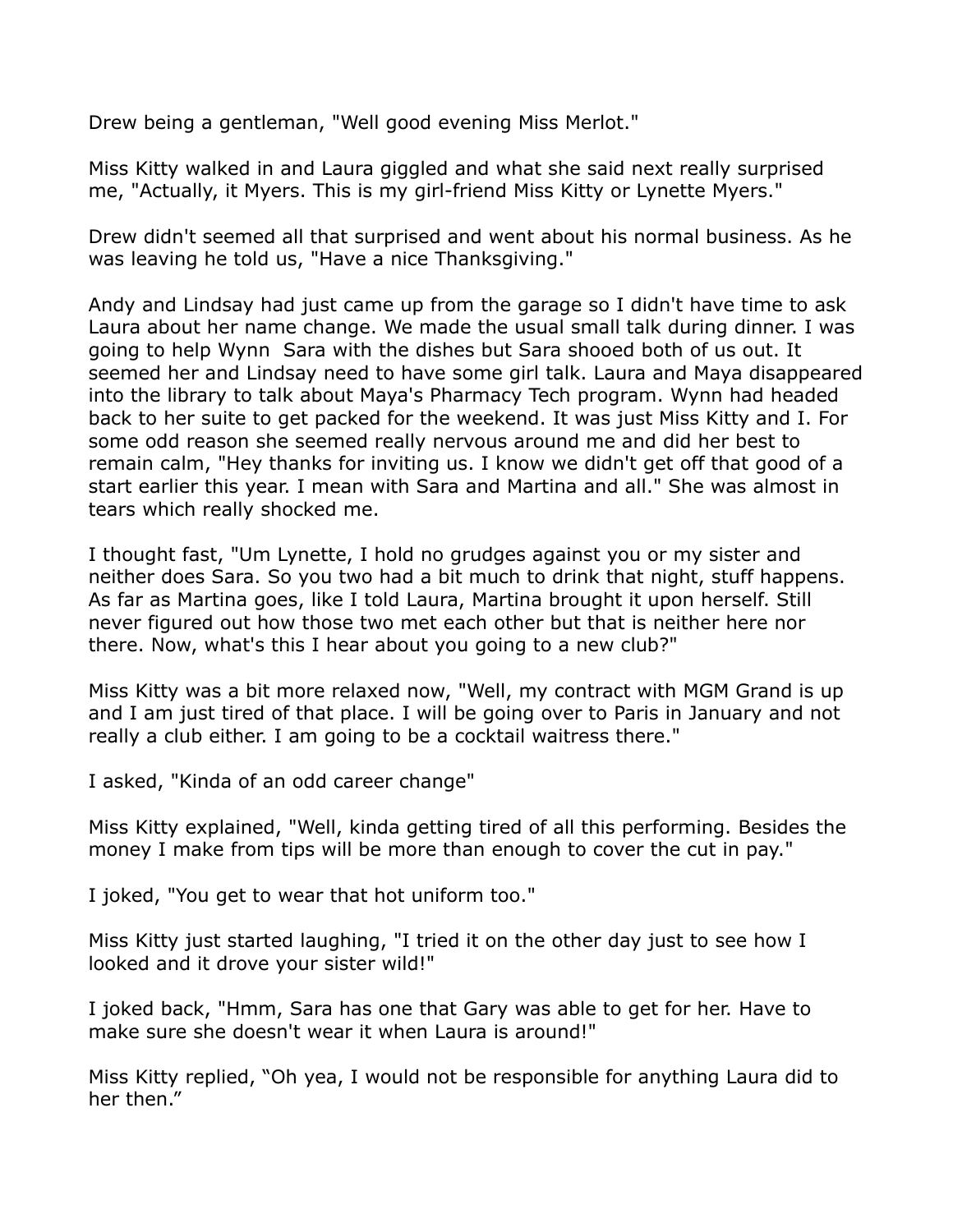It was getting late so I bid Miss Kitty a good night and headed up to my suite. Sara was wrapping up in the shower when I came in. I changed in to my bed clothes and Sara soon joined me. Sara asked, "I suppose you are wondering why Lindsay wanted to talk to me?"

Honestly, I had forgotten all about that. I told Sara, "Not really, but I am sure you will tell me anyway."

# **Chapter 4: You sure this is the right place and** *this* **is why you invited us?**

Sara explained that while Lindsay was happy to be here with us she missed the club. Not the entertaining part, but more the modeling that she use to do. She enjoyed working with Andy, but computers weren't really her thing. Sara did mention something odd, she said Andy had told her there would be some changes coming and that she wouldn't be so bored. Wednesday morning we loaded up Maya's Hummer with all the luggage. After lunch we set out bound for the Holstein Ranch. We worked it out so that Lorena and Blanche would come and pick-up Laura and Miss Kitty after dinner. We arrived at the ranch a just in time for supper. Lindsay noticed something out-of-place and asked, "Sure this is the right place Ron?"

I told her, "Yes, why you ask?"

Lindsay explained, "That there 'For Sale' sign over yonder."

I looked over and sure enough next to the main driveway was a 'FSBO' For Sale sign. I was going to ask Linda about that, but we got so lost in the large 'cowboy' dinner. Later on that evening and everyone was doing their own thing. Sara and Lindsay were 'playing' as were Kayré and Maya. Andy was out back on the deck talking with Laura. Miss Kitty, Olivia and Wynn were in the living room watching football and discussing culinary stuff. I was in the kitchen getting some more wine when Linda came in, "Ron can we talk for a bit?"

I replied, "Yea sure, what's up?"

Linda replied, "Well...You've been a great contractor to work with and have gone out of your way to help us. Don't get me wrong, I really appreciate the work AZOutback Consulting has done over the past couple years."

Now, I was wondering what the heck is this leading to? I asked, "Are you trying to say you no longer require our services? Is that why you invited us out here?!"

Linda was a bit nervous, "Um no, sorry that didn't come out right. Follow me I have something to show you." I followed Linda to the huge master bedroom which also doubled as a home office. She handed me an official looking paper, "I told you a while back about my husband and Olivia's mother...well it took nearly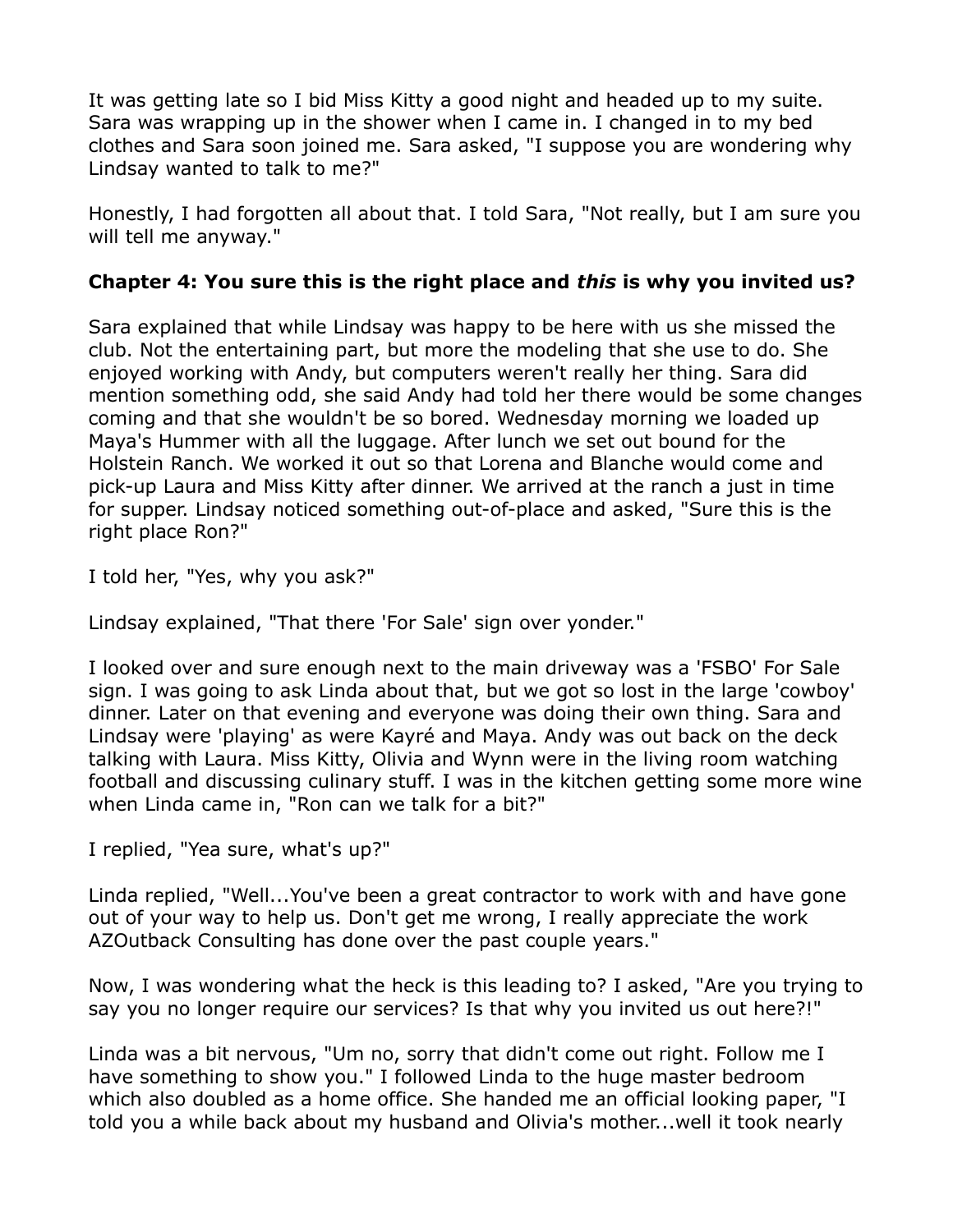10-years of legal fights but..."

I looked at the paper and it was stub for a settlement check from El Padre Gas in the amount of \$1,750,000. "Wow, I had no idea you had taken legal actions against them."

Linda admitted, "To be honest, never thought it would amount to anything. Anyway this is part of the reason why we haven't been operating the store. Also the reason Corona de la Estrella's has been closed. We are going to use this money to modernize the restaurant. Remember a couple months when we were at the festival in Cave Creek?" I nodded yes. Linda continued, "Well, we got so much business from that and we still are. I was able to purchase the other half of the Budget Holstein building. Can you get your 'crew' together and meet me out back I would like to discuss a few things."

I checked my phone, still a couple hours before Lorena and Blanche were suppose to pickup Laura and Miss Kitty, "Okay we still have an hour or so, I'll see if I can find everyone."

Linda replied, "Good and I have more news but it will wait until after dinner tomorrow."

As she left I wondered if the 'more news' involved her selling the ranch. I returned to the living room and saw Wynn and asked, "You've seen my wife, sister and Andy."

Wynn replied, "Sara is with Lindsay and I think Andy and Laura are outside."

Olivia happened to be walking in and I asked her, "Olivia, you've seen Sara?"

Olivia informed us, "Yes, she's with Lindsay in one of the guest rooms. Want me to fetch them?"

I told her, "Yes and send them out back please."

I headed outside to find Andy and Laura along with Maya on the deck enjoying the warm evening. I gathered Andy and Laura, "Linda wants to talk to us. Just waiting on Sara and Lindsay." Out came Sara and Lindsay, hand-in-hand giggling. Linda wasn't back yet, but I went ahead and explained, "I do believe you all know about Linda's husband and Olivia's mother."

Laura looked at me blankly and replied, "No, I don't."

I explained, "Oh, okay. Well then let me explain real quick. About 10 years ago, the two of them were working one morning at the then Oro Valley Cantina, now Corona de las Estrella's. There was an accident and Linda's husband along with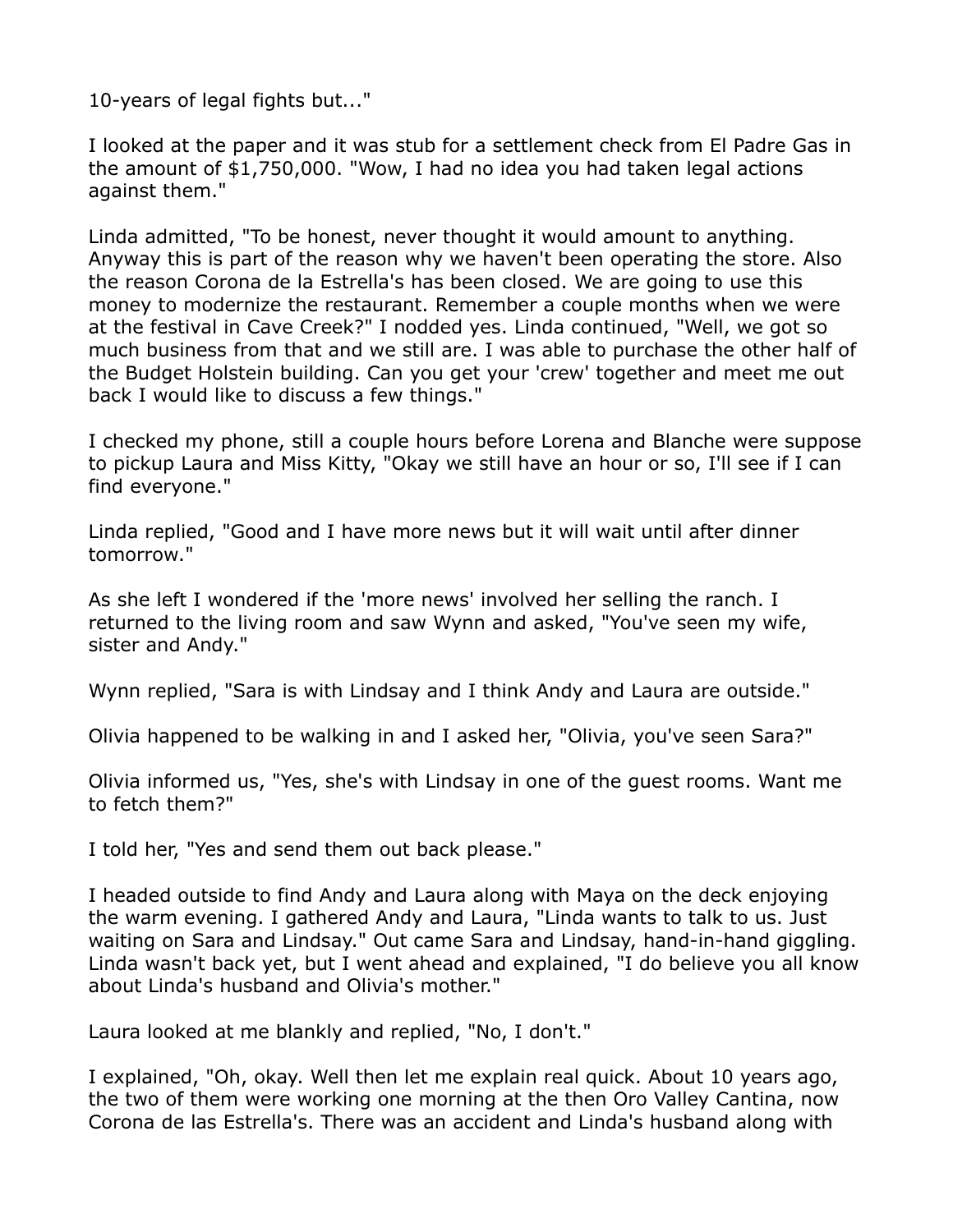Olivia's mother died as a result of a gas leak. Anyway for the past many years Linda and Olivia have been fighting the City of Tucson and El Padre Gas over a faulty service connection which they believed had lead to their deaths..."

Linda walked out and picked-up where I left off, "...yes as Ron said we had always believed that the service connection was at fault. The City of Tucson kept saying it wasn't their problem since El Padre Gas did the connection, but El Padre kept saying Tuscon inspectors certified off on the installation. Right after the incident, we had an independent inspector review the service connection and determine it was in fact to blame. This had been tied up in the courts for the past few years. Likely it would have continued too had the last judge not order us to go through arbitration. We didn't think much would happen with that until suddenly a former El Padre Gas worker came forward with documentations showing that while the manufacture had issued several recalls on those connection valves, El Padre felt it was not necessary. Therefore they went ahead and continued to install these valves all over the Oro Valley and Tucson area. After the incident El Padre in attempt to cover their mess, suddenly complied with the recall and replaced all these valves. Anyway, El Padre and City of Tucson didn't really want to go to court over this new evidence so they offered us a settlement."

Laura asked, "So, how does this affect us?"

Linda laughed, "Well, it means you will be getting a lot of business from me. As I had told Ron earlier, prior to this settlement I had already purchased the other half of the building that the Budget Holstein occupies. We are in the process of undergoing a massive remodel. We knew that we were going to need a new network anyway since the other one could not accommodate our growth. I know Ron and Andy have replaced most of the computers as well as rebuilt the server..."

I added, "...Twice, the latest being on our Honeymoon!"

Linda continued, "Which I am sure was a bit of a sacrifice for you. But that is one of the reasons why I want to continue using AZOutback." Laura, Sara, Andy, Lindsay and I all looked at each other in shock. Linda continued, "I also want to pay y'all for the labor, we have the money."

Laura protested, "Linda our labor ranges from \$75 to \$150 per hour. Andy how long do you think it would take to rewire the entire Budget Holstein?"

Andy asked Linda, "How big is the place?"

Linda replied, "About 2500 square feet."

Andy thought, "Well 2500 depending on the number of computers and other factors, I would say 10-15 hours."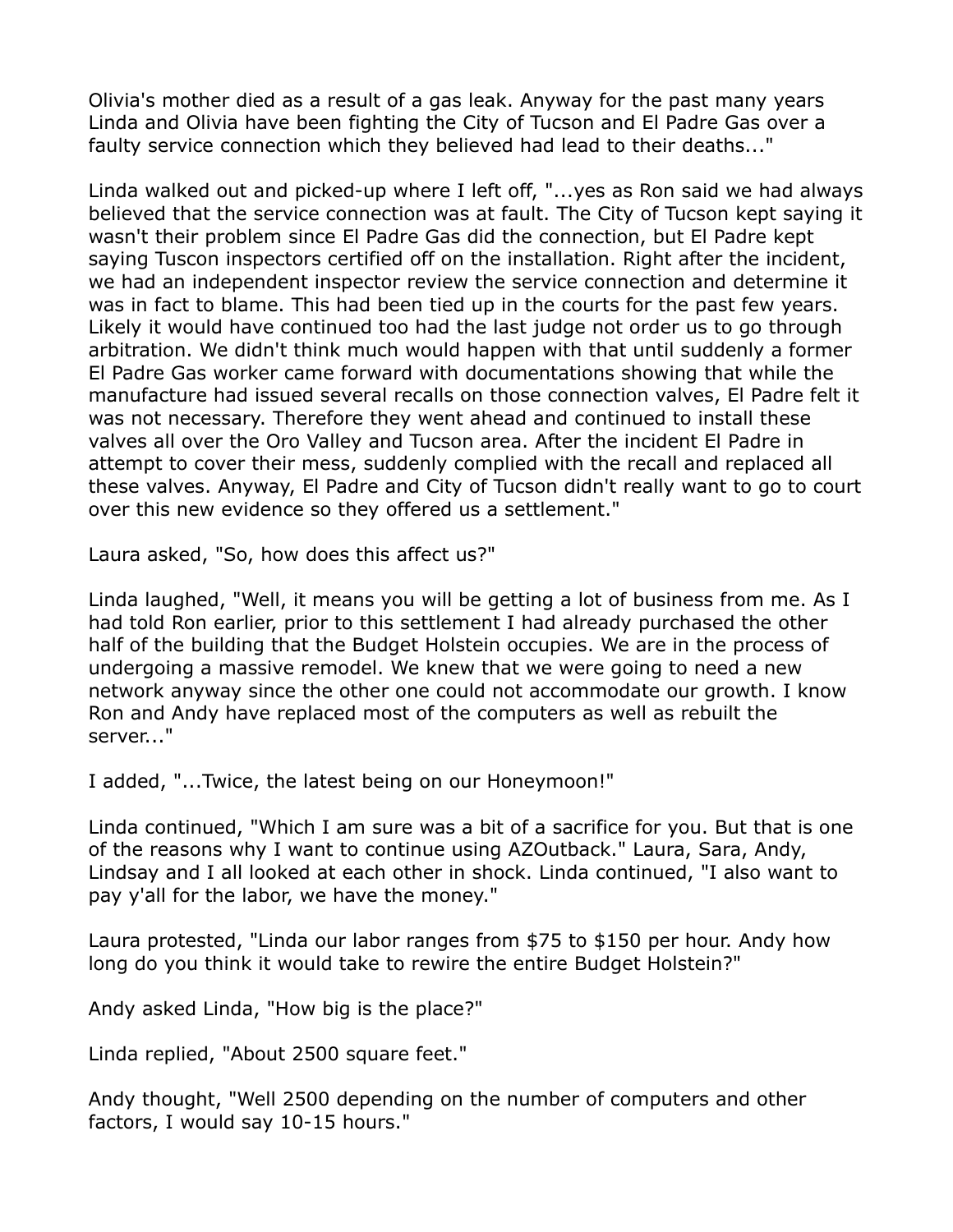Laura continued, "You are looking at \$1500 to \$2250 in labor cost just for the wiring. I know y'all have the money but we don't want to break the bank. I normally charge \$100 per hour for my service, I'll cut that to \$75 because of the massive size of this job. What about you Andy?"

Andy and Lindsay talked amongst themselves for a few seconds and Lindsay announced, "Normally we charge \$150 an hour for the wiring, but since Laura will cut her rates, your a 'premier' client and also the massive size of this job we are willing to drop to \$100 an hour."

Andy added, "Since we are operating the stores now Ron can get the equipment at cost instead of retail. Just kinda wished you had told us *this* before we moved the Catalina Foothills store."

Lindsay in attempt to defend The Holsteins brought up the fact, "But they will be wanting very high end stuff we would have needed to special order anyway. Wonder if Doyle still has his contact at AMD? What about you Ron?"

The labor really didn't matter that much since I usually made up for it in parts mark-up. However if Andy was going to get me everything at cost, I could still do the usual mark-up and even do a labor discount. I told them, "For install and setup I will only charge \$50 an hour."

Linda told us, "That would be great. We can review the plans tomorrow night after dinner and then go over to the sites on Friday so you can take a look. We are going to be moving very fast on this construction and plan on having the store and the restaurant done by late March."

We went back inside to catch some football. Blanche called Laura's cell and told her they were a few minutes away. Laura asked Linda, "What time would be good tomorrow? Do you need help with dinner"

Linda replied, "Anytime in the afternoon is fine, between Kayré, Olivia, Wynn and myself we should be alright with dinner prep. Thanks for the offer though."

Laura and Miss Kitty bided us a good night and left.

Sara and I were a bit tired so we retired early that evening. As we were lying in bed Sara asked, "Did you know Linda was expanding?"

I told her, "Nope, but I had a feeling she was up to something, suddenly taking all this time away from the store. These should be interesting jobs."

Sara asked, "How so?"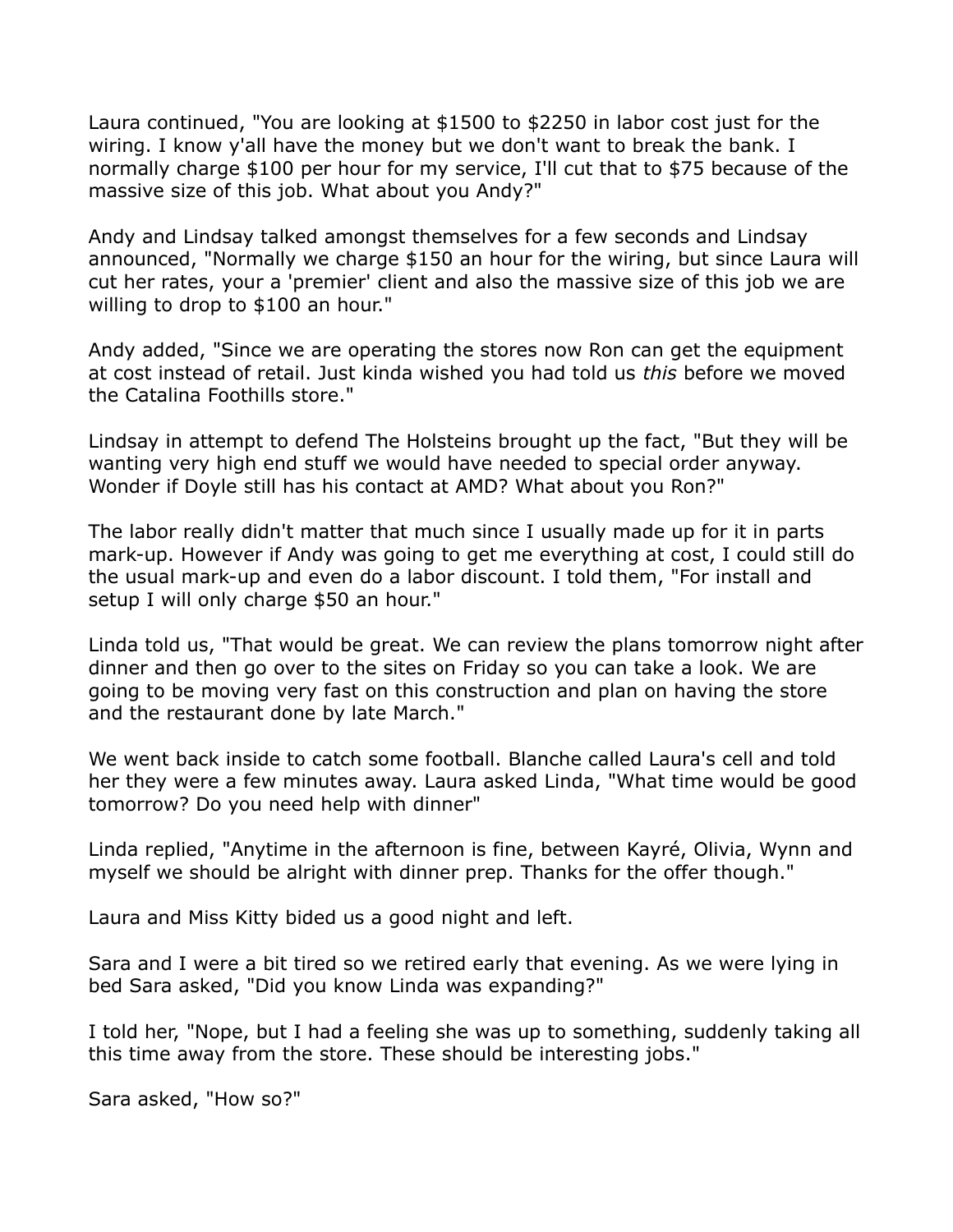I explained, "I don't know. But there is something else she is not telling us."

Sara puzzled, "What?"

I replied, "Besides why she is selling the ranch, I'm not sure. She said she'll tell us after dinner tomorrow. I have an odd feeling Andy is involved somehow."

We kissed and fondled each other a bit before going to sleep.

## **Chapter 5: What We Are Most Thankful For & More So...**

We woke up the next morning to Lindsay knocking on our door, "You two awake in there?"

Sara mumbled something, "We are now."

Lindsay walked in, "Sorry, but if you want breakfast you better get up now before Andy eats it all."

Sara got up and headed down the hall into the bathroom. I quickly dressed and went to the kitchen. Andy was finishing up his second plate of bacon and eggs. I sat down and Olivia set a plate piled high with eggs and bacon in front of me. I was midway through my breakfast when Sara emerged in green tank top and green overall shorts with tan stockings. I just continued eating my breakfast but noticed Lindsay and Olivia couldn't take their eyes off of her.

We spent the rest of the morning watching the Macy's Thanksgiving Day parade. Later on the girls all gathered in the kitchen to work on dinner. Andy and I spent most of the afternoon watching football. Laura, Miss Kitty, Lorena and Blanche arrived about an hour before dinner. We watched some football but mostly talked about various things. Linda came out and announced, "Olivia, Kayré and Wynn have dinner almost ready to be served shortly. In the mean time let's go around and tell everyone what we are 'Most Thankful For'. I'll begin. I am thankful to have such a wonderful daughter. She has kept me going and motivated even when things we're at their worst. Thank you Kayré! Now, your turn Ron"

I thought for a moment, "Well, it has been quite a year, but I am thankful for Sara. She has been a wonderful assistant, maid, lover and now wife. Your turn Sara."

Sara replied, "I am thankful to Ron for helping me get reunited with my sister. Maya."

Maya in her thick Texas accent, "I'm am thankful for y'all's hospitality. You've not only helped me out a bad situation but y'all have been more than accommodating to me." Maya looked around, "I suppose Laura should be next?"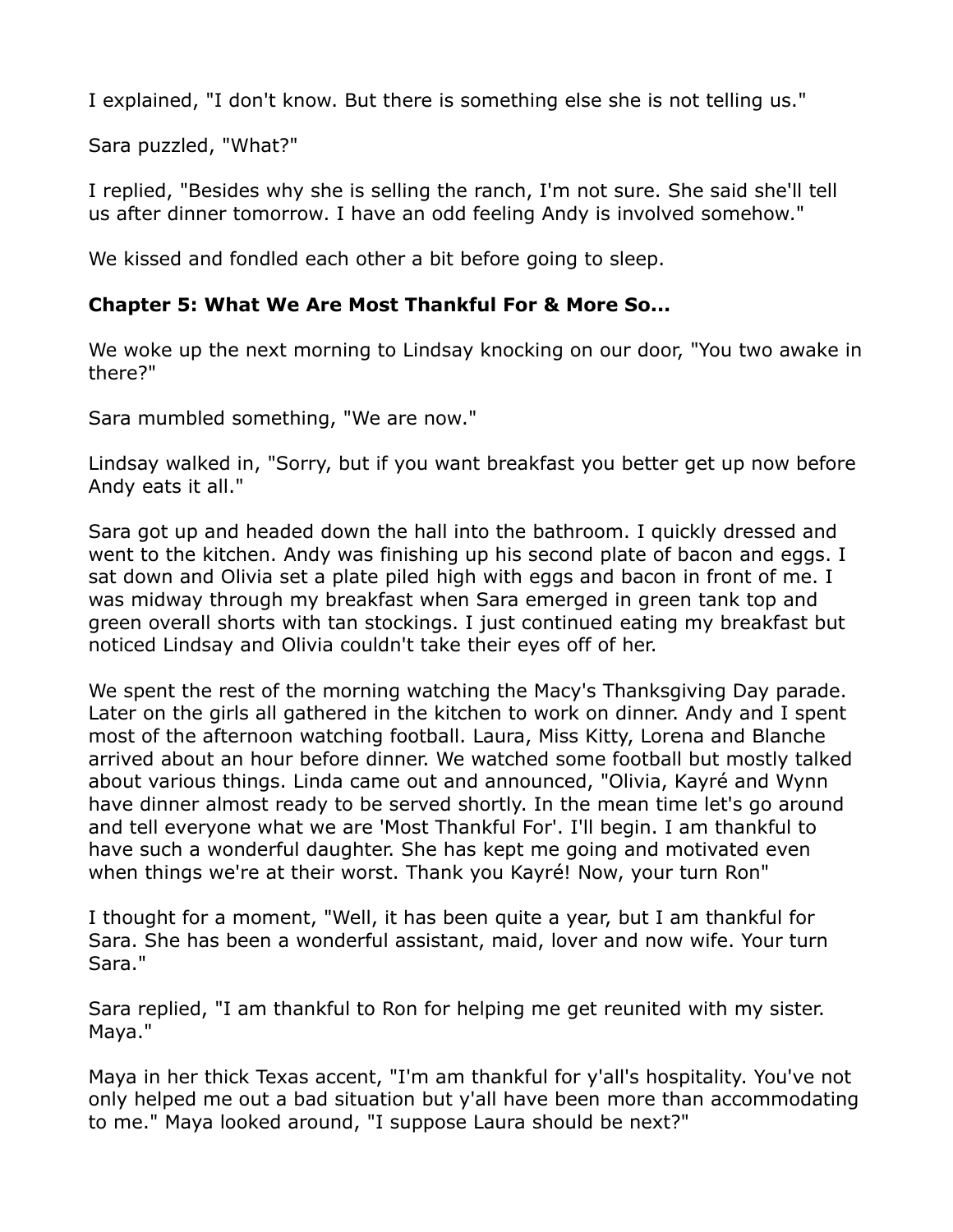Laura was caught off guard, "Um...oh...Hmm...Okay, thanks Maya. Gosh this is a tough one. I would have to say I am most thankful that Ron has entrusted me to stay on the team. Even if I did sleep with his wife!" Everyone in the room laughed. Laura corrected herself, "I guess I should say ex-wife. Your turn Lynette..."

Miss Kitty stood up, "I am thankful to Ron and Lorena for accepting me in as part of the family. I was very scared after what happened a few years ago..."

Since not everyone knew the full story I interrupted, "...allow me to explain quickly. When Laura and I were in high school, Laura brought Miss Kitty...er...Lynette home and told my folks they were sweethearts. My father, god rest his soul, wanted nothing of this and basically threw her out of the house..."

Lorena added, "...I on the other hand was thrilled for my daughter but knew her father would never approve. I am thankful for Blanche as she came into my life at the most perfect time. But I am also thankful to Laura for opening my mind to having a lady in my life. Your turn dear."

Blanche was lost for words, "Gosh I don't know what to say. I suppose I am like Lynette in that you all have welcomed me as part of the family."

I turned my attention over to Andy and Lindsay, "Your guy's turns now."

Lindsay was almost in tears but she found the strength to hold back the tears and announce, "I speak for both us when I say we are so thankful to Ron, his family and our friends for everything they have done to take us in and help us these past couple months. I don't know where we would be now without you. Thank you so much!" Lindsay couldn't hold back the tears anymore. Andy and Sara comforted her until the food arrived.

After dinner Linda called the 'crew' out again to the back patio, this time with Kayré. Linda started out, "Okay now that I know y'all are willing to take on this project but, we have another for you."

We all looked at each other in confusion, but Andy was smiling trying hard not to laugh. Lindsay was getting suspicious, "Andy what is going on?"

Andy looked at Linda who told him, "Go ahead, you tell them."

Andy replied, "Well, as Linda has mentioned before she is getting tons of business because of the festival in Cave Creek this past summer. When we were moving out of the Catalina Foothills store, she was asking me about the Far North Scottsdale shopping center."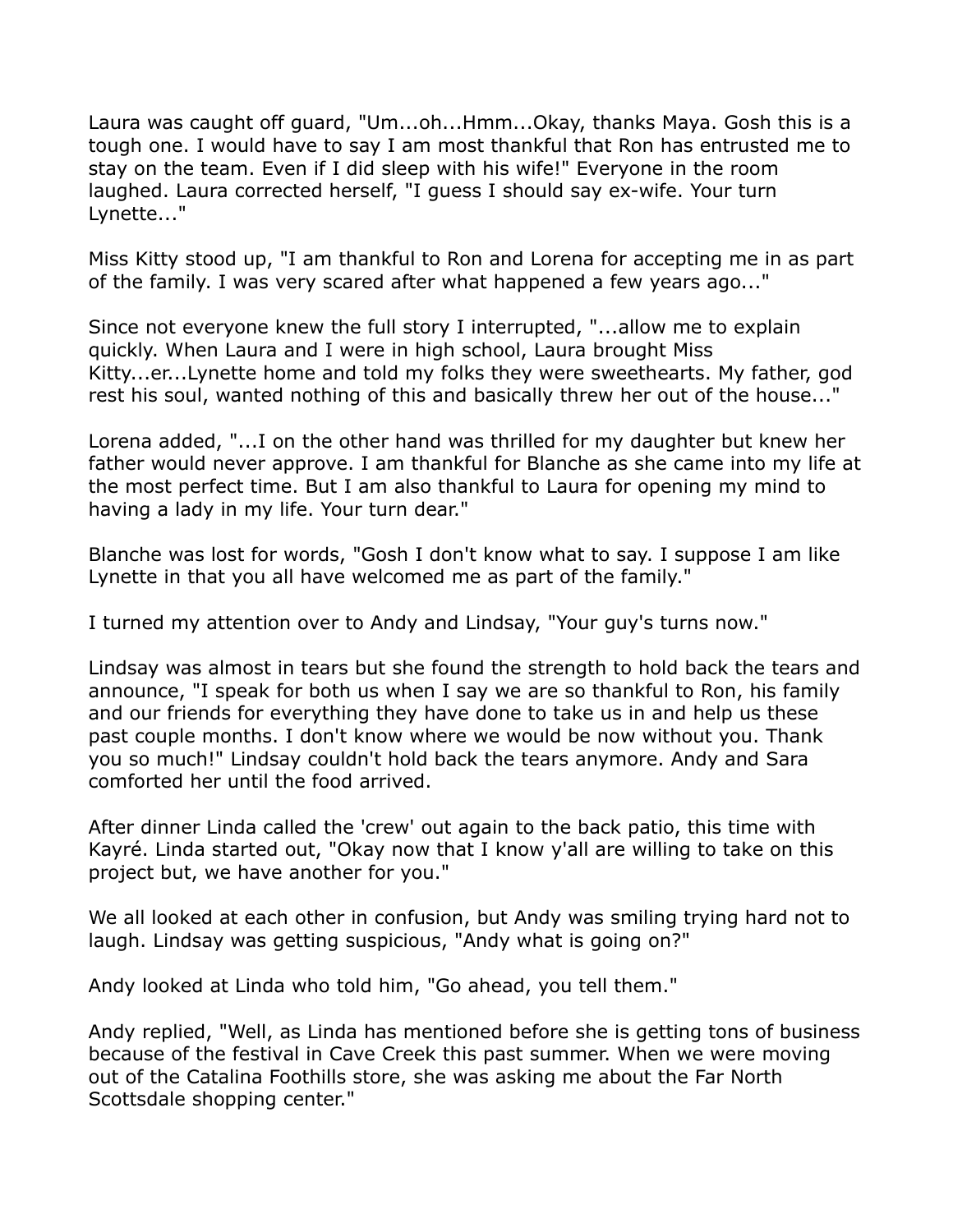I joked, "What you going to relocate to Scottsdale?! That would explain why you are selling the ranch."

Kayré responded, "Sort of. Not relocate we are going to open a store out there."

We all looked at each other in amazement. But I wondered, "Okay, but it would seem to me that it is a bit difficult to operate another store halfway across the state. I mean just look at poor Andy and Lindsay with their Fountain Hills store."

Andy explained, "Well, I have plan."

Lindsay laughed, "*You* have a plan?! *This* I have got to hear!"

Andy playing along, "Okay Miss Negativity, *Linda, Kayré* and I have a plan. We've talked about this over the past few weeks. Now of course Ron kinda needs to give us his approval as it does involve Sara."

Sara and I both at once, "Huh?"

Andy laughed, "You'll understand in a bit...here's the plan. Linda has already purchased a building on the northern end of the center by the wash. It is going to be The Budget Holstein North. Linda has her team out here in Oro Valley and plans on staying here. Kayré on the other hand will over see operations at the new store."

I was confused, "Okay so if she is going to be running the store, how does this involve Sara?"

Kayré explained, "I am not going to be doing this alone, I am wanting to hire Lindsay and I am hoping to hire Sara as well."

Lindsay and Sara just looked at each other in sheer joy. Sara asked, "Well can I Ron?"

This was all a bit sudden for me, but I knew Sara as did Lindsay really enjoyed the modeling. Still, "I guess, I just never saw Sara as much of a sales person."

Linda laughed, "Well, I don't think Lindsay is either, but our products kinda sell themselves, especially when these two model them. You would not believe the number of calls I have had asking if we have a store in the Phoenix area."

I asked, "So what is the time line and where will Kayré live?"

Andy commented, "You know those new condos they are building to the south of us? The soft Grand Opening is this Monday."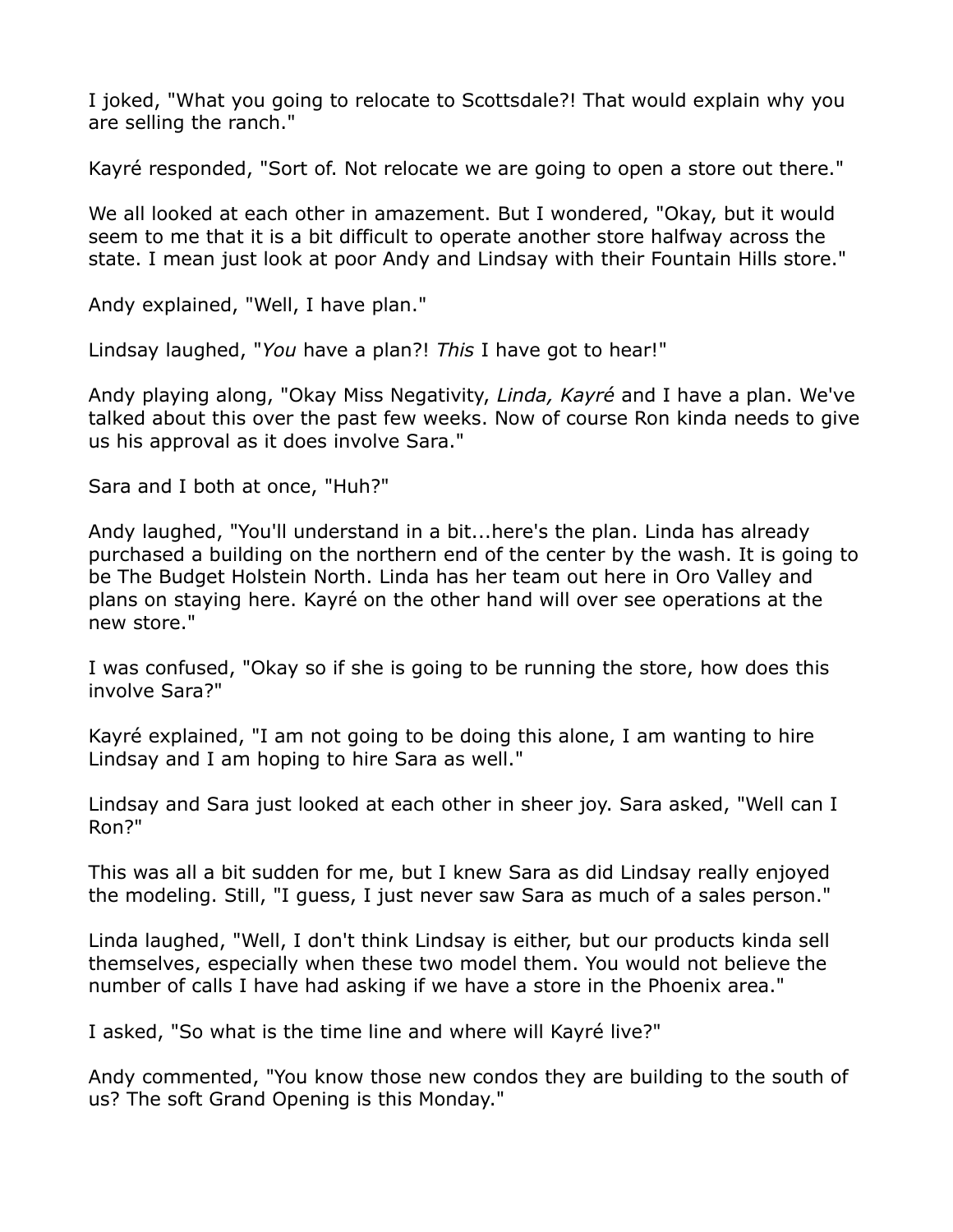Kayré commented, "My girlfriend Kacie O'Neil and I have been talking about getting a condo so this would be perfect. She works for Wal Mart out in Tucson, but she can easily transfer to the Scottsdale location. Since I will be moving out, mom doesn't need this huge house."

Linda explained, "I've already bought a condo along the El Conquistador golf course and I am sure you have noticed, put the ranch up for sale." Then she answered the first part of my question, "I would like to get going as soon as possible and this will be the first project. Just need a basic network and one high end-computer for Kayré. Ideally I would like to get the store opened by next weekend."

I nearly dropped my glass of wine when I heard Linda say, 'next weekend' I turned to Andy, "Is that even possible?"

Andy laughed, "I think so, we have everything in your garage for this project."

I agreed but wondered, "True, but wasn't that going to be used for the Rio Verde store?"

Lindsay not knowing any better, "Yeah wasn't that going to be use for the Rio Verde store?"

Andy joked, "Is there an echo in here? Given that Lindsay is going to be working with Kayré and Sara at the Budget Holstein North...and I want to get the two stores we have now operating smoothly I think we will wait on Rio Verde."

I joked, "Especially with all the troubles you have had with Fountain Hills."

Andy continued, "Like I said, getting them operating smoothly."

Linda then mentioned, "Let me take back what I said last night about the expansion of the current Budget Holstein. Right now, getting the northern location up and running is the most important. Further it is important for everyone to understand that the northern store is *not* going to be my project. I have complete faith in Kayré, Lindsay and Sara. This is going to be their project, their store."

Andy and I joked, "Awfully trusting isn't she?"

Linda replied, "Kayré knows her stuff well. What she doesn't know she will learn and asked me. At least she will have Sara and Lindsay's modeling to buy her some time!"

Kayré asked, "Will it be okay if Kacie and I stay at your place until we can get a condo?"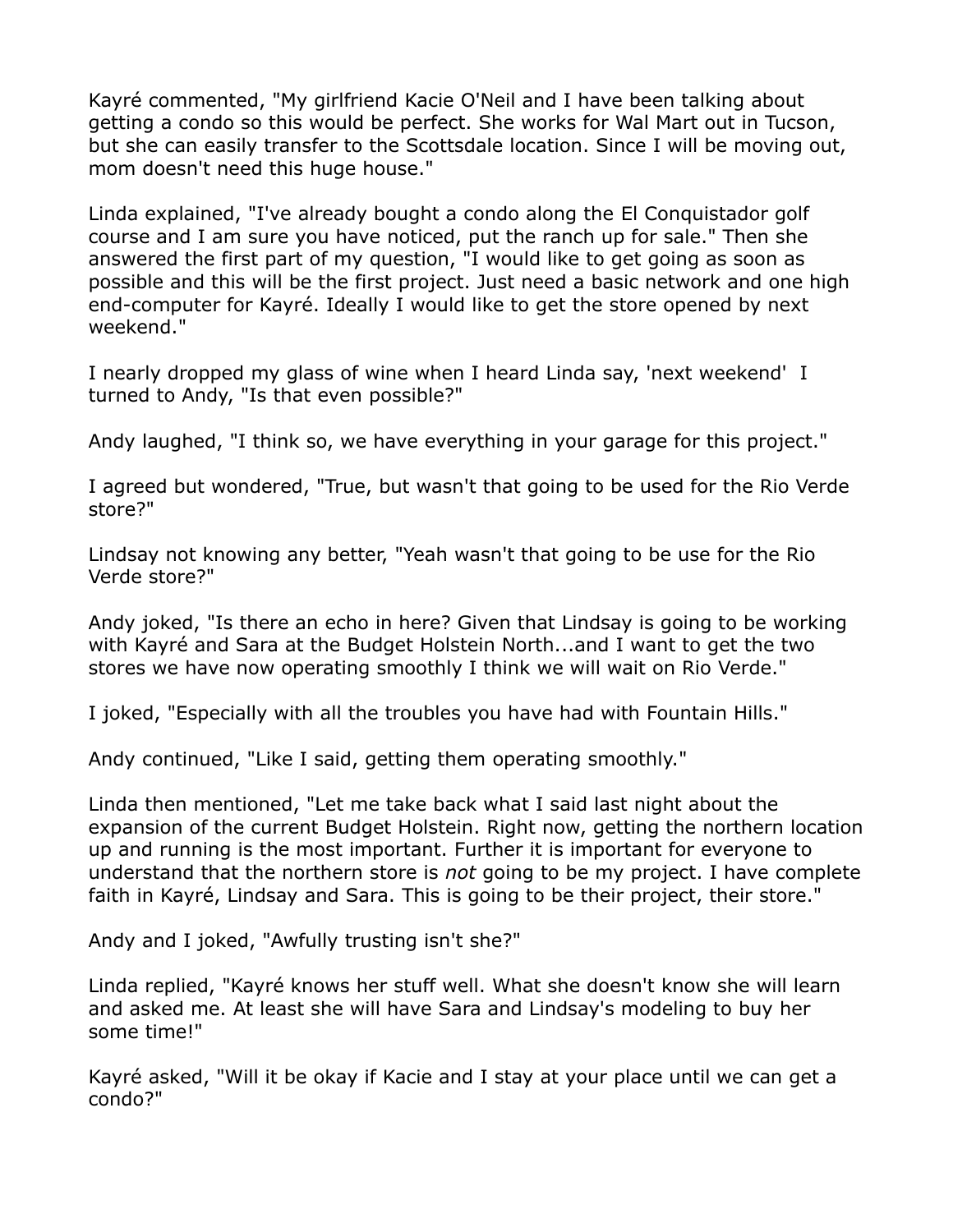Sara asked, "Do we even have room for more guests?"

I thought for a moment, "Well, they will have to sleep on the sofa bed in the Presentation Room until Laura and Miss Kitty leave Tuesday. I don't plan on using the room anyway until after the first of the year."

#### **Chapter 6: It's The Most Wonderful Crazy Time of the Year!**

As is tradition on the Friday after Thanksgiving, we went shopping. The girls took off for the boutiques while Andy and I hit the electronics stores. Andy picked up a few items for his new house. I picked up some Flash Drives that were on sale for an insanely low price. We met up the girls later on that afternoon at The Foothills Mall for a late lunch. Sara and Lindsay showed off the jewelry they had picked up earlier that day. Kayré joined us and introduced us to Kacie who looked very similar to Gary's step daughter Cristina. She then told Kacie, "Ron and Sara are going to let us stay with them until we get our Condo."

Kacie spoke with an Irish accent, "Thank you Ron and Sara, that is so nice of you. I've already had my transfer approved, helps I've been with the company for 7 years. I start next weekend at the store at the Loop 101 and Northsight."

I told Kacie, "That is a really nice store, and there is plenty of business around there too. Depending on the condition of Pima should take you about 20-30 minutes to get there from our place."

Kacie laughed, "Beats the hour I am doing now. Well, I need to get back. Nice meeting y'all. I'll see you Sunday evening."

The rest of the weekend was fairly uneventful. Kayré was gone most of Sunday to help Kacie get her stuff packed up. Gary called that afternoon, "Hey Ron, sorry I didn't call you sooner. We had so much fun out in Wickenburg, totally lost track of time. Anything new with you?"

I explained, "Hmm...where to begin. Linda is selling The Ranch, Kayré is moving out. She and her girl friend will be staying with us until they can get one of the new condos..."

Gary had to ask, "Kayré has a girl friend? Go figure."

I wasn't sure to make of that last statement, "What is that suppose to mean?"

Gary laughed, "Oh nothing, it just means Bambi was right, that's all. Hey why are they getting a condo up here? They want to get as far away from mom as possible?"

I had to laugh, "No, not exactly." I went on to explain, "Recall when Linda and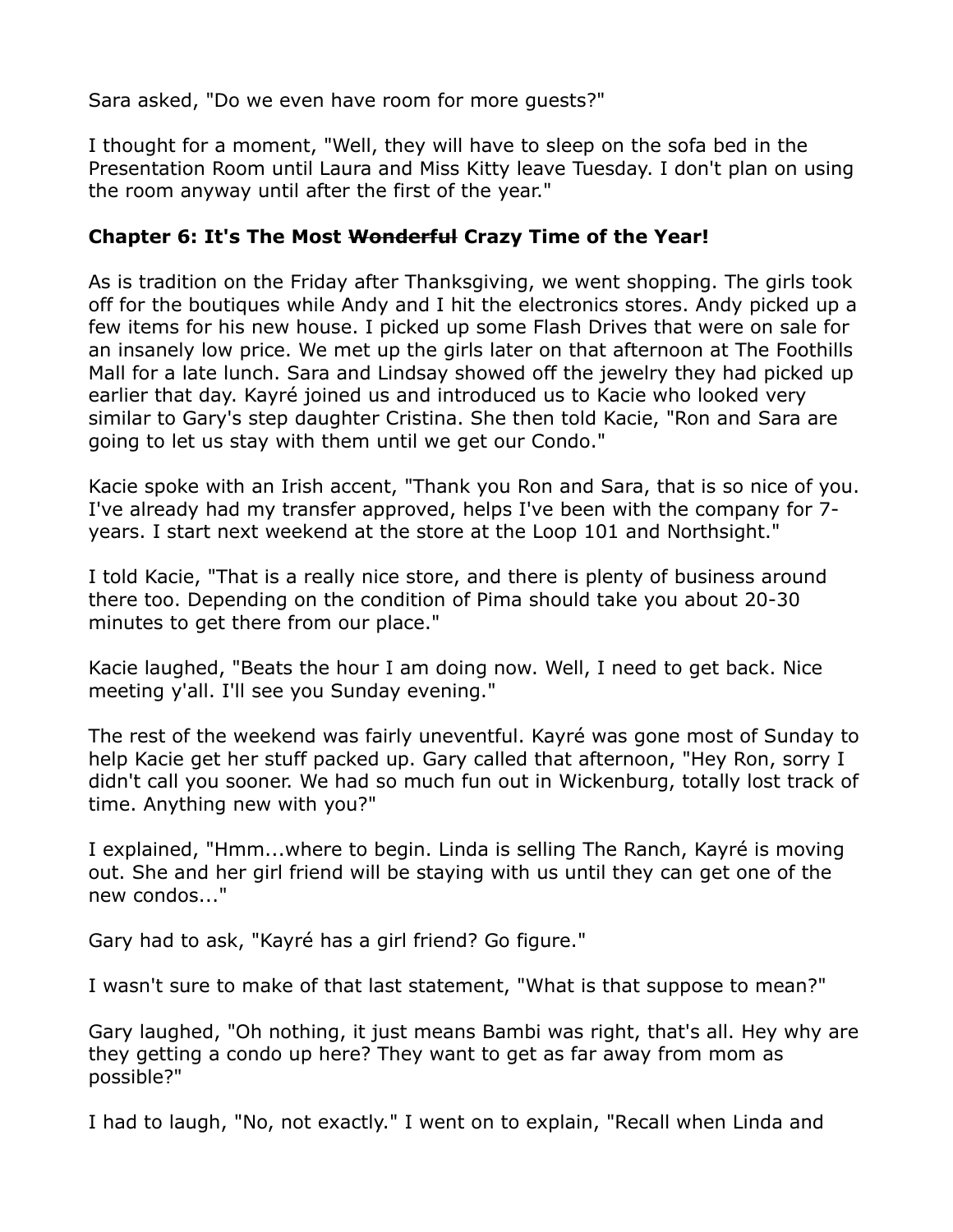Kayré were up there during the summer for a festival in Caver Creek? Well, she has gotten and continues to get so much business she has decided to expand her store in Oro Valley."

Gary was puzzled, "Okay, but what does that have to do with Kayré?"

I continued, "In a minute. Now, I have told you about Linda's husband and Olivia's mother?"

Gary thought for a moment, "Olivia, she was the girl from the catering company right?"

I replied, "Yes and Kayré's best friend. Any way her mother and Linda's husband died in a freak accident some 10 years ago. Thanks to a troublesome former employee of El Padre Gas, Linda received a massive settlement from the City of Tuscon and El Padre Gas."

Gary responded, "Yeah, I recall reading about that, had no idea they were involved. Yikes it took 10 years! But again what does this have to with Kayré?"

I told Gary, "Okay, so as I said because of the festival in Cave Creek, they've got so many customers out in the Phoenix area that they are going to open a store in the same center as Andy's store. Kayré is going to run that store along with Lindsay and Sara."

Gary was worried, "Oh no, Bunny and Bambi are going to drive me to the poor house now! Anyway, I'm happy for Lindsay and Sara I know those two enjoy modeling. I know Lindsay had been a little depressed lately about selling the club."

I told him, "That poor girl has been through so much in the past couple months. Both of them have. But they really appreciated your support. I know things are looking up for them now. They'll be a lot happier too once their house is done."

Gary agreed, "Yep, I know the three of us sure where when we finally got to move into ours. Hey, when are your sister and Miss Kitty leaving?"

I replied, "Tuesday morning why?"

Gary had an idea, "How about we have a grand ole shin dig down at the Unlikely Cowboy? We can invite Marc and Martina too."

I had to laugh Gary loved that place and would look for any excuse to have a party there, "Hmm may be we should make reservations since there will be 14 of us!"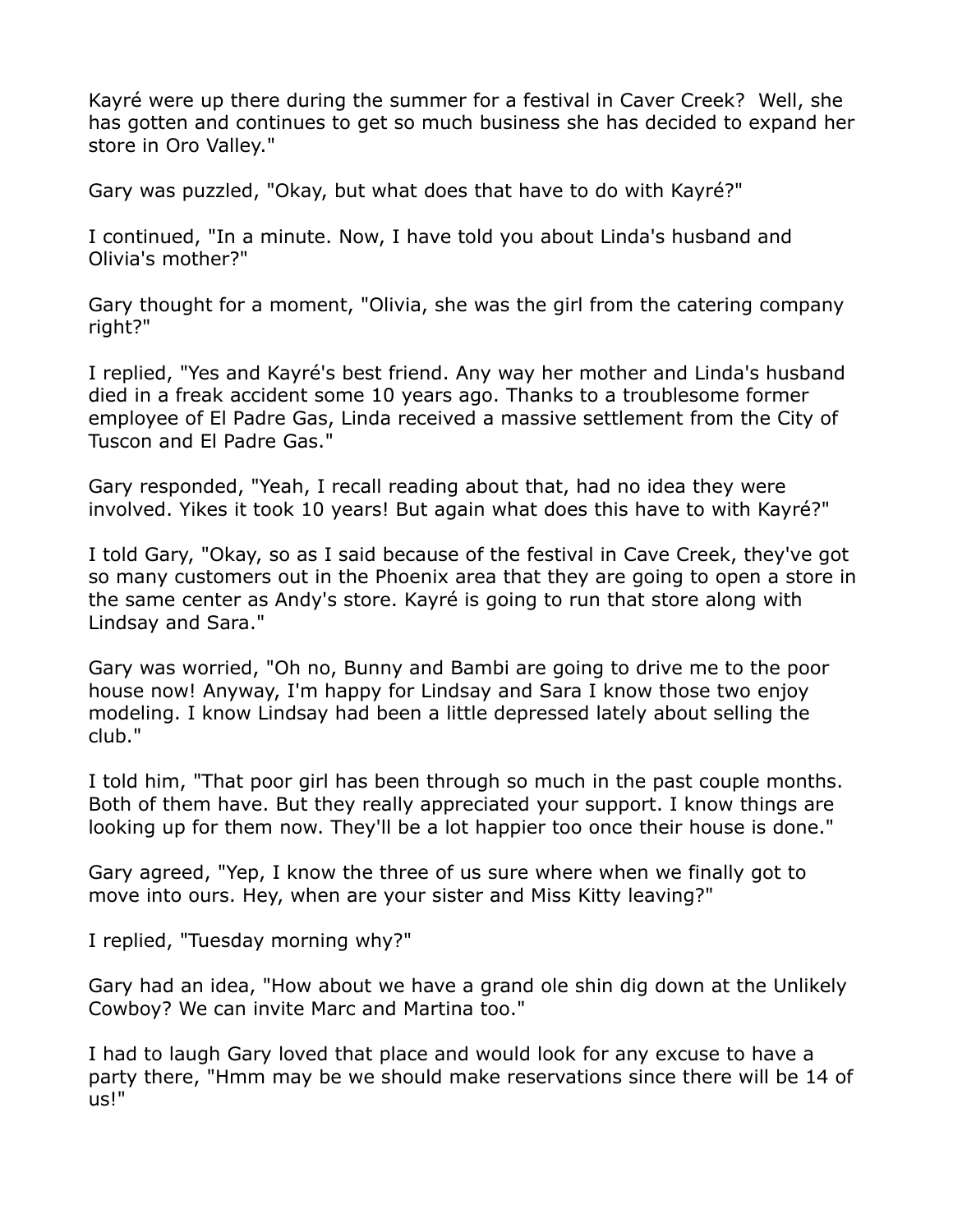Gary told me he would have it taken care of and to be there around 7:00 PM. Later that evening Kayré and Kacie arrived and they spent the rest of the evening getting Kayré packed. Before we went to bed Linda gathered us all in the kitchen and announced, "Well, this is the last evening we will be spending in this house. It has been an amazing 27 years, but the time has come for us to move on. I'm going to miss this place, but I won't miss all the work and up keep!"

Maya asked, "Was Kayré born here?"

Linda laughed, "Practically, I almost delivered her right in the living room! Yep, she has spent her entire life in this house. My late husband built it back in 1980. Gosh I can remember when there was nothing out here. The golf course didn't open until 1984. I started the Budget Holstein in 1985 and almost abandoned it in 1997 when he died. Thankfully Kayré talked some sense into me, or else we wouldn't all be here right now. "

Kayré was in tears, "That was a sad day for Olivia and I, but we got through it together and we have become stronger. When we reopen Corona de las Estrella's, Olivia is going to place a plague at the main entrance, 'Dedicated to the memory of Howard 'Hal' Holstein & Maria de la Esmeralda'. Thanks Ron and Sara, you two have done so much for us!"

Sara and I were speechless. Linda finally broke the silence, "Well, we really need to get some rest. I know y'all will be taking off early so good luck! Remember, Kayré if you need anything I am a phone call away. I'll be up the week of Christmas to check on you....er visit" Linda came over and gave me a giant bear hug, "Thanks Ron!" She did the same to Sara. Before we went to bed Linda told us, "By the way since I selling this place, if any of you want any of the furniture, let me know. It yours for the taking, just pay me for the shipping costs."

Andy replied, "Lindsay and I love the cowboy room we've been in. We would love to have our master bed room in this theme."

I added, "The old west theme is cool too. Since our bed is a king I cain't use it in the master bedroom. But could use it in the Queen Suite. Just bill both the sets to my Road Runner account."

Linda was happy, "Sold! Great less stuff for me to have to sell/consign now! I'll get them out in the next week couple weeks. Well good night everyone."

Sara and I were very tired, more emotionally than anything else. We both feel asleep in each others arms fairly quickly. What only seemed like a few minutes later was 4:00 AM and Kayré knocking on our door, "Time to get up Ron and Sara. Maya and Wynn are already up and are helping Andy and Lindsay. Leave your bags outside the door and we will get them loaded for you." Sara and I quickly retrieved what we were going to wear that day and put our night clothes in the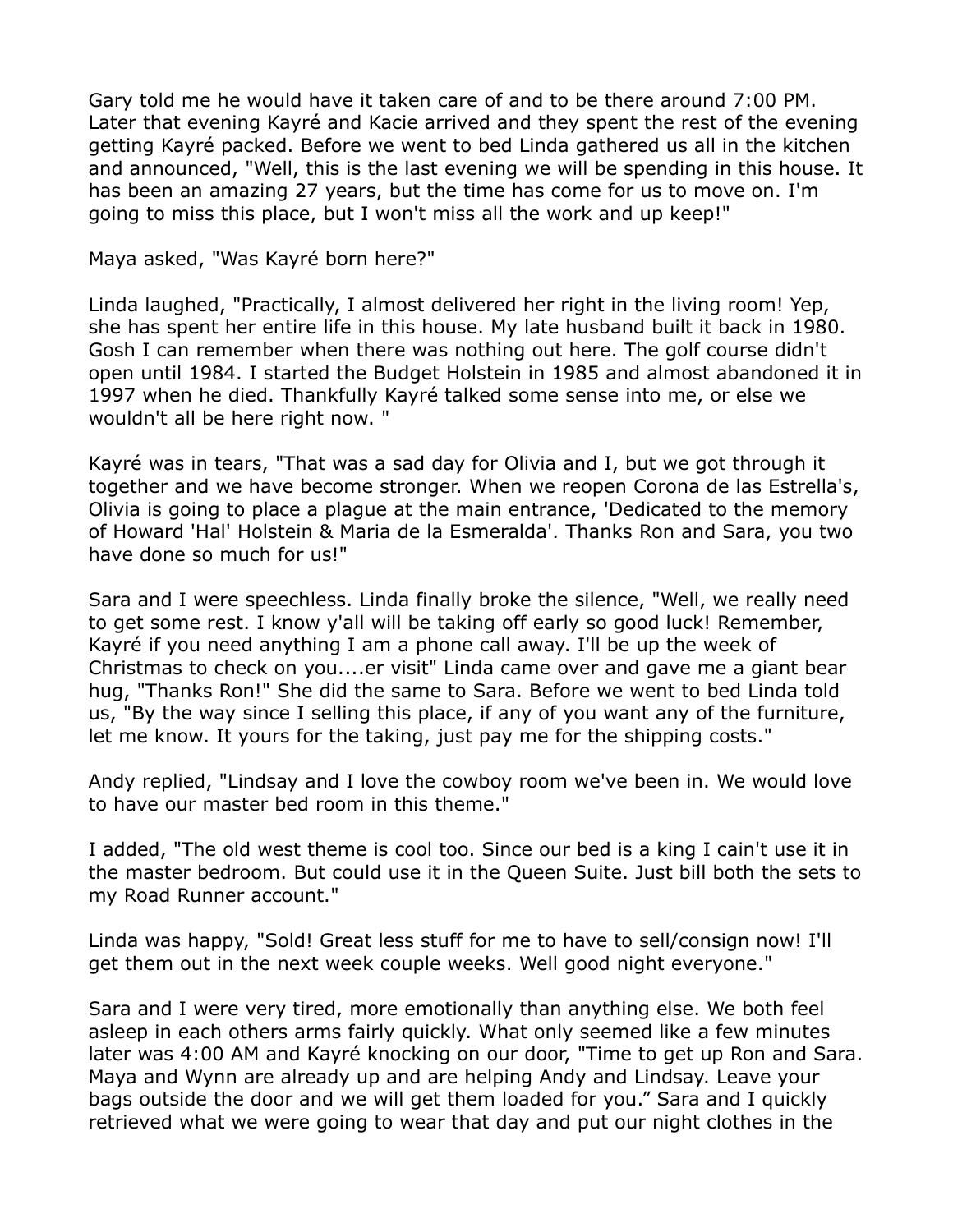laundry sack. I placed our bags outside the door and a few minutes later Kayré picked them up. Once Sara and I were dressed, we joined everyone else outside. We were going to do things a little differently this time around. Since Kayré wasn't comfortable driving such a long distance Andy and Lindsay would take her Hummer. Laura and Miss Kitty rode with Andy and Lindsay while Kayré, Kacie, Wynn and Maya rode with Sara and I. As what has seem to become tradition when going to or from The Budget Holstein we stopped off for breakfast at the truck stop in Florence.

Andy and I were careful not to eat too much as to not fall asleep on the way home. A couple hours later we stopped for gas and to allow the girls to use the restroom. Sara wanted to be with Lindsay, as if she hadn't spent enough time with her already so Kacie moved up to the front seat, while Maya and Wynn stayed in the back. Kacie had fallen asleep again and woke up as we got on the San Tan Freeway, "Ah back on the interstate again."

I explained, "Actually, more of a metro freeway. To be more technical, one of the three 'Loop' freeways. We are heading west at the moment and will be going north in a few minutes on another Loop."

Kacie looked around in amazement, "Sure a lot more developed out here than in Tucson."

I told her, "Yes it is, but most of this development only been in the past few years. This area use to be nothing but corn and cotton fields along with cows. Put in a freeway and the area explodes with growth. The area where we live is not this overly developed but not exactly rural either. We have a full service grocery store, bank, gas station and a couple restaurants near by. The main development is only 22 home sites and I have heard there are only going to have 40 condos."

Kacie gave sighed of relief, "I guess I won't have to worry too much about becoming a city girl."

I told her, "Well your Wal Mart store is in a heavily developed area along the Pima Freeway, but you will only need to travel about 10 minutes before you are out of the area. I'll point it out when we go by." About 20 minutes later we were approaching Raintree, "Kacie over to your left is the Wal Mart."

Kacie looked and shrugged, "Well, that ain't so bad. Lot like The Foothills area of Tucson. So how much longer?"

I informed her, "We will be exiting the freeway soon and connecting with the Pima Highway. Depending on traffic and road destruction...I mean construction, we should be there in about 20 minutes." As we passed Lone Mountain Road I noticed it was now paved and opened to the east. There were signs for the Foothills Condos, but they were still showing as 'coming soon'. I merged over to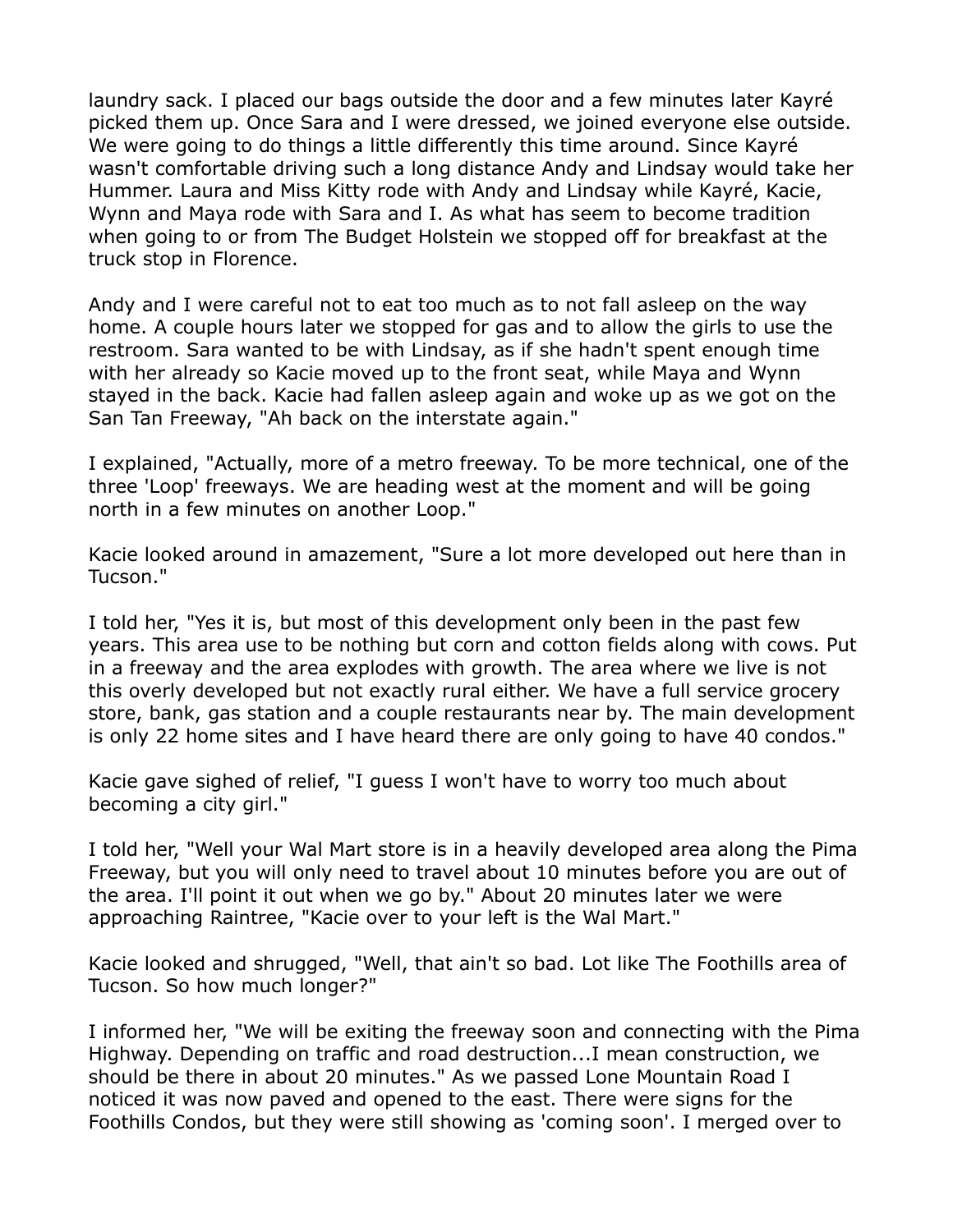exit at Desert Foothills Oasis Parkway and informed Kacie, "Here we are. This is the Market Place I was talking about. Maya delivers for Vinnie's Pizza/KFC and only within the community which is still another 1/2 miles up ahead."

Kacie looked in awe as we climbed up into the foothills and then came to the pass. Since Andy was behind me I moved into the left lane to let the guard know that he was with us. The guard shack is situated at the highest point of the community and overlooks the mini-valley of Desert Foothills Oasis. When we came to the end of the main entry road I noticed new sign 'The Foothills Condos 2/3 Miles --->' and also noticed that Foothills Parkway had been resurfaced and was paved and open past the southern edge of the community. I really couldn't see where it went as it winded thru the hills before coming into another valley. As I turned into the driveway and passed through the Porte Cochere, I announced, "We are here."

Laura came up to and told me, "Miss Kitty and I will go ahead and move over to the Presentation Room so Kayré and Kacie don't have to switch rooms tomorrow."

I was about to tell Wynn, but she heard the news, "I'll get the Queen Suite fixed up for them."

Kacie just looked around in amazement, "Wow and here I thought Kayré was joking this place is like a resort!"

I told her, "If you think this is impressive, wait until you see the inside."

Kayré came up to her and said, "See I told you so. Since we are going to be in the Queen Suite you will have to see the view in the evening. Now, let's go inside and get freshened up. I want to take a look at those condos."

Miss Kitty and Laura quickly moved their stuff over to the Presentation Room while Kacie and Kayré put their stuff in the Queen Suite. Maya had some studying she wanted to get done. Andy and Lindsay along with Laura and Miss Kitty headed down to the playroom. Hadn't really given it much thought, but I wondered if Kacie knew about our lifestyle. While she was in the bathroom I grabbed Kayré and asked, "While this may not be any of my business, how much of our lifestyle does Kacie know about?"

Kayré laughed and pulled out a silver chastity belt key from her skirt pocket, "This should answer that question!"

I laughed, "That certainly does."

## **Chapter 7: We'll Take It!**

Kacie returned from the restroom and we headed downstairs while Sara was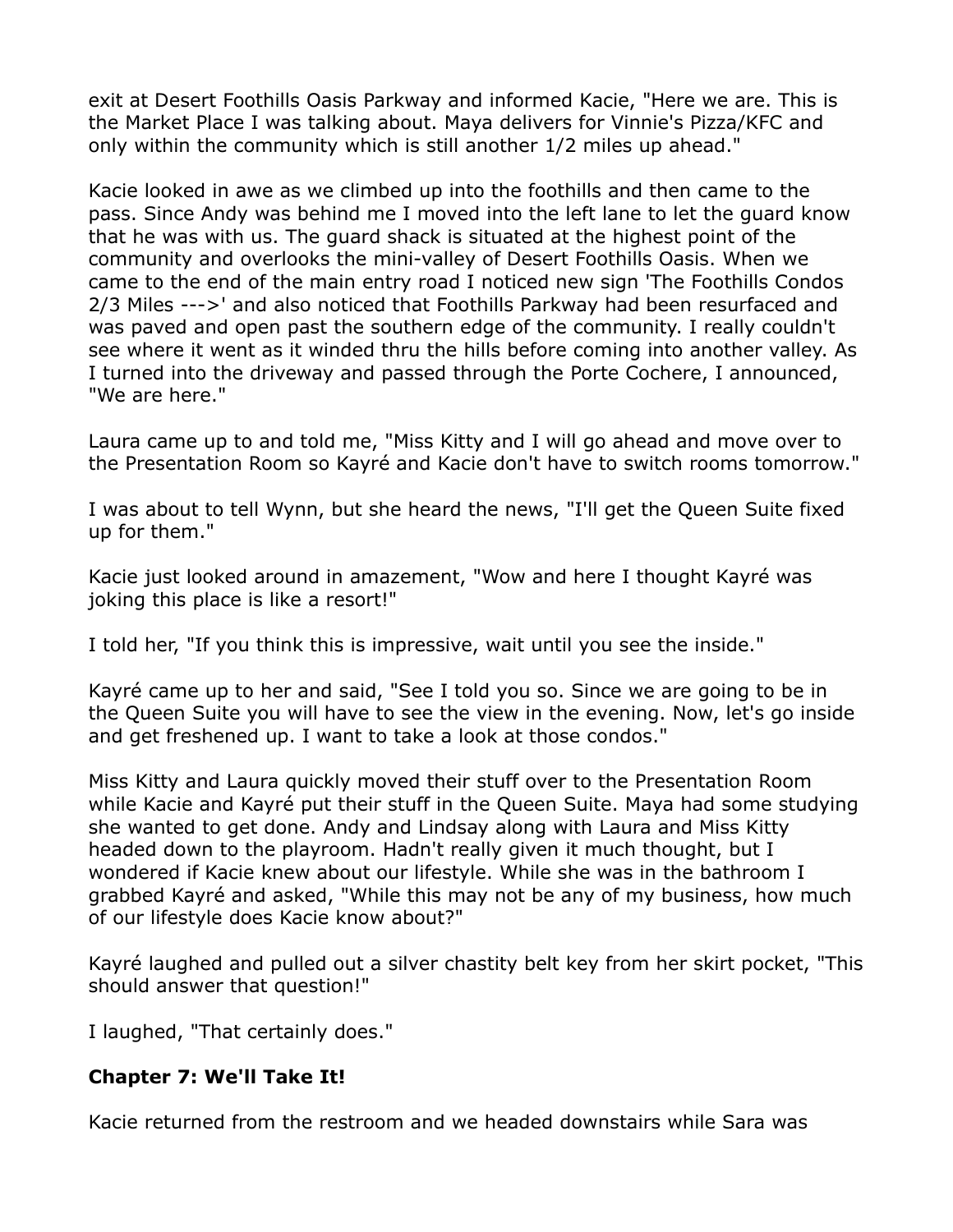waiting for us in the kitchen. We headed into the garage and took the Jeep. I wasn't too sure how to get to the condos from here. I had thought about going back out to Pima Highway, but since the Foothills Parkway was now open I would give it a shot. They had changed the alignment a bit since we had returned from our honeymoon, shifting it more to the west. As we came into the Foothills Condos development I notice to the east a building and row of garages which were already completed. There appeared to be another set as well to the southwest. The pool & cabana were already completed as well. I was looking for the sales office but not having much luck. As I neared the exit and noticed a guard shack so I stopped. The guard came out, "Odd I don't recall seeing you come in..." She noticed the community sticker on the windshield, "...Oh you're a Desert Foothills Oasis Resident. You can use this exit if you like, just beware of the construction traffic."

I informed her, "Okay thanks, but my friends here are looking to buy. Can you point us in the direction of the Sales Office?"

The guard laughed a bit, "So sorry, first day we are open. Go out here and hang a left on Lone Mountain and that will take you to the sales office. By the way when you come back your remote will open these gates."

I exited on to Lone Mountain and sure enough to the left was the sales office. As we walked in we were greeted by a lady in her mid 30's in black sleeveless top, skirt, stockings and sandals. "Welcome! What can we help you with today?"

I explained, "Well my wife and I are residents in the Oasis already. Her business partner and 'friend' here want to purchase a condo."

The lady introduced herself as Jes and asked, "How soon are you looking to buy?"

With a straight face Kayré replied, "Once we find a plan and location we like. Today would be preferable."

Jes was ecstatic but did let us know, "Well great. If you do purchase today it will still be about another couple weeks or so before they will be ready for occupancy. Have you given any thoughts about financing?"

Again with a straight face Kayré replied, "No need for that."

Jes was confused, "Um...Okay....Pre-qualified?"

Kayré smiled, "Nope, we will pay cash."

Jes was at a loss...her first customer of the day and she was about to get a sale. She thought fast, "Oh hey, what lot are y'all from?" This bought her some time to get all the paperwork.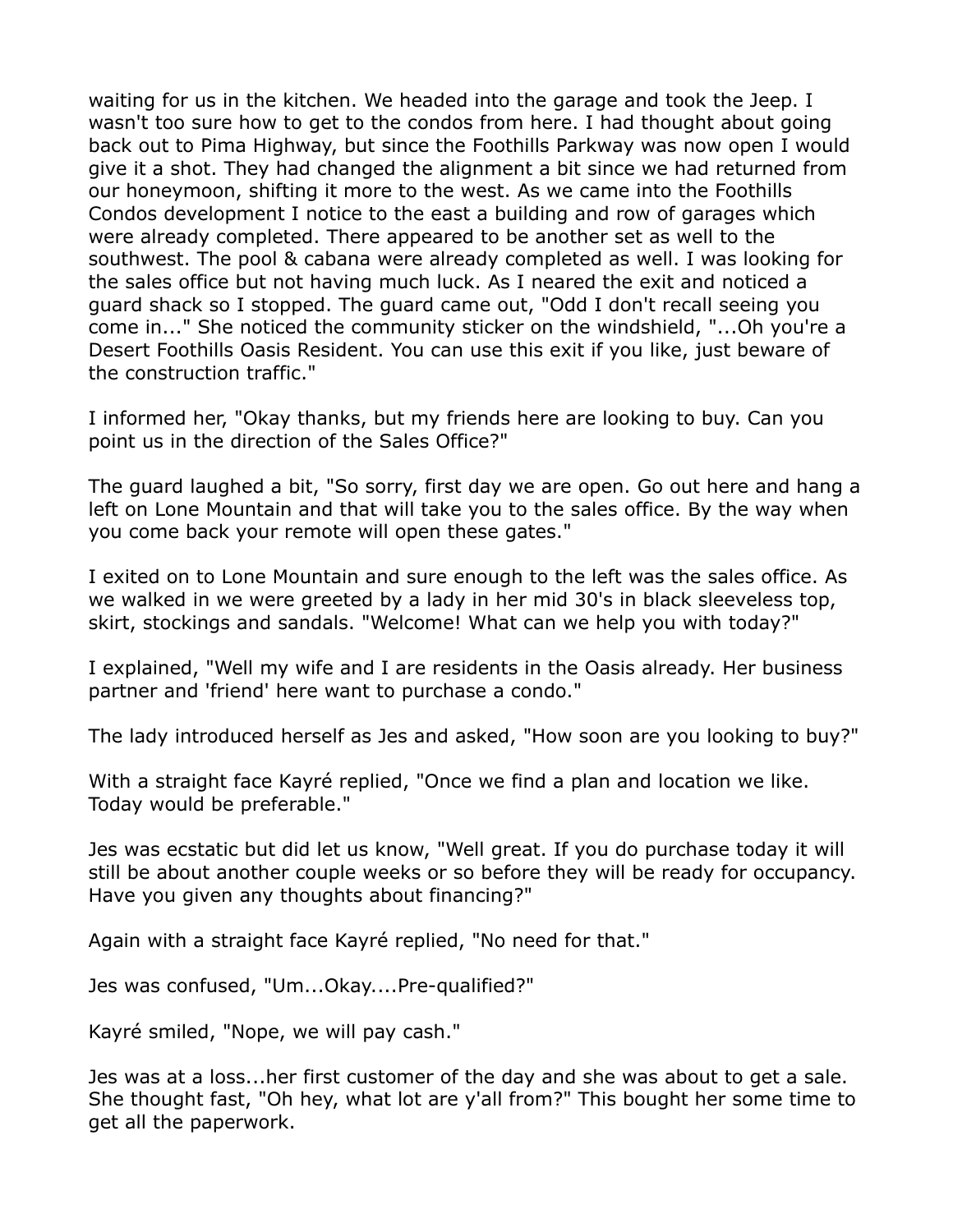I replied, "Lot 13 over off of Fairy Duster Court."

Jes looked up in surprise, "Oh so you must be the Mister Merlot they were talking about. You use to own quite a chunk of land over there."

I wasn't sure what to make of this, "Yep, I'm Ron Merlot. I did just sell off lots 12 & 14 to a couple good friends of mine." In an attempt to get Jes to focus on Kayré and Kacie I said, "and I am hoping to help out these friends today too."

Jes caught on, "Oh yes. Now we have three plans and we do have models of all three The main difference between the 'A' and 'B' plans are that the 'B' plans have two full baths and a laundry closet. The 'A' plans have a 1/2 bath and a laundry room. The bedrooms are the same size in both. The 'C' Plan has three bedrooms. The first two are the same size as those in the 'A' & 'B' plans while the third is a little smaller. The 'C' Plan also has two full baths plus a laundry room."

We toured the models, I was quite impressed with the 'A' Plan as it would be perfect for a home office, where a full size second bath would not be needed. The 'B' Plan would have been good for those who have guests and need another full size bathroom. The 'C' plan was huge. Even though the third bedroom was a bit smaller than the other two, it was still a good size. Jes explained, "Right now we are finishing up on buildings 1 and 6. Building 6 has the 'A' plan on the western half while the 'B' plan is on the eastern half. With Building 1, all eight units are the 'C' plan and is one of two our most scenic buildings. Building 2 will be directly north of there, but it is about 10 feet lower grade than that of Building 1."

Kayré and Kacie talked for a bit while studying the map. Kayré asked, "I noticed there is some parking along the north end of this building, is that for residents or our guests?"

Jes explained, "It is first-come first-serve. There are no reserved spaces since each unit is assigned a garage. Also that parking is about 3 feet below grade of the building as well."

Kayré and Kacie talked some more and Kayré asked, "What are the premiums on these units?"

Jes explained, "That depends on location. However, since you were referred by a Desert Oasis resident and as part of the pre-grand opening special we will waive the premiums." Once again Kayré and Kacie talked amongst themselves. Sara and I weren't really sure which direction they were heading in. Jes asked, "Trying to figure out what to do with the third bedroom?"

Kayré replied, "Um...Yea. We will share the master and the secondary we will use as kinda of a home office for my work. Just don't know what to do with that third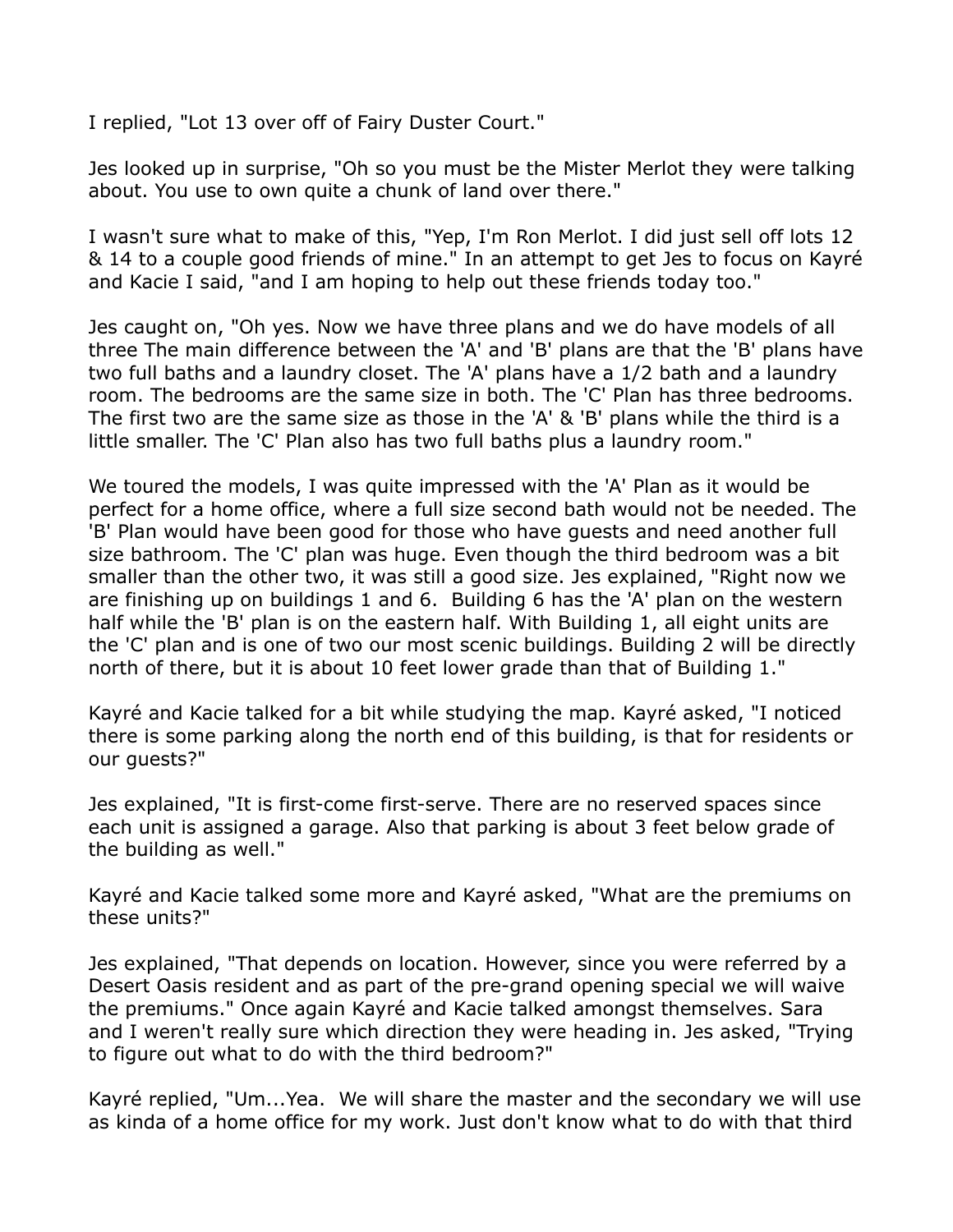though. The 'A' plan is nice, but we like this location." She studied the site map, "What is the time frame on Building 2?"

Jes replied, "Not too sure at this point. Rumor has it, that will be the last since it is across from the models. Do any of you have family nearby?"

Kayré explained, "My mother is in Oro Valley. Kacie's family are out-of-state but do visit a couple times a year...." The light bub went off in Kayré's head, "Of course, we could use the third as a guest room. What do you think Kacie?"

Kacie didn't really pay much attention as she thought Kayré was going to make all the decisions for them, "Huh? Oh you mean I get to have a choice in the matter?"

Kayré frowned, "Hmm, guess I been kind of dominating..."

Kacie replied, "In more ways than one." I had to keep from laughing as I didn't want to draw attention to them. Sara was a bit puzzled, but knew well enough to keep quiet. Kacie let her opinions be known, "Well, I liked the 'B' Plan because of the full bath, but don't like the laundry closet either. I am not that thrilled with the location of Building 6 being right on Lone Mountain. If we are going to be premium free no matter which location we might as well go with Building 1. We will have a guest room from when your mother comes up here 'to check up on you'."

I could tell Kayré had been hanging around Sara, "Whatever! *Visit*, she will visit. So are you saying Building 1? And if so, which unit?"

Kacie gave her final answer, "Yes mis...er...ma'am. Building 1, Unit 202."

Kayré agreed and they went to work on the mountain of paperwork. Meanwhile I took Sara outside so I could explain the significance of Kacie's comment and the near Freudian Slip a moment ago. I told Sara, "Um, I know you were a bit puzzled by Kacie's response about Kayré being dominating. I think you started something too."

Sara was even more confused, "What do I have to do with Kayré being dominating? Oh wait you mean....Kacie is...."

I finished her sentence, "Belted? Yes she is."

Sara blushed, "Okay I then I get the comment Kayré just made! Geez, we sure do have some kinky friends don't we?"

I interjected, "Well you had to show Kayré the belt....oh wait I suggested that. Never mind." Luckily me cell phone interrupted the awkwardness.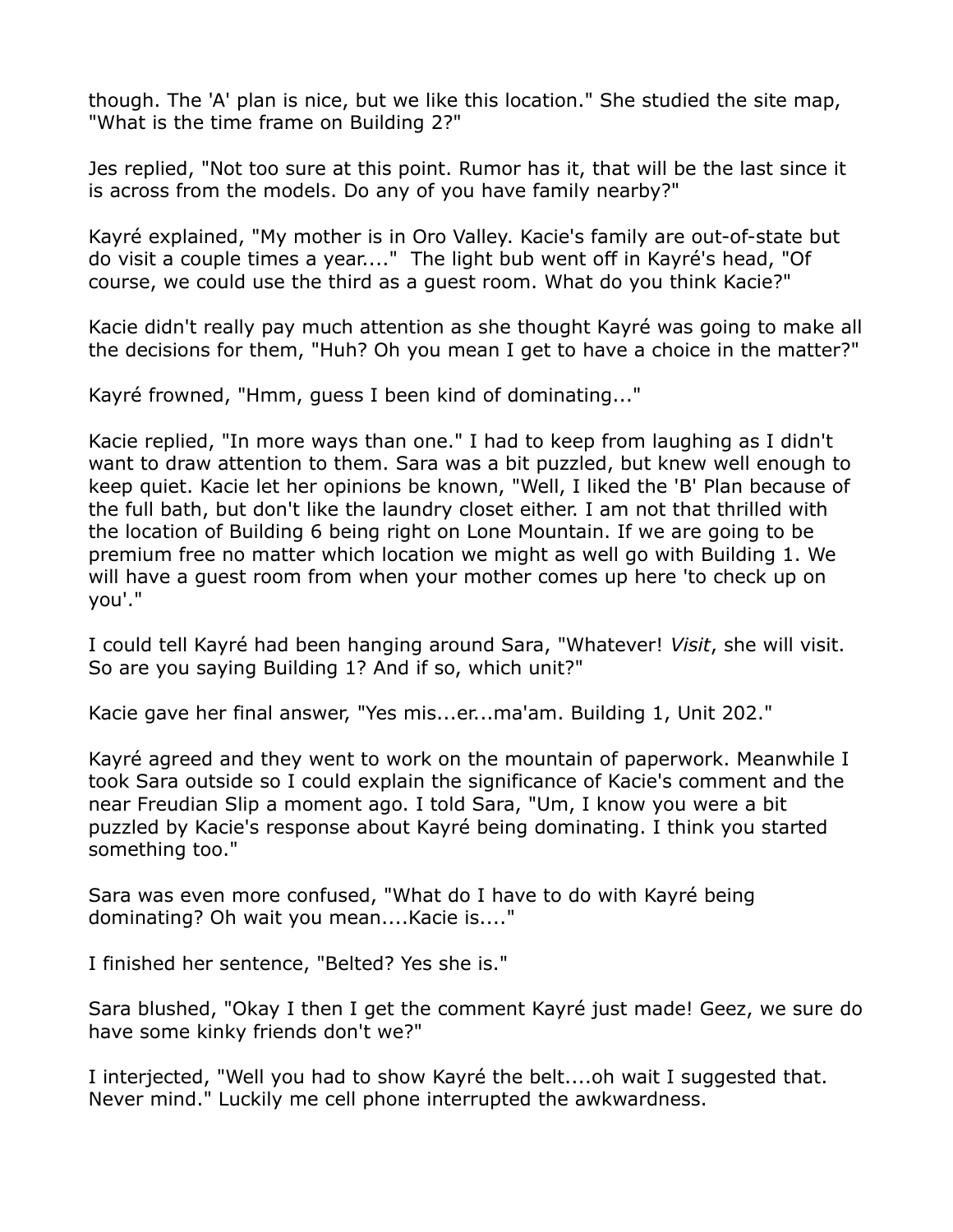Much to my surprise it was Martina, "Hey Ron. Marc wants to know what time we are suppose to be at The Unlikely Cowboy tonight?"

With everything that has been going on, I totally forget about Gary's shin-dig, "Oh crap, forgot about that. I think Gary said he wanted us up there around 7:00 PM. Hopefully we will be done by then. Kayré and Kacie are buying one of the new condos over here."

Martina asked, "Who's Kacie and for that matter what condos?"

I explained, "Kacie is Kayré's girlfriend. The Foothills Condos is the new expansion of the community off of Lone Mountain Road."

Martina replied, "Ah okay. Hey be sure to mention that to Marc. Gotta run."

Sara was confused, "Where are we suppose to be at 7:00 PM tonight?"

I told her, "Well yesterday afternoon Gary called and I filled him in on what was going on. Anyway since Laura and Miss Kitty are still in town he invited us to dinner over at The Unlikely Cowboy."

Sara was excited, "Cool...now what to wear. I don't suppose you can drop me off at the house?"

I told Sara, "Let me check on Kayré and Kacie." I went back inside and found Jes in her office with Kayré and Kacie. I popped my head in, "Sorry to interrupt, but if y'all are going to be a while I am going to drop Sara off at home."

Kayré looked up, "That's fine we will be a couple hour still. We'll call the house when we are ready."

I was about to leave when I recalled, "Oh and Gary has invited us to dinner over at The *Unlikely Cowboy* tonight." I left the office and was just about to leave the sales office when I saw an info packet on the table and picked one up for Marc. I left the office and found Sara, "Okay, Kayré will ring the house when they are done. I got an info packet for Marc."

Sara asked, "What? Is he wanting to get a condo over here?"

I replied, "Not sure, I know he has mentioned on a couple occasions the one they have now is a bit small for them. I think it is only a one-bedroom. All I know is Martina told me to mention the condos to Marc tonight."

Sara shrugged, "How odd."

While the guard did say my remote would work on these entrance gates, I wasn't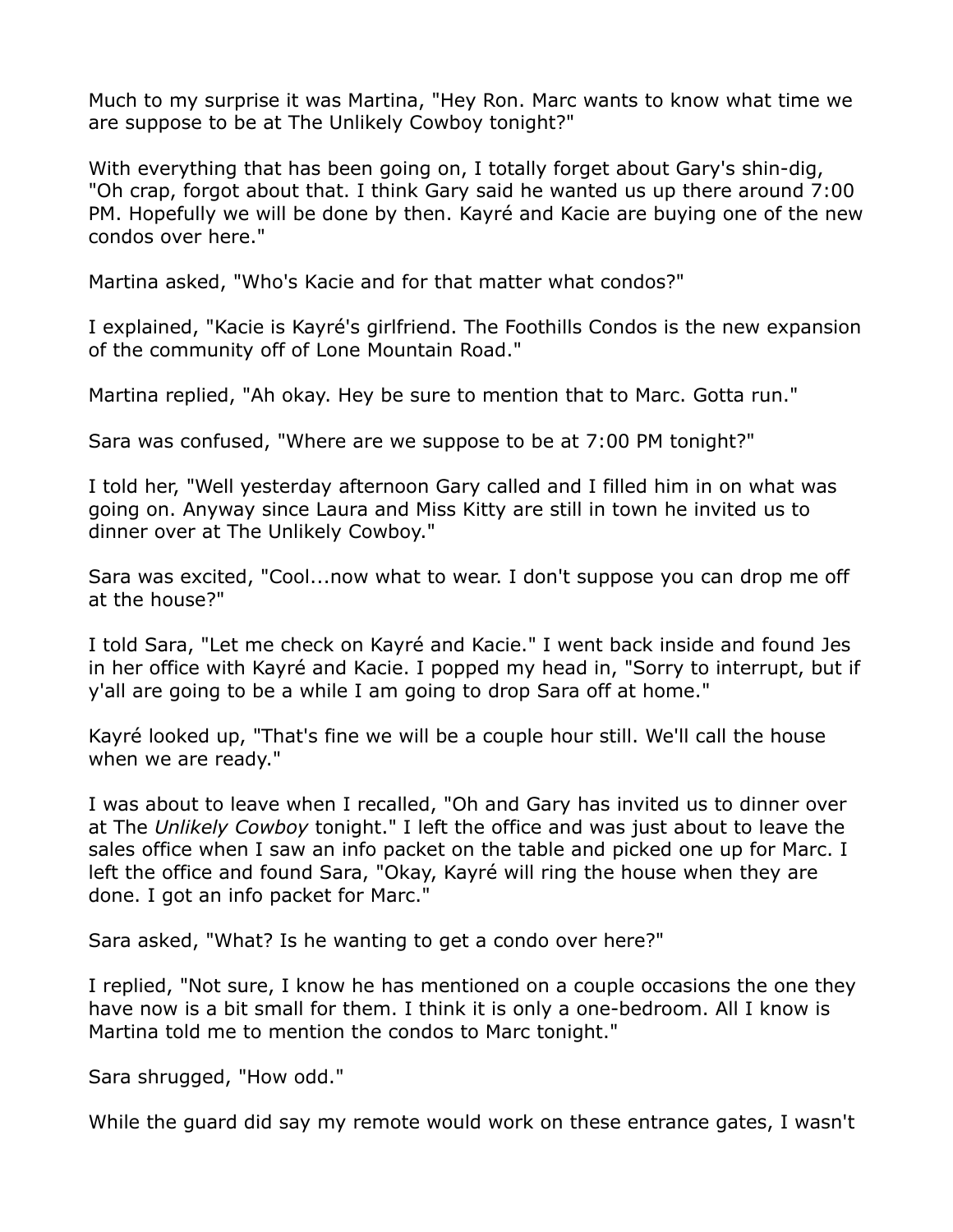sure. Much to my surprise the gates opened. We did stop off over at Building 1 and took a look around. Jes was not kidding about the view, especially from the second floor. I am still in shock over what has happen in the past couple months. Never expected to have Andy and Lindsay with us, much less Kayré and Kacie. Sara and I returned home and she went off to find Lindsay and Maya.

#### **Chapter 8: Interesting Announcements and Actions**

A little after 6:00 that evening Kayré call the house to say her and Kacie were done and to come get them. I was going to take my Jeep but discovered Maya had taken it when she went over to Vinnie's to get her check. Since I had the keys for The Cruiser on the same ring, so I took it instead. At least this time of day the construction had stopped so it made a bit easier to get through. Kayré and Kacie were waiting at the sales office and didn't even know it was me. Kayré asked, "How many different cars do you have?"

I explained, "Well, the Jeep and the Cruiser are mine. The Hummer is Maya's...actually it use to be Martina's but as part of the divorce settlement, I got the Hummer and she kept the Jag. "

We returned to the house, Kayré and Kacie went upstairs to get ready. By a quarter to 7:00 everyone was dressed and ready. Maya was wearing the red corset dress Sara had picked up for her in Lake Havasu. Wynn was in her purple corset dress and Sara in hers as well. All three girls were wearing black stockings and sandals. Lindsay came down the stairs looking like an Angle in a white corset dress, stockings and sandals. Kayré was wearing a green corset with a very short black leather skirt and black stockings and very high-heeled knee length boots. Kacie was wearing the same thing except a blue corset. Laura was wearing a red shirt underneath a black under bust corset and full length black skirt. She was however wearing black stockings with her sandals. Miss Kitty was dressed similar to Kayré & Kassie with a white corset, skirt, stockings. Except the skirt like Laura's was full length and she was also wearing sandals. The doorbell rang, Bambi and Bunny were waiting dressed like twins in all black. I asked, "Where's Gary?"

Bunny explained, "He is coming from the office, so he will met us there."

The twelve of us piled into to the two Hummers and headed down to The Unlikely Cowboy. Marc was waiting in the 'chick magnet'. I commented to Kayré and Kacie, "Check out Marc's plates". I noticed Martina was in an all pink ensemble tonight including pink boots.

Kayré saw the 'CHKMGNT' plate and died laughing, "Martina let him get that?"

I explained, "I don't think he was expecting to get it approved by the MVD." The familiar rumble of Gary's Harley broke the silence, "Gary's here."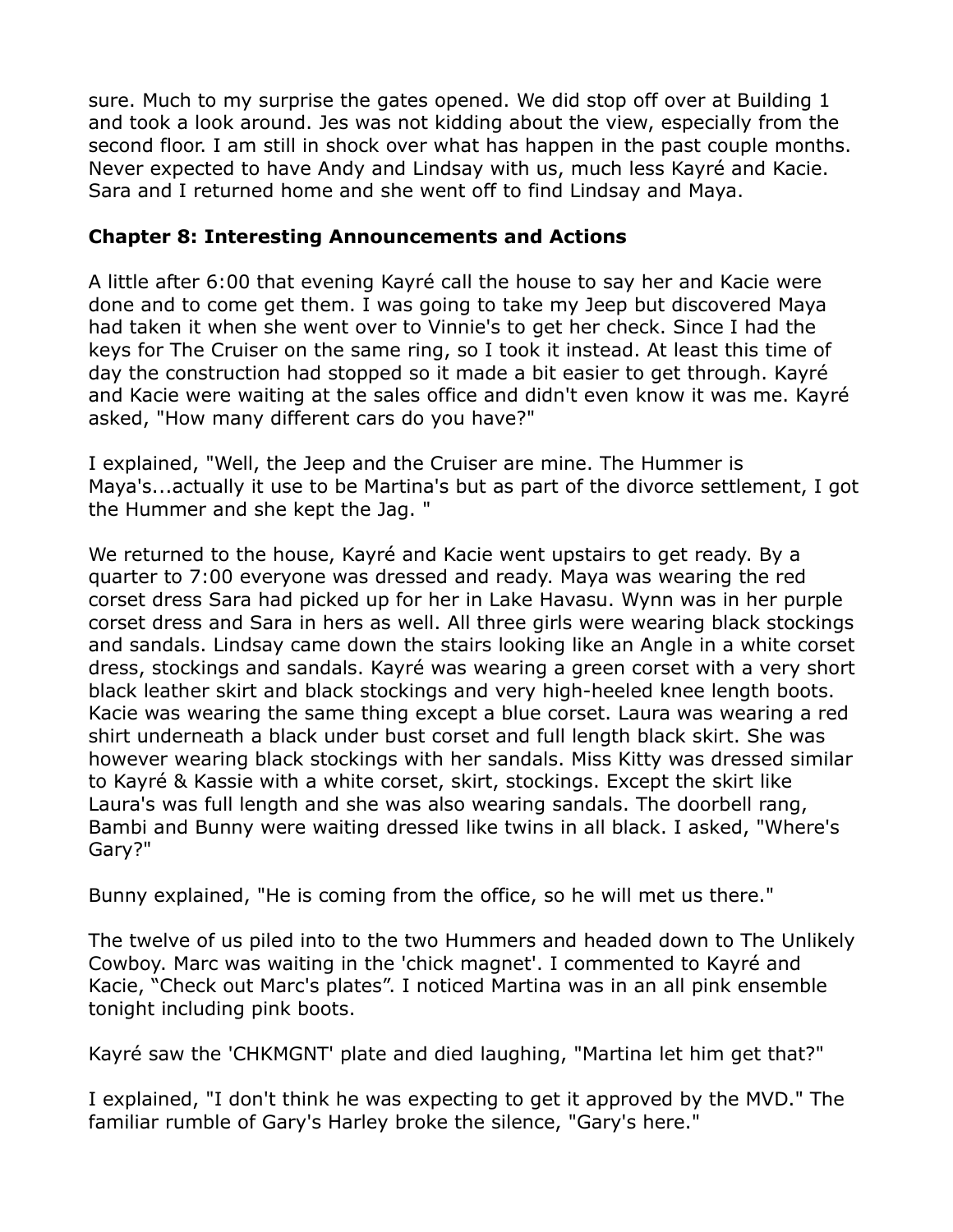After we ordered our drinks and food everyone started talking amongst themselves. Given the size of our party they had reserved the patio for us. I found Marc with Martina attached to him. "Hey, Martina wanted to make sure I told you about the new Foothills Condos."

Marc was intrigued, "Yeah, Martina mentioned something about Kayré getting a condo. The one were are in right now is a bit small and we are renting it too." I happened to have the info packet with me so I showed him what they had to offer.

Martina commented, "I like the Plan A, having the half-bath would be handy when we have visitors and Marc could use the second bedroom as an office."

Marc review the plans as well and asked, "Are they modeling this plan and when could we see them?"

I explained, "Yes, they have all three models. Well, this week they are not advertising that they're open yet. They are also waiving the premiums if you are referred by a Desert Oasis resident...."

Kacie came over and added, "Plus \$2500 in free upgrades. Hi, I'm Kacie, Kayré's girlfriend. So you are the Marc everyone is talking about. Hey can I talk to you in private for a bit?"

Kacie and Marc disappeared off to one corner of the patio. Martina came over, "Hey Ron. What's that all about?"

I told her, "Haven't a clue, I think she is inquiring about his services. But then again, your guess is as good as mine." Trying to get her off this subject I commented, "Wow you are looking really good. Been working out?"

Martina smiled, "Yes, a couple hours here and there a day. Thanks."

Marc came over and asked, "When would you be able to take Martina and I to see these condos?"

I explained, "Well I am suppose to start work on The Budget Holstein North project tomorrow. I know the sales office is open until 9:00 PM so I suppose when you two are done at work."

We agreed that Marc and Martina would meet me over at The Budget Holstein North when they got off work around 7:00 the next evening. Marc took off but said he would be right back. Meanwhile I had to go talk to Kayré, provided I could find her.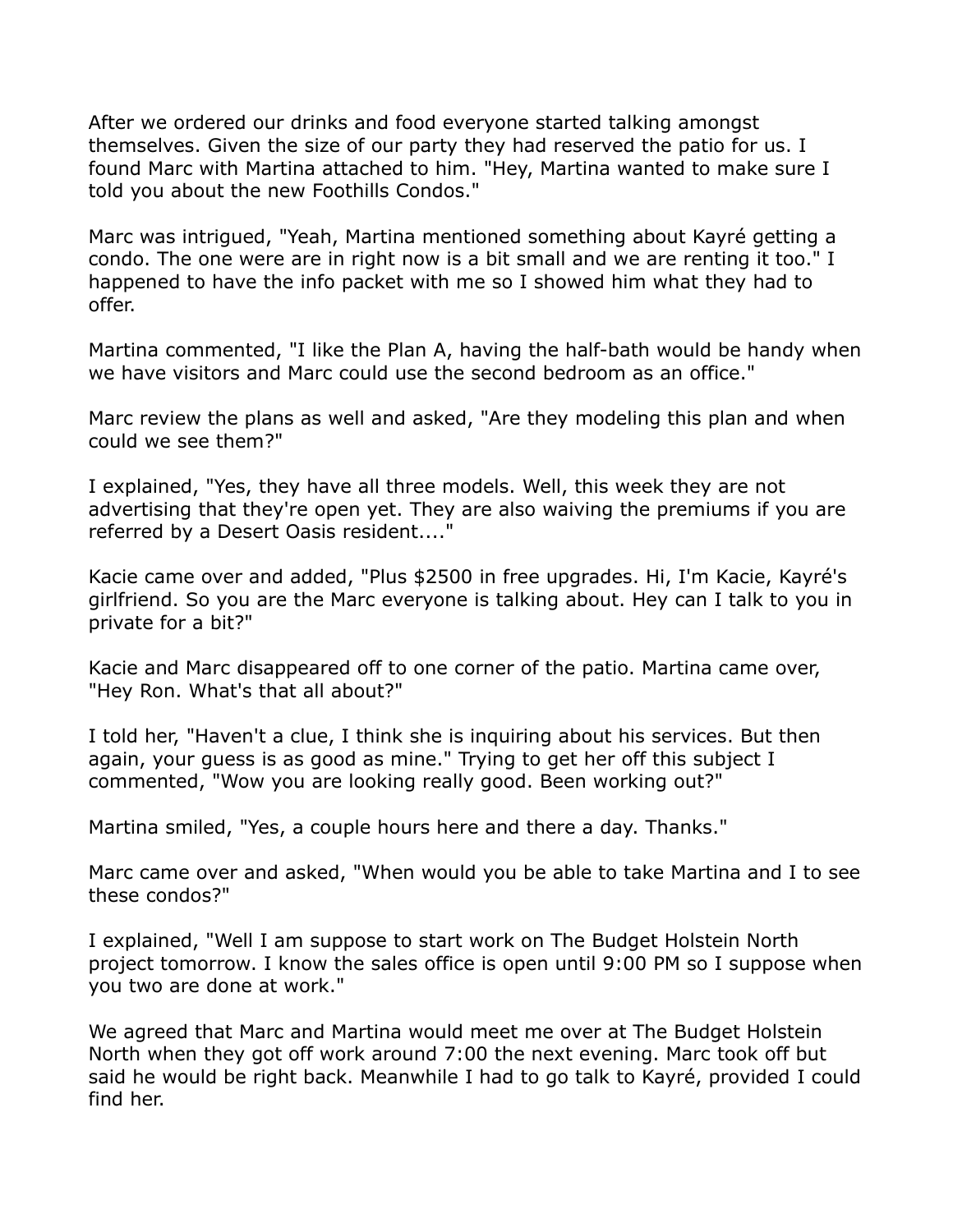I found Kayré and Kacie at the far end of the bar exchanging a kiss. This was the first time I had seen those two display any affection towards each other. I waited until they were done before I approached, "Hey Kayré been looking for you."

Kacie giggled, "Sorry Ron, I didn't mean for us to be hiding. If you excuse me I need to visit the loo."

I asked Kayré, "So how long you two been together?"

I wasn't sure if Kayré was going to answer the question but she did with a laugh, "We've been friends for about 7 years but nothing more up until around the time my Mom and I came up to your place the first time. You know when Sara and I had our fun. It was then I discovered how much pleasure there was being with another woman. Kacie was a bit hesitant at first, but once I got her relaxed she really got into it."

I laughed, "As usual Sara manages to bring out the kinky side in everyone. Hemingway, Marc and Martina are going to stop by the store after work tomorrow night and then go over and look at the condos. Now, you and Lindsay need to come with me and Sara when we leave here."

Kayré asked, "What about Kacie?"

I replied, "If you want to bring her along that is fine. We will be heading over to the store as I need to get an idea as to what you want to do."

Kayré replied, "Oh, well I guess I should tell you that Kacie is going to be working for us."

I was surprised, "Okay..."

Kayré explained, "Well I need someone to run the store, ring-up customers answer phones and e-mail. Lindsay and Sara are going to be doing modeling/sales and I won't be at the store much since I will be out working with vendors or busy with store related stuff. Plus she is tired of Wal Mart."

I complimented Kayré, "Good plan, you really know what is going on." We chatted another few minutes and notice Marc had just returned as did Kacie.

Kacie beckoned us over, "Ron? Kayré? Come over here please." We returned to the center of the patio (we were the only ones there as we had it reserved) and Kacie announced, "Can I have your attention please?!" We all looked towards her and saw she was holding Kayré's hand. Kacie continued, "Kayré and I have taken a big step today in our relationship! We've just purchased our first home together." She pulled out a diamond ring and got down on her knee in front of Kayré, "Kayré you and I have known each other for many of years. These last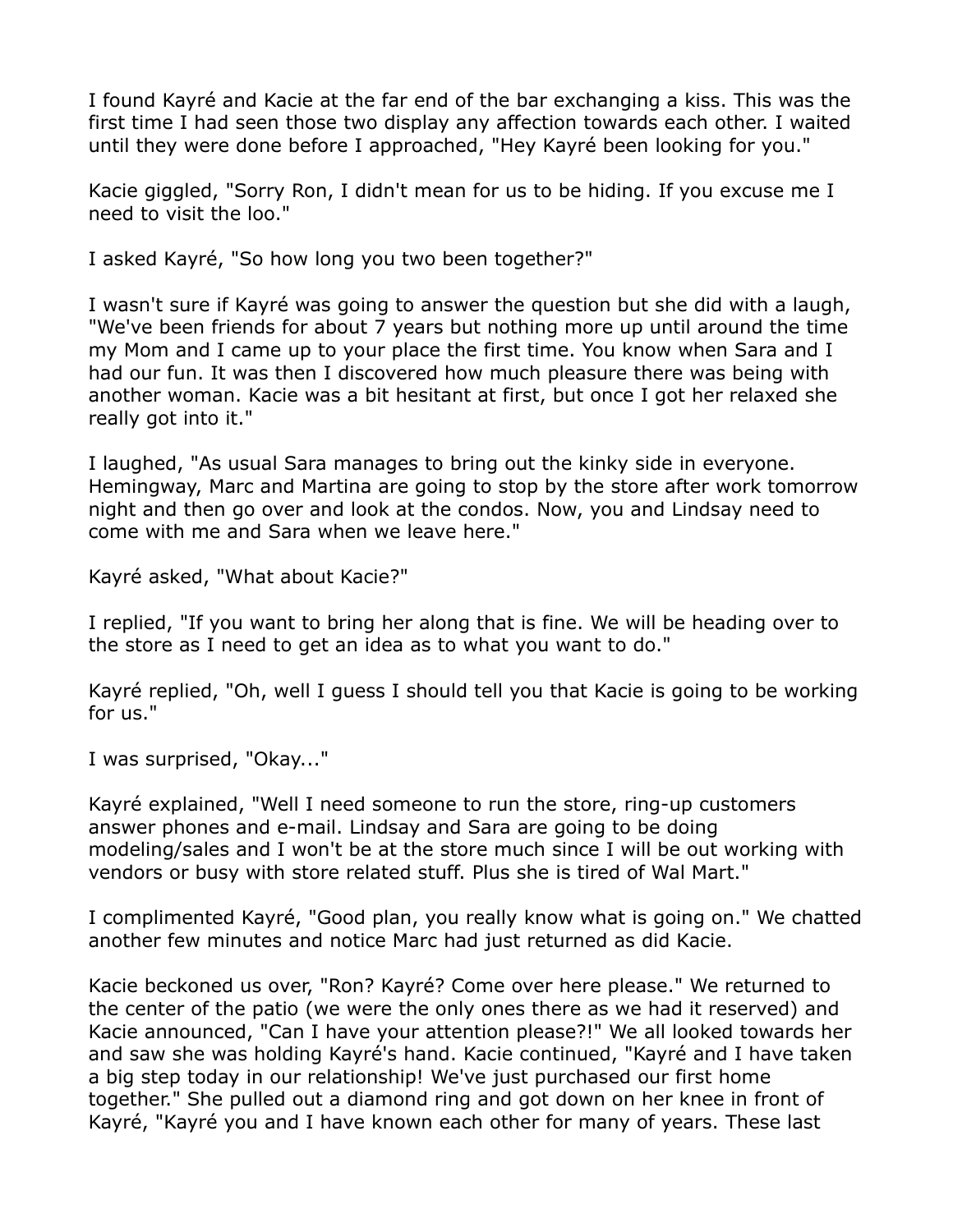couple months we have been together have been incredible. Will you be my partner?"

Kayré was almost in tears of joy, "Oh my gosh. Kacie you shouldn't have...but then again that is one heck of a rock you got me! Oh come here." She pulled Kacie off balance and cradled her in her arms and planted a long hard kiss on her lips. I swear I thought I saw a camera flash, but must have been imaging things as no one had a camera with them.

Once Kacie had recovered, "I'll take it that was a yes!"

Kayré laughed, "Yes it was. Now I hate to break up this precious moment, but we do need to get over to the store. We need to get a rough idea what we are going to do so Ron and his 'crew' can get started. For that matter we need to get started as well."

Kacie responded, "I've got us hooked up with some display racks and cases thanks to Marc."

Why was I not surprised. Marc came walking in from the far end of the patio and explained, "I have a buddy of mine that buys displays cases and racks from store that are or have gone out of business. He gets most of this stuff dirt cheap, sometimes even for free. He's got a warehouse out near Buckeye full of this stuff. The only catch is it cash-and-carry."

Bambi reminded us, "Hey you can use the ACME truck it should be big enough to hold everything. I am sure I can get Maya to help me."

Maya was kinda lost in the moment of Kayré & Kacie not paying attention, "Huh?"

Bambi told her, "You can help us with the display racks and cases for Kayré and Kacie's store. We'll take the ACME truck."

Maya was still kinda lost but replied, "Oh okay...sure." and then headed towards the ladies room hastily.

Bunny asked, "Is she alright?"

Kacie commented, "Sorry, I think she was a bit turned-off by my announcement."

I informed her, "I don't think that is it. She's been going through a tough time and recently had a run-in with her ex-boyfriend. Bambi you wanna go check on her please." Once Bambi left I explained to Kacie, "I am not all for sure, but I think she has a crush on Bambi. They spent a lot of time together when Sara and I were on our honeymoon. Don't worry you didn't do anything wrong. Go ahead and get in Kayré's Hummer, we need to head over to the store."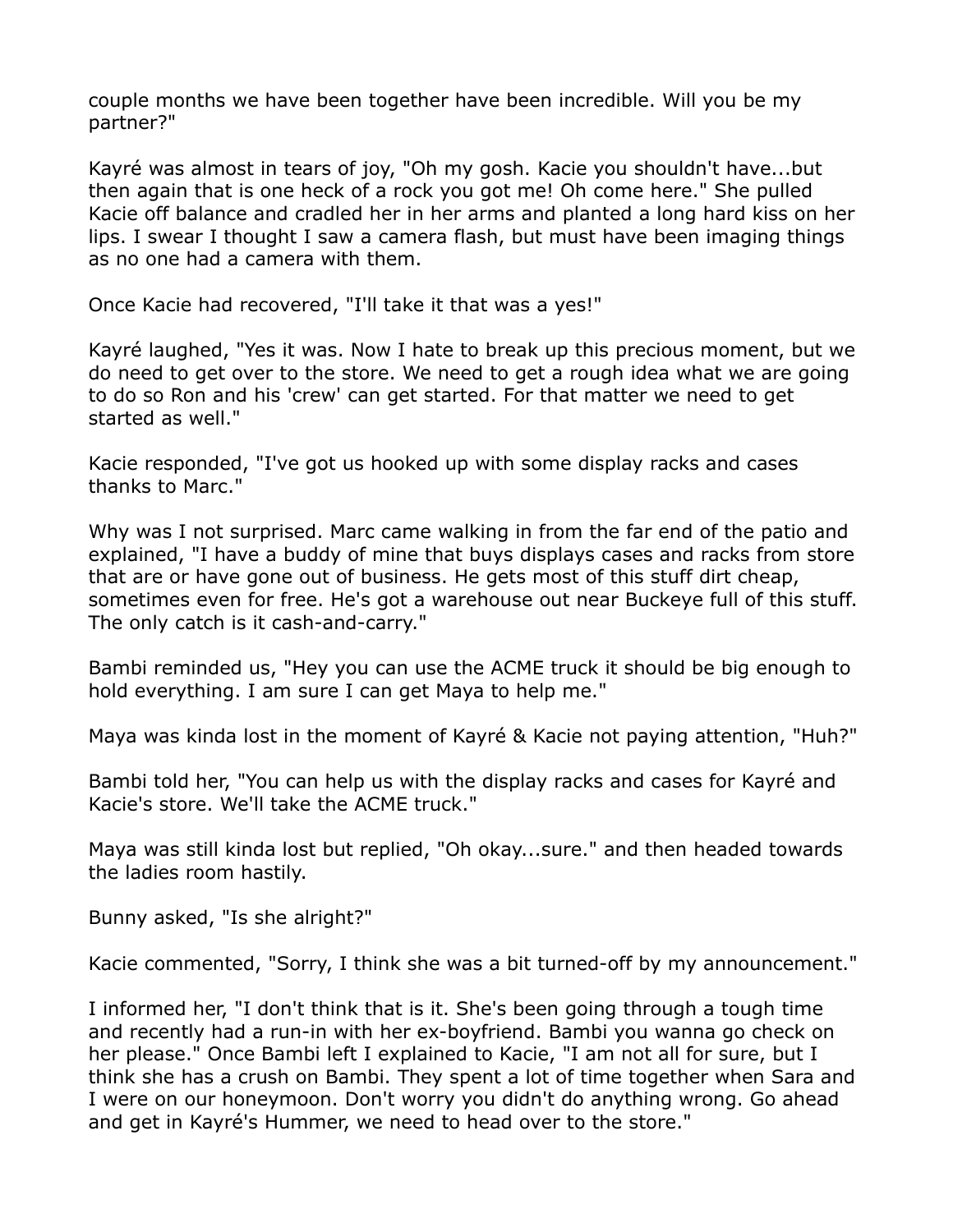Andy, Lindsay, Kayré and Sara all headed out to Kayré's hummer. I grabbed Wynn and told her, "You'll be taking Maya, Laura and Miss Kitty home. We'll be back in about an hour or so."

Wynn replied, "Okay."

## **Chapter 9: The Anatomy of Budget Holstein North & Girls Just Wanna Have Fun**

I wasn't too worried about Maya as I figured Bambi would calm her down. The store was less than 10 minutes from DC Ranch. I was expecting a small suite, but instead walked into a full size store. I was surprised to see dressing rooms and a large l-shaped display case. Kayré explained, "This use to be a clothing store but as do many out here, it went under. They did leave us this front display case here, which appears to be bolted down. I am thinking we will be using this for belts, gloves and stockings. Now over on this east wall we are going to display shoes, but not many. In the front windows we will have a couple displays of corsets and dresses. Throughout the floor depending on what type of display racks we get, we'll have other clothing featured. Now next to the dressing rooms, I want to setup a couple computers so they can browser the inventory and check on availability. Of course we will also need a couple more computer at front checkout as well."

Kayré lead us to the rear of the store to the stockroom and her office. She explained, "Okay in my office I need a couple computers. I want one on a dedicated connection to the Internet and not connected into the network. This will need to be the high-end system so I can do my design work. Then just a normal terminal connected into the network. Now to the stockroom. I would like to have two computers in here as well."

Kacie asked, "How much space do you need for the server?"

Lindsay advised her, "No more than a few cubic feet, if even that much."

Andy joked, "So did you get all that Ron?"

I told him, "Sure did. One server, one eight-port switch, seven terminal systems with monitors and one specialty system with monitor." Turning my attention to Kayré, "How many printers do you need?"

Kayré thought for a moment, "Well, we need one at the front checkout, one for the special-order area, one for my office and one in the stock room. So I guess that works out to four."

Lindsay asked, "Are you placing most of these computers along walls?"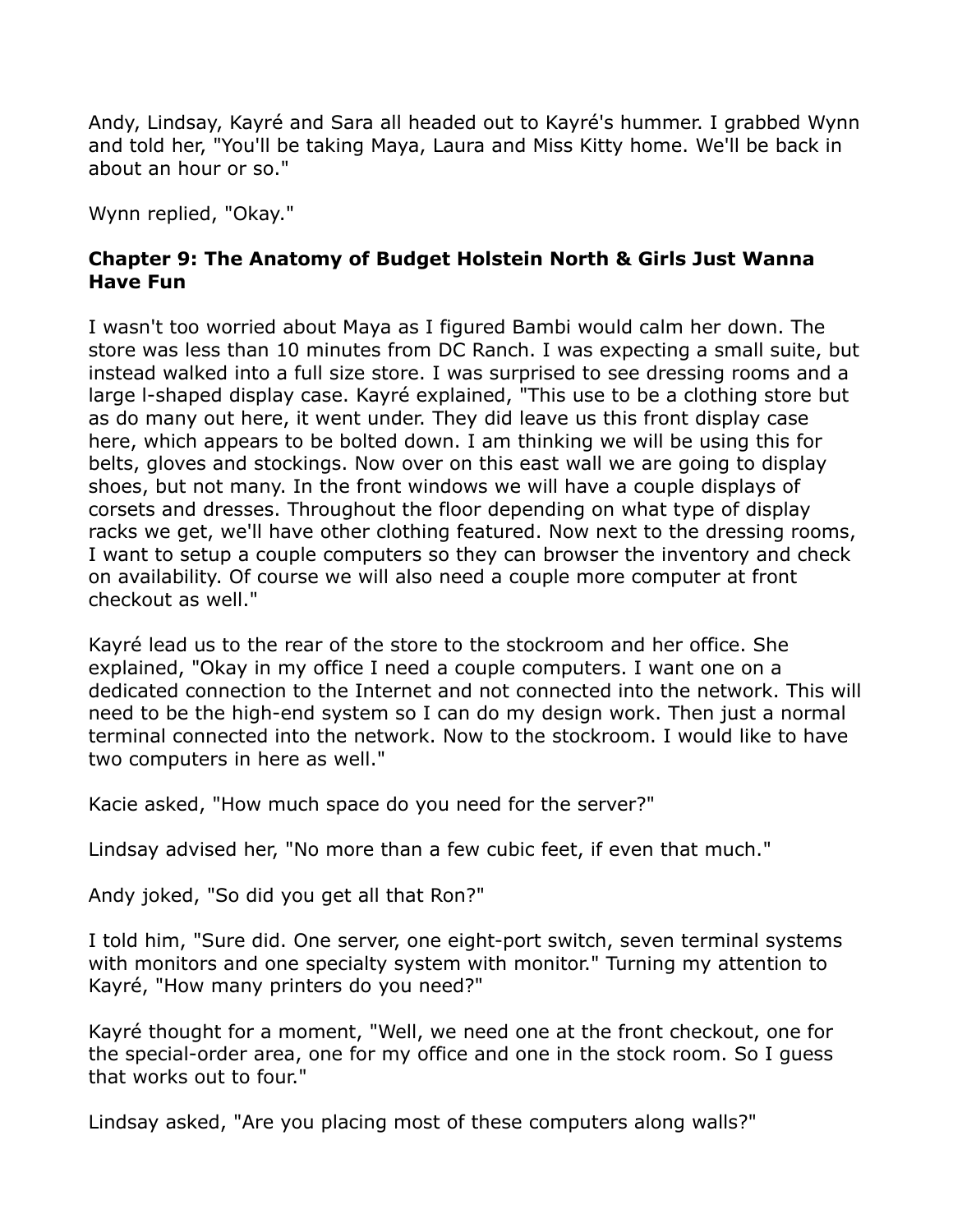Kayré replied but confused, "Yes, why?"

Lindsay explained, "Normally when we do these networks, the walls aren't solid yet. In those cases we are able to run the wiring internally and setup the ports. In this case since the wall are already in we will have to do this a little differently. Suggestions Andy."

Andy told us, "Well, I was thinking to keep this looking nice in the main showroom we can add faux baseboards. The wiring will run behind the boards and we can put in ports too. Need to take some measurements then special order. Shouldn't take more than a couple days. Now, I don't suppose you have your wheel Ron?"

I told Andy, "Should be in the back of the Hummer along with my toolbox." Andy exited then came back with my measuring wheel. In a couple minutes he had measured the showroom and wrote down the info he needed. He also measured the distance from the stockroom to the far point of the showroom to get a ballpark figure of how much cable we would need.

Andy took some more measurements and then we discussed what we would be doing. I informed them, "Well Kayré, Kacie, Maya, Bambi and I will be heading out to the supplier tomorrow. You and Lindsay are going to be working on getting the wiring done then?"

Lindsay falling sleeping, "Yes...we should be able to get the wiring done...and may be even get the server setup."

We headed back to the house and while Lindsay, Sara, Kayré and Kacie went to bed Andy and I stayed up loading The Cruiser with everything we would need for the job. I told Andy, "We should be back up in the afternoon with all the displays. What time do you two plan on starting?"

Andy replied, "Well, we have a lot of work ahead of us and really would like to get the server going. Plus I still need to build Kayré's computer. I am wondering since we will have the ACME truck if we should get the stuff for our store as well?"

I told Andy, "Good idea, as that will make it a little easier for Kayré to get to her stuff. I can help you out with Kayré's computer." I suddenly realized with the Budget Holstein and The McGrawl's stuff gone, "Wow I am going to get my garage back!"

Andy had to bring me back to reality, "Oh good, I won't have to be parking the Lexus outside any more."

Joking I said, "Gee thanks for ruining the moment!"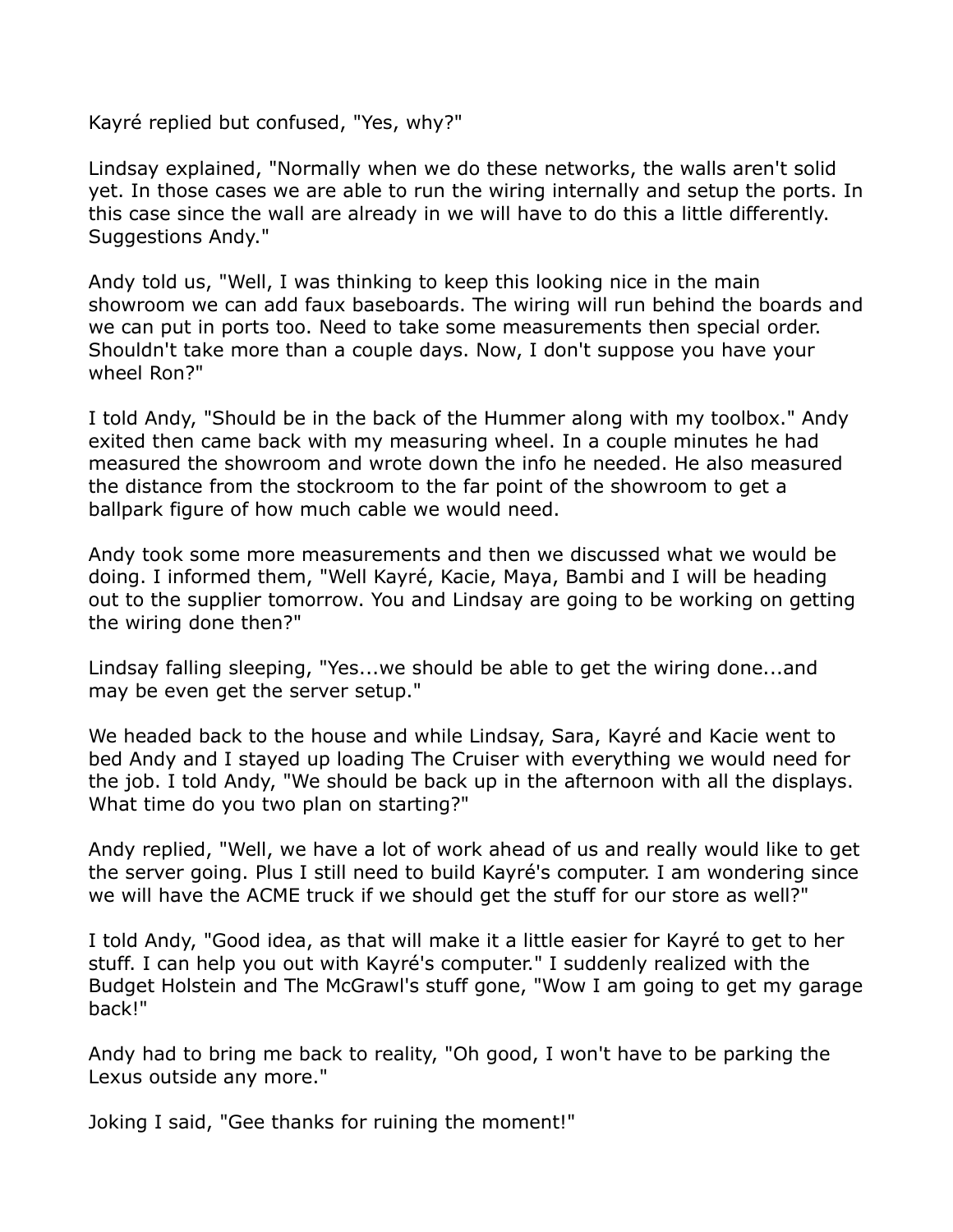Andy kidded back, "Anytime Ron. Okay, I have everything we need for tomorrow and we will start around 8:00."

From outside I head Maya, "Hey Ron? Gary is here to see you."

I was a bit surprised and wonder what's up, "Gary what you doing here?"

Gary informed me, "Um Ron I hate to impose but, Bunny and I need to head over to Vegas very early and we may be gone a while. I cain't really go into details, but is it okay if Bambi stays with y'all?"

I knew it was important if Gary *and* Bunny were having to go and I didn't have any problems with this, "Sure, why not. I've still got....the presentation room....oh crap!" That is when it dawned on me that Laura and Miss Kitty were in the presentation room.

Gary asked, "What?"

I explained, "Hmm...my sister and Miss Kitty are in The Presentation Room, Andy & Lindsay in the King Suite and Kayré and Kacie in the Queen Suite. I've got no more rooms, I suppose she could sleep on one of the sofas in the library..."

Maya informed us, "That won't be necessary, she can sleep with me. Problem solved." Maya smiled headed back to the house.

Gary had a confused look on his face, "Umm...what just happened?" I just laughed. Gary asked, "What's so funny Ron?"

I tried to explain, "Do you ever feel like our lives are an extra long episode of Jerry Springer?"

Gary even more confused, but started catching on, "You don't mean that Bambi...and Maya?"

I was still laughing, "I don't know for sure but I think my sister-in-law has a crush on your sister-in-law."

I had forgotten about Andy, "Well that makes sense."

Gary and I turned around in surprise, both us laughing. Gary asked, "How so?"

Andy explained, "Well, when Kacie 'purposed' to Kayré, it seemed to struck a nerve with Maya. I think she is trying to forget about Dirk and Bambi helps her do that."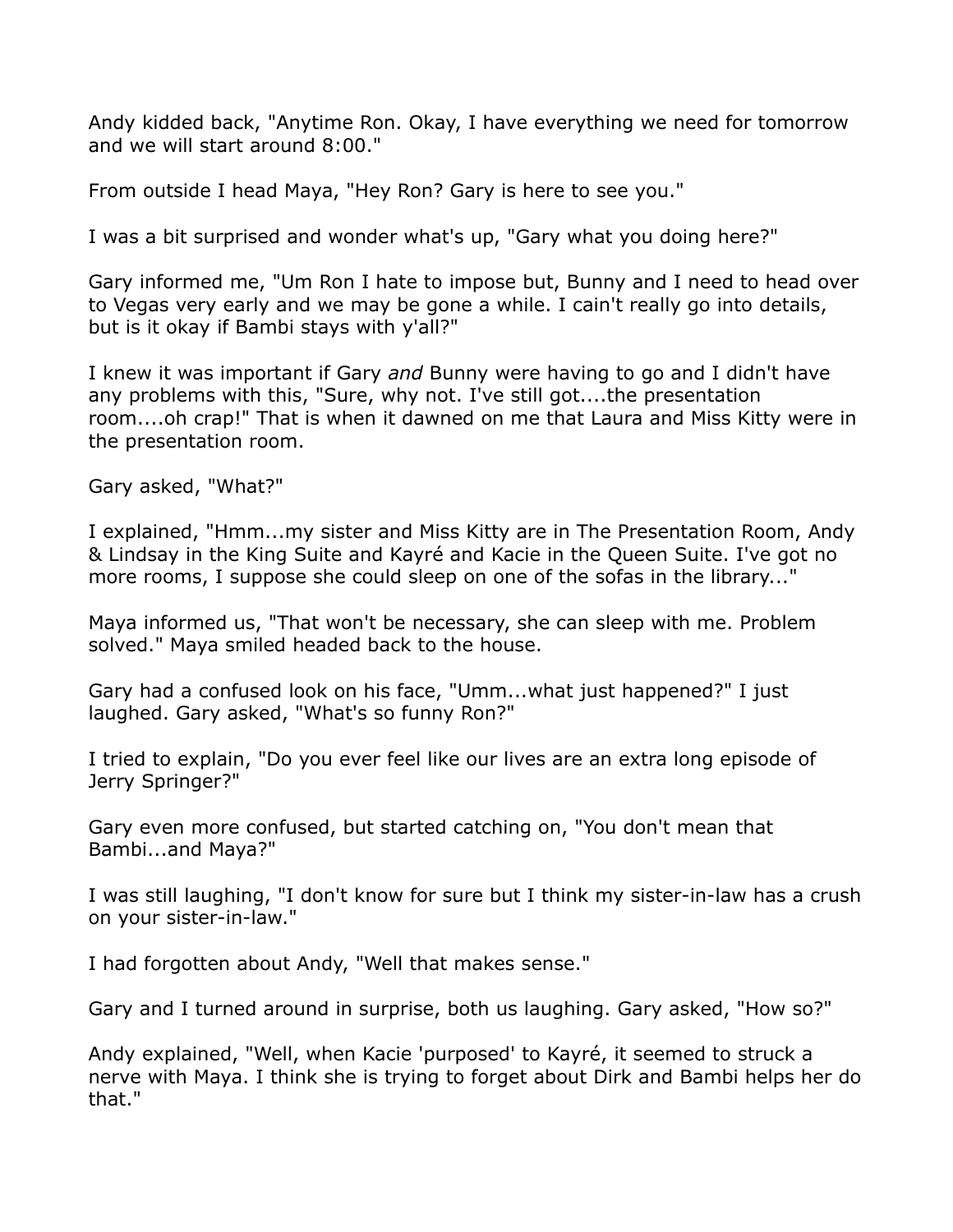Gary commented, "You know Bambi she does seem a lot happier around Maya." Gary reached into his pocket and handed me the key for Bambi's belt, "You can go ahead and let her out tonight if you let Maya out. I'll send her over shortly with The ACME truck."

I was at loss as to what just happened but knew it would be an interesting few days. I headed back to the house and found Wynn in the kitchen. I informed her, "Um...Bambi is going to be with us for a few days."

Wynn didn't seem bothered, "Okay fine, when is she coming?"

I told her, "Right now and she is going to be sleeping with Maya."

Wynn replied, "Okay, odd arrangements. Who's idea?"

I laughed, "Maya's. Now, I am going to bed. Wake me up around 7:00." I headed upstairs and found Sara was already in bed wearing one of her older belts instead of her full armor. I asked, "What's with the old belt?"

Sara replied, "Felt like a change and the armor needed a good cleaning. So what's on the agenda tomorrow?"

I explained, "Well you, Lindsay and Andy are going to be working up at the store. Kayré, Kacie, Bambi and I are going to be seeing that dealer out on Buckeye. We should be back at the store in mid afternoon. Then Andy wants to get their stuff out of the garage as well. Not sure when we are going to that, of course with Bambi here all week it can be any time."

I would have thought that Maya would have told her sister about the arrangements, but apparently not as Sara asked, "When is Bambi coming?"

I told Sara, "I think she is already here. She's going to stay with your sister tonight since The Presentation Room is occupied."

Sara asked, "Hey do you think they have...um...something for each other?"

I joked, "Andy sure thinks so. Gary just found out. I've had my suspicions. Hemingway, I am really tired and need to get up early."

As I tried to fall asleep Sara rolled over and started rubbing her bare breasts on my arm. Then she came up with an idea, "How about we do something special tomorrow night? Me and Lindsay, Maya and Bunny, Kayré and Kacie?"

I informed her, "Okay, good idea but what about Wynn?"

Sara giggle, "Oh I forgot about her, well I am sure Maya and Bambi wouldn't mind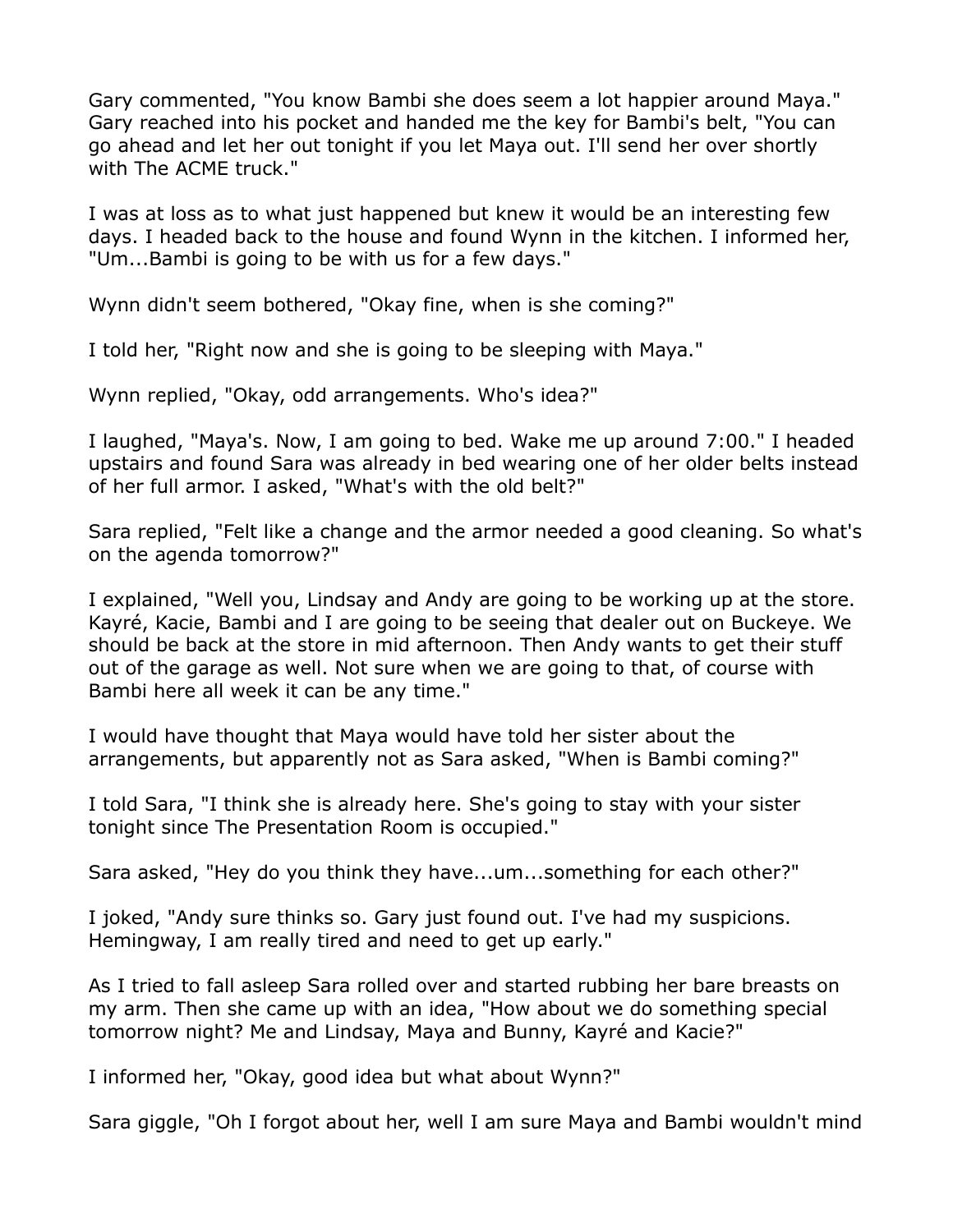having her to themselves."

I laughed, "Why not. You know that would work well. Give Andy and I chance to build Kayré's computer without interruptions or distractions. Now please Sara, I really need to get some sleep."

Sara rolled on top of me and kissed me, "Yes dear!" and then rolled over and went to sleep.

Next thing I knew Wynn was knocking on the door, "Time to get up sir!"

I got up stumbled into the shower and finally woke up. It was 7:45 when I finally made into the kitchen and much to my surprise it was only Kacie and Wynn in the kitchen. I asked, "Hey what happened to everyone else?"

Wynn placed a stack of apple cinnamon pancakes in front of me and explained, "Well, Maya and Bambi are still in their room. Maya asked for them to have breakfast in bed."

Kacie sighed, "Oh how romantic!"

Wynn continued, "Kayré left with Andy and Lindsay. Your sister and Miss Kitty already ate and are packing. Their shuttle should be arriving in another hour."

With everything that had been happening I had totally forgotten about Laura and Miss Kitty, "Okay, I'll go up and see them before they leave. Um Kacie, I thought Kayré was coming with us?"

Kacie explained, "No, she loaded several boxes into her Hummer this morning."

I told Kacie, "Okay. By the way do you have the address for this vendor."

Kacie told me, "Yes, but it is upstairs. Want me to go get it?"

I replied, "Sure, I am heading up that way anyway." Before I went to bid farewell to my sister and Miss Kitty, Kacie returned with the address. I took a look at it and was shocked, "Oh geez, I thought Marc meant they were *on* Buckeye, not *in*  Buckeye. Oh well, you gotta get the deals where you can find them."

I knocked on the door to the presentation room. Laura opened the door slightly, "Oh hi Ron. We are kinda in the middle of something here. We'll come down to your office before we leave." She closed the door.

I headed down to my office, I needed to do a Google look-up of the address anyways. I was printing a map of the area when Laura and Miss Kitty walked in. Miss Kitty informed me, "Do love what you had done with this place. Cain't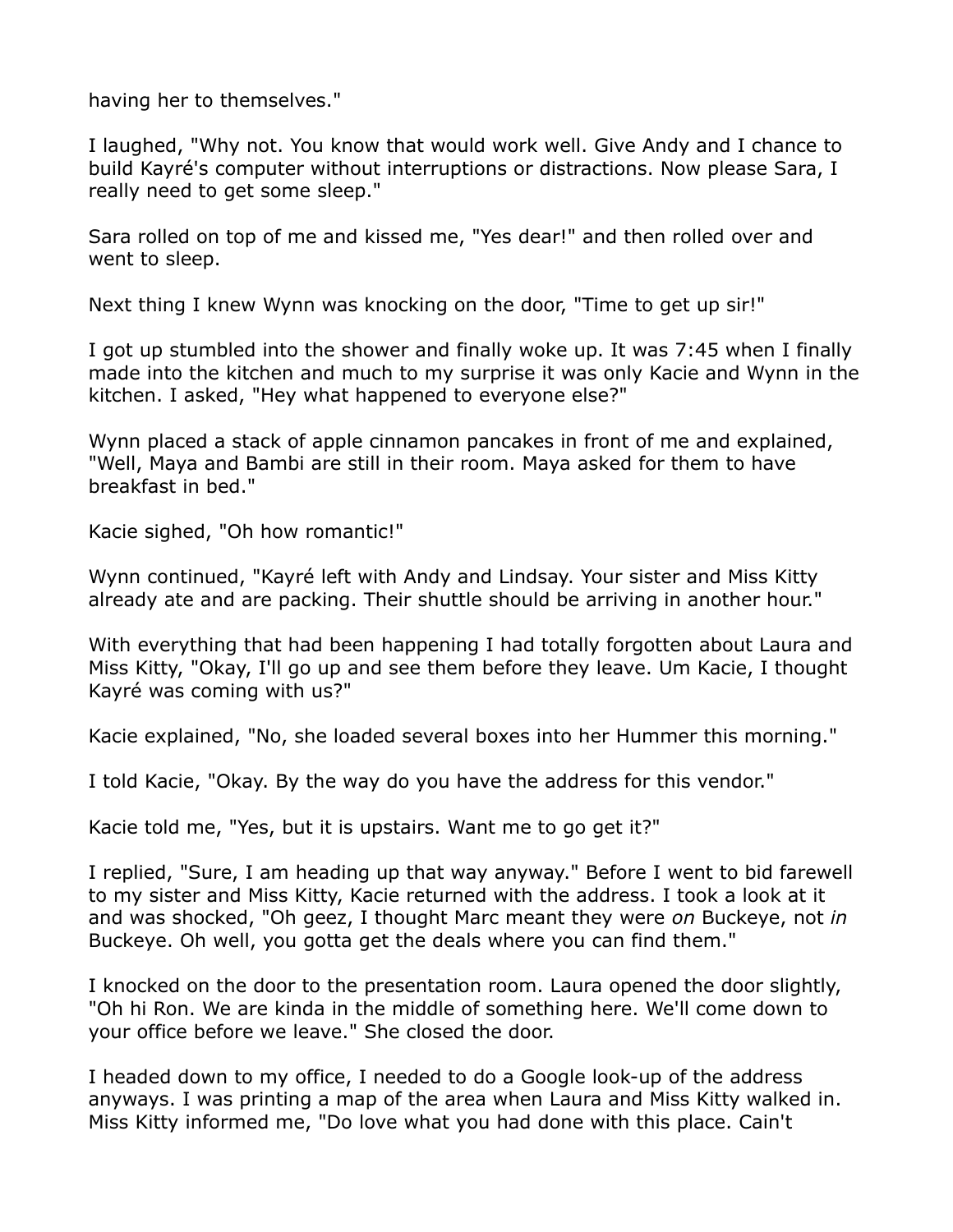believe this all use to be the library."

I told her, "Yep, the library was huge. It is still a decent size now."

Laura came over and hugged me, "Thanks for inviting us out. It is always a pleasure. When do you think we will be coming out again?"

I informed her, "Well as far as I know we are going to be doing Christmas here. So you can come out then."

Laura seemed a little unsure, but Miss Kitty said, "WE will be home for Christmas. By 'home' we mean here. I already stipulated in my contract with Paris I would be off the week before Christmas through the week after New Years."

Wynn advised over the intercom their shuttle was here. We hugged some more and then they left. Bambi, Maya and Kayré came down to the office and informed me they were ready to go. I informed them I would be out shortly, just needed to talk to Wynn. I caught Wynn as she as heading upstairs, "Hey Wynn hold up."

Wynn came back down the stairs, "Yes Ron?"

I told her, "Hey I'm going to be gone the rest of the day. Tonight after dinner you girls are going to have some fun."

Wynn asked, "How about you and Andy?"

I joked, "Wynn! I am not that type of guy! No, Andy and I will be building Kayré's computer. Go ahead and setup the bed restraints in the King, Queen and Master suites."

Wynn inquired, "Another game?"

I explained, "Sort of...not really...I already have everyone figured out. Kayré and Kacie, Sara and Lindsay then you, Maya and Bambi." Before Wynn had a chance to answer the air horn on the ACME Truck blew, "Gotta go."

## **Chapter 10: Such a deal!**

It would take us two hours to get out to Buckeye and we spent another two hours looking at all the displays. It was almost 2:00 in the afternoon once we were done and all us were hungry. After a late lunch at an Arbys we headed up to the store. A little before 5:00 that evening we made it back to the store. I knew if we had some extra hands, unloading would go a lot quicker. I walked in and was amazed at what I saw. Andy and Lindsay had already gotten most of the wiring done and the ports in place. Lindsay saw me an explained, "Once we get the faux baseboards in later this week, you won't even be able to tell there is network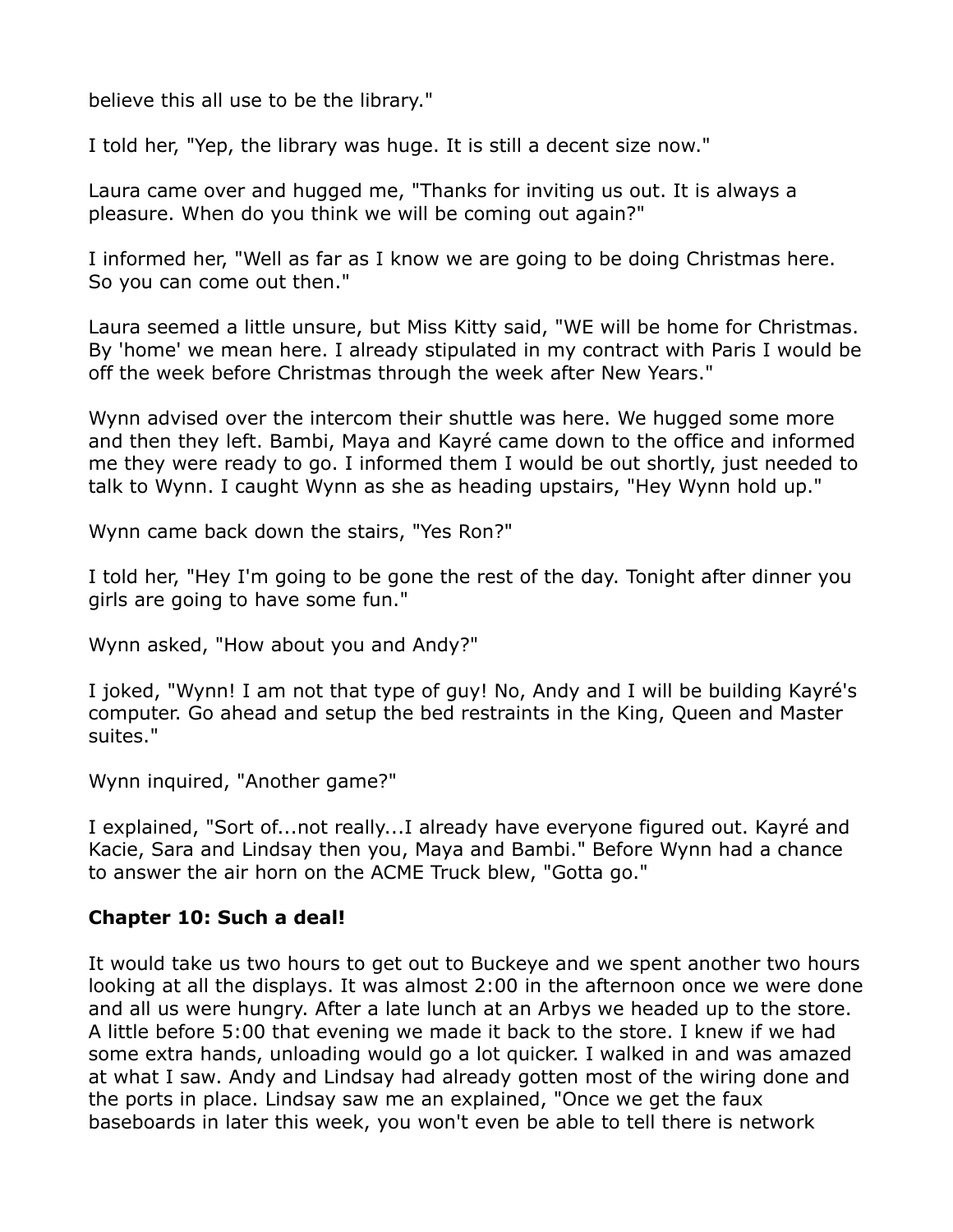cable here. We had some left over from another job so we did the area by the dressing rooms."

I walked over to the dressing rooms and saw what the finished product would look like. I was amazed what a difference the 3-inch baseboards made. It did not appear that this was an 'after market' install, more like our other installs where the wall board is added at the end. I told her, "Impressive, this really looks great. Come over here Kacie, you've got to see Lindsay's handy work."

Kacie came over and was shocked, "Wow! That looks really good. Now come out and help us unload. Kayré!"

Kayré came out of the office, "Yes dear?"

Kacie asked shyly, "Could you come out and help us unload, please?"

Kayré, Andy and Lindsay all came out to help us unload. Kayré looked over the displays, "Wow, you got a lot more than I was expecting with what money we had budgeted."

Bambi laughed, "That's because he was begging us to take a lot of this off his hands!"

After we had all the displays unloaded, I asked "So how's the server coming?"

Lindsay frowned, "We haven't had a chance to work on it yet. May be tomorrow afternoon we can come by and work on it. In the morning we are going to work on our own store."

Once again I had forgotten about the plans I had made for the evening until I heard Martina, "Ron? Andy? Any one here?"

I replied back, "Over by the dressing rooms."

Marc came in, "Ah I see you really cleaned up with my guy out in Buckeye! Anyway, we wrapped up a little early tonight. Hope y'all don't mind."

Kacie looked around, "We really can't do much more else tonight anyways."

Since Andy was going to be heading back in that direction anyway later in the evening Marc and Martina left the 'Chick Magnet" at the store and got into the ACME Truck. The ACME Truck is a converted six-seater firetruck which Gary had bought at a surplus auction. We arrived at The Foothills Condos and Marc was already impressed, "Wow! These look so much nicer than those over at DC Ranch."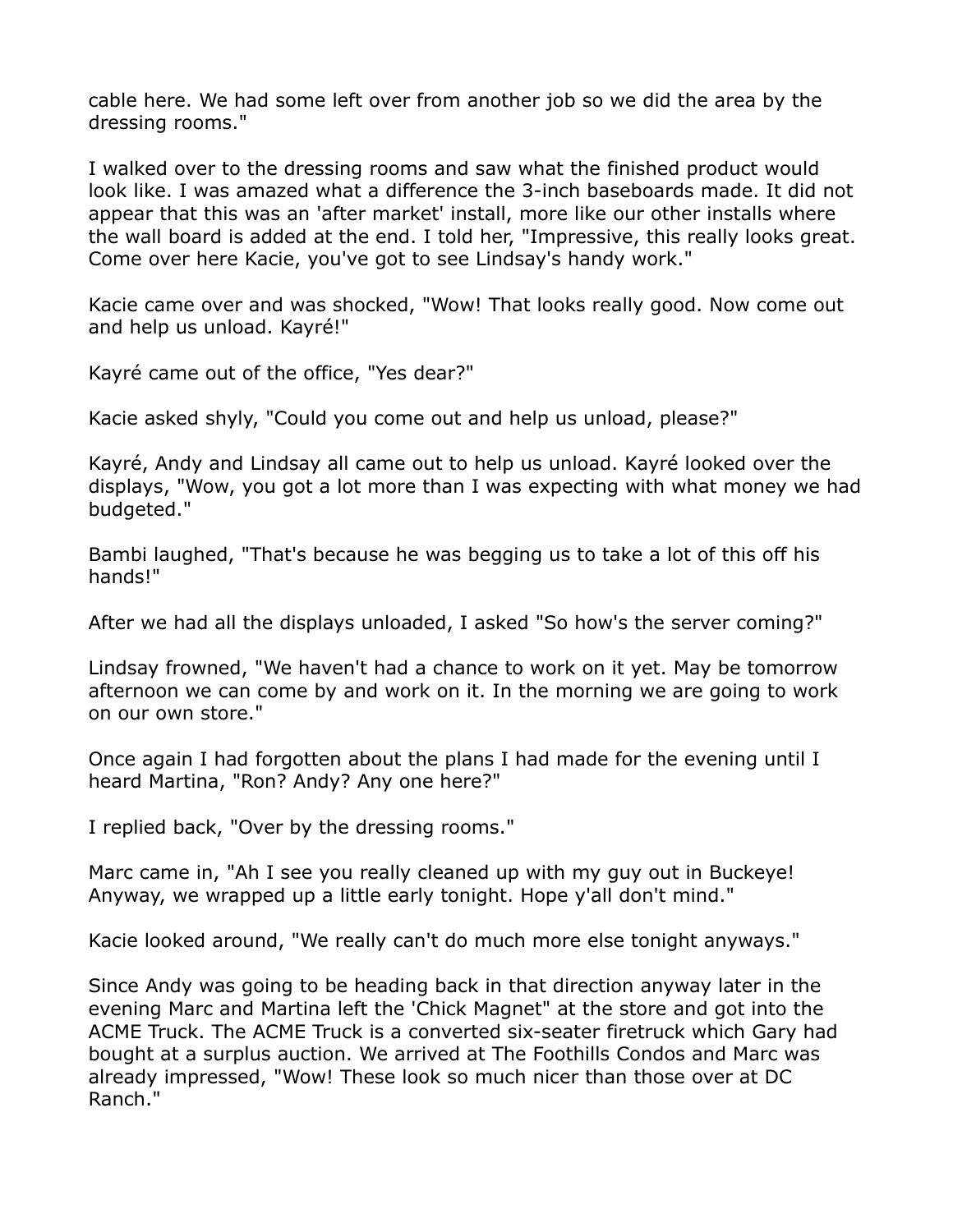I laughed, "Well, they are a few years newer!"

Andy and Lindsay along with Maya, Sara and Bambi left in the ACME truck to head back up the house. They would load up everything for their store out my garage. Meanwhile, Kayré, Kacie, Marc, Martina and I went into the sales office. Jes saw us and walked out, "Good evening Ladies and Ron. What can I do for you this evening?"

I introduced Marc and Martina, 'This is Marc Frosh, a good friend of mine. He works up at the Boulders along with his wife/my ex-wife Martina. They are currently renting a condo down at DC Ranch, but would like to purchase over here."

Jes was thrilled, "Wow! Okay then have you decided which plan?"

Martina explained, "We are thinking the 'A' but would like to see all three."

Jes nodded, "Good idea, let's be sure you make an informed choice. Are you going to come with them Ron?"

I informed Jes, "No, I've already been through them. Besides, I need to make a couple phone calls."

Once they left I rang Gary's cell, "Oh hey Ron, I was expecting you would call."

I asked, "What's going on?"

Gary explained, "Cristina's mother passed away yesterday. She had to fly out to Portland to make arrangements"

I told Gary, "So sorry. Had no idea her mother was in Oregon."

Gary laughed, "No, not Portland, Oregon...Portland, Maine."

I replied, "Oh good lordy!"

He informed me, "We should be back in about three weeks. Thanks for letting Bambi stay with you, you know how I don't like her being in the house by herself. Besides I think her and Maya need to spend some time together."

Much to my surprised, Jes and her entourage returned, "Gotta run, they got back early..."

I looked up and said, "That was quick."

Marc explained, "We looked at the 'A' plan and found it suited are needs quite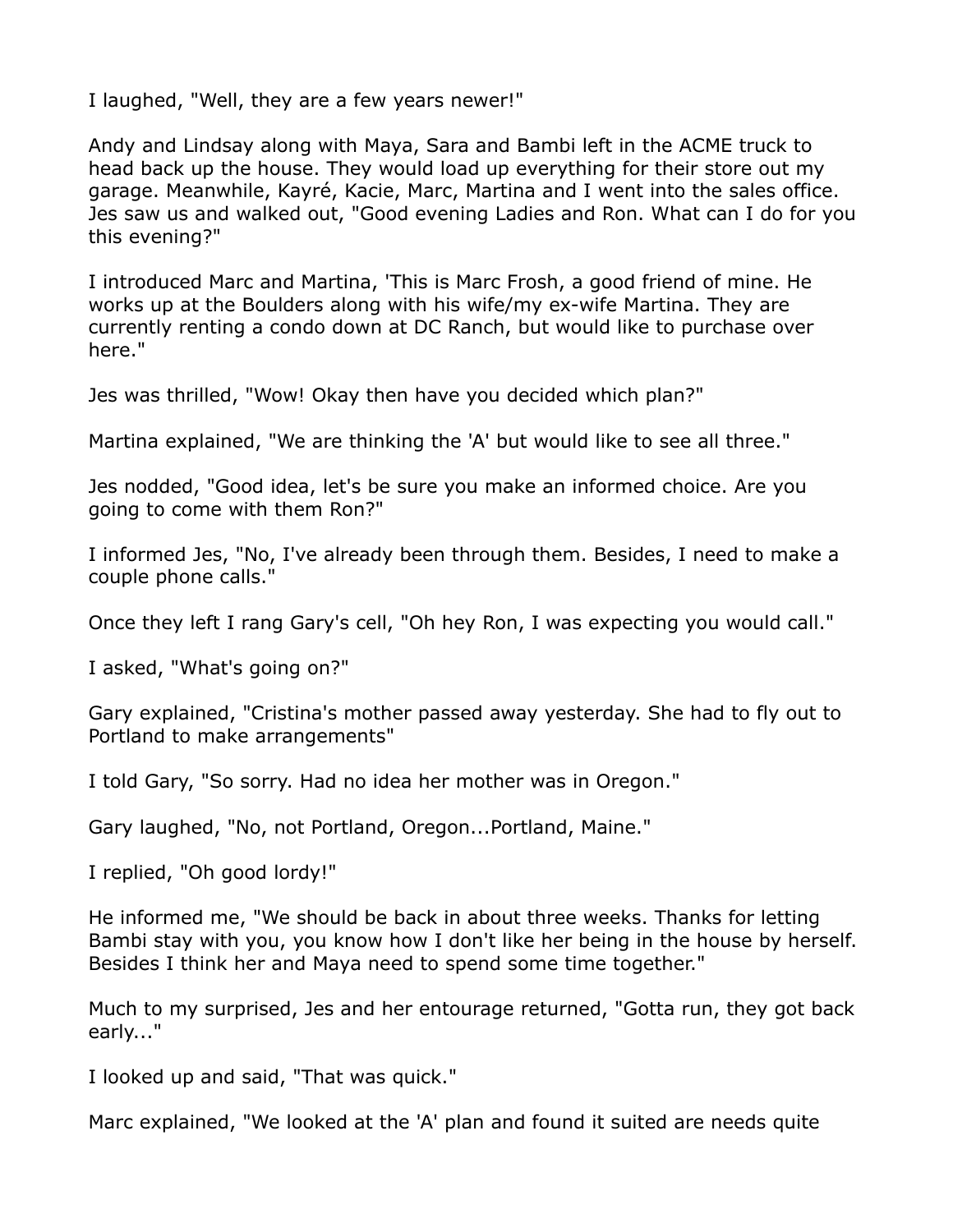well. We did take a look at the 'B' plan, but only for couple minutes and the 'C' was out of our budget." Over the course of the next couple hours Marc and Martina completed all the paperwork and did a down-payment. Marc came out of the office and announced, "We will be in Building 2, Unit 207."

Kacie, laughed, "Gee we will almost be neighbors. We are up in building 1!"

Jes came out of her office, "Oh Miss Holstein, I have a date for when your building will be ready for occupancy. Looks like in about two weeks. Mister Frosh yours will be ready the following week."

Andy came by with the ACME truck to pick-up Marc & Martina, "It should take me an hour or so to get all this unloaded. May be sooner if I can get these two to help me. Anyway when I get back we can get stated on Kayré's system."

Andy left with Marc and Martina heading back to his store. Meanwhile, Kayré, Kacie and I headed back to the house. I wasn't really paying attention as we passed through the Porte Cochere. Kacie asked, "Who's Big Foot Truck?"

I replied, "Big Foot? Oh it must be Drew The Delivery Dude and Maya's co-worker from Vinnie's." Sure enough Drew was walking into the dining room with about four party pizzas and Maya was bringing in a bunch of drinks. I asked, "Okay, who's bright idea?"

Wynn came forward, "Um mine. Sorry I didn't ask you first..."

I informed her, "You don't need to ask me. This was a good idea less for you to clean up and more time for you girls to have fun."

Kacie asked, "Fun?"

I waited for Drew to leave before I explained, "Yes fun. You'll find out after dinner!"

Much to my amazement the four party pizzas were gone within 10 minutes. Either the girls were really hungry or they just wanted to finish quickly and have their fun. The girls quickly got the dinning room cleaned up and returned awaiting the details of that evening festivities. I laid out the details, "I know things have been a bit hectic for the past week or so, but tonight is a night to have some fun. Wynn..." Wynn walked in with four sets of handcuffs and Kacie's eyes grew wide, but she didn't say anything. "Okay, Kayré you will have Kacie in the Queen suite." Wynn handed Kayré a set of cuffs.

Kayré walked over to Kacie and instructed her, "Turn around and hands behind your back." Kacie didn't say a word as her hands were cuffed behind her back by her Mistress.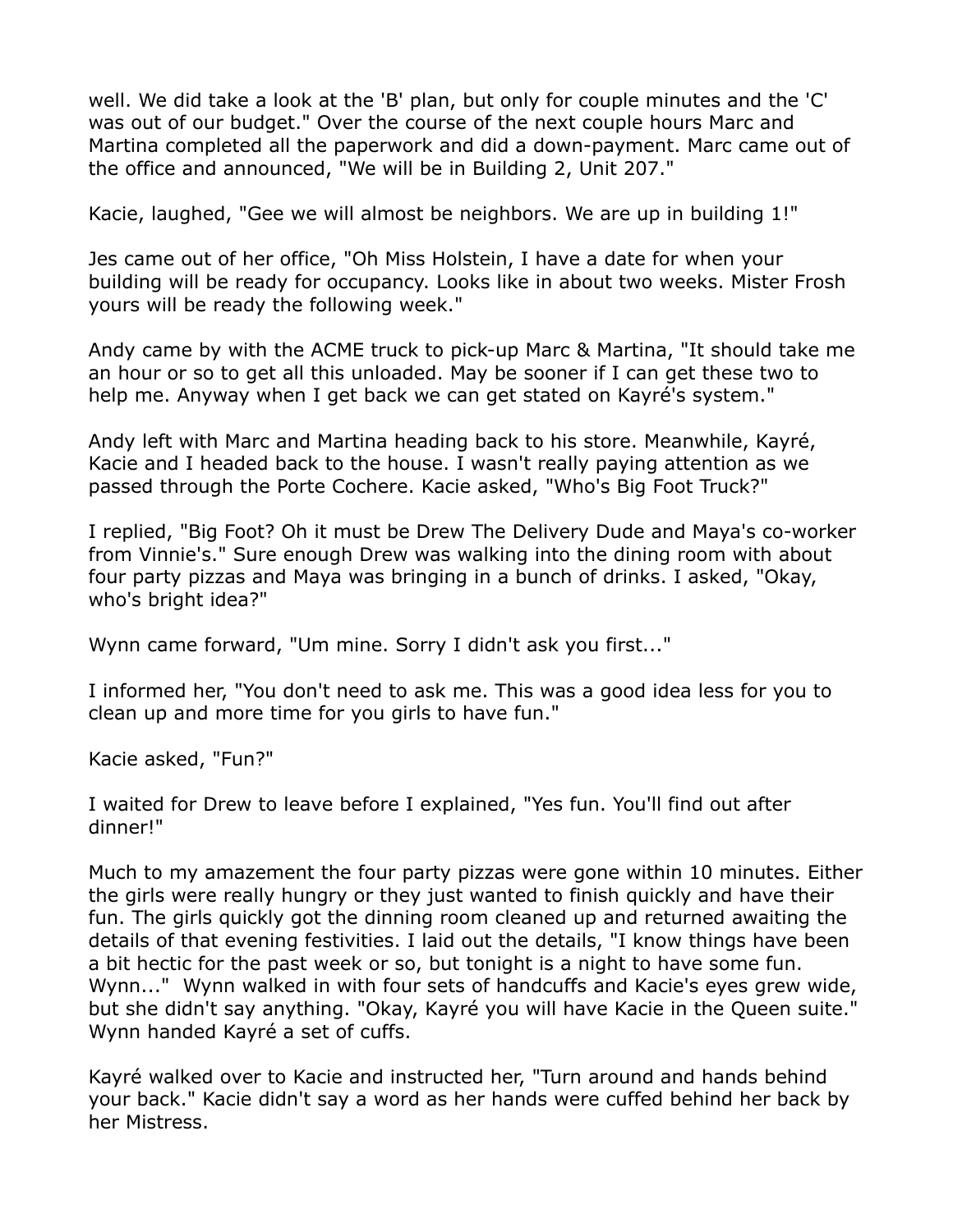I continued, "Sara you will have Lindsay in the King suite." Wynn handed Sara a set of cuffs. Lindsay did not even have to be told what to do. Sara cuffed Lindsay's hands. I finished, "Now, Wynn you got your hands full tonight. You have both Maya and Bambi over in your suite. Hope you can handle those two!"

Wynn replied with a grin, "Oh don't worry Ron, I can handle these two!" Not only did she cuff their hands behind their back but then also connected the two girls with leg irons.

I laughed, "Well they certainly cain't run away. Okay, in the rooms you will find a full restraint system equipped on the beds as well as your belt keys and a full assortment of toys. The rules are simple, once you are the room you will stay there until morning. That means no switching partners during the night. I will do a wake up call around 8:00 AM in the morning. Now go have some fun!"

Sara asked, "What about you Ron?"

I told her, "Andy should be back soon and then we will likely head down to Sacred Ground for a bite to eat. When we return we are going to be building Kayré's system."

Finally, I had sometime to myself, which turned out to only be a few minutes as Andy arrived back from the store. He walked in to my office with a few boxes, "Okay, here all the parts we need to build Kayré's system. Figured we should build it in here since it is a bit cool out tonight." After coming back from some drinks at Sacred Ground, we spend the next several hours building and getting Kayré's system setup to her specifications. Meanwhile the girl's were having their fun.

While Sara did have Lindsay fully restrained to the bed, she had her on her side. Sara was giving Lindsay a full body massage, trying to get her to relax, "Lindsay! Why are you so tense?"

Lindsay laughed, "Sorry, just a little nervous about everything. So much has been happening, I haven't had a chance to relax or even have some fun. Oh that feels so good!"

Sara commented, "I do know how to make you feel good! It was nice of Ron to give us this time together."

Lindsay asked, "I hope he doesn't mind us spending so much time together. I mean I don't want to seem like I am keeping you two away from each other. After all, you two are the ones that are married and I..."

Sara interrupted frustrated, "Lindsay!"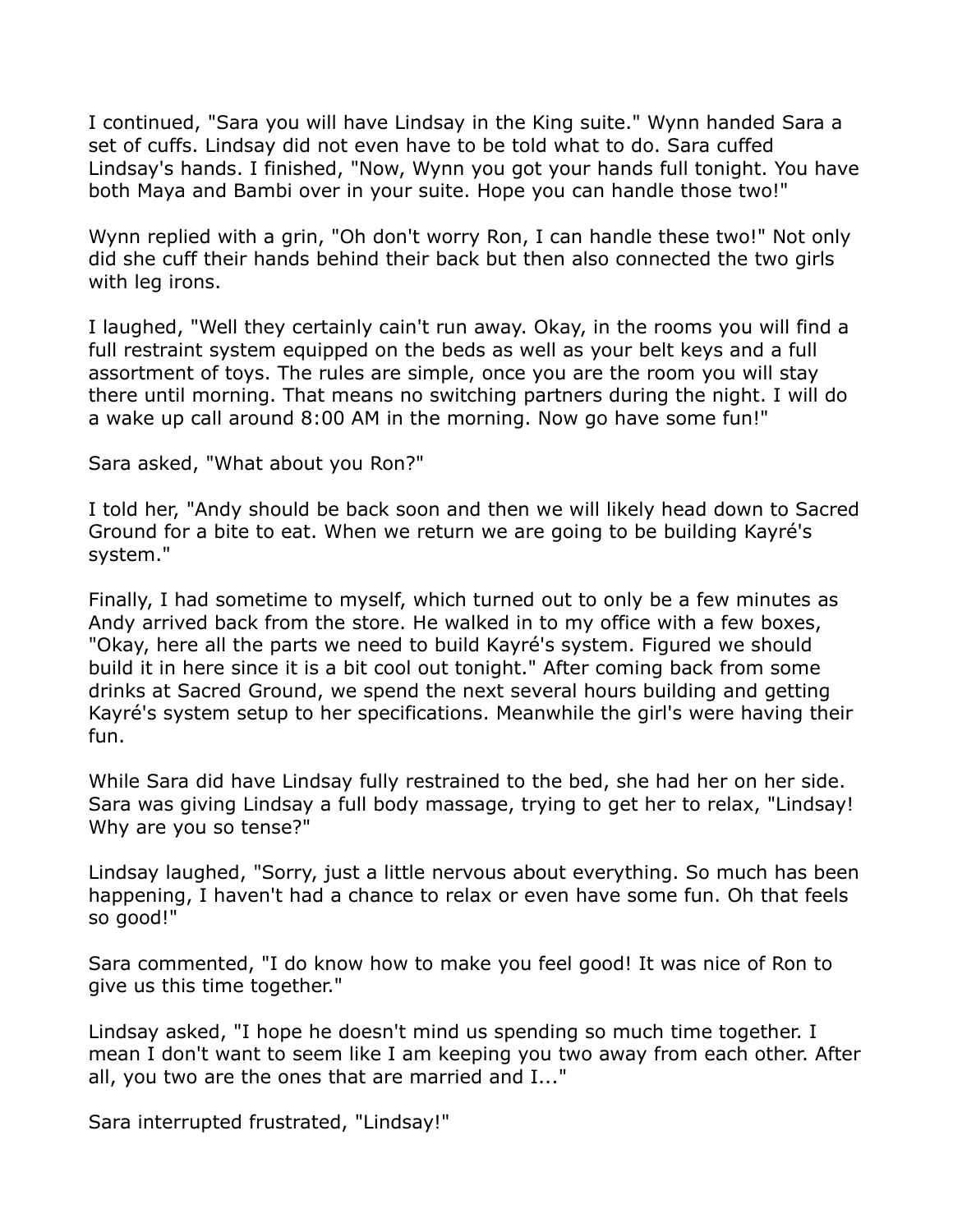Lindsay response was, "What?"

As Sara shoved a gag in Lindsay's mouth, "Sush! You need to be quiet and enjoy what I am doing. But I can't do it with your constant yakking! Now where was I...oh yeah."

Meanwhile over in the Queen Suite, Kayré had just gotten Kacie stripped down to her stockings and her restrained to the bed. Kayré asked, "You okay with this dear?"

Kacie answered with a mix of emotions, "I am really nervous, scared but yet excited at the same time."

Kayré couldn't help but recall her first time, "It wasn't so long ago I was in your place and it was Sara who was dominating me. I was going through the same feelings as I am sure you are now. I'll take it slow and easy at first. If it should become too much for you tell me. First thing I am going to do is blindfold you, this will add some mystery, excitement and best of all heighten the pleasure you are about to experience. Trust me, you will enjoy this!" Kayré placed a blindfold over Kacie's eyes and started running her nails gently along Kacie's inner thighs. Kacie moaned with pleasure of the sensations she was experiencing. Kayré asked, "Doing all right?" Kacie nodded in agreement. Kayré removed all her clothes except her stocking and climbed atop of Kacie. She began rubbing Kacie's tits and then leaned over and kissed her.

Kacie was taken by surprise at what just occurred as the first orgasm hit her, "Oh my, wow! Oh my gosh that was intense."

Kayré just smiled, "See I told you the blindfold makes a difference! Now just wait it is going to get better!"

Kacie was wondering how it could get any better than this when she felt Kayré's tongue in her pussy. Kayré was very careful as to avoid Kacie's clit for as long as possible. She could feel Kacie's body tensing up, just needing something to put her over. Kayré went to work on Kacie's clit and she would have the second of at least a half dozen orgasms that night.

Wynn had Maya and Bambi restrained naked together, but in such a way that they could not touch each other or themselves. Much the same way Bambi had restrained Maya and Sara a couple months ago. She had also blindfolded and gagged the two of them. Wynn had become quite proficient with her 'assault with a deadly feather' and went about tormenting the two girls with her peacock feather.

## **Chapter 11: Opening Soon & New Role**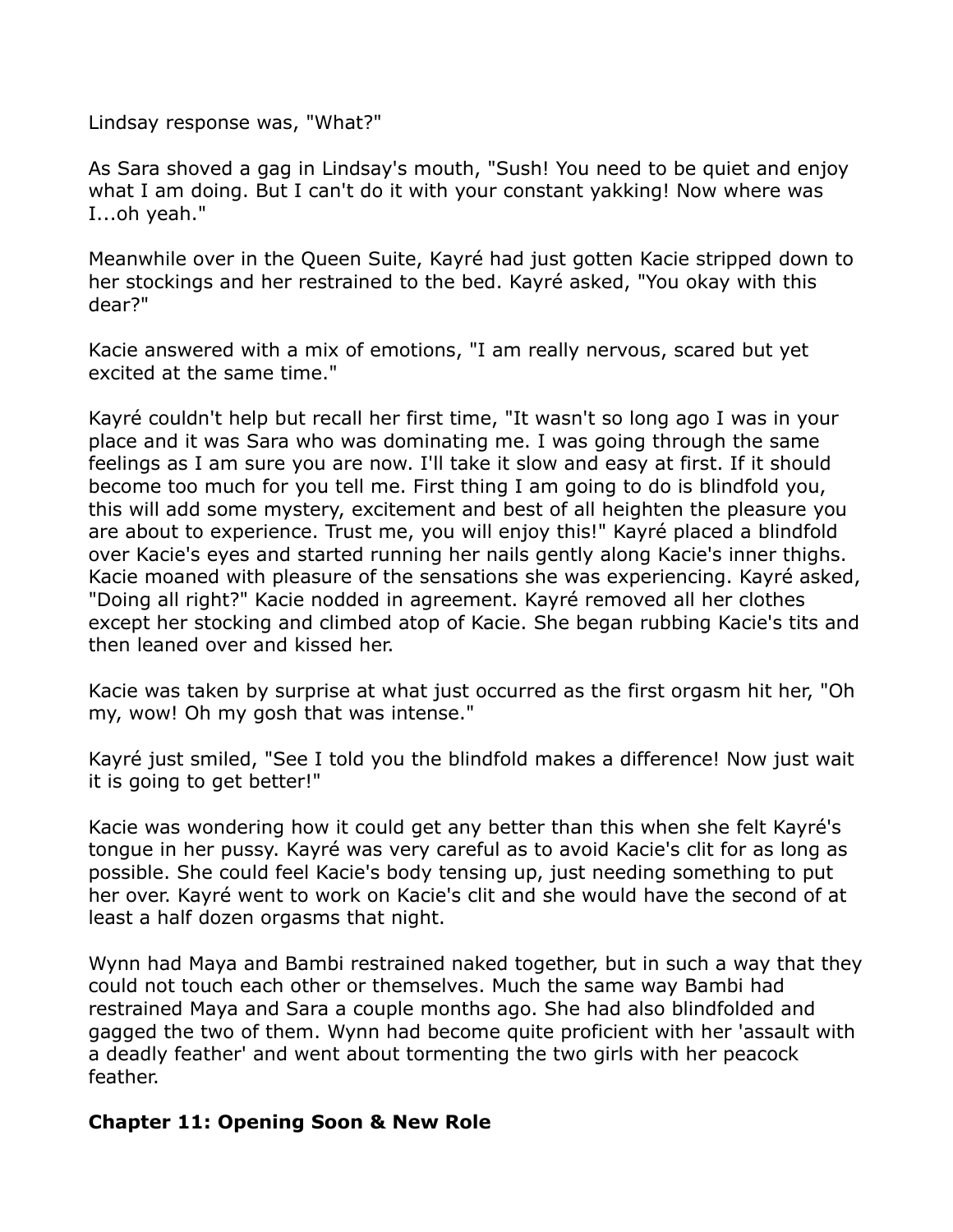Wednesday morning a little before 8:00 AM everyone was awaken by the rooster followed by Ty Pennington's, "Good morning Merlot Mansion Guests!"

During breakfast I asked Andy, "So how are things progressing?"

Andy asked,"On which? Our store or Kayré's?"

I laughed, "I suppose both."

Lindsay filled us in on Kayré's. "Well we still got to build their server and then get it connected. The baseboards should be coming in tomorrow. Did you two get Kayré's system built last night?"

Andy answered, "Yes, we got it done. Our store is almost done, just a matter of getting all the inventory setup. Max and Doyle are suppose to be coming in today to get the tech area setup."

Kayré added, "Today Sara, Kacie and I need to get our inventory organized and presented as well."

Kacie replied, "Yes, get that done today and do the final clean up Thursday and I do believe we will be ready for our Grand Opening on Friday. Our sign should be arriving either today or tomorrow and I have picked up a couple opening soon and grand opening banners as well."

Lindsay laughed, "Wow we are going to be having our grand openings on the same day. We've had our name on the building for a couple days now and have been getting a few people each day asking when we are going to be opening. I've been collecting e-mail addresses all week. Guess I should send out an announcement to them along with our Fountain Hills customers."

Kacie commented, "Need to do the same here. Ron can you update the website to include our Scottsdale/Cave Creek location?"

I told her, "Sure, I can certainly do that for you."

In the next few minutes everyone took off leaving just Wynn, Maya and I. But that didn't last long as Maya announced, "See you tonight, going to met up with some of group mates to wrap up our project. Oh and I am taking Bambi with me."

Wynn and I looked at each other and she finally replied, "Well, I've got a couple suites to clean. Let me know if you need anything." She headed upstairs and I went to my office to update the Budget Holstein's website. As I was working on the website the office line rang.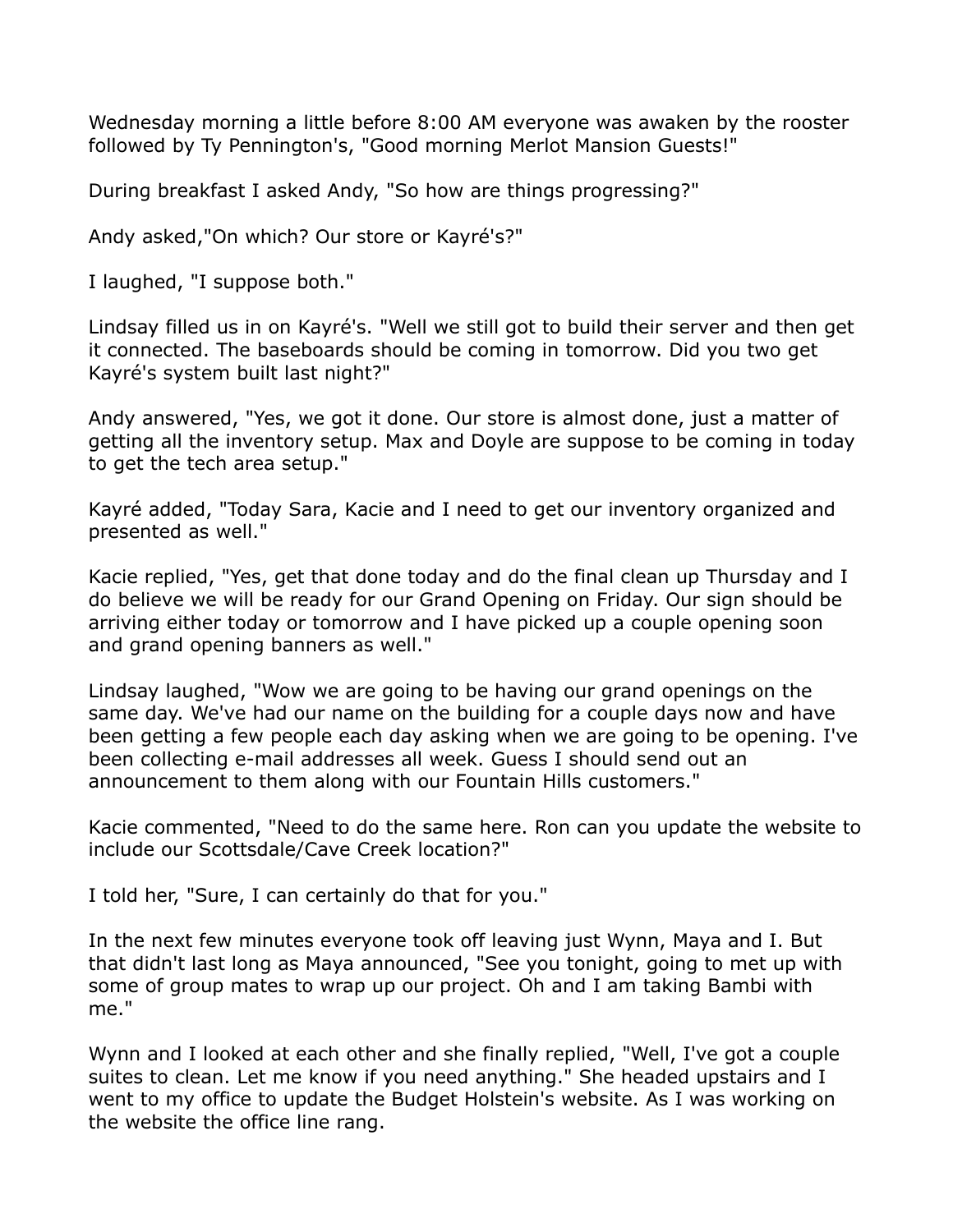I answered the phone, "Hey Ron, Lulu here from ACME Deer Valley. Gary e-mailed me earlier and ask you call him at the Vegas office when you can. The number is 702-555-ACME."

I thanked Lulu and called up Gary, "Okay, what's up?"

Gary asked, "I did tell you why I am here?"

I replied, "Well you mentioned Cristina's mother passing away and her having to go to Portland for arrangements. But no, you never really explained why you are in Vegas. I am guessing you are running the location in her absences?"

Gary replied, "That's pretty much sums it up. How's Bambi doing?"

Honestly, I had no idea, "Good question. She spent sometime last night with Maya and Wynn. Her and Maya left a little bit ago."

Gary added, "Well sounds like she is doing alright. Thanks for calling gotta run."

Wynn walked into the office, "Oh I thought you were on the phone."

I told her, "I was, what's up?"

Wynn replied, "Not much your sister called, just wanted to let you know her and Miss Kitty made it back safely. She also said they really enjoyed the visit and look forward to coming back around Christmas."

I commented, "Good, I know Laura doesn't do well flying."

Wynn was about to leave when she asked, "Anything else you needed from me?"

I was about to dismiss her when I suddenly thought of something, "As a matter of fact yes. Since you worked with Andy and Lindsay in the past, how much do you know about computers?"

Wynn explained, "During my free time when Lindsay wasn't sneaking me into the club I spent a lot of time working with Andy. So I know quite a bit why?"

I told her, "Well since Sara is going to working at the Budget Holstein North now, I am not going to have an assistant any more. I really don't need you to do any on-site work more administrative than anything else. Order parts, check inventory level and answer general questions. Think you are up to that?"

Wynn replied, "Sure."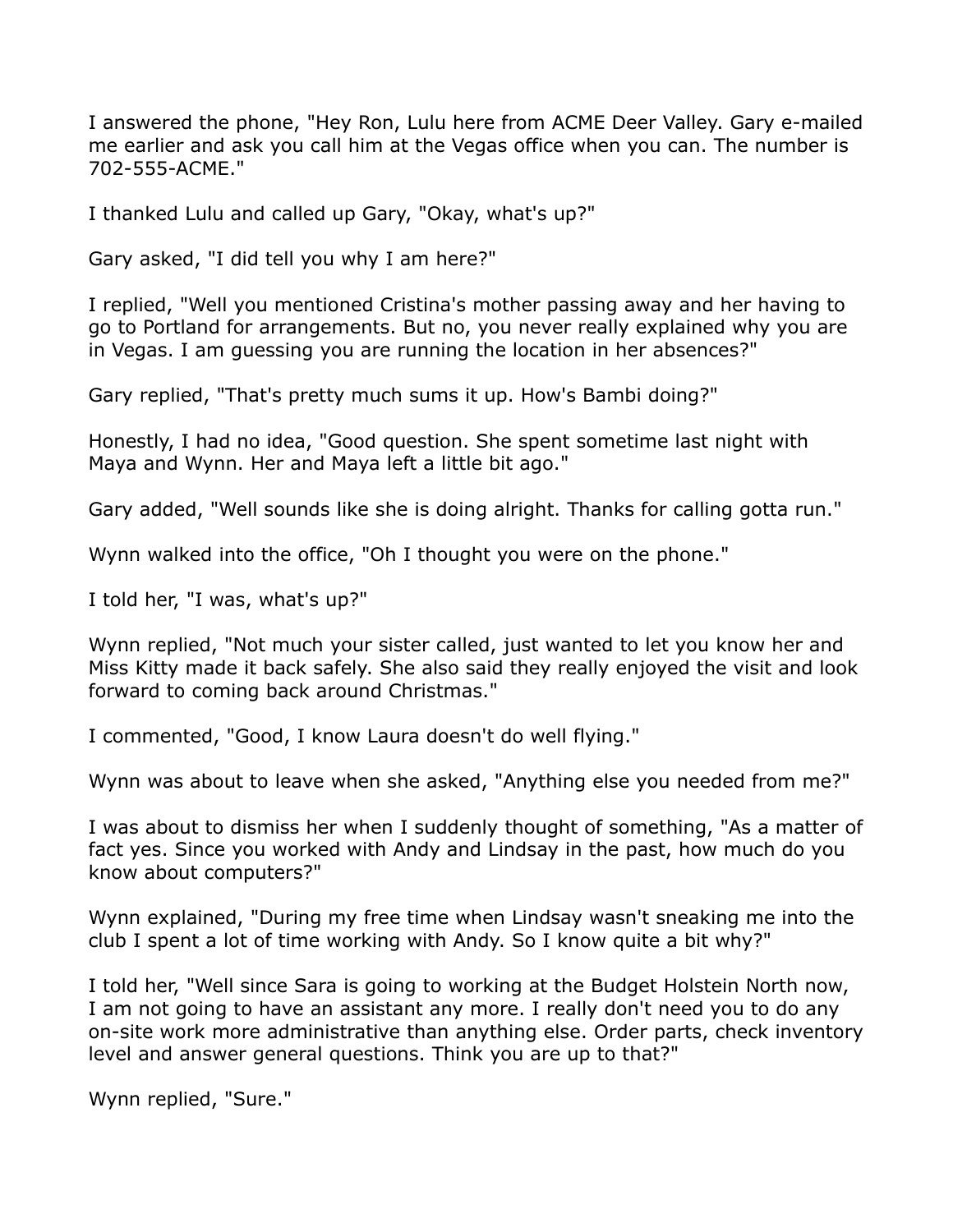I sent her on her way, "Okay groovy. You can get back to what you were doing."

Since I didn't have much of anything to do I decided I would head up to the stores to see if anyone needed assistance. Just as I was about to leave Lindsay called on the cell phone, "Hey Ron, do you have any Ethernet cards?"

I was puzzled by her question, "Yes I am sure I do. Shouldn't you be asking your husband the computer parts salesman?"

Lindsay laughed, "I did, but he cain't find them right now. I need one for Kayré's server."

I told Lindsay, "Okay, I was going to head up that way anyway, I'll bring a couple just to be safe."

After getting the Ethernet cards I met up with Lindsay and Kacie over at the Budget Holstein North. The girls had been quite busy, the store was almost presentable. I found them in Kayré's office. Kacie was the first to notice me, "Ron, what are you doing here?"

I replied, "Bringing an Ethernet card for your partner's computer." Looking around the office I did not see Lindsay, "Any way, where's Lindsay?"

Kacie explained, "I think she went across the way to her husband's store. The two of them have been bouncing back-and-forth all day. Go ahead and leave the cards here, I'm sure she will be back later on."

I placed the cards on Kayré's desk and head across the wash to Andy's store. Sure enough Lindsay was over there along with Max and Doyle. I walked in and made my presence know, "Hey y'all!"

Lindsay walked over and asked, "Did you bring the cards?"

I explained, "Yes they are over in Kayré's office. Kacie said I could find you over here. Anyway, where's Sara?"

Andy walked in, "She went over to Rubio's to grab some lunch. She should be back shortly. Can you believe we are going to be opening in a couple days?"

I looked around Doyle and Max had completed the majority of the tech area. The sales floor however was still a maze of boxes littered with polar bear poop and shrink wrap. I asked, "Need any help getting the rest of those boxed unpacked?"

Andy laughed, "Sure why not. It is sorta like Christmas here, have no idea what is inside. Max and Doyle just threw everything in boxes. They didn't even label them, of course we were in a bit of a hurry to get out of there."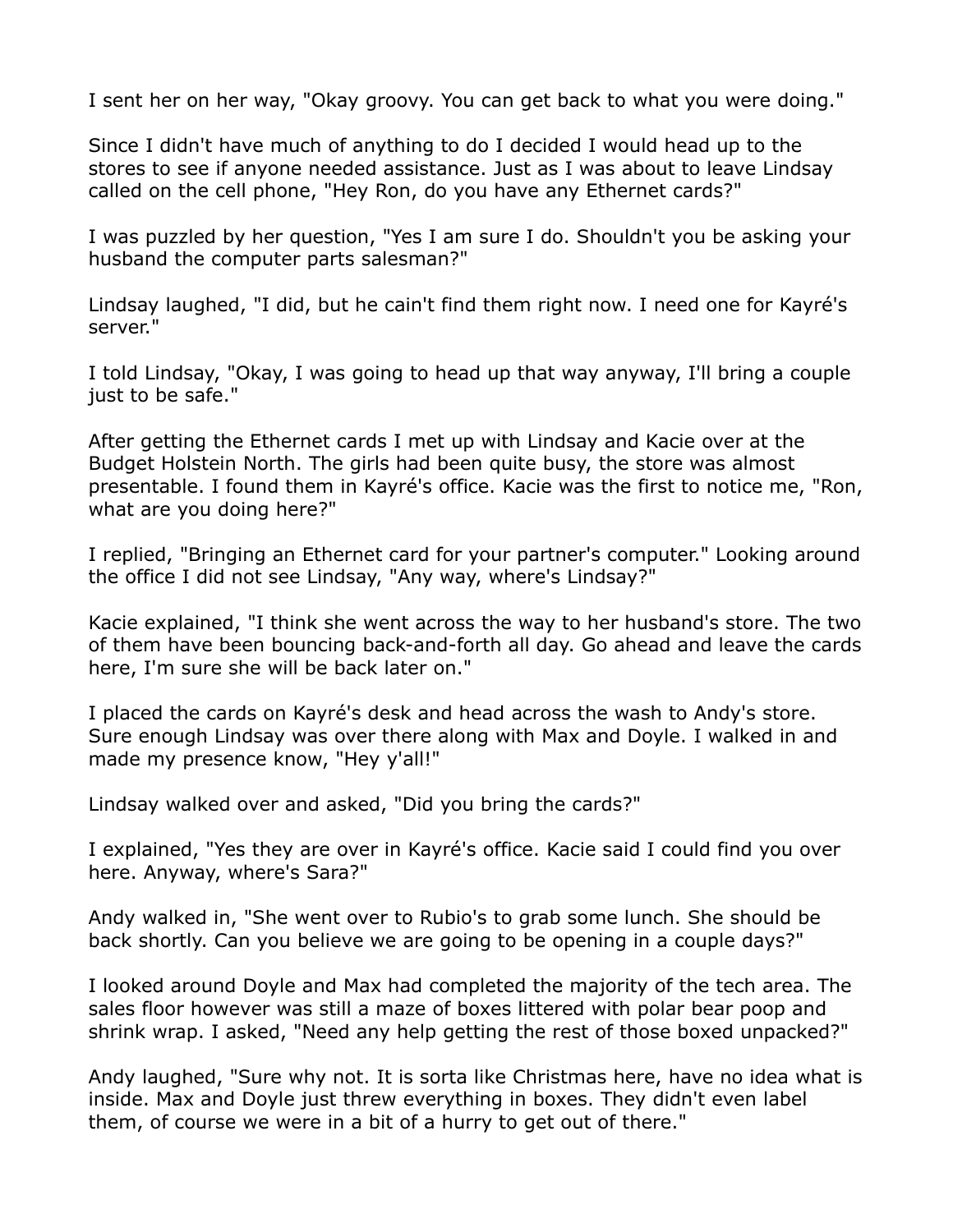I grabbed a box cutter and picked a box at random. After removing the top layer of polar bear poop, I called Lindsay and Andy over, "Hey y'all take a look at what I just found!"

Lindsay followed by Andy came over and looked in the box to discover it was full of Ethernet cards. Lindsay laughed, "Naturally now that we don't need them, you find a case full of them!"

We spent the rest of the afternoon unpacking boxes. By evening there was not a box that hadn't been opened. Unfortunately, all these open boxes were still sitting in what was to be the sales floor. We headed home around seven the evening and pretty much retired for the night once we had dinner. The next morning was more of the same, except Lindsay spent quite a bit of time at the Budget Holstein installing the faux baseboards. By lunch time, Max, Andy, Doyle along with myself had gotten all the boxes unpacked and broken down. As it turns out Kacie & Kayré would be using them when they moved out of the house into their condo in the coming weeks.

After lunch I walked over to the Budget Holstein and was amazed at the transformation. The faux baseboards did a wonderful job of hiding the network wires that otherwise would have visible. The girls had done an incredible job of getting the store setup and adapting to the fixture that were already there or they had picked up in Buckeye. By that evening both stores were ready to go for the grand opening the next morning. We all headed for home to try and get some sleep as the next few days were going to be very long and tiring. Much to everyone's surprise were awakened at 6:00 am by the rooster followed by Wynn's announcement, "Good morning everyone. Big day today! Maya, Bambi and I will have breakfast ready in about 30 minutes."

Sara wandered into the shower. Since I had already showered before going to bed I got dressed and headed downstairs to find Andy already dressed in the kitchen. Andy saw me entered and asked, "If you are not too busy, we could use you over at the store."

I told him, "Sure, do you really think it will be that busy?"

At that moment the home phone rang and Wynn answered. She called out, "Ron, it's Martina for you."

Andy and I looked at each other puzzled, why would Martina be calling me? I answered, "What's up Martina?"

Martina was laughing, "I don't know how y'all did it, but you've got quite a crowd waiting at both stores! Looks like something out of Black Friday! Thought I warn y'all. Gotta go, at work now."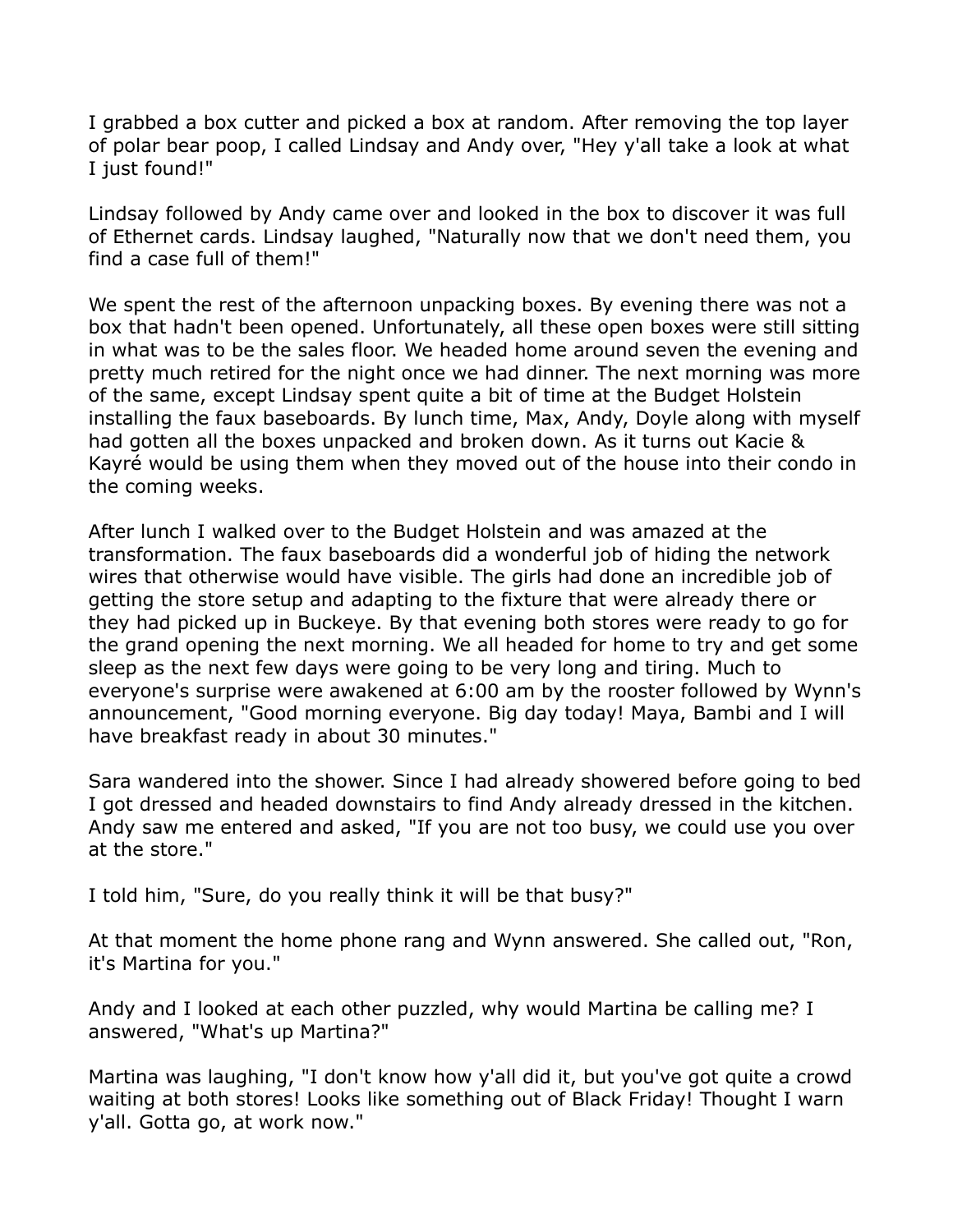After hanging up the phone Lindsay, Kacie, Kayré along with Sara came down the stairs. After they sat down I relayed the news, "Martina just called, on her way to work with Marc. They just passed by the stores..."

They were all looking at me just waiting. Kayré asked, "and?"

I replied, "Well quoting Martina, 'I don't know how y'all did it, but you've got quite a crowd waiting at both stores!'"

They all sat stunned and silenced. Andy broke the silence, "To think we have barley done any advertising."

Kayré laughed, "All we did was a brief e-mail campaign and had Ron update the website."

As we hastily ate breakfast, Wynn asked, "Do y'all need any help? I'm free and Maya and Bambi are free today as well."

Kayré was excited, "We can use all the help we can get, sounds like it is going to be crazy."

# **Chapter 12: Grand Opening and I Was Told To See You**

Now keep in mind we had *planned* on opening the stores at 9:00 AM, but given what Martina had told us we decided we should open earlier. Kacie suggested, "Since we have all these people waiting outside in the cold, how about we offer them some coffee, hot coco and donuts?"

I replied, "Great idea but how are we going to serve the coffee?"

Kayré answered, "If I recall correctly, Olivia left several carafes from the wedding a couple months back."

Wynn disappeared into the pantry and emerged shortly with four carafes, "Funny thing is I just came across these the other day sitting in the crate. I'll get these filled up and packed in a couple minutes."

Kacie added, "We can stop over at Safeway on the way up and get some donuts."

A few minutes later Wynn had the carafes filled with hot water and mixed in the coffee. I knew I had a couple portable tables in one of the garages that I had used time to time on jobs, it was just a matter of finding them. Just so happens they were in the same garage as Maya's Hummer. We loaded everything up in the Hummer and picked up a dozen boxes of dozen donuts and some plastic cups. In about 10 minutes we were up at the stores and as Martina had reported there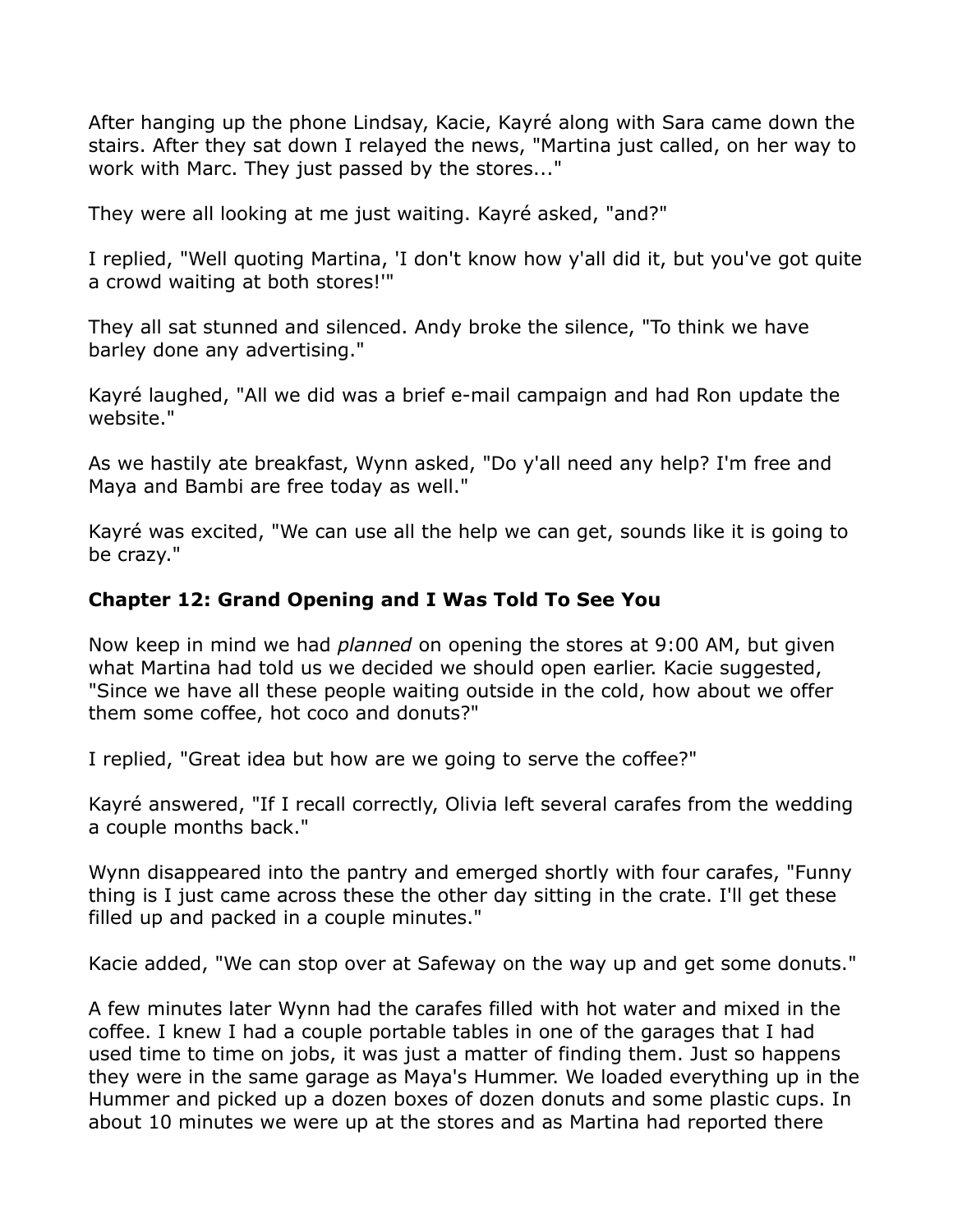was already a large crowd of people. We stopped over at PC & Things first at the back door just in time to see Doyle and Max arrive. While Andy, Doyle and Max were getting things situated I setup a table with the coffee and donuts near the front door. The three of them all agreed they were ready to go and officially opened at 8:30. I told them I would be back later was going to help the girls at the Budget Holstein North.

Maya & I drove to the other side of the center and we saw an equally impressive line of people outside the Budget Holstein. The girls were for the most part ready and were just waiting on us to get the coffee and donuts ready. They opened their doors at 8:45 AM. With these grand openings you are never sure what people are going to do. Most of the time people just come to see what all the excitement is all about and don't really buy anything. This was not the case here, they were selling merchandise and taking orders big time. Doyle called on my cell, "Ron if you can, we need help on the sales floor."

In a matter of minutes I was over at PC's and Things and saw that there had not been much of change in the crowd of the people. Doyle came over with a tablet and gave a very brief lesson on how to enter a custom order. Andy came over as Doyle was wrapping up his 'training' and asked, "Hey I need a huge favor?"

I asked, "Sure, what ya need?"

Andy explained, "Well, so far we have taken about a dozen custom orders and I know there are more people wanting orders which why Doyle called you over here. Anyway, I'll give you 33% of any order you sell in return can you help us build them. We are telling people we get these done in 72-hours and at this rate..."

I reassured Andy, "Don't worry I don't have any plans for a while I can certainly help you build."

Andy commented, "You can always get Wynn to help you as well."

I told him, "Yes, I know she has taken Sara's place in my business."

Andy was a bit taken aback by my response as he replied, "Ah okay. Hey where is she anyway? Could use her help."

I told Andy, "She's over at the Budget Holstein. I can call over and see if they can send her over."

Andy responded, "Yes, please do!"

I rang over to the Budget Holstein and Lindsay answered, "Hey Lindsay, Ron! Andy is wondering if y'all can send Wynn over to help out over here?"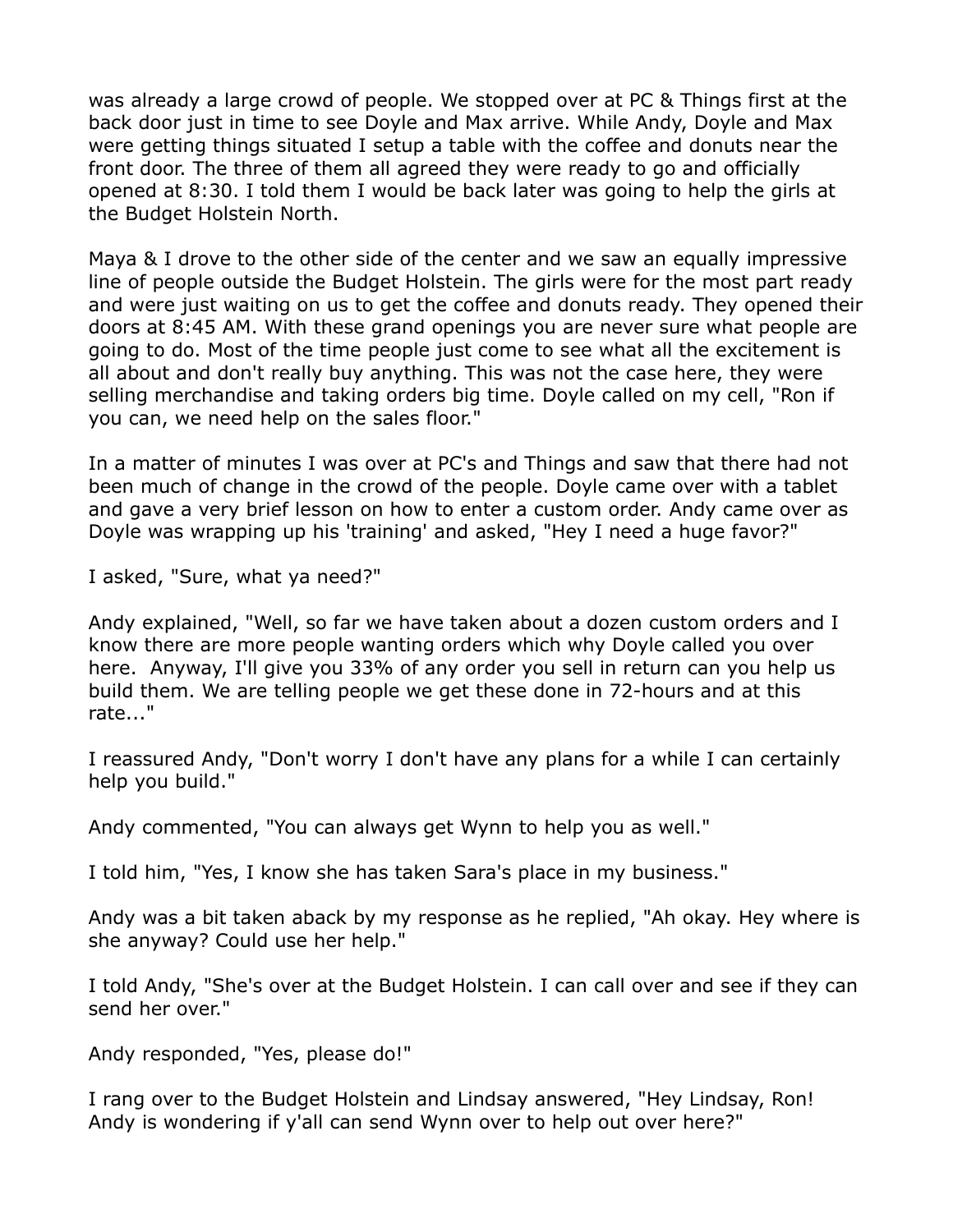Lindsay was practically yelling, "Sure! It may not sound like it, but things are getting quieter over here. She'll be there shortly."

Wynn's arrival was marked with a sudden hush amongst the crowd. Andy and I made our way to the front to see what was with the sudden silence, there stood Wynn in a purple corset, black skirt, fishnet stockings and boots. She made her way over to us, "Sorry, didn't have a chance to change what do you need?"

Doyle doing his best to keep himself focused gave her a tablet and the same training to Wynn. Andy made a quick announcement pointing to us, "Those of you wishing to place custom orders please see Ron or Wynn."

By lunch time I had completed four custom orders. Wynn only had a couple but she was getting more business for the Budget Holstein. Thankfully by lunch time the crowds had thinned out a bit. Lindsay came over dressed like Wynn except in all white and asked, "How's it going?"

Andy trying to catch his breath, "Good, we about a couple dozen or so custom orders."

Lindsay was thrilled, "Wow that's impressive. We've been doing fairly good as well. Been getting several people coming over saying they saw Wynn. You guys going to have enough time to build all those orders?"

Andy replied, "Most of the orders are for economy Windows or Mint systems, with a few upgrades here and there. Those should take about 30 minutes a piece to complete. Did get a couple orders for the Deluxe and may be six or seven for the Ultimate systems. Shouldn't be too difficult."

I informed her, "Besides he has Wynn and I to help him out. Of course at this rate, we may just let Wynn continue to sell."

Lindsay laughed, "She had asked me if she should change before going over and I told her she was fine."

An older lady walked in and asked, "I'm looking for a Ron Merlot or Andy McGrawl?"

Andy and I walked out the the sales floor and introduced ourselves and asked how we could be of assistance. The lady introduced herself as Mel and went on to explain, "I was sent over here by a Sara?"

I replied, "That would be my wife."

Mel continued, "She told me you and Andy had done all the computers for the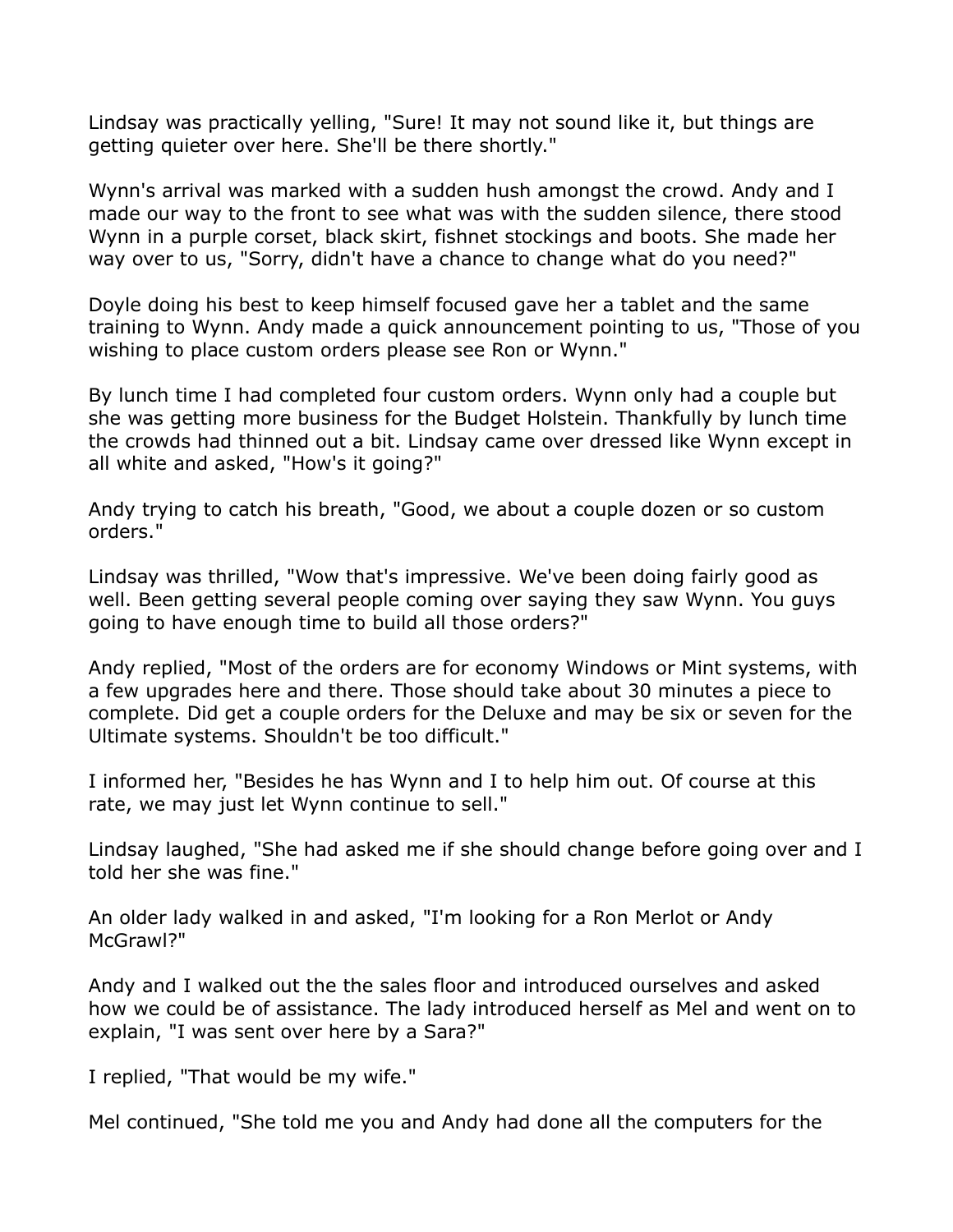Budget Holstein. I am opening a store very soon in the next suite to the Budget Holstein, a southwestern decor and gifts store. Anyway, I was wondering if I could contract y'all to do up my store?"

Andy replied, "Well, I am a bit busy here and technically, Ron is the one you really need to talk to about that."

I asked Mel, "When did you plan on opening?"

Mel replied, "In a about a week or so before Christmas."

I inquired, "Do you have an idea of what you are needing?"

Much to my surprise Mel knew exactly what she needed, "Not much really. I need a terminal in the back room for inventory and couple POS systems up front. Now, I did see over at the Budget Holstein a couple terminals by the dressing rooms, what are those for?"

I explained, "Those are connected directly to the Budget Holstein's website and allows the customer to have items special ordered."

Mel smiled, "What a brilliant idea. I don't suppose you know anyone who can do me a website?"

I laughed and pulled out my card, "Here,"

Mel looked at card, "AZOutback Consulting. Hmm are they any good?", Mel then saw the name on the card, "Oh this you. Wow you do it all?"

I replied, "Just about."

Mel asked, "If you have a free moment could you come by store and give me an estimate?"

I explained, "Well, I am kinda on call right now between this store and the Budget Holstein but let me check in with Andy." I found Andy talking with Max, "Hey Andy think you can do okay without Wynn and I for a bit?"

Andy looked at the sales floor, "Sure, it has thinned out considerably I should be okay in a couple hours. New job?"

I told him, "Yep. Small one at that but it is a job."

I walked back to Mel and told her, "We should be free around five."

Mel explained, "That is fine I need to go down to Mexico...er...Guadalupe and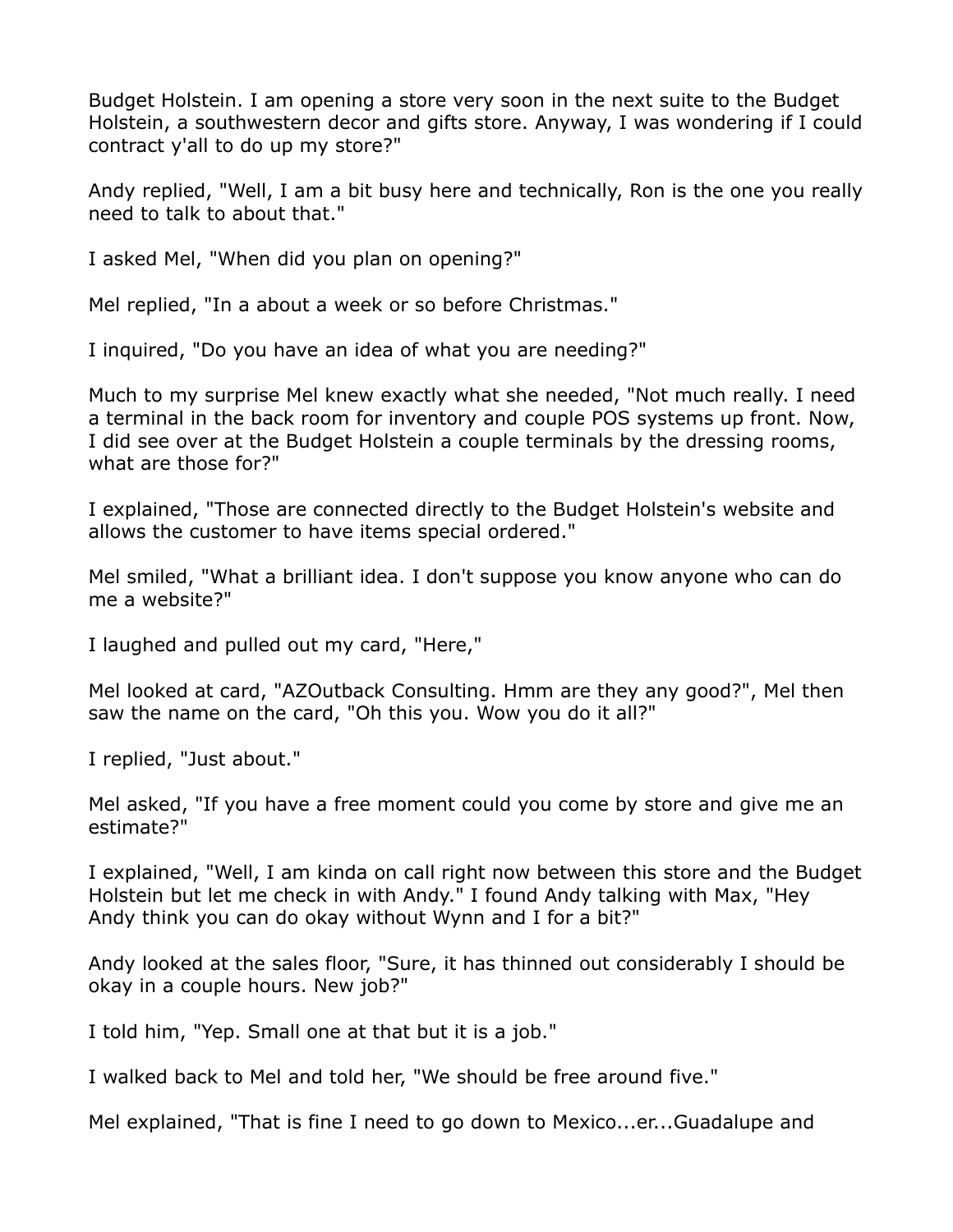pickup some merchandise."

Around four Mel returned and the crowds had thinned out greatly. I told her, "Okay now is good. Now let me go find my assistant. Wynn!"

Wynn looked my direction, "Yes sir...err I mean Ron?!"

Introducing Mel, "Wynn this is Mel, she is occupying the suite to the east of the Budget Holstein. She has a small job for us."

The three of us got into the Hummer. Mel asked, "Sorry, but I have to ask, what's with the Pink Hummer?"

I laughed, "Funny story about that. It use to belong to my ex-wife. My sister-inlaw usually drives it but we've been using it today for the openings."

Mel was fascinated, "So y'all now each other?"

Wynn explained, "Yes, I use to work for the McGrawl's when they lived in Tucson. I came up to Phoenix a few months ago and started working for Ron. Of course at that time, none of us had any idea that the McGrawl's would end up coming up here."

Mel asked, "How do you mean?"

I explained, "Well, they use to operate a chain of stores down in the Tucson metro area but after a business deal gone bad, they sold off those stores and came up here. They already had a store over in Fountain Hills."

We arrived at Mel's store and she showed us around. Unlike the other two jobs everything was already pre-wired. Wynn looked around, "Hmm, this is going to be a lot simpler than we thought. You already have all your outlets wired."

Mel explained, "I had that done while the suite was being built. Everything goes into this hub." She showed us the built-in hub in her back room. "However, I like the idea of having a couple computers with the catalog for special orders."

Wynn looked at the port, "Hmm, only a 4-port."

Mel asked, "Is that a problem?"

I was busy taking notes and heard Wynn's comment, "What? Let me see." I took a look and sure enough it was a 4-port hub, "Wow, I didn't even those were still made, thought they went the way of the telephone booth. No Mel, this is not a problem we'll just swap that out for an 8-port switch."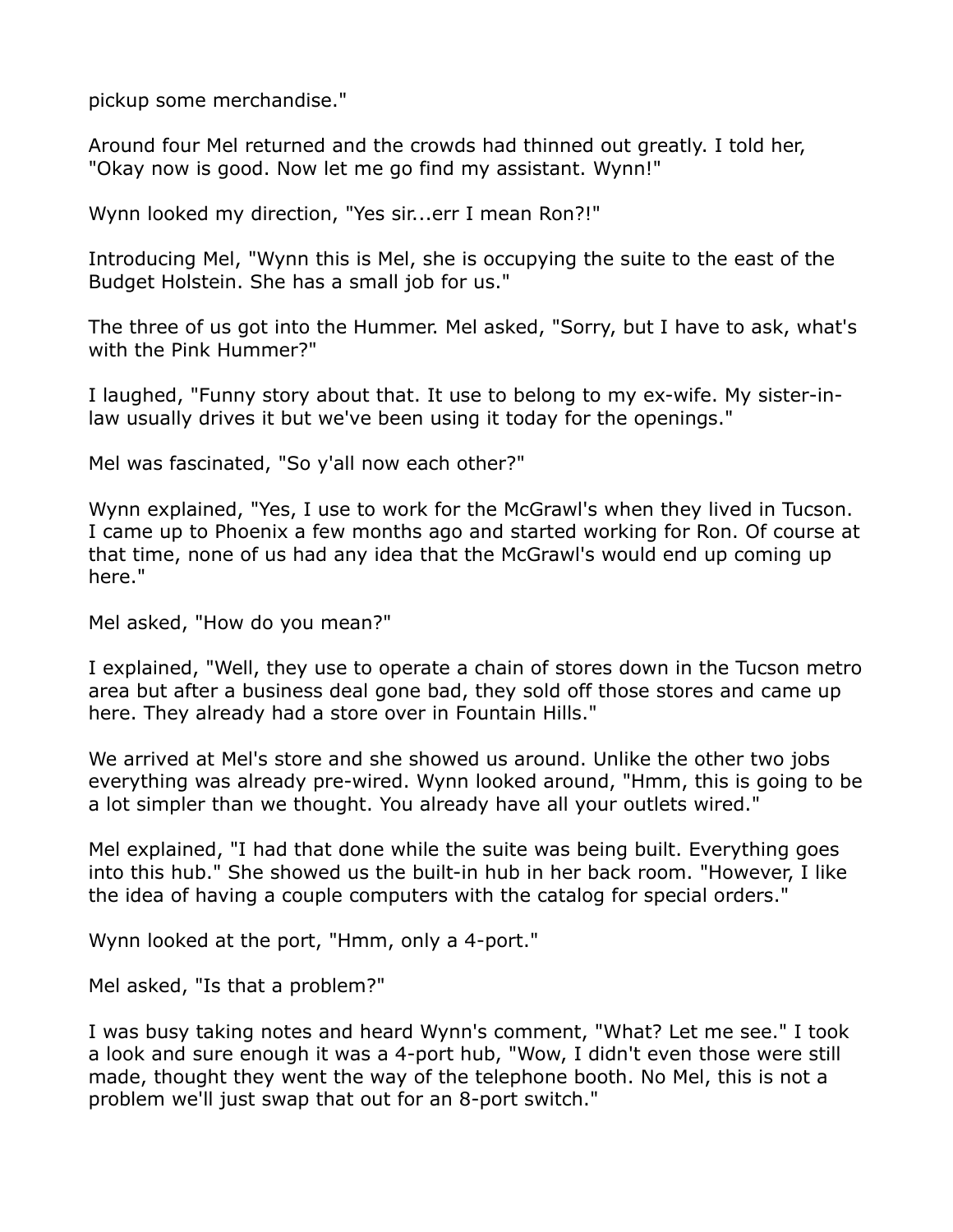Wynn asked, "Ron do you think we should do a wall fish or do like we did at the Budget Holstein?"

I asked Mel, "Where were you going to setup the order terminals?"

Mel took us over the main floor to the section where she was going to setup the terminals. The wall was next to that which had the hub in it. I asked, "What do you plan on doing with this wall?"

Mel explained, "We will be using these display cabinets." I looked at the cabinets and saw they were designed with a two-cubic inch notch to allow wires to be ran behind and into them.

I replied, "Well, we will need to a partial wall fish from the hub down to about 2 inches from the floor. From there we will do a dual-outlet then just run the cables over to the computers. One 25-foot spool should do. Add that to the inventory list and a dual-outlet kit. Also we will need four 10-foot patch cables. Now, what kinda of computers?"

Mel explained, "Well, I already have the POS systems, just need monitors. But I need full systems for the inventory computer at the counter here and back room. Then the two special order terminals as well."

Wynn replied, "Okay so two economy systems and four monitors. Sounds simple enough."

Mel asked, "I will need some custom software setup. Can you do that?"

I replied, "No, I can not...but my sister can. Her and her...um..partner will be in town right before y'all are to open."

Mel was relived, "Okay that is fine, cutting a bit close but fine."

I told her, "Let me call and check." I got on my cell, "Hey Laura, Ron. The grand openings are going very well. Got me a small job at one of the other suites in the same plaza. They are going to need a custom software install. When were you and Miss Kitty going to be in town?"

Laura explained, "We will be coming in around the 15th and will leave around the 4th. So I can do it on the 16th."

I explained, "Okay let me ask Mel if the 16th is okay?" Mel nodded in approval and informed Laura, "Okay the 16th it is then. Give me call when we get closer so I can make arrangements to pick you up."

It was a little before six when we wrapped up. Lindsay called on my cell, "Hey we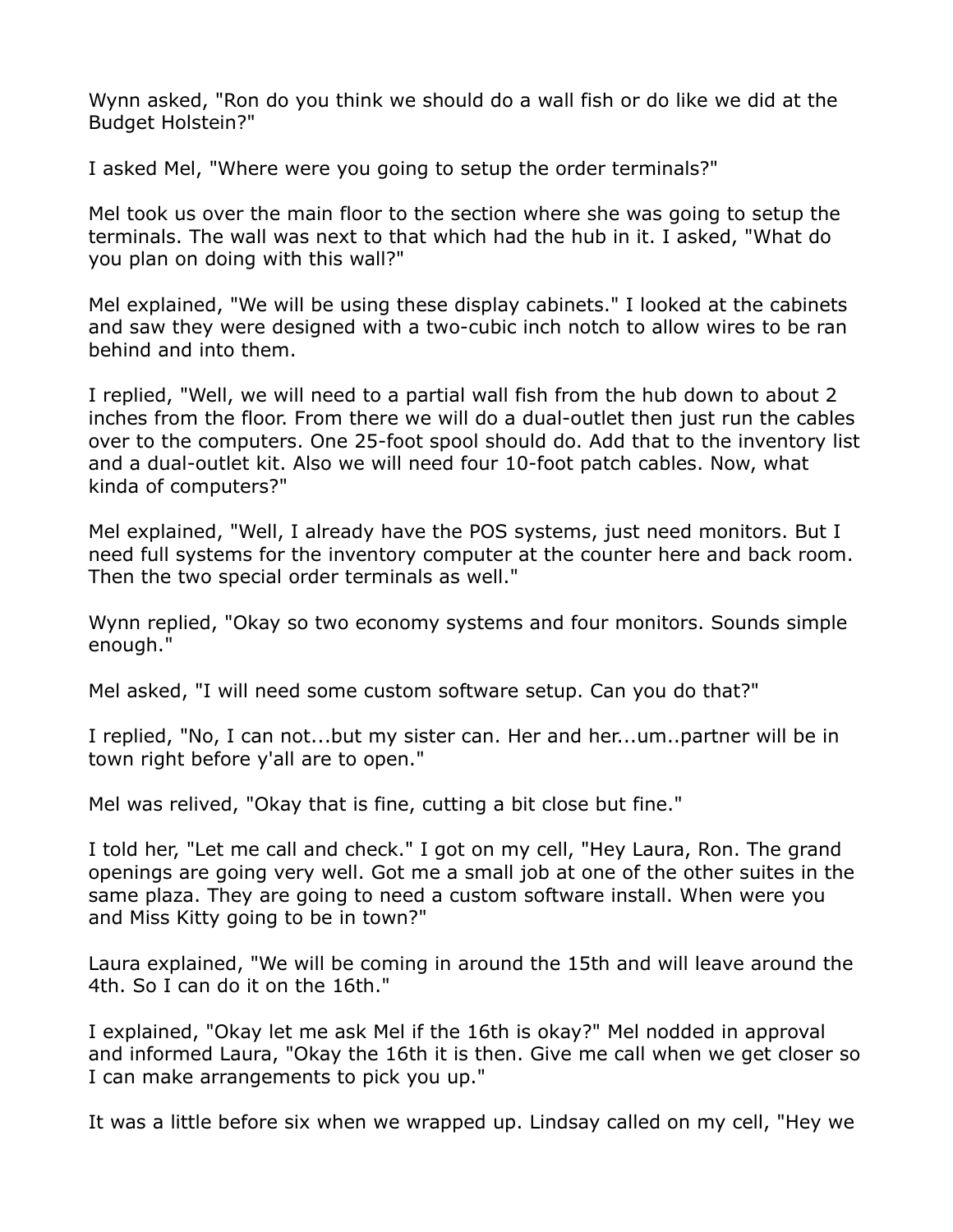are getting ready to wrap up here and Andy has already closed shop for the day. We are all going to meet for dinner at Rubio's. Care to join us?"

I replied, "Sure Wynn and I are almost done here." After I hung up with Lindsay I asked Mel, "Want to join us for dinner at Rubio's?"

Mel accepted our invitation and when we arrived we found Kacie, Kayré and Sara were already there. I introduced them to Mel, who asked, "So what is the story behind the name, Budget Holstein?"

Kayré explained, "It is my family name. My mother found the company in 1985 down in Oro Valley. She is still operating the original store down there."

Mel asked, "So why open up a store here?"

Kayré continued, "We we're up this way during the summer at the festival in Cave Creek. We had such a huge response and so many inquires if we had a store out this way. So we decided to expand and we choose this plaza because Andy and Lindsay have their store here as well. We are essentially one giant family."

I laughed, "I had thought I lost y'all on the first job, because of Laura."

Kayré asked, "Didn't she eat something that didn't agree with her?"

I replied, "I guess you could say that, I think she was out partying with her girl friends and Martina that night. At least now that she is with Miss Kitty she has calmed down considerably. That was a bit of an unlikely surprise and y'all becoming my best client."

Kayré pouted, "What we're not your largest?"

I explained, "No, that honour is currently be held by Jason Jason with Boots out in Frisco. That was a monster of a project and the first time we did one outside of Arizona/Nevada. But it worked out well as we are able to pick-up Sara's sister. "

Mel inquired, "Which one is her sister, is it Lindsay?"

Maya just happened to come out on to patio when she heard Mel's question and just about died laughing and told me, "Okay Ron, you were right about that one!"

Mel was a bit confused, "What?"

I explained, "Lindsay is Andy's wife, Sara and I met them down in Tucson earlier this year on a project for the Budget Holstein. Maya here is from Frisco, Texas and is Sara's *little* sister. I suppose you could say Sara is the sister Lindsay never had. They are practically inseparable."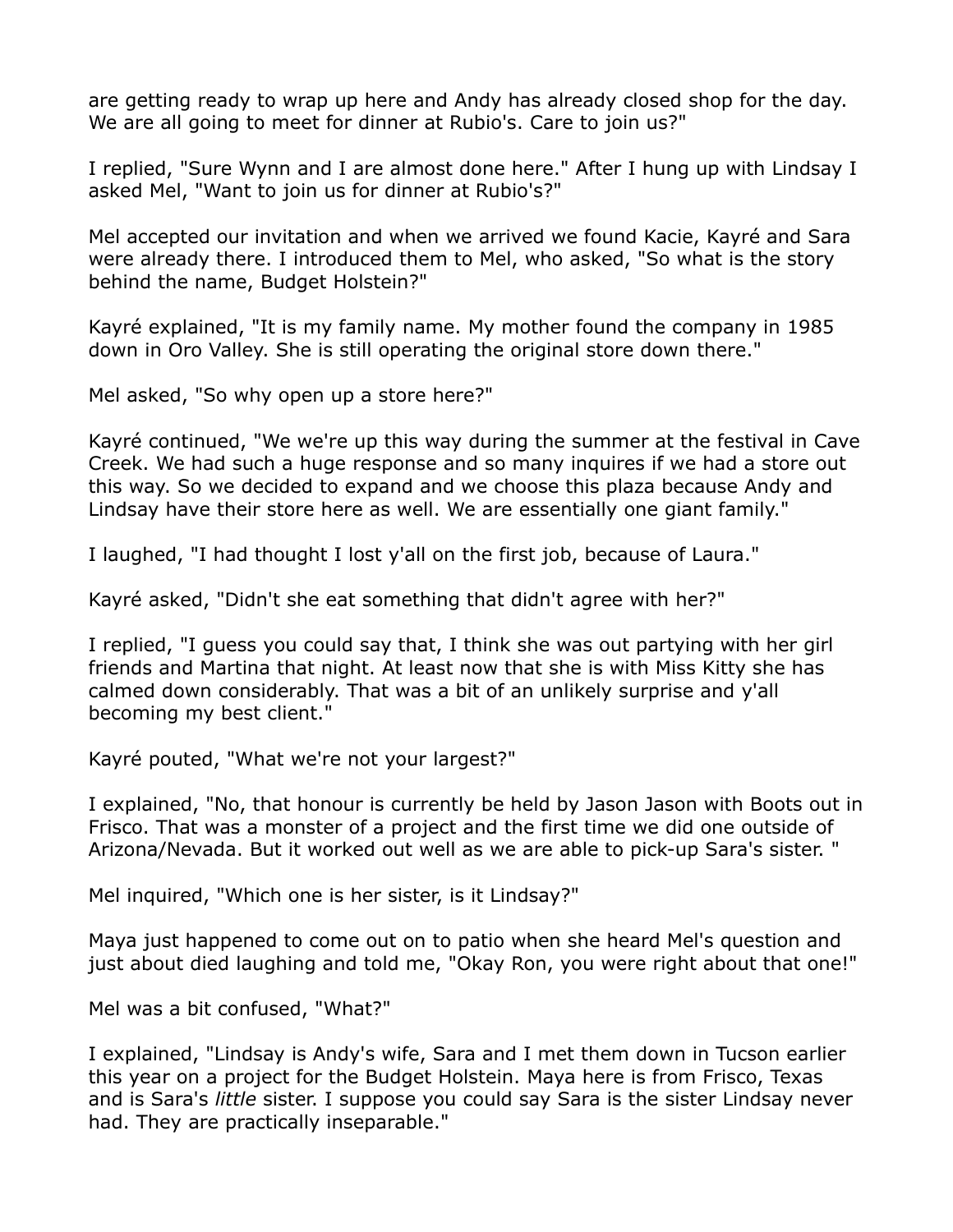Andy along with Sara and Lindsay came out with the rest of the food. Everyone chatted amongst themselves for a bit after dinner. Andy announced, "Lindsay and I are going to take off, a bit tired from today. Maya will take us home and I think her *twin* wants to come along as well."

I told them, "Not a problem, see you back at the house. Wynn and I need to wrap up a few details with Mel here. Hey where are Kayré and Kacie?"

Lindsay informed me, "They went back to the store to take a quick assessment of just how well they did tonight. They said they'll meet you back here when they are ready." She gave Wynn and I each a hug before she took off and told us, "Thanks for everything y'all have done."

Once again Wynn pointed out, "Her mood has sure improved from the past few weeks."

I agreed, "Thank god. Between that Fountain Hills store and the mess with Catalina Foothills store she has been through so much. Anyway, we need to schedule a time that is good with Mel that we can do the wiring and get the basic network going. This week and next week both Wynn and I are going to busy with the grand openings and building systems for PC's & Things. So...," I pulled out my phone and took a look at my calendar,"...how about the second week of December?"

Mel pulled out a Samsung BlackJack and looked at her calendar, "Hmm...well...I will be down in Mexico the beginning of that week but should be back out that Wednesday the 10th. You said your sister will be out on the  $16<sup>th</sup>$ ?"

I confirmed sorta, "In theory...no she has gotten a lot better lately. Besides she will be staying we me...," turning to Wynn, "When are Kayré and Kacie suppose to move into their condo?"

Wynn replied, "If all goes as planed, they should be in a couple days before Laura and Miss Kitty come out. But where did you plan on putting Lorena and Blanche?"

I told her, "They will be where Kacie and Kayré are now in the Queen Suite. I'll have Laura and Miss Kitty over in the Presentation Room.' Once again turning my attention back to Mel, "Sorry about that, sometimes I think I am running a hotel! So the  $11^{th}$  will work?"

Mel entered the date on her BlackJack, "Yes it will, I'll give you a call before I head down to Algodones just to confirm."

We bided each other a good night and headed home. Upon arriving I notice several large boxes under the Porte Cochere. Odd I don't recall ordering anything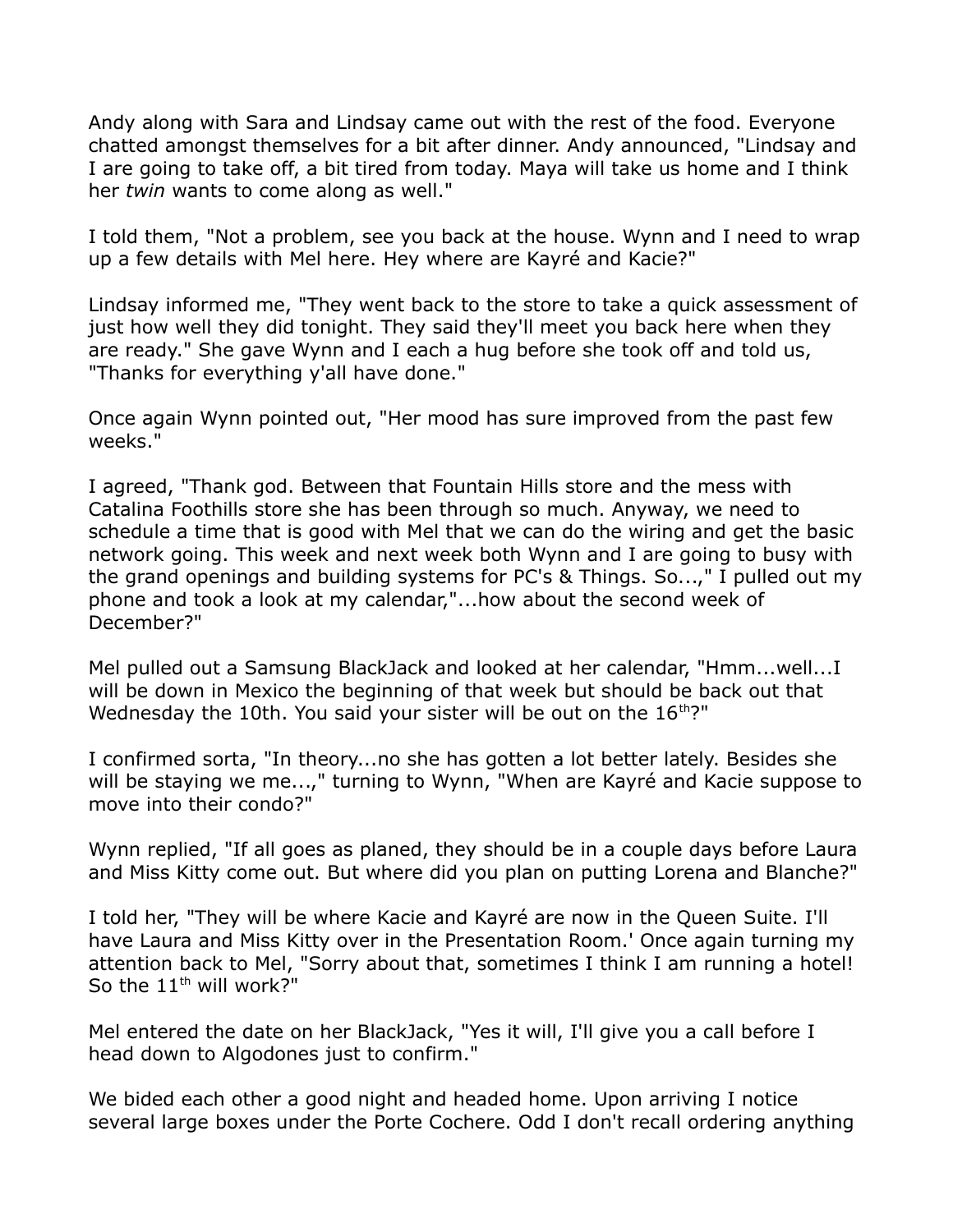and the return address was Oro Valley. It was then it dawned on me this was the bedroom sets from the Holstein Ranch. Wynn and I spent the next 1/2 hour getting these boxes into the garage.

The rest of the week was much of the same, Wynn and I bouncing between the two stores during the day and building computers in the evenings. Thanks to Wynn's help we were able to get all the systems ordered on Monday built, tested, and shipped by Friday. Finally Saturday came around which brought even bigger crowds to both stores. However on Saturdays we had decided the stores would open and close earlier than during the week. Saturday evening we all ended up at Rubio's and had the first chance to relax since the openings.

Andy commented, "Well, things are looking very good both here and Fountain Hills. While we did have more people come in today the sales weren't as big as they were earlier in the week. But, Doyle mentioned he noticed we are getting more repair and upgrade orders now. We'll see how it goes Monday, without Ron and Wynn. How's things going with the Budget Holstein?"

Kacie replied, "Going very well. We had one of our best days today. We too have slowed down as well which is good, we are very low on everything right now. Kayré is going to pick-up a large order next week down in Tucson."

I asked, "Couldn't you find a supplier closer?"

Kayré explained, "They are the same supplier we've been using for years. In the future I'll just have the orders shipped up here, but we need to get this inventory in very soon. Although, I did find a couple jewelry suppliers up in the Cave Creek area that are willing to work with us."

Lindsay finally joined us, "Sorry, had a few things to wrap up. What a week! When we get home, I'm gone to take nice long hot soak in the tub. A little bubble bath, wine and may be some Sara."

# **Chapter 13: The Secret is Out and Another Trip Down Yonder.**

After dinner we headed home. The girls spent a couple hours down in the playroom. Andy and I spent the next couple hours unpacking the bedroom sets from The Holstein Ranch. Kayré came into the garage and asked, "Would be okay it Kacie and I store some stuff down here?"

I asked, "What else do you have?"

Kayré explained, "Well the rest of our stuff is sitting in storage along with some of mom's down in Oro Valley. My king size bed and Kacie's queen which we will use in the guest room and the rest of our bedroom furniture. Also mom was going to give us the dining set and a sofa as well."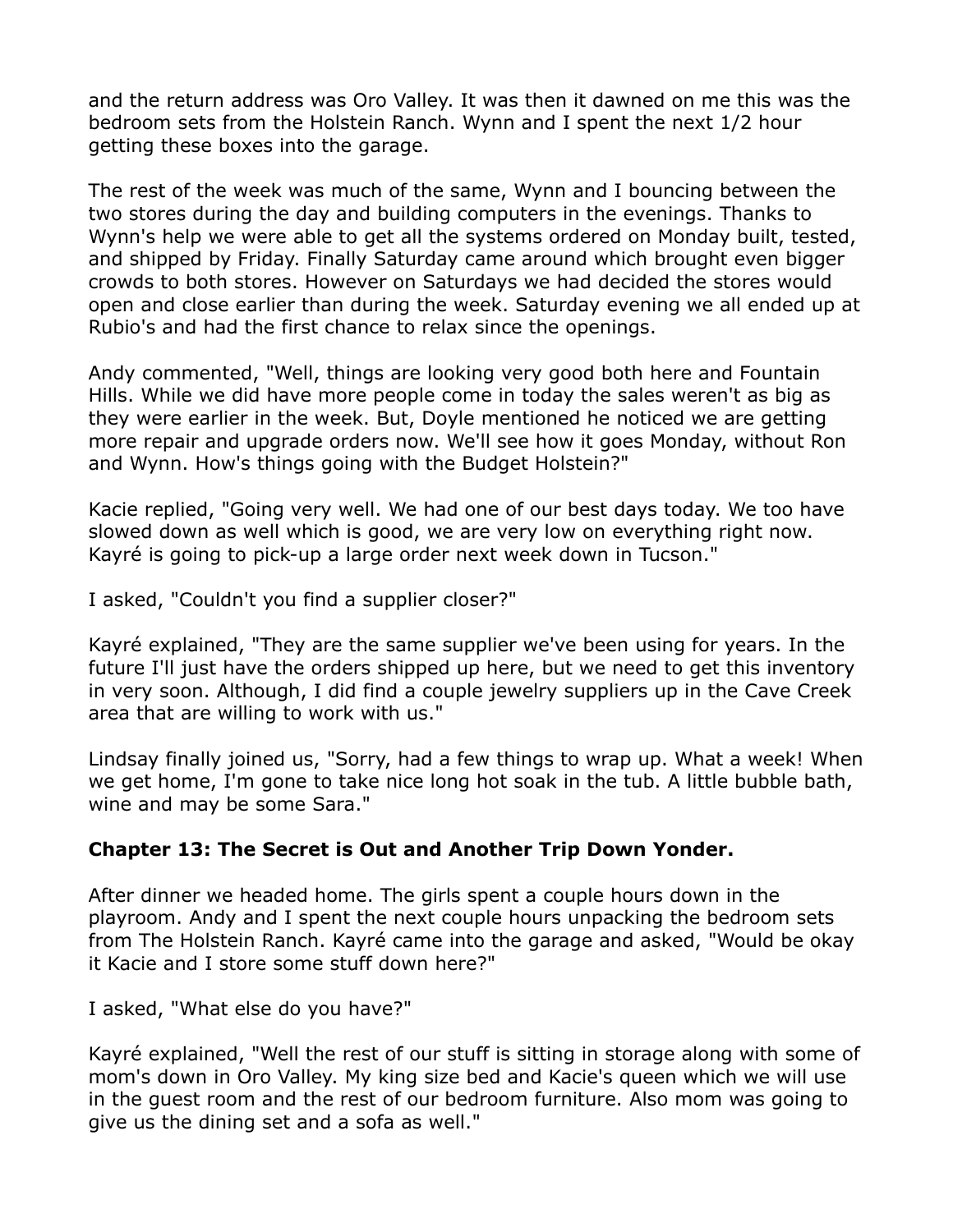I told her, "Sure. You going to need assistance getting all that up here?"

Kayré replied, "I suppose so. Would Maya be able to help?"

I informed Kayré, "Not sure what her school and work schedule is like right now. I'll check with her when she gets home tonight." Later that evening when Maya came home I called her along with Kayré and Kacie into my office.

For once Maya didn't act like she was in trouble or so I thought, "You wanted to see me..." then she noticed Kacie and Kayré, "Oh great, you have witnesses this is not good!"

I laughed, "Actually, Kacie and Kayré need your assistance with some of their furniture they have in storage in Tucson."

Kayré explained, "We have our bedroom sets plus some other furniture my mom was giving us. I have to make a trip down that way anyway next week to pick-up an order from one our suppliers. Ron said he was not sure of your schedule, but hoping you would be able to help us."

Maya replied, "Sure I can help y'all. I just have class on Mondays and Tuesdays for the rest of the semester. Then I work at Vinnie's on Friday and Saturdays so I am open Wednesday and Thursdays. Now, judging by what you have told me sounds like you will need to use the ACME Truck?"

Kacie who had been fairly quiet the whole evening responded, "Yes, that would help greatly."

Maya smiled, "Well then...," she got up and headed towards the door but stopped and yelled out, "BAMBI!"

As if that wasn't shock enough Bambi appeared very shortly and replied, "You bellowed dear?"

Acting like nothing had happened Maya replied, "Yes, come sit please. Ron...er...Kacie and Kayré need our assistance and your truck."

Bambi replied with a giggle, "Ah I see."

Maya turned to me with a grin which would make the Cheshire Cat jealous, "Now what day do you want to do this?"

Trying not to laugh at the obvious show her and Bambi were putting on I told her, "Ask Kayré."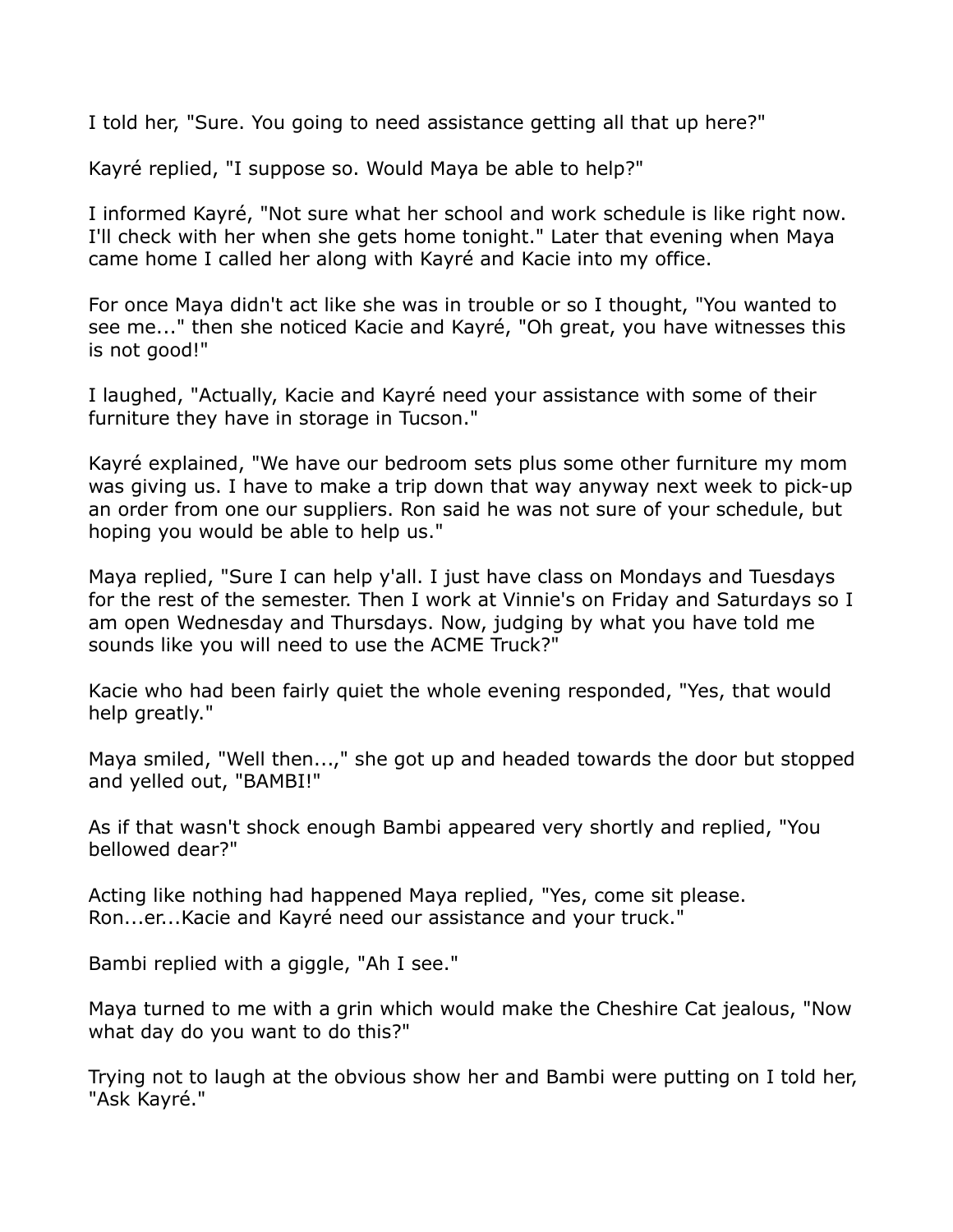Maya frowned, "Yeah I guess that would make more sense. Okay then Kayré what day will work for you?"

Kayré replied, "Wednesday would work if it is okay with you two."

Maya looked at Bambi who nodded yes and replied, "Wednesday it is then. Anything else?"

I looked at Kayré and Kacie who didn't say anything and told her, "Not at this time."

Maya got up and snapped her fingers at Bambi, "Come dear."

Bambi replied as she got up as if it were no big deal, "Yes Mistress."

After they left and were out of ear shot, Kacie asked, "What the heck was *that*?"

Kayré laughed, "Oh good, I thought I was the only one who found that odd, but yet strangely erotic. Ron?"

I was lost in thoughts at that moment, "Oh um...You know just when I think I know what is going on around here someone starts pitching from left field. Um, oh, ah, well geez I don't know what to say. I wonder how serious they are or aren't. Oh well time will tell."

Sometimes I wonder if Gary has psychic powers, or just a keen since of timing. Wynn walked in, "Sorry to interrupt, but Gary is holding on the house line. Do you want to speak to him or have him leave a message?"

Kayré and Kacie got up and left and I explained, "I'll go ahead and take the call." I picked up the house line, "Hey Gary, good timing."

Gary asked, "How so?"

I told him, "Well...let's just say the plot thickens with Maya and Bambi."

Gary laughed, "Told ya! So, who's dominating who?"

I told him, "As near I can tell, it is Maya who is doing the dominating. Should I be worried?"

Gary still laughing, "Why you asking me, she is your sister-in-law?"

I explained, "But Bambi is yours and I am kinda responsible for her while she is here. Hell, I know more about Bambi then I do Maya."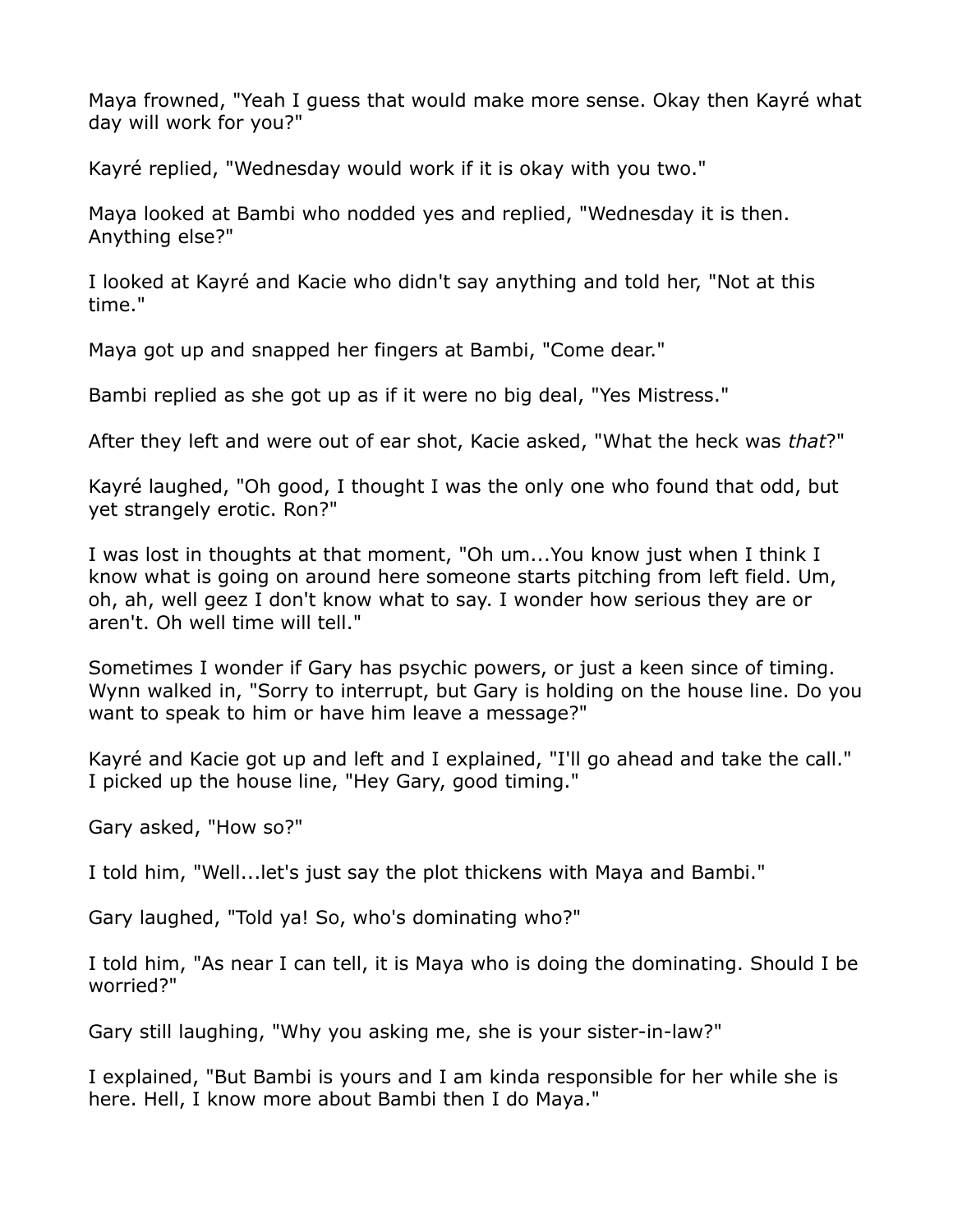Gary told me to hold on and he put Bunny on the line, "Okay Ron I still haven't forgiven you for that little 'suggestion' you gave my husband during our honeymoon...anyway what's going on with my sister?" I explained everything that had happened over the past few days including the night The *Unlikely Cowboy* up to the events of this evening. Bunny laughed, "She was always the submissive one of the family. Don't worry about it, let them have their fun. If it turns into something more then let it."

I tried to object, "But what if..."

Bunny interrupted, "What if what? Put yourself in her place and Sara in Maya's place. Don't try to stop fate, just let whatever happens, happen. Just remember about you and Sara. Here's Gary."

Gary got back on the line and explained, "The reason I called was to let you know I should be back the week after next. The family services are on Sunday and then the public service will be on Monday. Cristina still got a few things need to take care of in Portland before she can come back to Vegas. Anyway, if Bambi wants to be Maya's slave, pet or whatever, it don't bother us. That is unless Maya starts hurting her, but I doubt that would happen."

While I agreed that Maya would not hurt Bambi in the back of my mind I worried that she may take her aggressions with Dirk out on Bambi. In a fake but convincing manner I told Gary, "No, she wouldn't hurt Bambi."

Gary told me, "Then you have nothing to worry about. Anyway, just wanted to fill you in on what is going on. Have a good night."

I just sat there for a few minutes wondering when Andy knocking on the office door brought me back to reality. I motioned for Andy to enter and he asked, "You okay Ron?"

Not sure what to tell him, I just replied, "Yes, a bit tired that's all. What's up?"

Andy replied, "Not much just letting you I am heading up to bed."

I bided him a good night and ask, "Have you seen Sara?"

Andy looked at me oddly, "Um no. Funny thing too, Lindsay was looking for her earlier. Seems kinda odd they are not together. Oh well good night Ron."

Andy left my office and I wrapped up a couple things on the computer before heading upstairs. Upon entering the bedroom I noticed the French door to the balcony was open. I walked out onto the balcony to find Sara sitting on our 3 seater swing and sipping a glass of wine. I joked, "Been looking all over for you, as has Lindsay."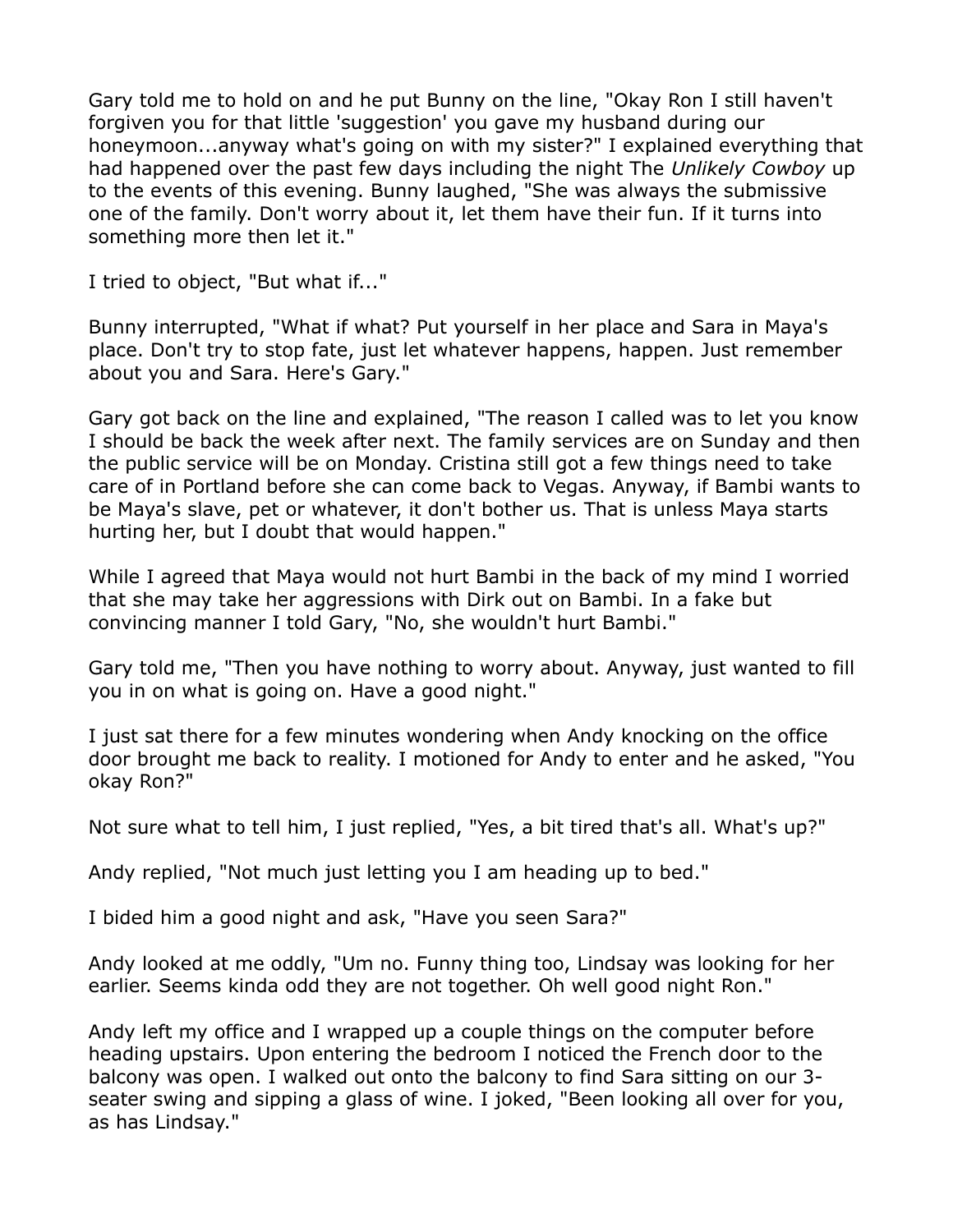Sara looked up from her wine and replied, "Oh sorry, needed some time alone to think."

I was almost afraid to ask, "About what?"

Sara kinda laughed, "You are going to find this silly but I'll tell you anyway...Maya." I was about to say something when Sara continued, "but not just Maya...no Maya and Bambi...I know it seems silly doesn't it?"

I inquired, "May be not..."

Sara gave me a puzzled look, "What it is that suppose to mean?"

I replied, "Well, let me ask you this. How much do you know about Maya?"

Sara was a bit defensive at first, "Ron she is my sister..." then reality of the past few years set in and her tone change, "...who I hadn't spoken to in many of years and then suddenly came back into my life a few short months ago. I guess I know about as much as you do. Still doesn't answer my question."

I sat down with her and she grabbed my hand. I explained, "Have you gotten the impression that Maya has something for Bambi? Think about the night Kacie purposed to Kayré at the *Unlikely Cowboy.*"

Sara tried to shrug that off, "She was just caught up in the moment. I mean you don't really think they have anything else going do you?"

I had to tell her about tonight, "Um, earlier this evening when I had called Maya in to my office to find out when she could help out Kayré and Kacie something odd happened. She asked them if they needed to use the ACME truck..."

Sara asked, "So?"

I continued, "Well, when they told her yes she bellowed for Bambi."

Again Sara trying to justify the behavior, "Not unusual she did live several years in Texas after all."

Sara had a good point there, but I presented my final piece of 'evidence', "Okay, I'll give you that. However when they went to leave, Maya snapped her fingers at Bambi and told her to 'come'. To which Bambi replied, "Yes Mistress!"

Sara just looked at me, "Shit she is serious. What if Gary finds out?"

I explained, "Gary already knows. Actually he and Bunny have suspected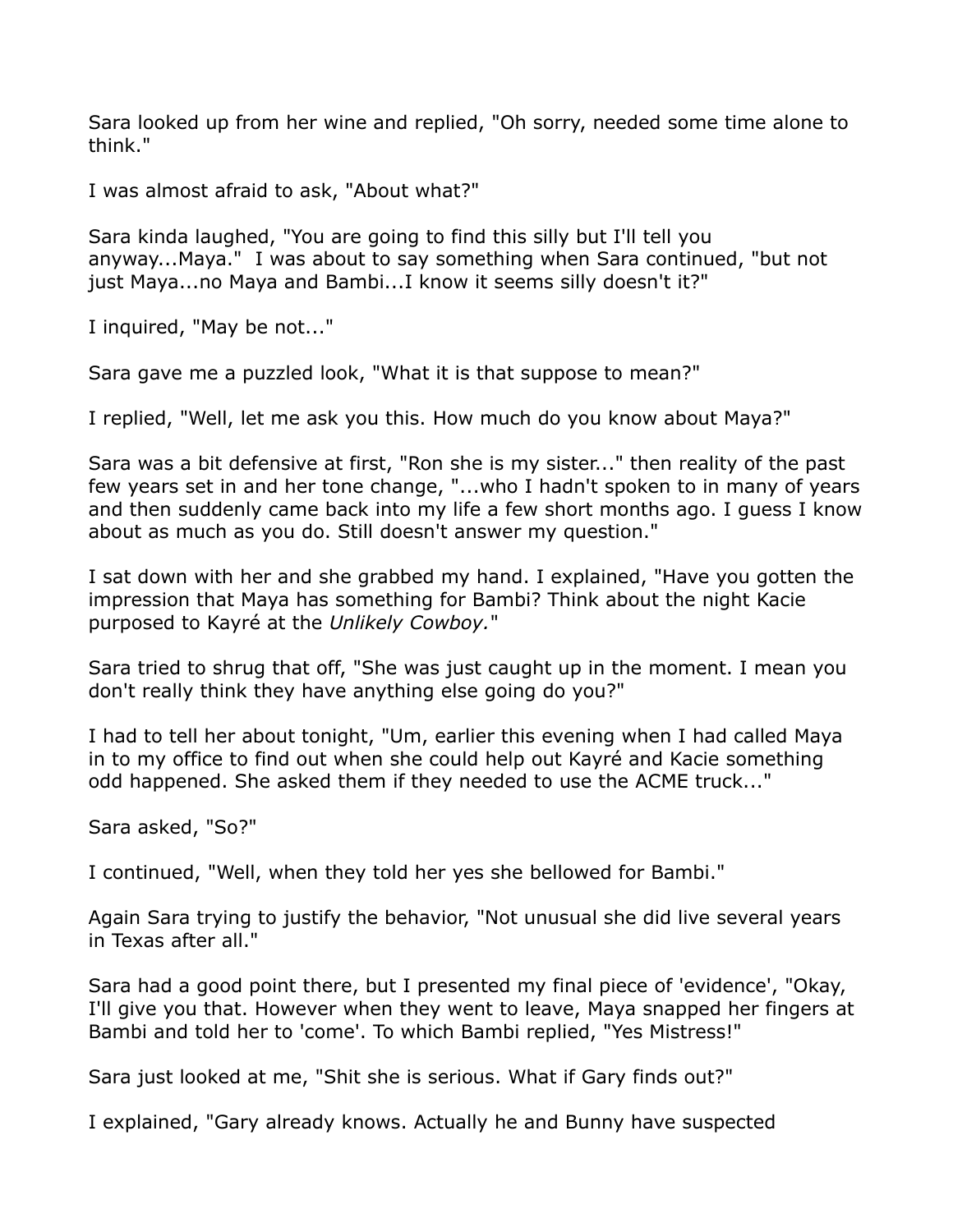something was up between them. They are fine with this. In fact Bunny kept telling me to let it be and not to mess with fate. She said let things fall as they will, like you and I."

Sara sighed a sigh or relief, "Well, that is good...isn't it?"

I hesitated to say what I was about to say, but did so anyway, "That is unless Maya were to hurt Bambi."

Sara almost yelling and nearly crushing my hand, "Maya would never do such, what in the hell would give you that idea!?!"

Calmly but in pain I replied, "Dirk Mandrake."

Sara immediately, released her death grip from my hand and replied, "Oh crap, never thought about that. Sorry."

I leaned over and kissed Sara and told her, "No problem. I didn't say anything to Bunny or Gary, but the thought has crossed my mind."

Sara thought long and hard, "Gosh, I don't think she would hurt anyone without intent. But then again you don't ever want to cross her when she is angry, I learned that when we were growing up. Now you've got me worried."

As fate or luck would have it Maya walked out on the balcony. Smiling nervously she said, "Sorry to interrupt, but I really would like to talk to you two."

Sara and I looked at each other, wondering how much if anything of the conversation she had heard.

Maya still nervous asked, "May I join you two?"

Sara accepted, "Of course hop on."

Maya had a look of guilt when she sat down, "I heard part of what you two were discussing. Am I in the way?"

Sara and I looked at each other and she reassured her sister, "No, not at all...right Ron?"

I explained, "You are more than welcome to stay here. I have a lot of respect for you, going to school and working same time. Plus you have helped out quite a bit with the businesses."

Maya was a little more relaxed but still nervous and asked, "But what about my relationship with Bambi?"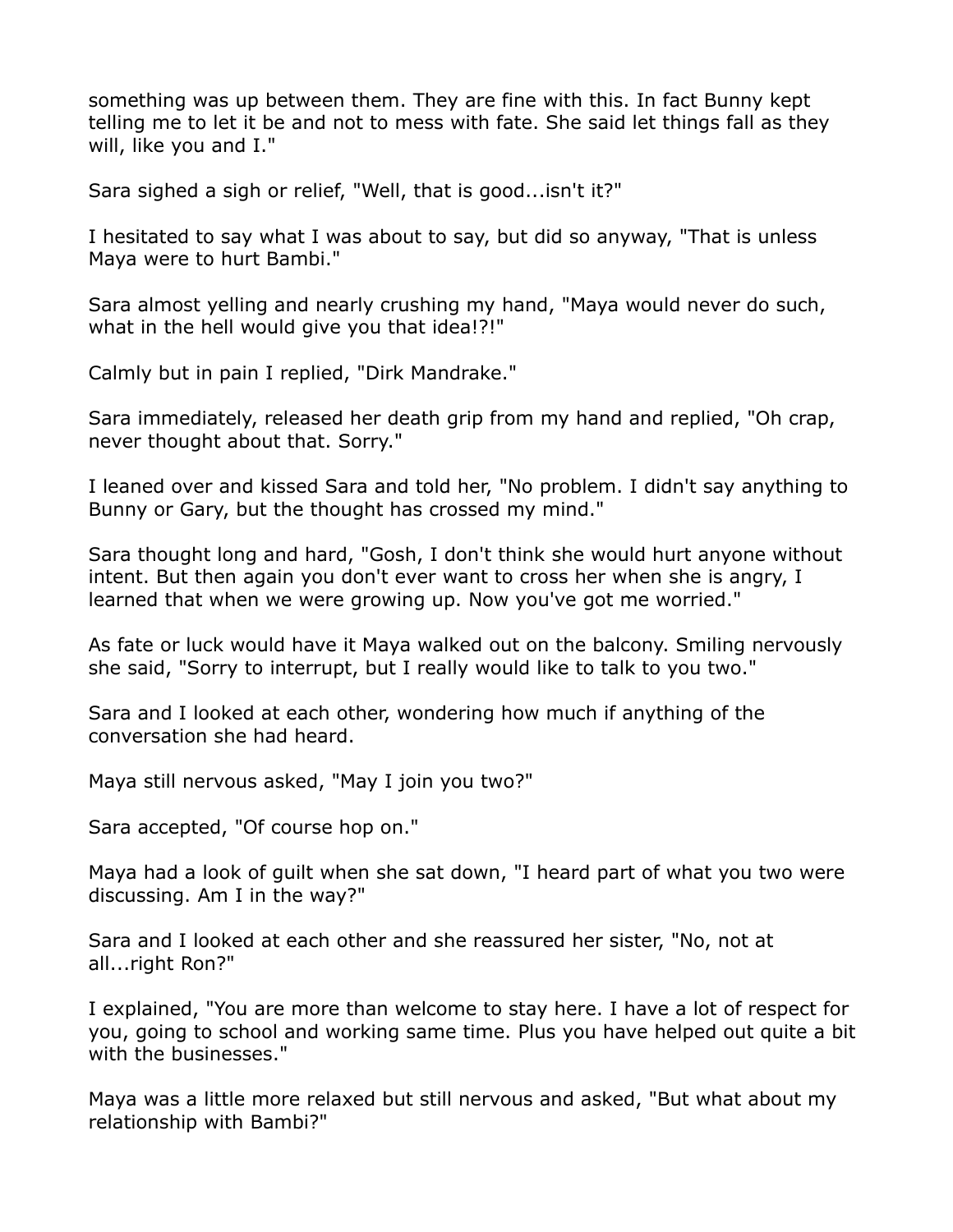Neither Sara nor I said anything for a moment but I did ask, "What *is* your relationship with Bambi?"

Sara looked at me stunned but before she could say anything Maya answered, "Good friends and playmates. I guess you could say much like Sara and Lindsay."

I couldn't resist, "Geez Sara, she is here a couple months, yet you and Lindsay have already manage to corrupt her."

Sara slugged me in the arm and in her valley girl accent, "As if!"

Maya was laughing, "You two are so cute together, who would have thought! Anyway, you don't have to worry Bambi and I are not in relationship like Kayré and Kacie. So, I don't think there is danger of me emotionally hurting Bambi."

Sara replied softly, "That is not what we meant."

Before Maya could ask, I explained, "We were worried that you may try to take your aggressions with Dirk out on Bambi and possibly *physically* hurt her."

Maya was trying not to cry, "I shouldn't feel angry that you two would think that. It is a genuine concern and I understand. I am not a hostile person normally..."

Sara interrupted, "...that's now how I recall it when I tried to warn you about Dirk when we were younger."

Maya apologized, "I know, I know. I really regret letting him become between you and I. That was in the past and this is now. However, in some ways when I dominate Bambi I am redirecting my anger with Dirk to her as a form of release. But I would never do anything to her to cause permanent damage. We both know her limits and we respect that, if she tells me it is too much I DO stop." Maya was now sobbing.

As if this couldn't get any more awkward Bambi came out to see Maya in that condition, "What have you two done to her?"

I motioned for Sara to move with me over to one of the chairs so Bambi could be with Maya on the swing. Bambi sat down on the swing with Maya trying to calm her down, "What's the matter dear?" Maya was still too emotional to talk so Bambi asked us, "Kindly explain what happened?"

Best I could, I explained, "Well, not sure how to explain this."

Once again Sara to the rescue, sorta, "We were concerned that Maya may involuntarily hurt you."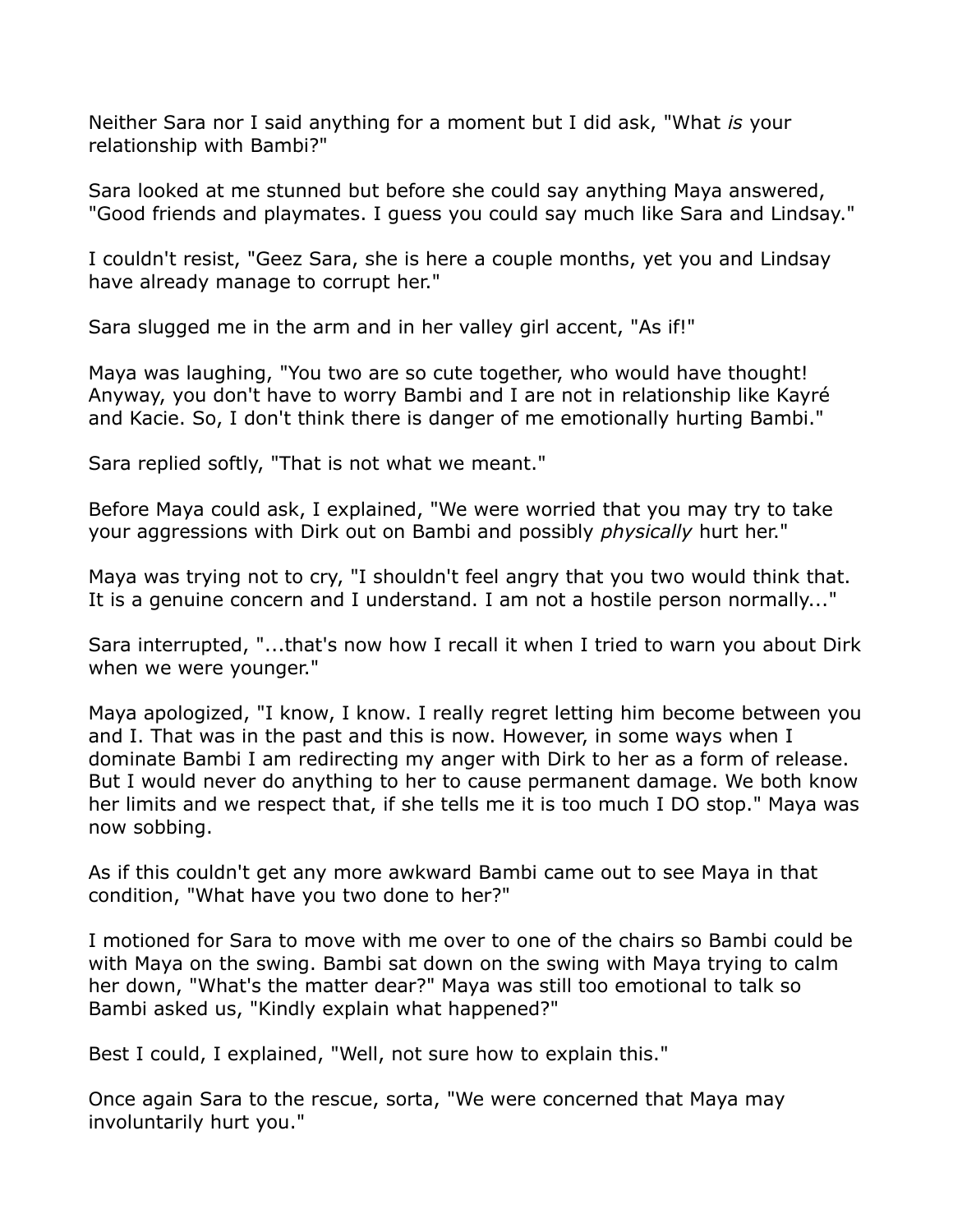Bambi was confused, "How so?"

I explained, "We were worried that while she's dominating you she may get carried away, taking her aggressions with Dirk out on you."

Bambi has always kept a cool head no matter what, "Ah I see and very understandable. She has gotten a little rougher than usual a couple of times, but she has always respected my limits. I've told her she is going too far and she does back off. Maya has never hurt me and I have complete trust in her. May be we got a bit carried away earlier today." Turning her attention back to Maya, "It is okay dear. They have a right to be concerned. I am in a guest in their home and they are kinda responsible for me. You gotta realize, if anything happens to me Gary would shoot Ron...provided my sister doesn't get to him first."

I wasn't sure if I should be taking this seriously and be worried. Sara looked at me with a state of panic on her face. Finally Bambi assured us with a laugh, "Just kidding about the shooting you part. Although if Bunny had her way..."

I laughed, "I know, I know she is still a bit *sore* about my 'suggestion' during their honeymoon. She told me that when I talked to her earlier tonight."

Bambi was laughing, "Well, *I* thought it was a brilliant suggestion. Okay, I think we have made some progress here tonight, lets get some sleep."

Maya was a bit calmer now, "Thanks y'all. Let's go to bed now, I'm a bit tired."

# **Chapter 14: The Dust is Settling**

The next morning was fairly quiet. Andy called to say he was fine and didn't need any help at the store and Kacie was doing fine as well. Since I had some time to kill I headed out the garages to work on some computers for Andy. I'd been down there for a couple hours when Kayré asked over the intercom, "Ron, you here?"

I replied back, "Down in the west garage."

A few minutes later Kayré appeared, "Didn't know you had a shop down here neat. Anyway, Wednesday did you want to do this as a day trip or overnight?"

I hadn't thought much about it, "All we need to do is see your supplier..."

Kayré informed me, "Actually, suppliers. I had to place an order with another of our suppliers and this one is in Green Valley."

I commented, "Well then, that changes things. I suppose I should get on the horn with your mother see what kind of arrangements she can make. Um is Sara going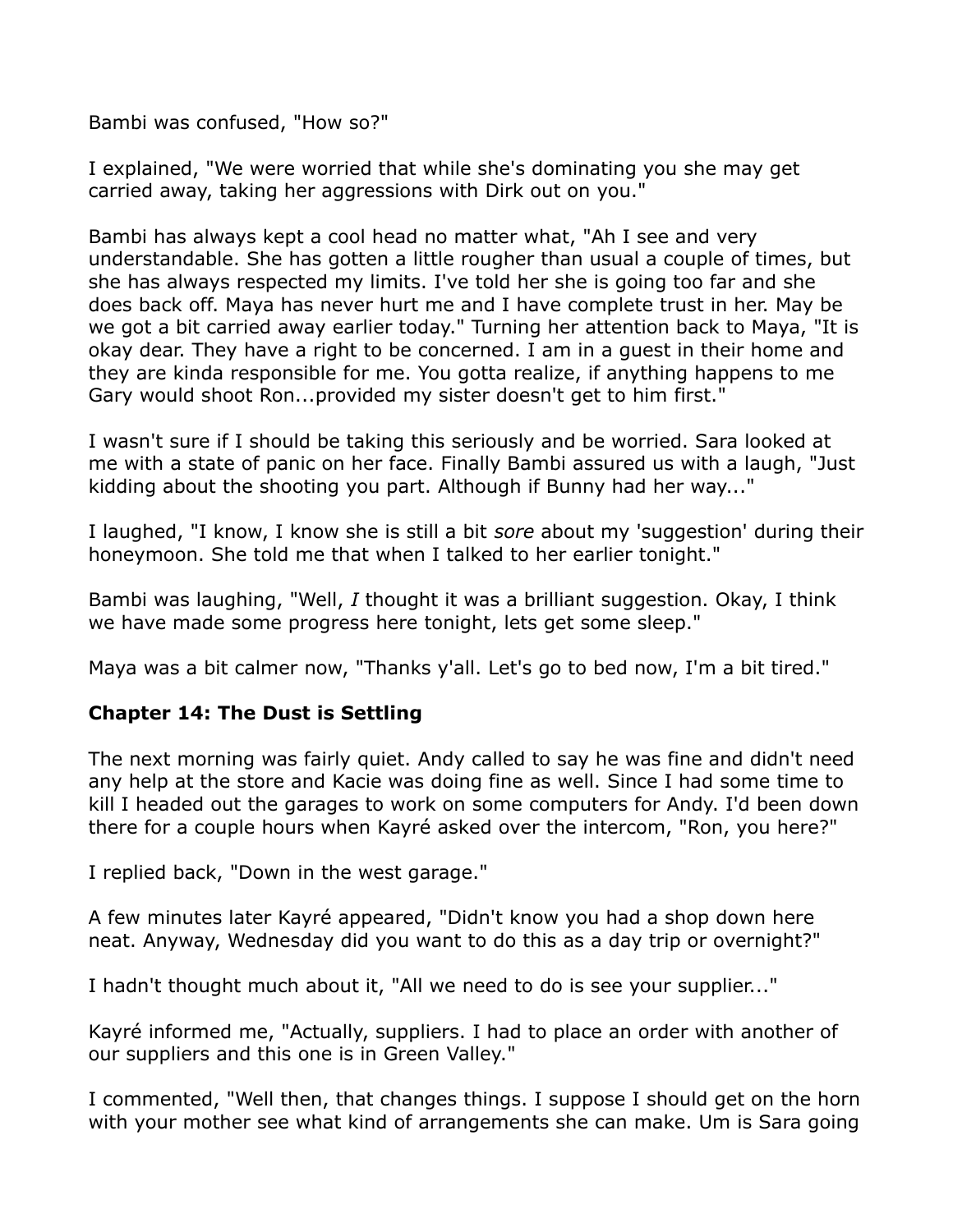to join us?"

Kayré surprised me with her answer, "No since Lindsay doesn't want come down there and she doesn't want to be away from Lindsay..."

I laughed, "She rather be with Lindsay than with her husband..oh well...I get the idear. Okay how about Kacie?"

Kayré explained, "No, she doesn't want anything to do with this, which is why she delegated this part of the business to me."

I nodded, "Ah okay. So then you, me, Bambi and Maya. I don't think the four of us would do well in one room."

Kayré protested, "But we would all be belted!"

I laughed, "My point exactly! I would never get any sleep with three sex-deprived women."

Kayré left the garage laughing and I rang Linda, "Hey Linda, Ron here."

Linda was bit surprised, "Oh hey Ron, what's going on."

I explained, "The usual. Everything is going well. Just wanted to let you know Kayré, Maya, Bambi and I will be out your way on Wednesday. Kayré needs to pick-up a couple orders and she wants to get the furniture out of storage. Their condo is almost ready for move-in."

Linda was pleased, "Good to hear. I hope y'all at least stop by to say 'hi'!"

I explained, "We can do that and also bring back your auto-trailer. We will however need two hotel rooms since one of the suppliers she needs to visit is in Green Valley."

Linda understood, "Ah yes the corset maker. Do you want to try the usual again or go somewhere else?"

I told Linda, "I am willing to give Charlene another chance if you are."

Linda replied, "Okay, I'll give her a call and let her know."

I had just finished up another system when Wynn paged over the intercom that lunch was ready. I head upstairs and joined Wynn, Bambi and Kayré for lunch. Wynn asked, "How many more systems do you have left to build and did y'all need any more help?"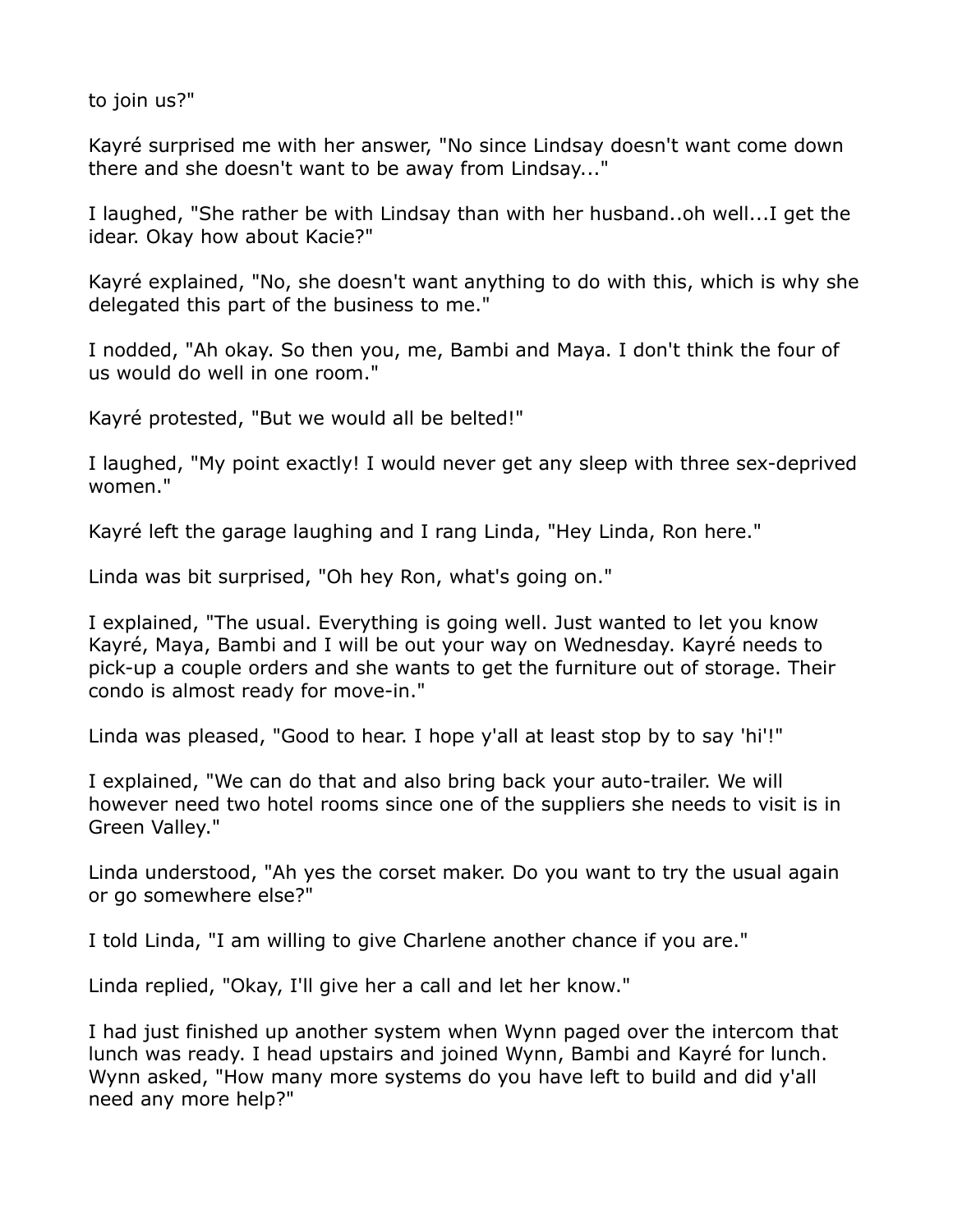I explained, "Thus far got about a half dozen left, including two Ultimate's which are going to take a lot of time. I could use your assistance more so just getting all the parts in order. "

After lunch Bambi and Kayré announced they were going to be down in the playroom and Kayré wanted to try out the caning platform. Funny, I don't recall Kayré being so submissive in the past. I suppose I could blame...err...attribute that to Sara as well. Wynn and I headed back down to my shop to get the remaining systems for PC's & Things built. I advised Wynn, "Here are the two orders, in theory I should have all the parts in-stock. Oh and don't take any parts from the green bins, those are reserved for Mel's systems."

Wynn spent the next hour picking all the parts while I managed to complete a couple more economy systems. Wynn came up with a cart full of parts and asked, "Okay where should I place these?" After clearing some space on the other table, I showed her where to put them. She then asked, "Um what should we do, about the video card on this order?"

I looked at the order and noticed the customer had requested a GeForce 7900 GTX. I told Wynn, "Hadn't realized I was out of those. I'll give Andy a call and see if he has any." Wynn disappeared again to get the parts for the second system when I realized I might have an equivalent replacement. I yelled out, "Wynn while you are back there see if I have any GeForce 8800 Ultra." While she was looking I called over to Andy's shop. Max answered, "Hey Max it's Ron. Say do you happen to have any GeForce 7900 GTX in stock?"

Max was unsure, "Doubtful, but I'll check." He came back a couple minutes later, "Nope, we're out as well at Fountain Hills."

I told him, "Okay no problem then."

Wynn returned with a GeForce 8800 Ultra and asked, "Looking for one of these?"

I replied, "Yes, we will have to substitute this for the 7900 GTX since neither store has them right now. Make a note on the invoice to a misc discount for \$175."

Wynn was a bit shocked, "\$175 is quite a discount!"

I explained, "They'll get the card at cost, but we make up for it with labor so it is not as bad as it seems."

We continued building the systems into early evening when we heard the familiar rumble of the 'Pink Monster'. Maya came over to the shop and informed us, "Hey y'all I stopped over at KFC and picked up some chicken for tonight. Can Wynn come up and help me?"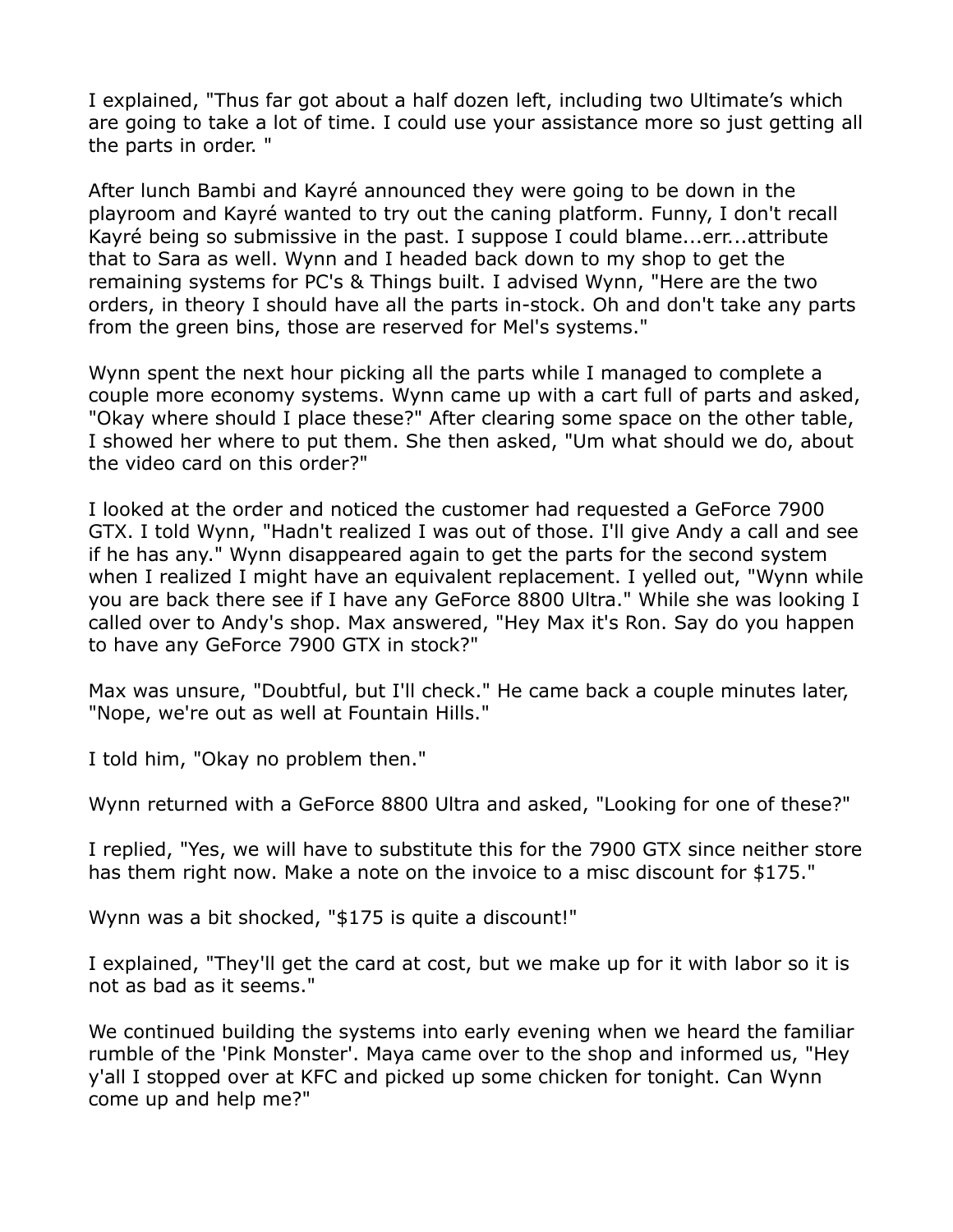I looked up and replied, "Go ahead Wynn, you've gotten quite a bit done already. I'll be up in a few minutes, just want to get this system going."

Wynn headed back to the house with Maya. It was only a couple more minutes before I had the system ready to install Windows Vista. Once I had the install process going I headed back to house for dinner. I joined Andy & Lindsay in the dinning room. Andy asked, "Doyle said you were looking for a 7900 GTX, did you happen to find one?"

I explained, "No, I just ended up using an 8800 Ultra instead. We'll make up the cost in labor."

Andy commented, "We may have to stop offering the 7900 GTX until we can get more. So, how many more do you and Wynn have left to build?"

Wynn replied, "We finished up all the economy systems and Ron is doing the OS install on the remaining Deluxe system. So that just leaves us with those two Ultimate systems."

I explained, "Okay, wanna get those done tomorrow as Wednesday Kayré, Maya, Bambi and I need to head down to Oro Valley. But thanks to Wynn I have all the parts ready to go on those, just a matter of getting them built. The Deluxe should be done later this evening. Want to spend some time with Sara tonight..." it was at that moment I realized I hadn't seen Sara, "Speaking of Sara where is she?"

Kayré explained, "She'll be back later this evening, her and Kacie had a sales follow-up appointment this evening. Now, if you excuse us, Lindsay and I are going to head down to the playroom, something about her wanting to restrain me to the caning platform." Kayré left and headed upstairs to change.

As Lindsay was getting up to leave I asked, "Please be gentle with her, she will be seeing her mother soon."

Lindsay smiled and assured me, "Don't worry Ron, I won't hurt her....too much...." as she left the room with a mad-scientist like laugh.

I finished up my dinner and headed back down to the shop to check on the progress on the deluxe system. Much to my dismay it was only on 15% complete but then that suddenly jumped to 87% after the first reboot cycle. Good ole Microsoft, love to over estimate the time an install is going to take. I figured while I was waiting on this I would get started on one of the Ultimate systems. I had gotten the motherboard assembled when the deluxe system install finally finished. I was just about to wrap up when Wynn and Andy came down to the shop. Andy asked, "Kayré, Bambi and Lindsay are down in the playroom and Maya is busy studying for a final, so we came down see if we could help you out."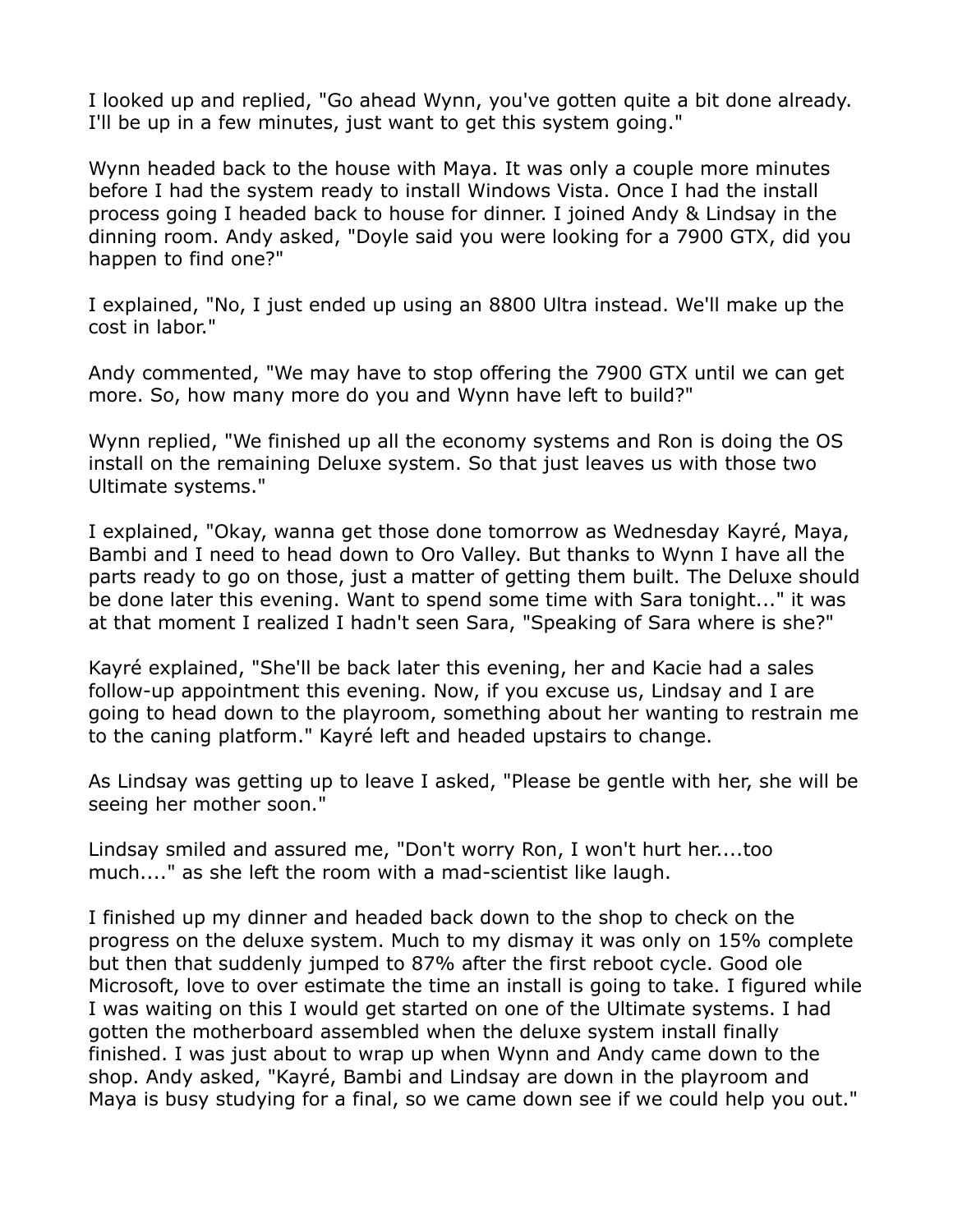I replied, "Well, I was just about to wrap up for the evening, but between the three of us, we could knock out these last two systems. I already got the motherboard built up on one of them. Just need to install the hard drive along with a DVD-RW drive, the power supply and cooling system. You and Wynn can work on the other system that is the one we are substituting the 8800 Ultra on."

Andy replied, "That will work well. If you don't mind tomorrow morning you can help me get these delivered to the store." I was wrapping up on my system when Andy commented out the blue, "Hey, it's been a month now!"

I was a bit engrossed in what I was doing but Wynn asked, "Since what?"

Andy laughed, "Since we've had any issues with the Fountain Hills store!"

I joked, "Wow that's got be a record!"

A couple hours later Sara and Kacie came into the shop. Kacie joked, "So this is where those boys were hiding."

Wynn letting her presence be known, "and me too."

Sara asked, "So how much have you gotten done."

Andy explained, "We are just about done with all the orders from the Grand Opening weekend. I am finishing up this system and Wynn and Andy are working on the other. These are both Ultimate's so they are taking a bit more work."

Kacie replied, "Impressive. We still need to wrap up our orders. You are taking Kayré back down home Wednesday?"

I told her, "Yes, need to visit a couple suppliers and get the rest of your furniture. She said you didn't want to come."

Kacie had a change of heart, "Well initially, but since I am going to be running the business with Kayré it may be a good idea for me to get to know the suppliers."

I asked, "So you are coming?"

Kacie batted her eye lashes, "If that is not a problem."

Sara stood between me and Kacie, "Hey! Quit flirting with my husband."

Kacie acting like a child, "Make me!"

Sara replied, "If you keep that up, I am going to give you a caning you won't soon forget!"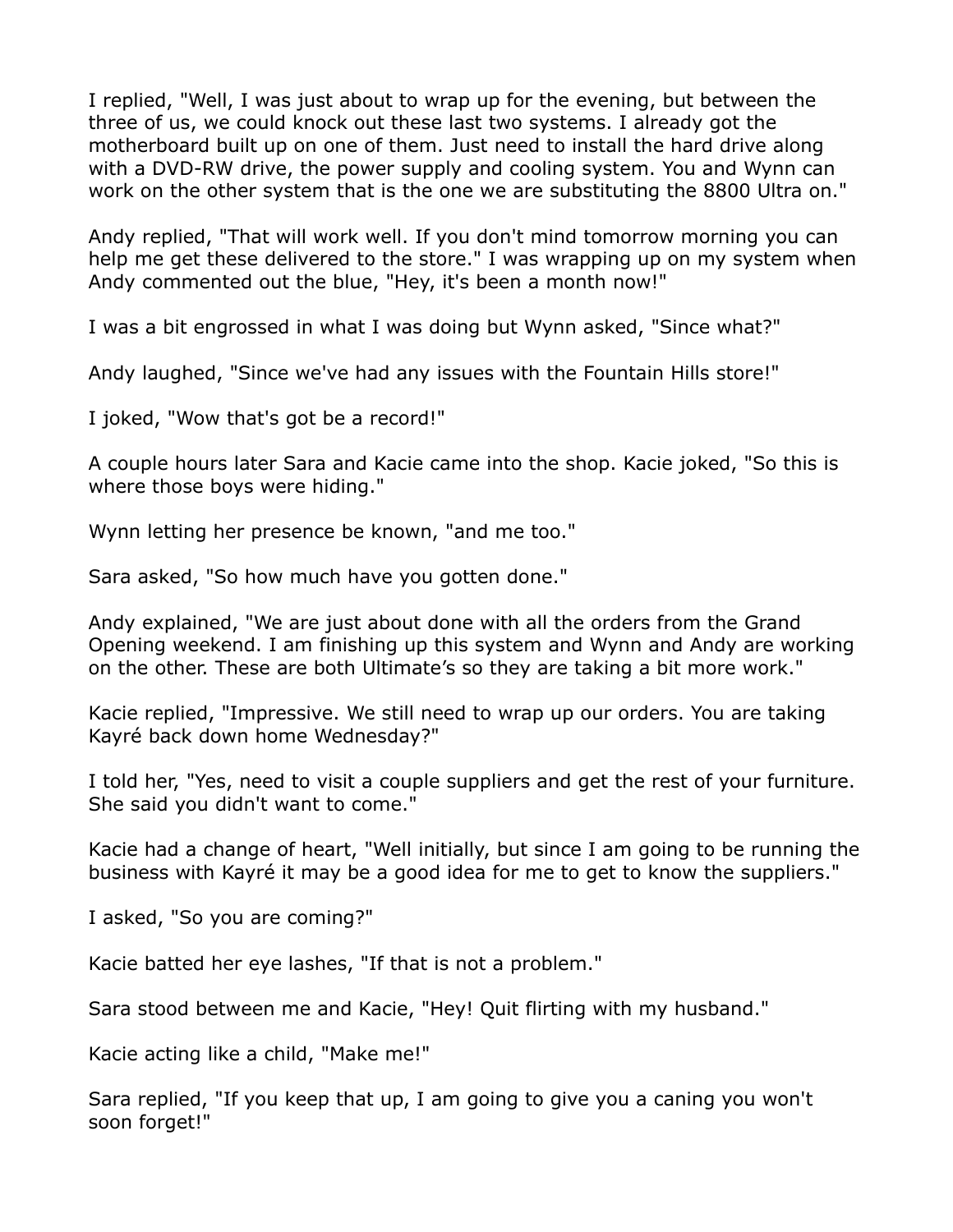Kacie with a straight face, "Is that a threat or promise?"

Sara answered, "That depends..." then started laughing. She turned to me, "We've gotten to know each other quite well these past few days. Don't mind us. Any way, have you seen my sister?"

I answered, "Which one?"

Sara looked at me oddly and repeated, "Which one?"

Trying not to laugh, "Yes, the one from Texas or your twin from Tucson?"

Sara played along, "Both actually."

I explained, "Well, Maya is studying for her final and Lindsay last I heard was in the playroom with Kayré. Now back to Kacie's question, no not a problem coming along. But you will be in the same room as Wynn, Maya, Kayré and Bambi. I myself will be in my own room, preferably on the other end of the hotel."

Kacie replied, "Okay, I can live with that. Should be interesting. Now, is it okay if I play with your wife a bit? You can join us if you want."

I told Kacie, "That's fine. The three of us will be there in a bit, we want to get these computers done tonight."

## **Chapter 15: The Budget Holstein Expansion and Since We Were In The Area**

Very early, the next morning Wynn, Maya, Kacie, Kayré, Bambi and I all piled in to the Acme Truck. We had hitched up the auto trailer that we used when we brought Lindsay's car back with us. Since it was still early I decided we would have breakfast in Florence. Hadn't been to that truck stop since the morning work started on Gary's house and Martina had her 'wake-up call'. Kacie noticed my detour on to US 60 east and commented, "Going a different route?"

I explained, "Yes, we will have breakfast out in Florence. None of y'all ever been to this place. The last time I was out there was when work started on Gary's house and Martina discovered she was belted. She got a wake-up call she would never forget. Marc had to pay the contractors *not* to start before 7:00 AM. Plus this route should be less traffic and haven't gone this way in many years so will be interesting to see how much it has grown."

We left Mesa and Apache Junction and came into the outskirts of Gold Canyon. Now I understood why ADOT wanted to extend the freeway portion of US 60 in through Gold Canyon. We continued further east and discovered a whole another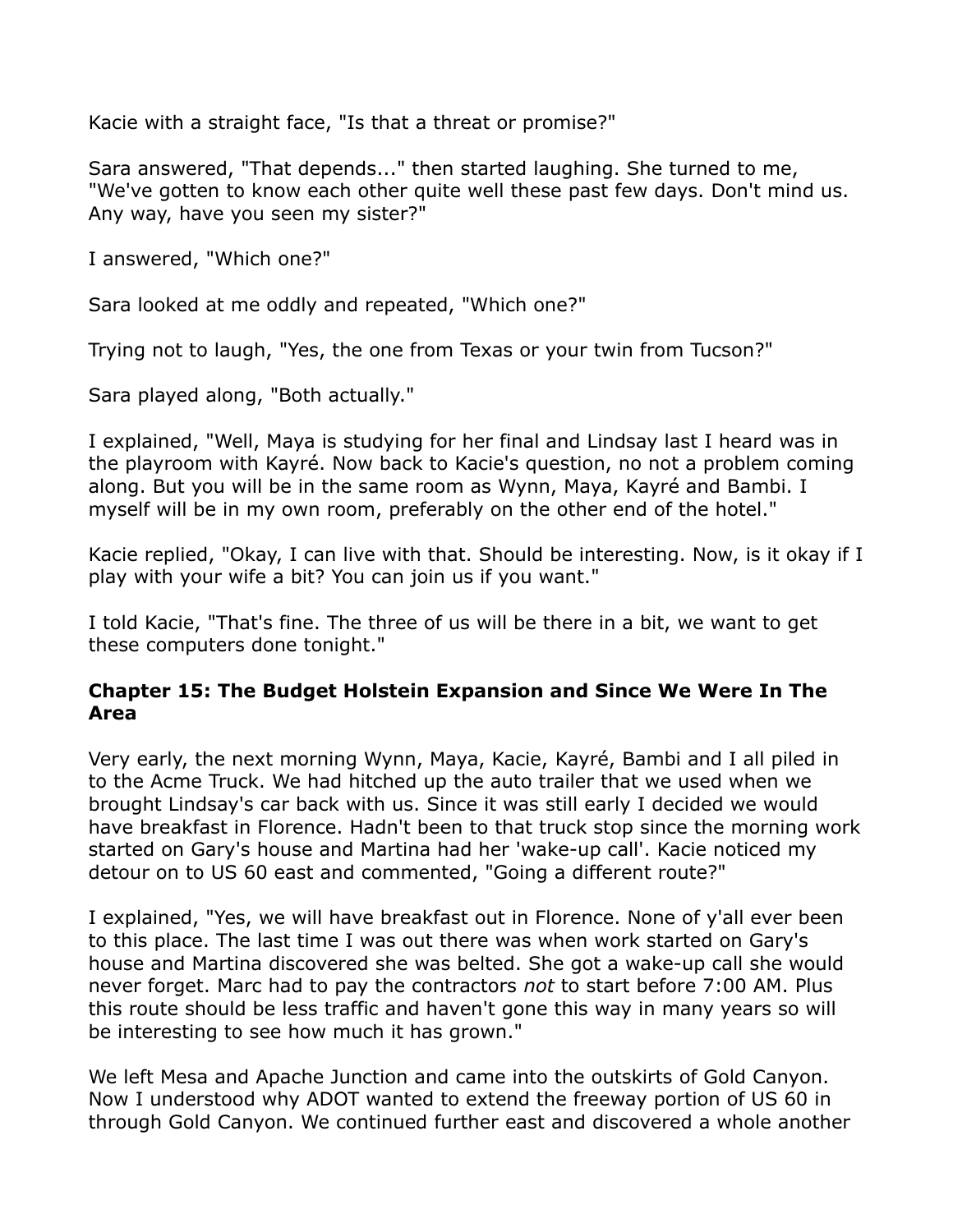section of Gold Canyon still under construction. Kayré commented, "Wow, Gold Canyon sure has grown since mother and I were up here a few years ago."

I commented, "Well, if Lost Dutchman Heights ever becomes a reality it is going to make this development look small." As we continued past Gold Canyon we were nearing Florence Junction when the highway suddenly curved south, "What the...oh they finally made the interchange with Arizona 79 a freeway grade interchange." About an hour later we pulled into the truck stop and had breakfast. I also decided this would be a good time to refuel the truck. It was mid morning when we reached Oro Valley and our first stop was the Budget Holstein. The five of us walked in and were surprised to see the north wall covered in plastic.

Linda walked out and greeted what she thought were customers, "Welcome, sorry about the mess..." she finally noticed it was her daughter and her entourage, "Oh Kayré, Bambi, and Ron forgot y'all's were coming today."

I commented, "Kacie will be in shortly, she was calling the supplier in Green Valley to make sure the order is ready. Maya is unhitching the auto trailer and will join us as well. Now, what is going on in here?"

Linda explained, "Well, I sorta made a deal with Marc and was able to get one of his contractors out here. I know I said I was going to wait until after the New Year, but they had a job cancellation. I hope you don't mind Ron."

Maya who had just walked in asked, "Why would he mind?"

Kinda my thoughts exactly, "Yes, why would I mind?"

Linda replied, "Kinda thought you wanted to wait on this."

I explained, "Doesn't much matter, I am fairly flexible. The McGrawl's and my sister on the other hand are going to be tough to work with."

Linda was relieved, "Good, right now they are just doing demo and some structural modifications. Really won't be doing any heavy duty work at this point."

I told Linda, "Good. Just make sure they don't put up wallboard all the way until Maya, Wynn and I have had a chance to come through here and run the wiring for the ports."

Maya looked at me blankly, "You want me to help you with this project?"

I explained, "I figured you will want to be doing something while you have those three weeks off for winter break. Besides Sara is kinda busy with the Budget Holstein North."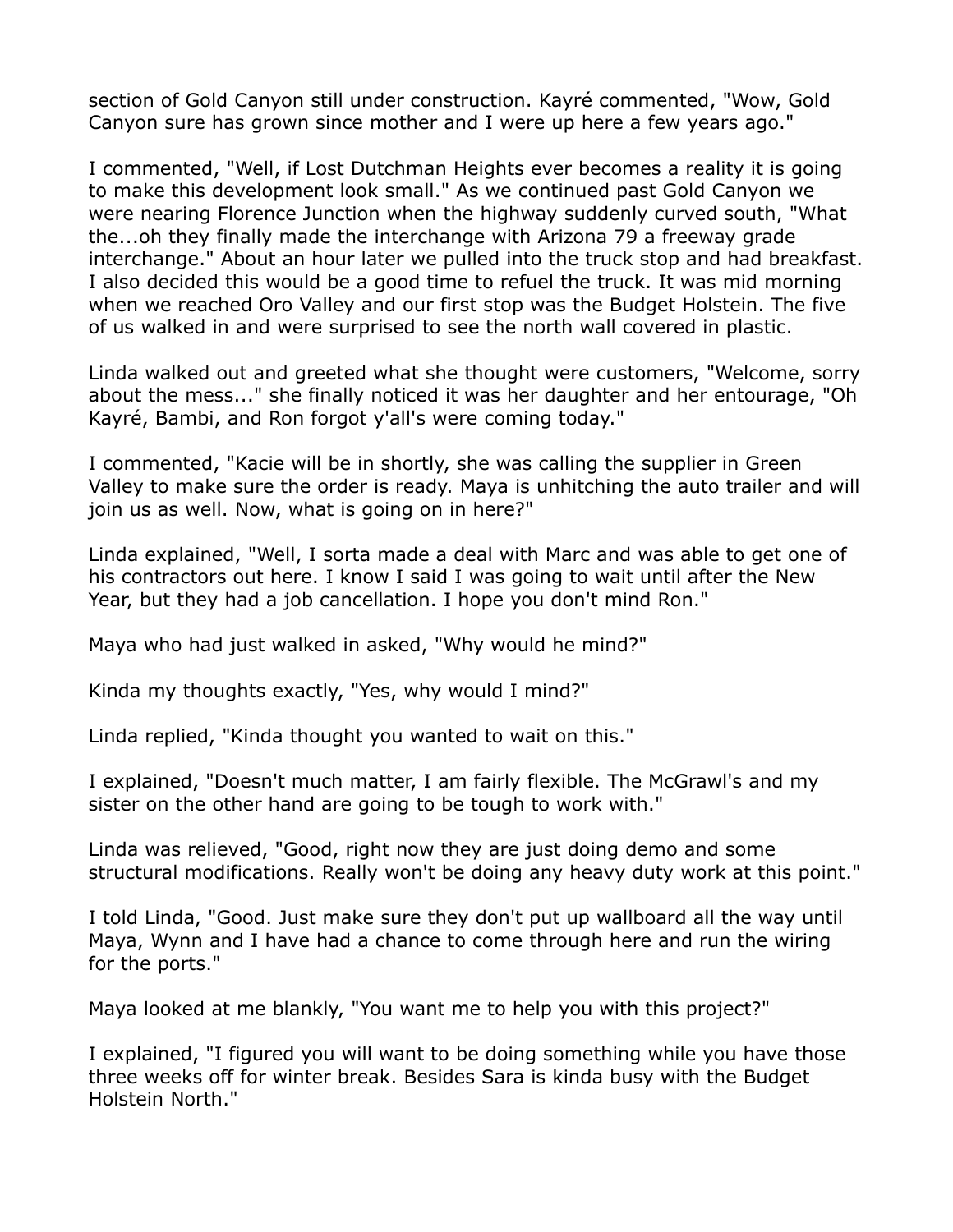Maya laughed, "Good logic, just didn't think you would want me to help you."

I turned my attention back to Linda, "Once the demo is done, I will want you to mark on the studs where you are going to want the ports. This will make it a lot easier when we come back next year to do the installs. Now you said they won't be doing any heavy duty work at this point, do you have an idea how long it will take them?"

Linda advised, "Be right back." She disappeared into the back and came back a couple minutes later with the contractor. "Davis, this is Ron Merlot, my computer/networking guy. Can you fill him in on the time line?"

Davis and I shook hands and he explained, "This week we are doing demo. Next week we are going to make some structural modifications such as new windows and relocating the main entrance. We will also frame up the new sections. Linda has already explained you want to get in here before we put up the wallboard. We won't do that until after the 1st of the year. From that point if all goes well, we should wrap up around the 8th or the  $9<sup>th</sup>$  of January."

I explained, "Okay, this would work well, we can come down after Christmas and get the wiring done. I may or may not need Andy, depends on how much you are going to be doing. This shouldn't be as overwhelming as the Boots job, I sure as heck did not plan on spending three weeks out there. Now, the fun part is going to be trying to get my sister out here. I guess I better give her a call and see what her schedule looks like."

I whipped out my cell phone and instead of using the speed dial, I tried calling Laura's number from memory. I was expecting Laura's ear-splitting Minnie Pearle 'Howdie' but instead some else answered. "Sorry to bother you, is Laura Myers there?"

It didn't even dawn on me I had called my mother instead, "Um no she doesn't....wait...Ron?"

I was confused, "Mom? How the heck? Okay, that's the last time I try to ring Laura from memory."

Lorena laughed, "Well it is good to hear from you. What are you up to?"

May be I *did* mean to call her, "Funny you should ask. Doing anything tonight?"

Lorena thought for a moment, "Let's see Blanche has an underwater basket weaving class....oh wait she is done with that, so no. Why?"

I simply told her, "Well, since we are in the area how about dinner tonight?"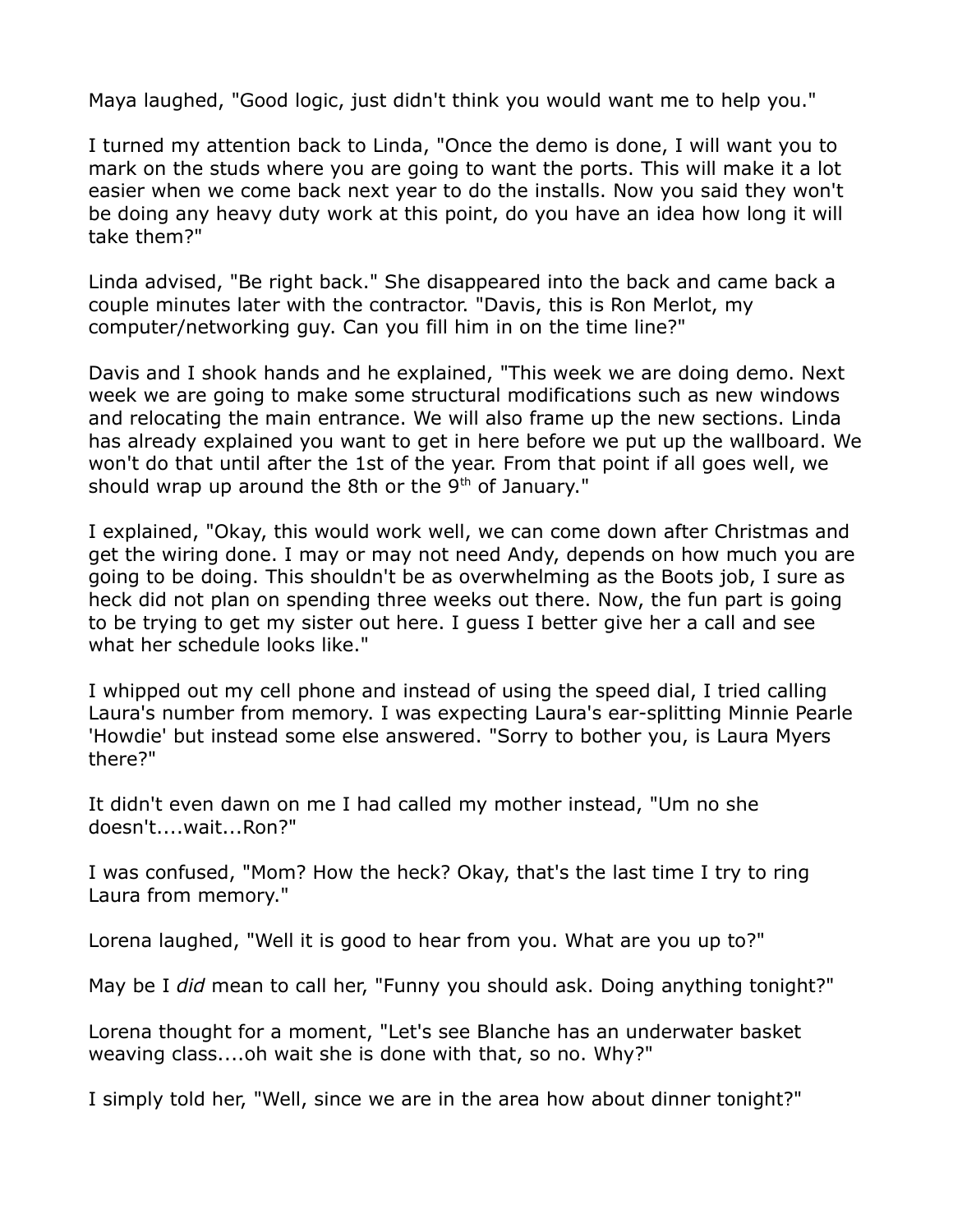Lorena was excited, "Great, you, Sara and who else?"

I explained, "Well, no Sara is not with me. Wynn, Maya, Kacie, Kayré, Bambi are all with me, I'll explain tonight. I still need to call Laura, this time I'll use my speed dial."

We agreed on an early dinner since it would be nearly an hour drive back up to Oro Valley from Tubac. This time I did get hold of Minnie Pearle and asked, "Hey what is your schedule like after the 9th of January?"

Laura was puzzled, "I thought were doing Mel's job before Christmas."

I told her, "We are, this is for the Budget Holstein Oro Valley. Linda hired one of Marc's contractors and they are already started work."

Laura checked her calendar, "Eww...shit....crap...fuck...I'll have to get back to you on that one. I've got a convention that I am suppose to present at in Reno towards the end of the month, but I really don't want to do that. I suppose I could honestly tell them something else came up. I'll think about this and let you know when we come out in a couple weeks."

After I was done with her I headed back inside to fill everyone in on the news, "Okay, Laura is uncertain when she is going to be able to do this. She presently is suppose to be presenting at some type of convention up in Reno, but she didn't sound too thrilled about it. She shall let me know when she is out here in a couple weeks. Now, Maya, Kacie, Kayré and Bambi we will be having dinner with my mother and Blanche."

For whatever reason Kacie didn't know about my mother and Blanche since she asked, "Who's Blanche?"

I was starting to answer, "Well, Blanche is my mother's..um..."

Maya jumped in, "Girl friend?"

I nodded, "Yes, I guess that is what you would call her. Now, where is this first supplier?"

Kayré explained, "Right here, they delivered everything to the main store. Next time around they should deliver to the Scottsdale location."

While the girls loaded everything up I chatted with Linda for a few for minutes, "So once I can get Laura nailed down, I'll give you a call. By the way, you are still coming up for Christmas to check up on Kayré..."

What I didn't know was that Kayré had came back in, "Ron!"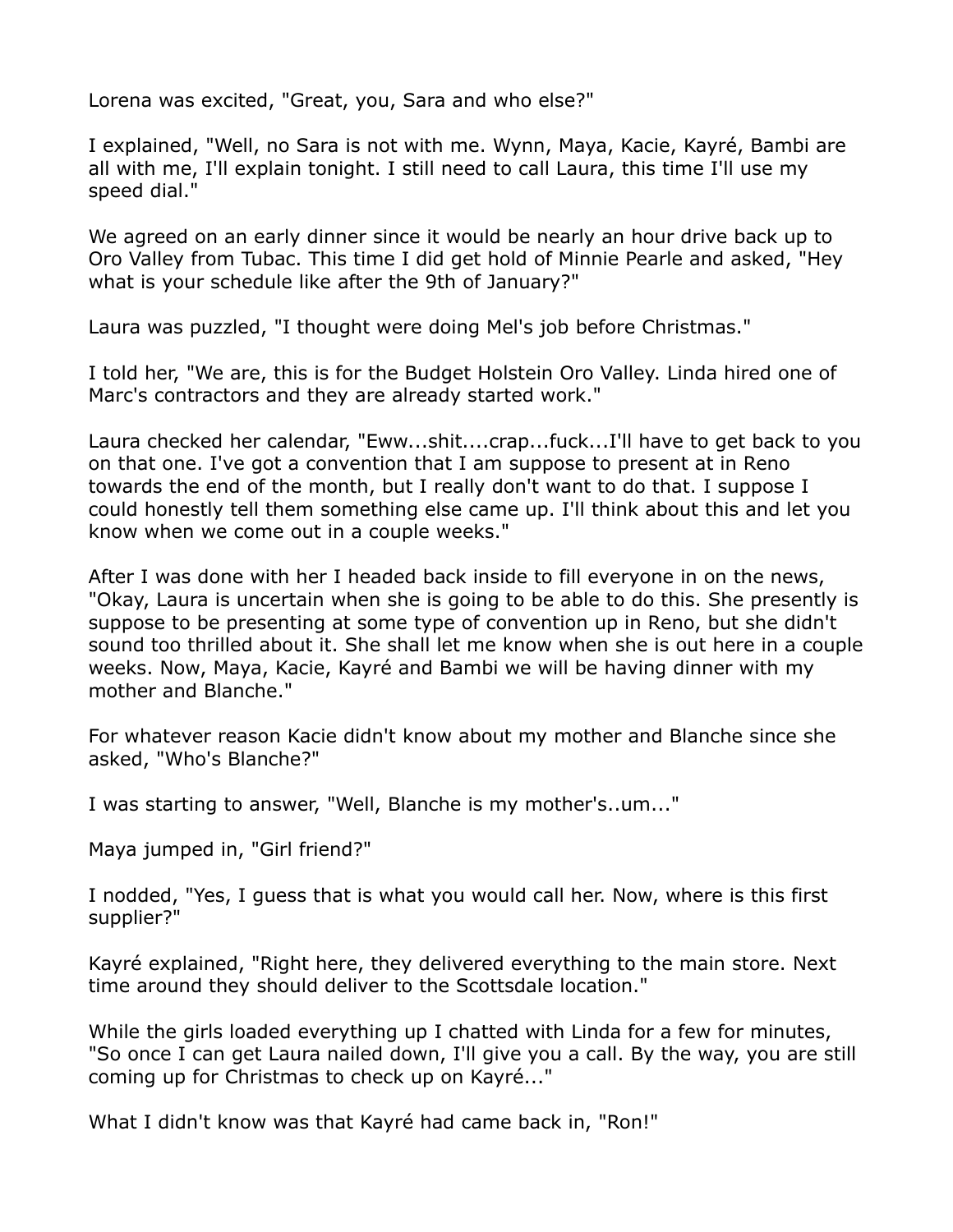Pretending not to notice I corrected myself, "...err....I mean visit Kayré and Kacie?"

Linda laughed, "Nice save. Yes."

After we finished at the Budget Holstein we headed over to the old Holstein Ranch to get the remaining furniture Kayré and Kacie had stored. I asked Kayré if her mother had any offers on the ranch. Kayré replied, "Not really, the real estate market is a bit sluggish right now. She may end up putting it up for rent or setting it up as a time share. She wants to wait until after the holidays to see what happens. We should be done here shortly did you want to grab some lunch?"

I looked at my cell phone and it was almost 11:00, "Sure something light as we will be having dinner with my mother and Blanche around 4:00."

After a quick lunch we stopped over at the corset maker and picked up a dozen cases of corsets. I asked, "Are these already sold or just stocking up?"

Kacie replied, "Most of these are already sold from the grand opening. The last few boxes are for us to have in stock."

I hadn't really noticed how much stuff we had loaded into the ACME truck but it was nearly full. There would have been no way we could have gotten all this in the Hummer in one trip. Kacie came back out with a couple more large boxes and saw how full the truck was, "Yikes, hope we can get these dress boxes to fit."

Bambi and Maya jumped up into the back of the truck and started moving some of the other boxes around. After a few minutes of rearranging, Maya announced, "Should be room here now for those boxes." It was a tight fit, but they did manage to get all the boxes and furniture into the ACME truck. I helped Maya and Bambi get the tarp secured.

I checked my phone and it was about 20 minutes to 4:00, "Wow, good timing. We've got 20 minutes and they are only a few minutes away." It took us a little longer than expected as somehow I again managed to miss the Alisio Springs exit, but we still made it before 4:00 PM. I introduced my mother and Blanche, "Kacie, this my mother Lorena and her partner Blanche."

Lorena asked, "So what brings y'all down here."

Kacie explained, "Well, had to pick up some orders for a couple suppliers. Plus Kayré and I needed to get the rest of our furniture. Thankfully, Bambi let us use The ACME Truck."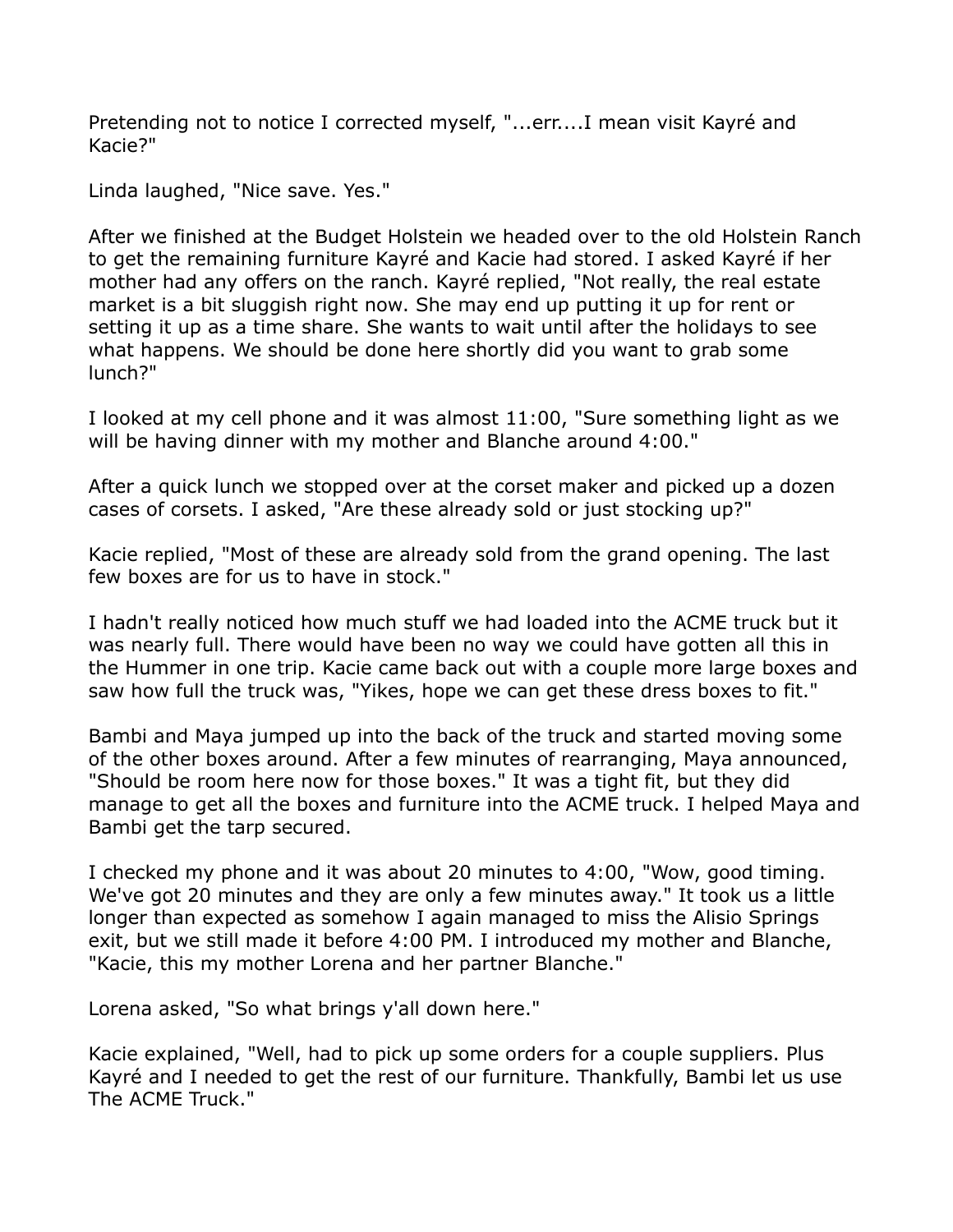Blanche asked, "What in the world is The ACME Truck?"

Bambi explained, "It is an old Las Vegas Fire Department six-seater ladder truck that Gary bought at a surplus auction. The ladder had been damaged at a casino fire and it would have cost the Las Vegas Fire Department more to replace the ladder than to get a whole new truck. Funny thing is Gary actually made money off the deal. He ended up getting the money he paid back plus more by selling the ladder to a scrap yard. We have mainly use it for large shipments, although it been used quite a bit lately for moving."

Lorena asked, "So when do you two get to move into your new home?"

Kayré explained, "If all goes well, should be next weekend. It'll be nice to have our own place. Not that we mind stay with y'all Ron and Maya."

Lorena announced, "Well, I suppose we should head over to dinner. How did you want to do this?"

I replied, "We'll take The ACME Truck and follow y'all. We will head back to the hotel after-wards."

We had dinner and old-school 50's style dinner. After dinner as we bidding our farewells, I reminded my mother, "Don't forget Laura and Miss Kitty are coming out for Christmas."

Laura assured us, "Yes, Blanche and I will be up for Christmas. We are thinking of getting up your way that Friday, beat the traffic."

I told them, "That would be fine, I think Laura is coming in the week prior as we have a job up in North Scottsdale. Oh, that reminds me, her and I will be back down this way in early January for the Budget Holstein job."

Lorena asked, "Well, if you two have time could you come down and see us."

I assured her, "By all means yes. We'll likely either come see you the night before or after the project. Still not even sure when we will be down. Laura had a convention that month, but she was looking for a reason to get out it."

Lorena told us, "Well, that is still about a month or so away and we will see you before then."

The six of us headed back up to Oro Valley to try our luck with the Holiday Inn. After arriving at the hotel I told the girls to wait while I went in to get the keys. I walked into the lobby and much to my surprise Charleen was at the front desk. She saw me enter, "Good Evening Mister Merlot. I assure you we have your reservations correct tonight. That was for two suites correct?"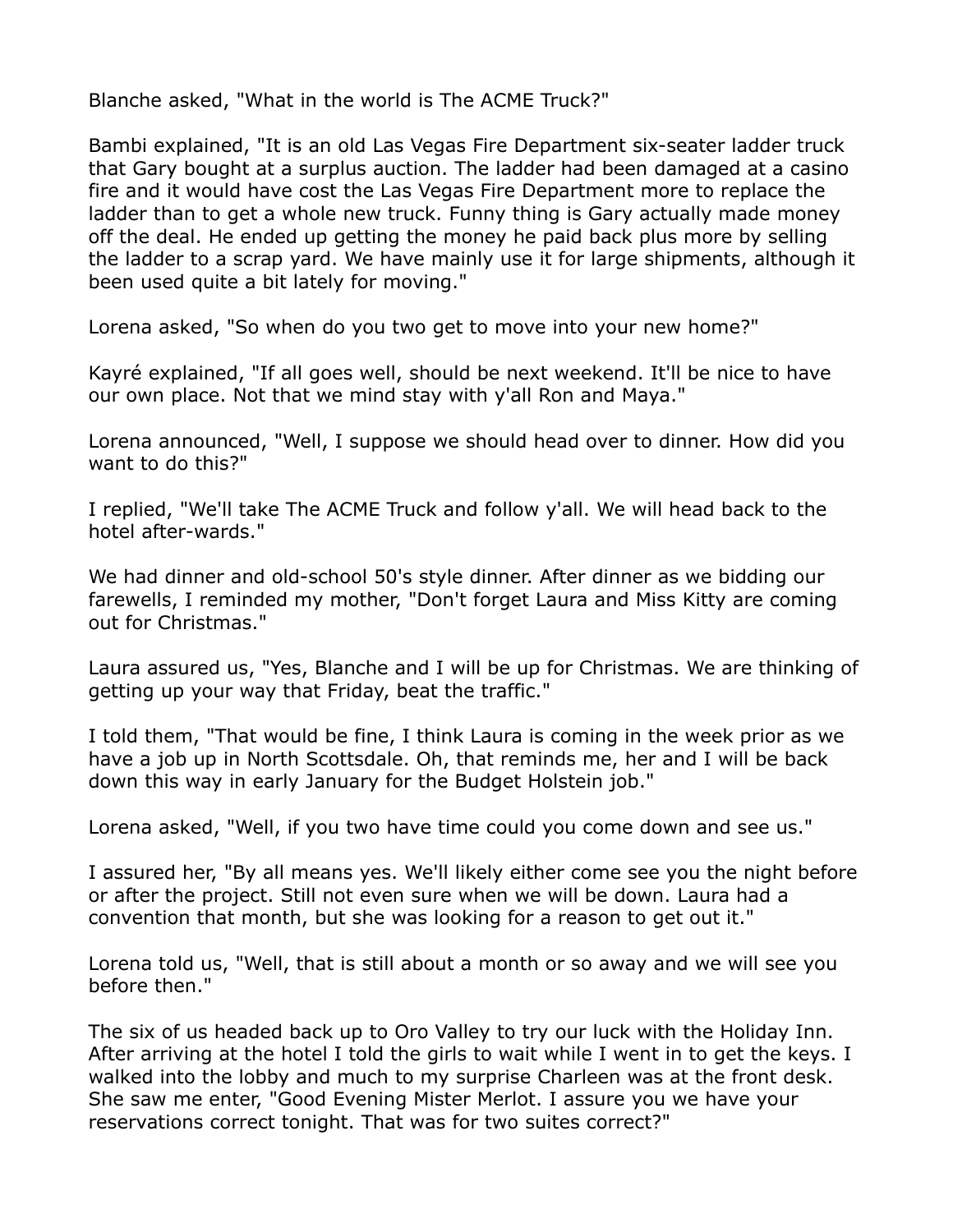I told her, "Um...No. One regular room and one suite."

Charleen replied, "Oh, okay. Well, you will get two suites tonight. Here are the key cards for the Cooper Queen and the Palo Verde suites." I was about to whip out my plutonium card when Charleen explained, "I have comped both rooms tonight, due to our screw-up last time. We appreciate you giving us another opportunity to serve you."

I thanked her, "Well, I told Linda I would give y'all another chance. We've been here so much, that one little mix-up isn't going to keep us from coming back." I took the cards and headed out to the ACME Truck. I handed the key card for the Copper Queen to Maya, "I'll drop y'all off at your suite and then head over to mine. I'll ring y'all in the morning when I get up in the meantime you five have fun."

After I dropped off the girls I headed over to the Palo Verde suite and pretty much just feel asleep as soon as I walked in. The next morning it was almost 8:00 when I woke up to discovered I hadn't even changed out of the clothes I was wearing the night before. I took a brief shower and rang the girls, much to my amazement they were actually sleeping. I told them to meet me in the lobby when they were ready for breakfast. Gradually they all came down to the lobby and had breakfast. It was almost 10:00 when we finally hit the road to head home. The drive home was not so bad and we did end up getting home around 6:00 that evening. Andy was already at the house and helped us unload Kayré and Kacie's furniture into one of the storage garages on the east side. Bambi would take the ACME Truck up to the Budget Holstein North in the morning and help the girl's unload.

The next few days for once were rather quiet. This gave me sometime to get Mel's systems built and tested. Wynn paged over the intercom, "Ron...Mel is holding on the office line."

I picked up the cordless for my office line, "AZOutback, Ron here."

Mel replied, "Hey Ron! I just wanted to confirm we are on for the 11th?"

I checked my calendar, "Yes we are. I'll give Laura a call on Monday and make sure she can still come out on the 16th. Just finishing up on your systems now."

Mel explained, "Good if all goes well, I should be able to open on the 17th."

## **Chapter 16: The New Home & Gift Ideas**

Thursday night, Kacie, Kayré and I went down to the Foothills Condos to do their walk through before they took ownership on Friday. Much to my surprise the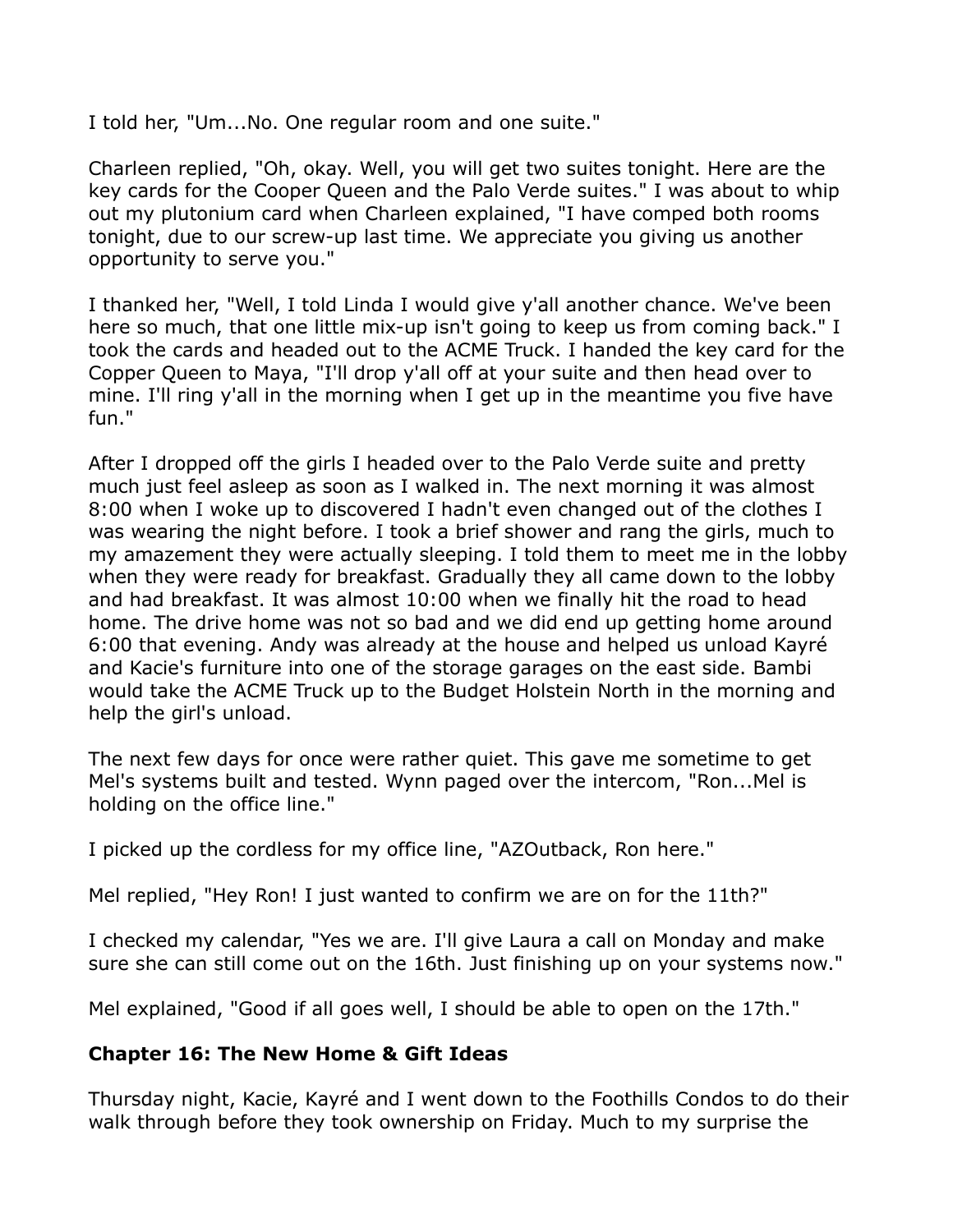condo was in perfect condition and there was nothing that needed attention or repair. We returned to the sales office where they finished the last of the paperwork and were given their keys. I don't think the reality had really sunk in for them quite yet. Later on that evening it finally did for them. They spent the rest of the night boxing up everything. Bambi would bring around the ACME Truck over in the morning and help them get moved in. I was just wrapping up on in my office late Thursday evening when the office line rang. I glanced at the caller ID and noticed it was Gary's cell.

Gary explained, "Hey Ron. Sorry to call so late. Just returned from picking up Cristina at the airport. Bunny and I are going to come home tomorrow."

I told Gary, "Okay. Tomorrow is going to be a little hectic, Kayré and Kacie are moving into their condo."

The next morning Kayré and Kacie loaded everything into the ACME Truck and were finally done by lunch time. After lunch we made the short trek down to the condo and started unloading. We unloaded everything in to the living room and dining rooms. Kacie looked at the piles of boxes and disassembled furniture and sighed, "Now what?"

I told her, "Well, first thing we should do is get y'all's bed put together. Shouldn't take us more than a half hour." With the help of Kayré and Kacie, I had the king frame assembled and the head/foot boards attached. Next were the two twin box springs and finally the King mattress. I looked outside to see the sun was starting to set and suggested, "Since it won't take too much time, let's get your dining room table setup then we can order some KFC."

While I got the dining room table setup Kacie called in an order for KFC. After I had finished with the table I went out on to the over-sized balcony. The view was incredible, especially with the sun reflecting off the mountains. While they did have a little Bistro Set, the giant balcony was still very much empty. I got an idea for a housewarming surprise for Kayré and Kacie. Kayré called out, "Ron, Maya is here with KFC."

The entire of bucket of chicken was gone in matter of minutes. I held up my can of Dr. Pepper and purposed a toast, "Ahem...A toast to Kayré and Kacie and their first dinner together in their new home."

Kayré blushed and Kacie laughed, "Wow. Thanks Ron. Kinda cheesy toast, but hey!"

I notice Kayré look as if she was about ready to fall asleep and Kacie seemed a bit tired as well. I commented, "You two looked a bit tired and I think you want some time alone as well. I gotta head down to Wal Mart anyway so, I'll bid you two a good night and return in the morning."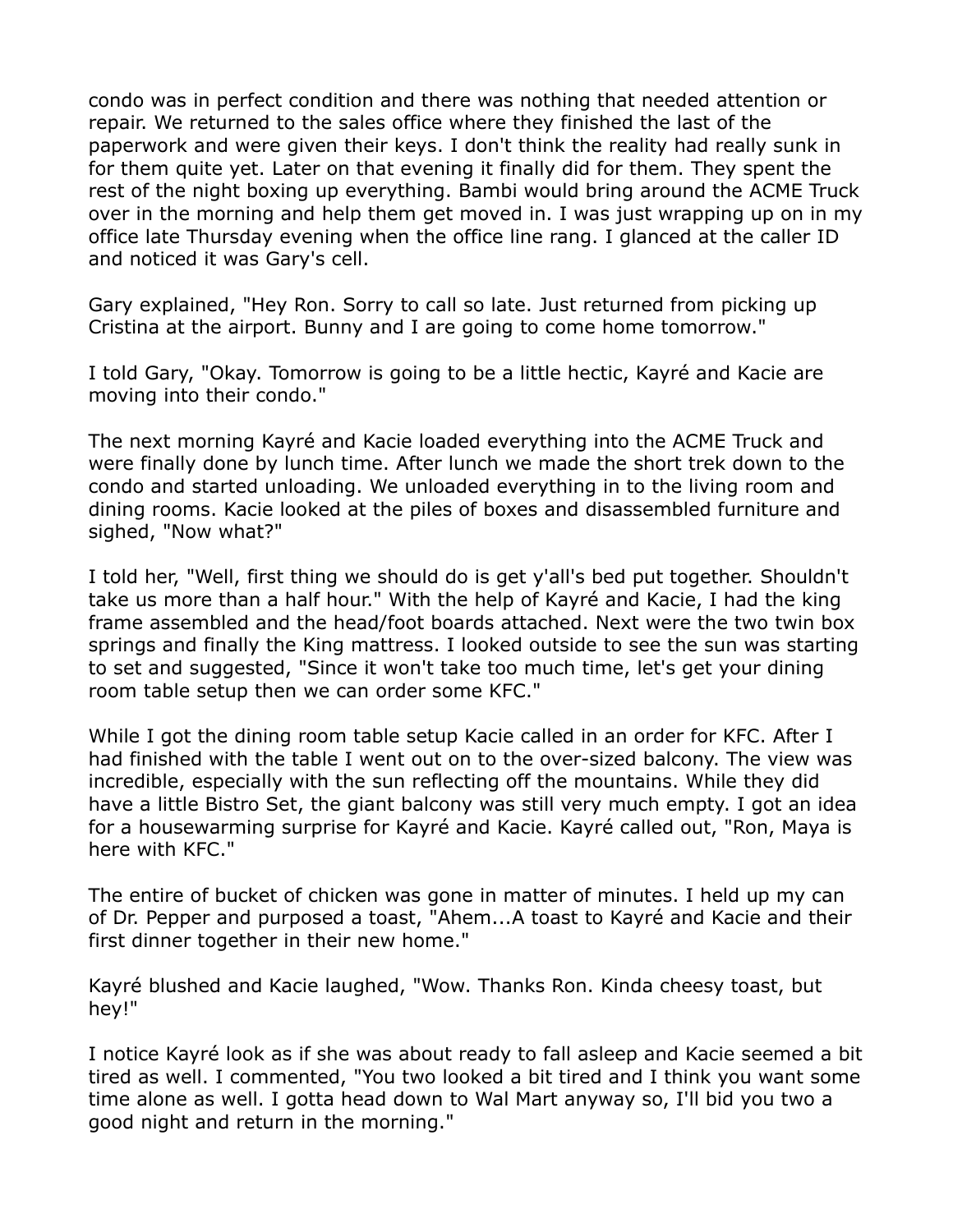Kacie came over and hugged me, "Thanks for everything Ron, we really appreciate all you and Sara have done."

I told her, "No problem. Let us know if you need anything else." I headed outside to the ACME Truck.

I arrived back at the Zinfandel's and was parking the ACME Truck in the RV garage when Gary came out, "Evening Ron."

I replied, "Hey Gary. How's Cristina?"

Gary told me, "She's doing okay. Tough time for her right now, but she'll make it. Bambi says y'all been getting a lot of use out that there truck."

I explained, "Yep, came in handy down in Tucson for getting the rest of Kayré and Kacie stuff as well their orders for the Budget Holstein."

Gary nodded, "Well, glad it worked out. Anyway, I really need to get back to my office."

I joked, "Let me guess, you need to make up for some lost time with your chair!"

Gary just laughed. We bided each other a good night and I walked back over to the house. I was a bit surprised to see Maya in the kitchen but she explained, "Slow night, even with the condos."

I told her, "Well, at this point I think it just Kayré and Kacie thus far. No one else has moved in yet. Hey, did you have any plans for this evening?"

Maya replied, "Nope, not really. Why?"

I explained, "I could use your help. I wanna go over to Wal Mart and get a swing for Kayré and Kacie since they have that huge balcony. A condo-warming gift if you would?"

Maya commented, "What a great idea, I am sure they will enjoy that. Let me go grab my purse real quick and meet you down in the garage." When I got down to the garage I noticed the Cruiser was gone. Maya responded, "Sara, Lindsay and Andy went out for the evening. Said they would be back very late."

I replied, "Okay. So I'll guess we will take the Hummer then."

We arrived at Wal Mart and found they didn't have much of a selection of patio swings left as it was the 'end of the season'. Funny thing is while for most parts of the country this would hold true, in Arizona it would be the start of the 'patio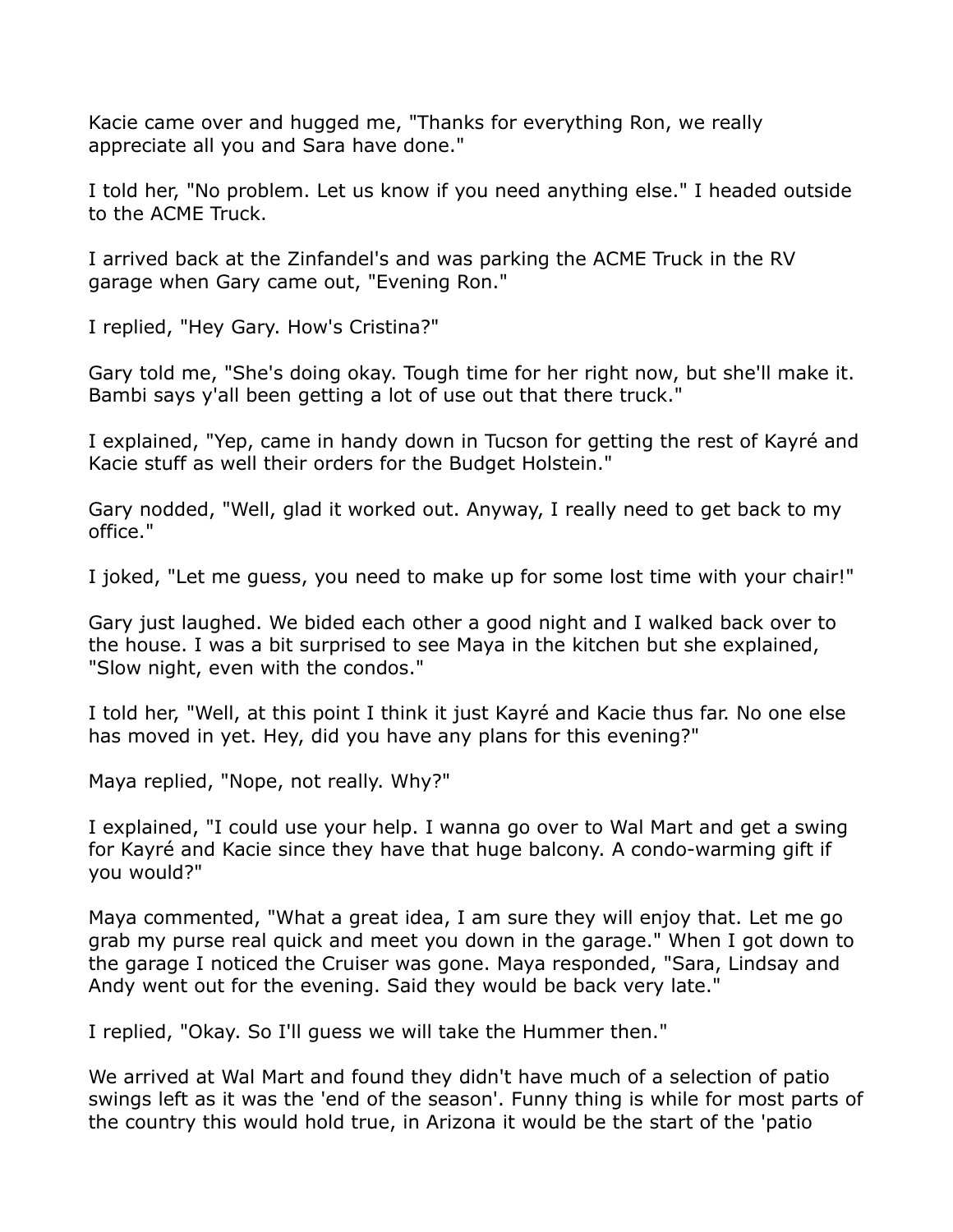season'. We did manage to find a huge stack of two-seater swings on clearance. I commented to Maya, "Wow, good price."

Maya joked, "At that price we could get one for each of the decks!"

I looked at her, "Not a bad idear! That way you and Bambi can sit on your deck together."

Maya didn't comment on that and just mentioned, "Okay, well we are going to need a flat bed, let my go wrangle one down." She disappeared to find a flat bed cart. A few minutes later she returned with a female associate with a flat bed cart.

The associate asked, "How many?"

I replied, "Let's see, Queen Suite, King Suite, Presentation Room, Maya's Room and then the girls' condo. Um that would be five."

She looked at the pile, "Tell you what if you could help me out, take all six and I'll take another 20% off. I really need this space for Christmas stuff."

I figured why not, we would have a spare, "Sure." While I held the cart Maya and the associate loaded up the six boxes. The associate even escorted us over to the checkout then out to the Hummer. Again I ended up holding the cart while they loaded the boxes into the Hummer. Before she left I handed the associate a \$20 bill, "Thanks for your help."

When we arrived at the house I instructed Maya, "Park up front so we don't have to carry these up two sets of stairs." It was tiring enough carrying 4 sets up the stairs, so I was glad we didn't have to go up two flights of stairs. I told Maya, "I'll get these built later this weekend. Go ahead and put the extra one over in the western garage"

Maya replied, "No hurry. I am going to bed now, good night."

I told her good night and headed down stairs. I was just about to head into the kitchen for a bowl of ice cream when the front door bell rang. I opened the door to find Marc with what looked like a few wrapped paintings in a large box. Marc commented, "Ah good you are home. Let's go to your office." We walked over to my office and Marc closed the doors behind us. He explained, "Okay, remember at the wedding we had the photographer that Olivia and Linda had hired?" I nodded and he continued, "Well, what you did not know was I had also enlisted a buddy of mine, a former paparazzi photographer. Any way take a look at these." He unwrapped one of the pictures and it was Sara, in her full restraints and I standing in front of the rent-a-preacher.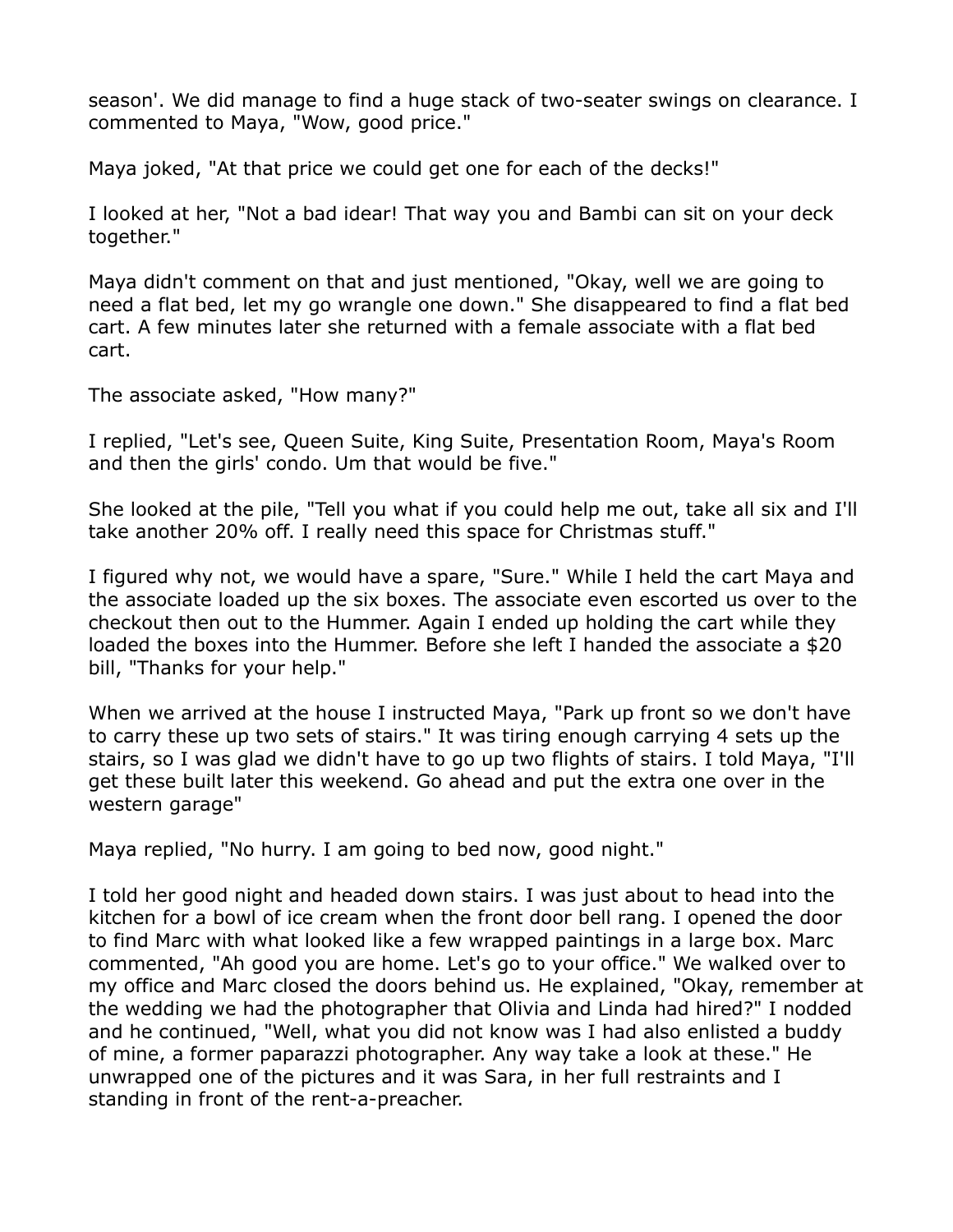I looked at the picture and commented, "Wow. Where the heck did he take that from?"

Marc laughed, "From the deck of the suite next to your old office. I have one of Gary and Bunny as well. Take a look." He unwrapped another photo and it was an equally impressive photo of The Zinfandel's.

It finally dawned on me, "Okay so that is why you asked Sara and I to move away from Gary and Bunny."

Marc laughed, "Yep. I also had these 'scrap books' made up by Olivia's photographer. There's one for you and Sara, Gary and Bunny and Lindsay as well since she was Sara's slave of honour. You know these would make great Christmas gifts. The scrapbooks are from me. Now I have a couple more pictures from the wedding." He hands me another photo and it was my mother and Blanche. "Here is another this time with your sister and Miss Kitty. All you need to do is get these photos framed."

I told Marc, "I think there is custom framing place over in the Promenade up on Frank Lloyd Wright & Scottsdale."

Marc continued, "Here is one more, this one was a little different since I took it one of the times we were at The Unlikely Cowboy. I had my photo guy clean it up a little, but I do think it came out well."

I was in shock, "Oh wow! Great picture of Kayré and Kacie. Yes, these indeed will make great Christmas gifts. Speaking of Christmas, what are you and Martina up to?"

Marc explained, "We are going to be leaving for Aspen, Colorado on the 21st and be back after New Year's. So I am going to leave these here with you."

I thought for a moment, "Hmm...well in that case, I better put these somewhere safe."

Marc asked, "What did you have in mind?" I got up and walked over to the library and pulled out the 'Latin Books' and pulled the release. Marc stood there in amazement, "Cool, a secret room."

I explained, "Yep Dundee added it when we did the remodel. I have all the master belt keys in here along with the DVR for the camera system. There is a little bit of storage space in here, not much." I placed the box and the photos on the bench and headed back in to the office.

Marc and I bided each other a good night and mentioned him and Martina would be moving in next week. I finally had my bowl of ice cream before heading to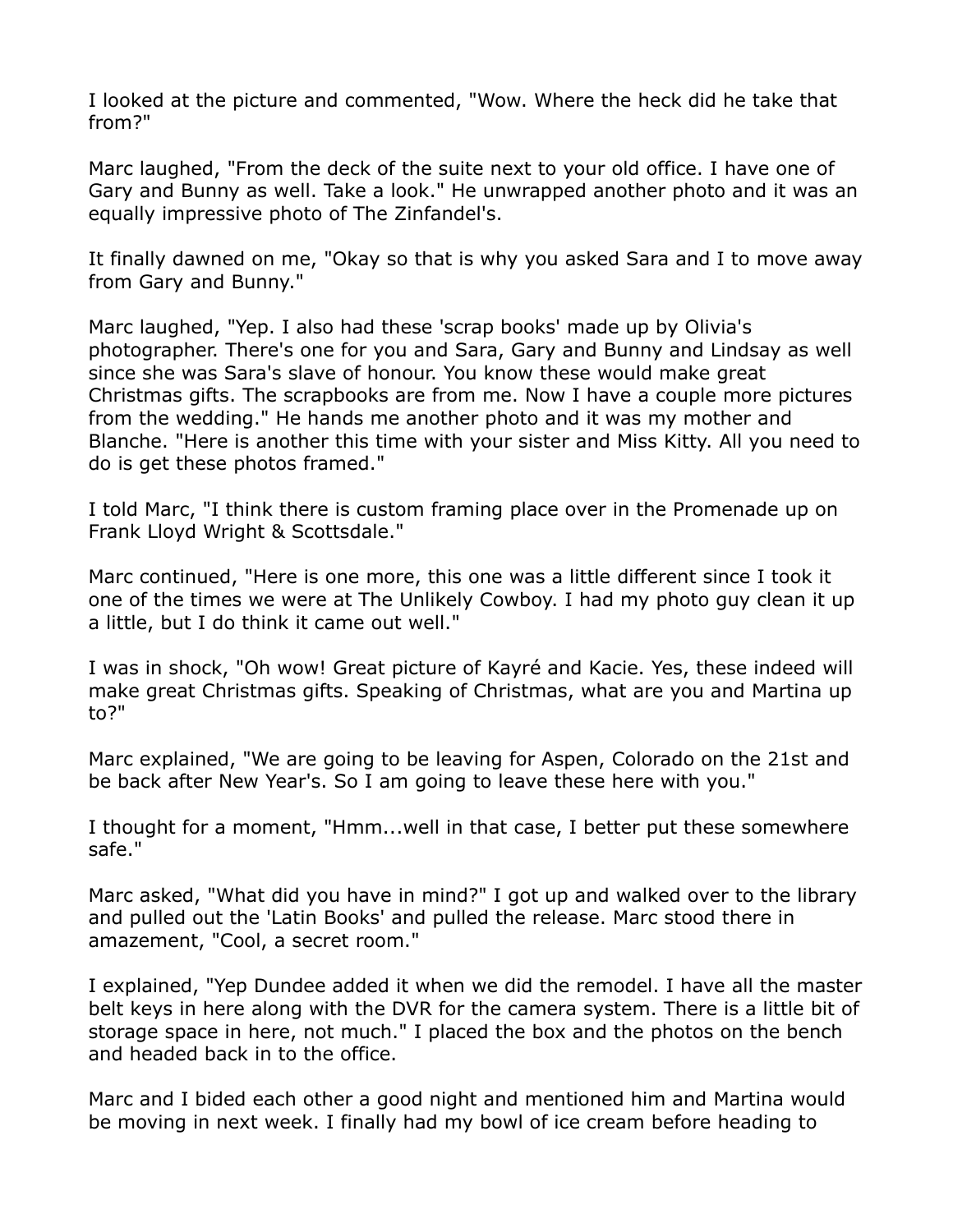bed. The next morning Andy along with Sara, Lindsay and Maya headed out to Tucson for the weekend with The Cruiser. I told Wynn, "Once you are done with the breakfast dishes come to the office."

I was getting ready to turn on my computer when Wynn came in, "You wanted to see me Ron?"

I explained, "Okay, recall from the wedding Olivia had commissioned a photographer. Well, turns out Marc did as well."

Wynn looked at me confused, "I don't recall seeing any other photographers there though."

I told her, "That's because his guy is semi-retired paparazzi. Anyway, Marc dropped off some stuff last night." I got up and retrieved the items from within the secret room and placed them on one of the tables in the library. I continued, "Olivia's friend made these scrap books. However most of these photo's were taken from The King Suite deck by Marc paparazzi friend." I unwrapped the photos and showed Wynn.

Impressed she replied, "Those turned out really great. Oh, so that is why Marc came over and split you and Gary apart."

I explained, "Yep, he wanted to make sure the paparazzi photographer had a clear shot of both of us. Anyway, I am going to be giving these as Christmas presents. If you are not do anything today, can you takes these photos down to *I've Been Framed!* over in the Promenade?"

Wynn carefully picked up the photos and took them with her to get framed. I went out to the garage and unpacked the swing for Kayré and Kacie. I had it assembled into four sections of parts and was loading those into the Hummer when my cell phone rang with a 520 number, Kayré's cell phone, "Morning Ron. You going to be over soon?"

I told Kayré, "Just got a couple things to wrap up here and I'll be right down. Oh, I've got a condo-warming gift for y'all." In a few minutes I was down at the girls' condo.

I was barely up the stairs when Kacie and Kayré meet me at the door. Kacie asked, "So where is this gift Kayré speaks of?"

I told her, "It is down in the Hummer. I could use a hand getting it up the stairs. I will need to finish assembling it as well."

Kacie followed me down the stairs and was very excited when she saw the swing bench, "A patio swing! How nice. Oh wow Kayré is going to be so happy. My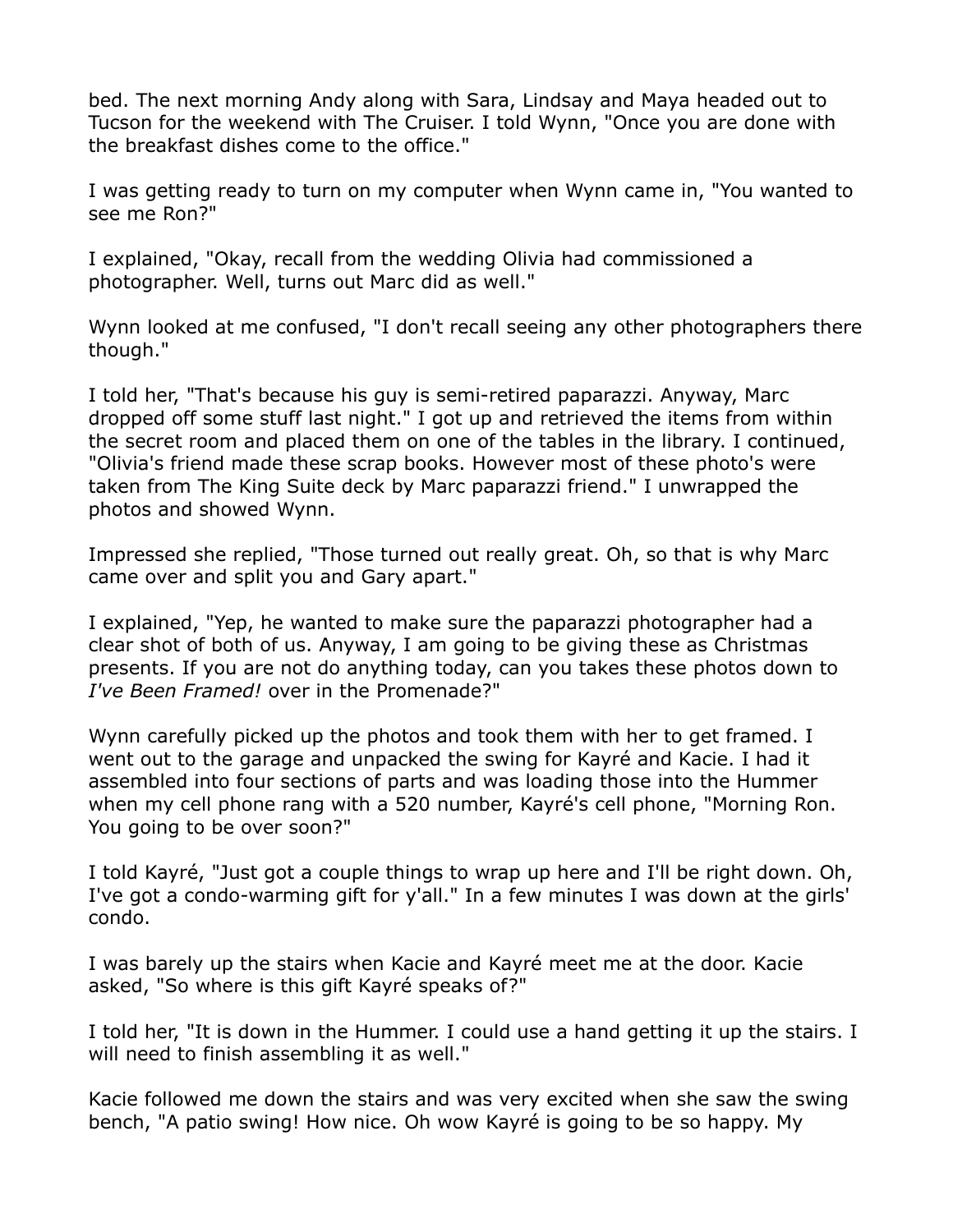father had one at his place. Okay, what should we bring up first?"

I suggested to keep Kayré guessing, "How about the frame parts first. Let her try to figure out what it is." We brought up all the frame parts at once and took them out to the balcony. Kayré just looked at all the parts confused. I told her, "You'll see soon." Kacie and I went back out and time came up with the bench for the swing.

Kayré saw us bringing in the bench and nearly lost it, "Ron! Oh my god! Wow! This is almost like the swing at her father's place where Kacie and I exchanged our first kiss!"

In a matter of a few minutes I had the swing fully assembled. Kayré and Kacie spent most of the morning in the swing while I worked on getting their big honkin' entertainment center put together. I had a couple sections built when they finally came in and offered to make lunch.

Kayré thanked me, "Ron. We really, really love the swing. Thanks so much. My mother has always had great things to say about you and now I know why."

After lunch I went to work on the next couple sections of their big honkin' entertainment center. Finally late that afternoon I had finished all the sections. Kacie informed me they were going out for the evening and asked if I could finish up tomorrow. I headed back to the house to find that Wynn was gone as well. Or so I thought, I was just about to turn on my computer when Wynn walked in to the office. She brought in the photos from *I've Been Framed!*, "Well, what do you think?"

I looked over the framed photos, "Nice. I don't suppose you can gift wrap these?"

Wynn replied, "Sure. You want me to do the scrapbooks as well?"

I told her, "Yes if you could, that would be great. I am going to work on getting these swings built."

Wynn told me, "Okay, I think there is still some wrapping paper up in the Presentation Room. I'll get these wrapped and placed in the secret room." She was just leaving when she stopped and asked, "What swings?"

I explained, "Maya and I had gone to Wal Mart a couple nights back to get a swing for Kayré and Kacie. Well, they had this model on clearance and we decided to get four more for all the suites and the presentation room."

Wynn replied, "Ah okay." Both of us headed upstairs to the Presentation Room and Wynn looked through the closet, "Okay, looks like we've got quite a bit of wrapping paper in here. Oh, when are you going to put up a tree?"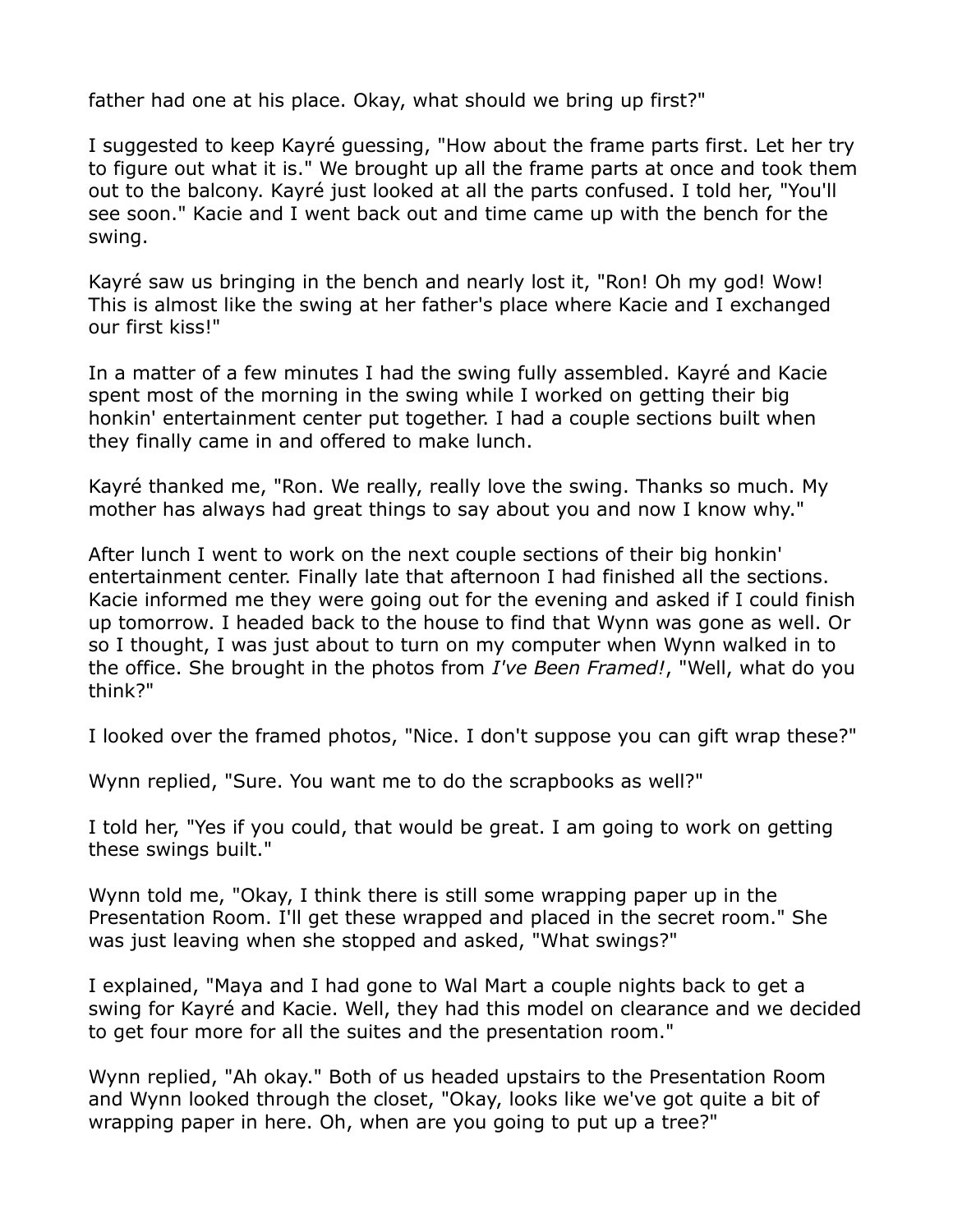I thought, "If I get a free moment tomorrow, I'll try to pick-up one out in Carefree. If you need me, I'll be out here working on this swing."

By the time I had finished the first swing I was fairly well wiped out. After a long shower I headed to bed. The next morning I rang Kayré and Kacie, "Hey Kacie, were you and Kayré planning on decorating for Christmas?"

Kacie replied, "We weren't at first but since Kayré's mother will be coming up we may just to do so. Why?"

I explained, "Well, if you like I can take you two up to my usual tree farm out in Carefree. Much better trees than you will find on the corner lots or even at the big box stores."

Kacie relayed the info to Kayré, "Yea, that would be good. We will be ready in a couple hours if that is alright?"

I thought for a moment, "Yes, that would be fine, still have 3 more swings to build."

In those two hours I was able to get the swing for Maya's suite and the King Suite built. I asked Wynn to come along with us. We took the Hummer and picked up Kayré and Kacie. An hour later we were up at the Carefree Tree farm and Kacie was glad they came, "Oh wow, you're right Ron these trees are so much better." They picked up an eight-foot tree while I got twelve footer for our place.

Wynn looked at the tree and joked, "Is that going to be big enough?"

I just laughed and told her, "Not really, but a fifteen footer does not get through the front door very well. Discovered that the first year we were in the house!"

Kayré asked, "You said fifteen footer, geez talk about over-kill!"

I simply replied, "Martina". That was all I had to say and everyone knew what I was talking about. I went up the front and paid for the two trees while Wynn, Kayré and Kacie went to work securing them atop of the Hummer. The four of us had lunch at an old chuck-wagon style restaurant before returning home. We stopped back off at mansion first to unload our tree. I informed Wynn, "I believe all the decorations are in the far eastern garage. Have fun!"

I unloaded Kayré and Kacie's tree and they realized they didn't have any decorations. They headed over to Wal Mart for a couple hours to get decorations. During that time I was finally able to be finish assembling their big honkin' entertainment center. I was just getting all their components loaded and connected when they returned. Once again they treated me to dinner before I left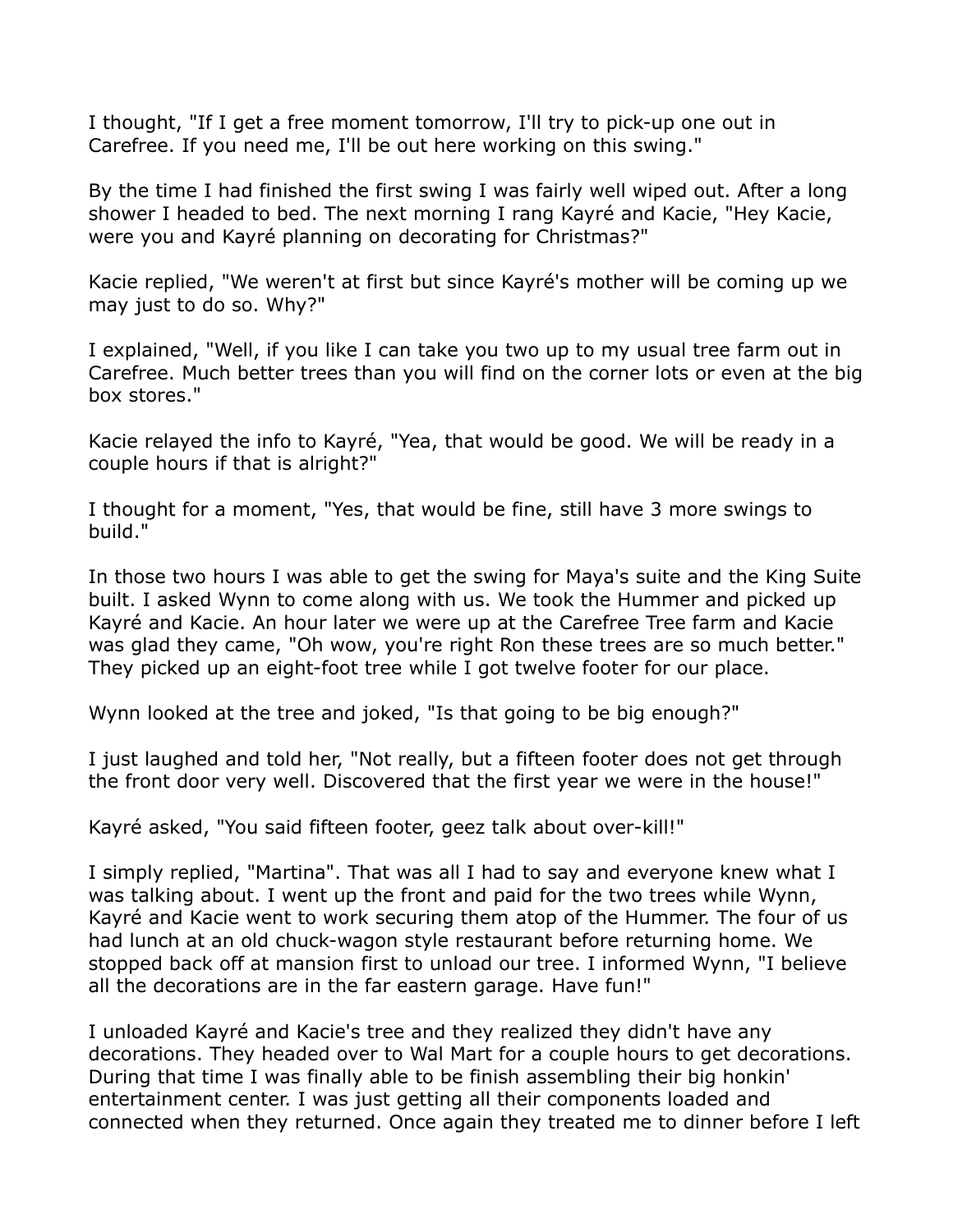for the evening. I had just gotten back into the house when Wynn approached and asked, "Um Ron what is with the cows?"

It took me a minute to figure out what she was talking about, "Huh? Oh...The Merry Moo's. Yeah, there should be three of them along with a sign 'Have a Moorry Christmas'. Laura got those for me the first year I was out here."

Wynn just shrugged it off, "Um okay. Hey can you help me out with stringing these chili pepper lights?" We spent the rest of the evening getting the tree decorated.

We just finished and had turned out the lights when Andy, Lindsay, Sara and Maya returned. Lindsay and Sara were busy discussing something amongst themselves when they walked into the Great Room and saw the tree. Lindsay was in awe, "Wow, that is some tree you've got their Ron."

Andy walked in from the kitchen and had heard his wife's comment, "Tree?" He then saw the tree, "Yikes, what is that a 10-footer."

I corrected him, "Nope, 12-footer."

Sara laughed, "Remember the first year when you *tried* to bring in that 15 footer?"

I told her, "Yeah took me a week to get all the sap off of me."

Lindsay joked, "Is there going to be enough room under there for all our gifts?"

I winked at Andy then looked at her with serious face and replied, "Gifts? What makes you think I am going to be giving y'all gifts? I gave you the land for the house and letting you two stay here rent free while it is being built. What else do you expect of me young lady?"

Lindsay was a bit surprised by reaction and was glowing rather red, "Ah...Sorry Ron. Guess I should be grateful for what you have already done for us." She was almost starting to cry.

Still keeping a straight face, "Yes, as well as you should be. Now, once I lop off a couple rows of branches on the bottom, there will be plenty of room for gifts under this here tree."

Andy just started laughing, "You really had her going there didn't you!"

Lindsay came over and slugged me and Andy in the arm. What happened next was a bit odd, Sara came over and grabbed Lindsay, "Hey you don't go around hitting my husband. You are coming with me." With that she pulled out a set of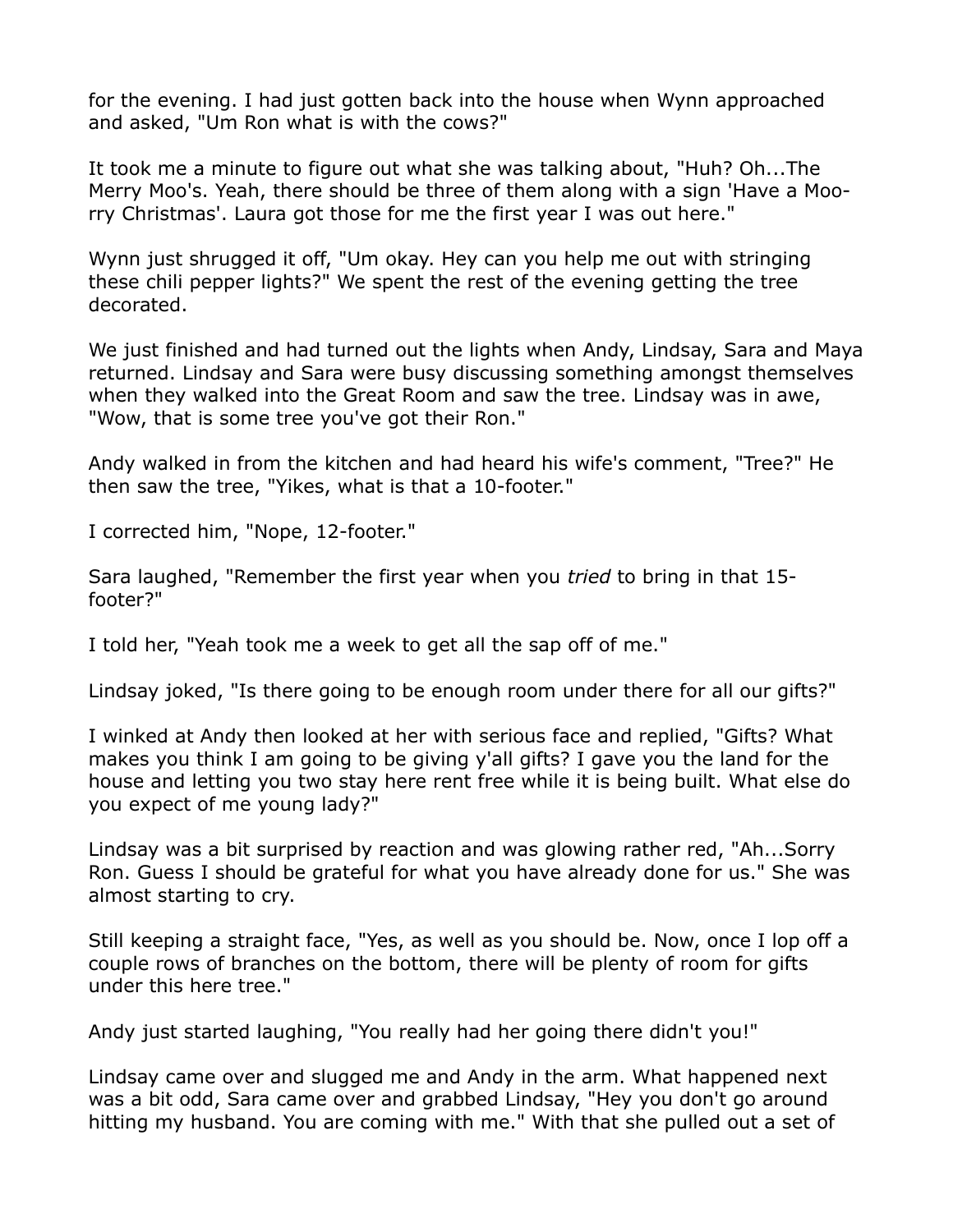handcuffs and cuffed Lindsay hand's behind her. The two of them along with Maya disappeared down to the playroom.

Andy looked at me, "Does Sara always carry a set of cuffs with her?"

I just laughed, "Don't know, sometimes I wonder. Anyway, while y'all were gone I added a swing on to the balcony of your suite. I've got one last one to build over in the Queen Suite, but will do it tomorrow." Andy and I sat and talked for a bit before heading to bed. Sara came up about an hour later and just went right to sleep.

The next morning I would learn she left Lindsay down in the jail until early in the morning until they all left. I came down the stairs to find Wynn vacuuming the Great Room around the tree. She saw me and told me, "There was left over omelet in the microwave."

I told her, "Thanks, um you may want to wait on doing any more vacuuming around that there tree until I remove those bottom branches." After breakfast I removed the bottom two rows of branches from the tree then spent the next hour trying to get all the sap off of me. I had started working on getting the last swing built when Wynn paged that I had a call holding on the office line. I went back inside then over to the presentation room and picked up the office 'bat-phone' and was surprised to hear Linda, "Hey Ron, your usually really prompt getting back to me so makes me think you didn't get my product email."

I explained, "Linda, I haven't had my computer on since Thursday evening. Been so busy moving Kayré and Kacie, getting Christmas trees and assembling five swings. If I am lucky I might just get to turn it on tonight."

Linda laughed, "Oh okay. Well, let me know if you don't have it. Oh and I'll be coming up on the 19th and am staying with Kayré and Kacie."

I told her, "Good, Laura and Miss Kitty are coming in on the 15th then my mother and Blanche are suppose to come up that weekend as well. So I'll be out of rooms. I am thinking we'll have a big shin dig that Saturday afternoon. Marc and Martina are leaving for Colorado the next day." I went back out the Queen Suite deck to finish working on getting this last swing built. Was just about to attach the bench to the frame when Wynn came out with the house phone.

She handed me the phone, "Your sister."

Carefully I answered, "Evening Laura, what's up?"

Laura explained, "Um a slight change of plans for next week..."

I shuddered to asked, "Such as?"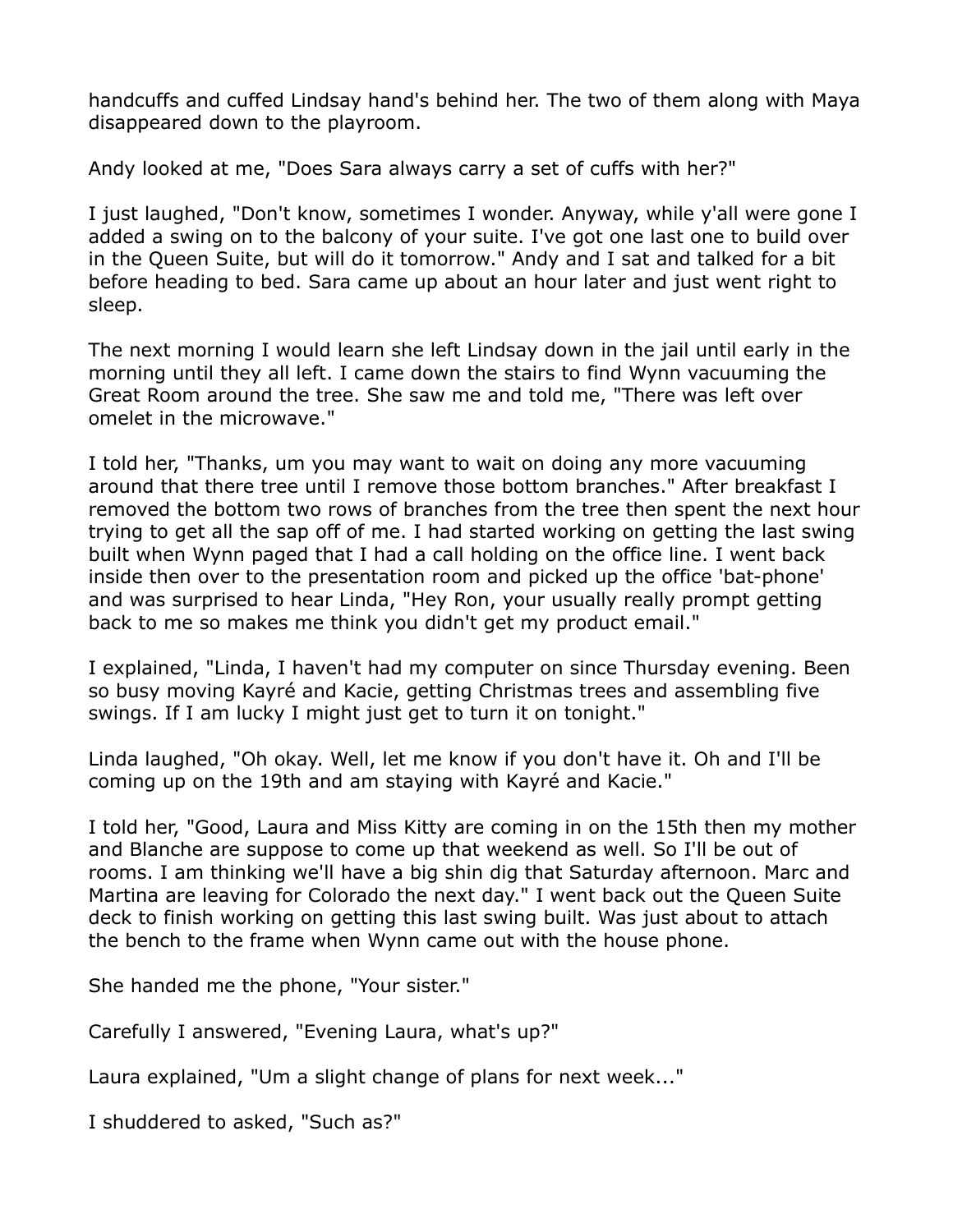Laura continued, "We are still on for next Monday but was wondering if would bring Sophie?"

I cringed, "Oh boy..."

Laura was practically begging, "I know it is short notice Ron, but she doesn't have any family in Nevada. We really don't want to leave her here..."

I cut-in, "...Laurena! I don't have a problem with y'all bringing Sophie. I have a problem as to where to put her. I suppose she can stay in the presentation room until Mom and Blanche arrive. Then I am not sure, will cross that bridge when we get there."

Laura was caught off guard, "Did you just call me Laurena?"

I joked, "I could have called you by your real first name."

She begged, "Please don't. Even Miss Kitty doesn't know my real first name and I rather it stay that way too. Alright, then we will see you next Monday."

I handed the phone back to Wynn as she asked, "Did you call her Laurena?"

I laughed, "Her full name is, Abigail Laurena Merlot...or does she go by Myers now? Anyway since you are here, help me get this bench attached and this swing will be done." I had finally finished getting all the swings built and my plans were to go down to my office and turn on my computer. However I soon would discover dinner was ready. After dinner I finally headed into my office and fired up the computer. Much to my dismay, Andy's Spam filter had sprung a leak, but that didn't take very long to fix and cleanup. Finally found Linda's email and found the pictures on her server. I was amazed at what she was adding. It was a latex combination corset/hobble dress with a very high collar. So high the collar could be laced up to act as a muzzle. I added the information to her website and made note to call her in the morning I was going to have to get some of those dresses for the girls.

I was about to sign-off when I got an email from Jason Jason asking if I would still accept referrals and if I would consider still going outside Arizona/Nevada market. I replied back that I'll take any business he sends my way and as for going outside of the market, *I* didn't have a problem with that. I sent off the reply and kinda wondered about his email. I shut down my system and headed up to bed to find Sara changing into her night clothes including a different belt. I commented, "Haven't been wearing the corset-belt much lately."

Sara replied, "I will be soon, just wanted a change. Haven't seen much of you lately, what's new?"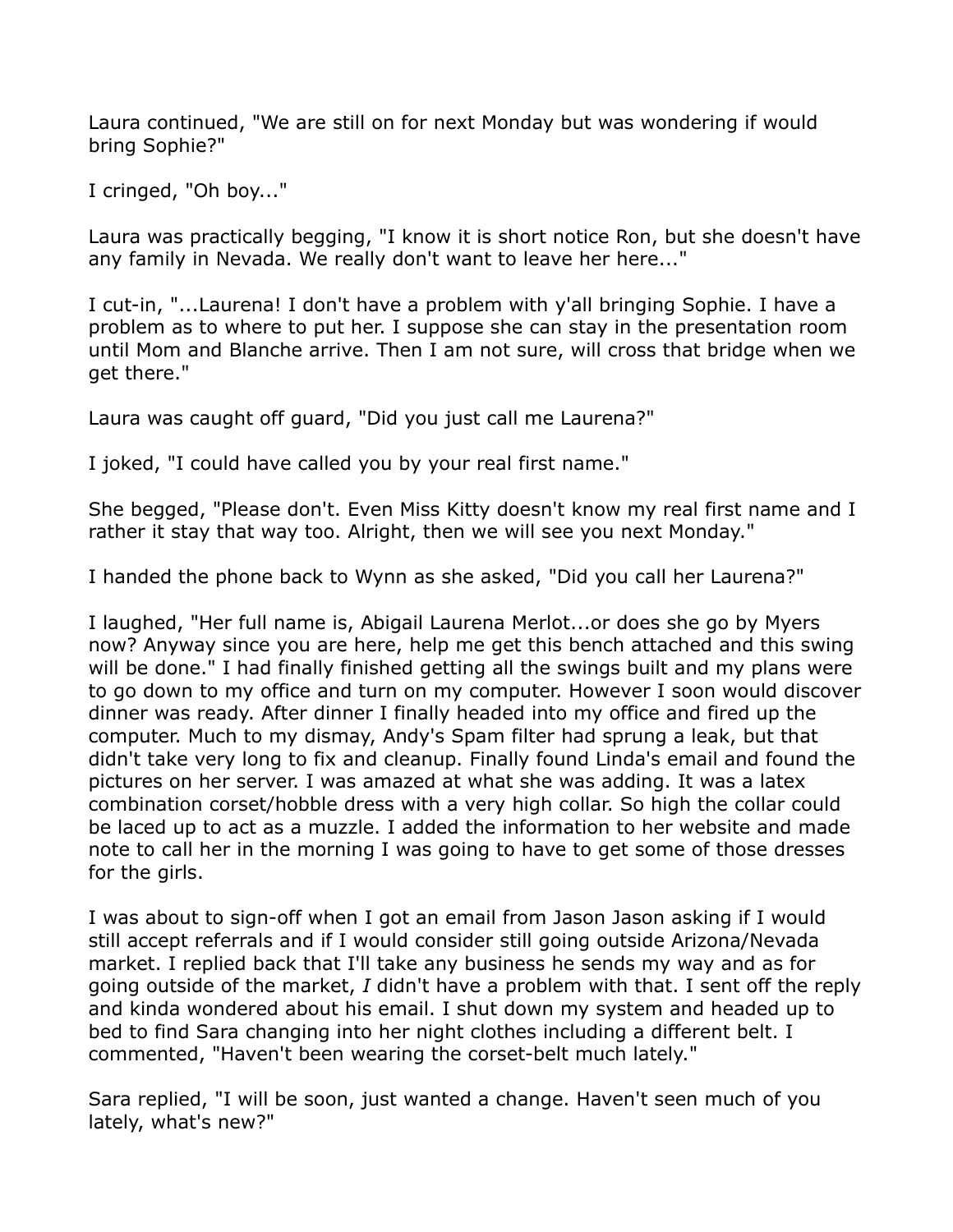I laughed, "Funny here we are married...any way let's see Maya and I bought six patio swings. We were just going to get one for Kayré and Kacie as a condo warming gift. But they had them on clearance and so I was going to get four more so all suites would have them. But then the girl at Wal Mart ended up giving us 20% off the clearance price if we took the remaining six she had."

Sara asked, "So what did with you do with the sixth?"

I told her, "It is in the garage for now, not sure what I'll do with it."

Sara had a bright idea, "Give it to Andy and Lindsay as a Christmas present, of course their house won't be ready quite then, but when it is."

As I leaned over and kissed her, "Good idea. Oh and I got a rather odd email from Jason Jason."

Sara inquired, "How so?"

I explained, "Well, he asked if I was still accepting referrals and then asked if I would take business outside of the Phoenix/Tuscon or Las Vegas markets. But he didn't have anything else to say about it. See what happens. Good night dear."

### **Chapter 17: They make for a great gift...**

The next morning after breakfast I headed back to my office and got on the horn with Linda, "Morning Ron. Get the email?"

I told her, "Yes I did and the products are already on your site. How much are those dresses at cost and do you have them in stock or get them before you come up?"

Linda answered, "\$150 each. I have a few in stock, but I can get more by the middle of the week. Why?"

I replied, "Okay, I want to get four. Purple for Wynn; White for Lindsay; Red for Maya and Black for Sara."

Linda responded, "That's \$600 dollars Ron!"

I said, "So? You know I am good for the money."

Linda laughed, "I know, I know."

I told her, "Now, these are going to be Christmas presents for the girls, so don't say anything about them."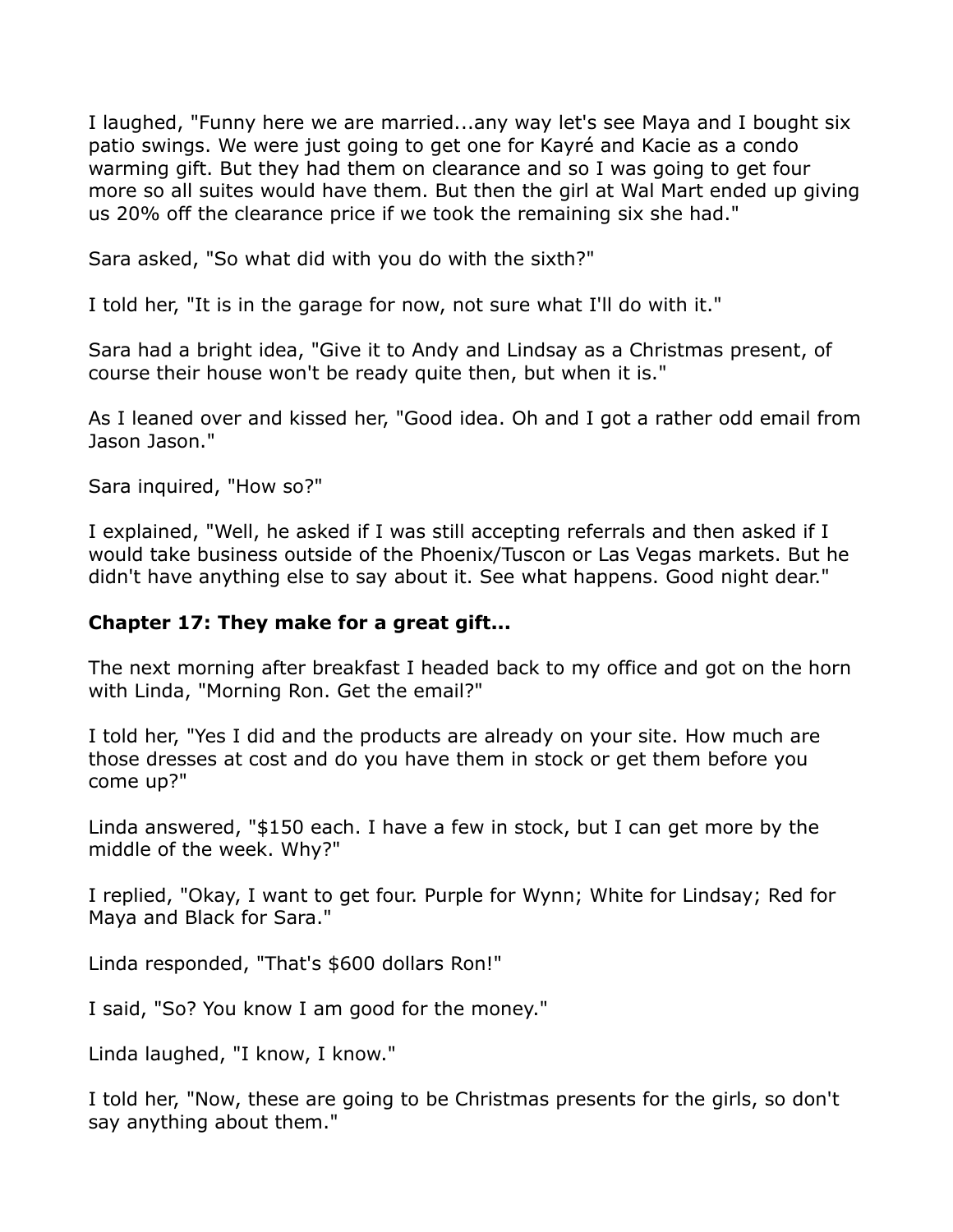Linda promised, "Okay, I'll be careful. Was there any thing else?"

I joked, "Do they come in Pink?"

Linda replied, "Yes they do. Did you want one for Martina?"

I thought for a moment, "Sure, kinda of peace offering so to say and I am sure Marc will enjoy Martina wearing one."

Linda laughed, "Um...okay. I'll bring them when I come up next Friday."

The rest of the week was fairly quiet. Wynn and I worked on getting the house ready for next week when we would have the onslaught of guests. I gave Mel a quick call Wednesday night to confirm for the install the next morning. That night Marc and Martina did the walk through on their condo, they would move in over the weekend. Thursday morning Wynn and I loaded everything into The Cruiser and headed over to Mel's store. I commented to Wynn, "This has to be the closet third party job I've done yet."

Wynn commented, "Yep, you've been doing mostly Tucson or Vegas these past couple months."

We arrived at Mel's suite a few minutes prior to her arriving. I was getting all the small parts sorted and my toolbox when Mel arrived. She greeted us, "Morning Ron and Wynn."

Over the next 20 minutes we brought in all the parts. The first thing we did was swap out her 4-port hub with an 8-port SOHO switch. Wynn asked, "Do you want salvage this Ron?"

I replied, "I have absolutely no use for a 4-port hub. Just leave it, they might need it in the future." By lunch time we had all the machines in place and wired. I informed Mel, "The computers are installed. My sister will be here next Tuesday morning to get your network going."

Wynn and I headed back to the Cruiser to do a reverse inventory. Mel asked, "Are you going to give me an itemized receipt?"

I told her, "In a moment, just need to connect my notebook to my printer/fax in the glove box." I was wondering if Mel thought I was joking. I opened the door to glove box and connected the USB cable to my notebook and clicked print. A few seconds later an invoice came out of the printer and I handed it to Mel.

She just looked at the printer in the glove box, "Here I thought you were joking about printer in the glove compartment! I'll be back with your cashiers check."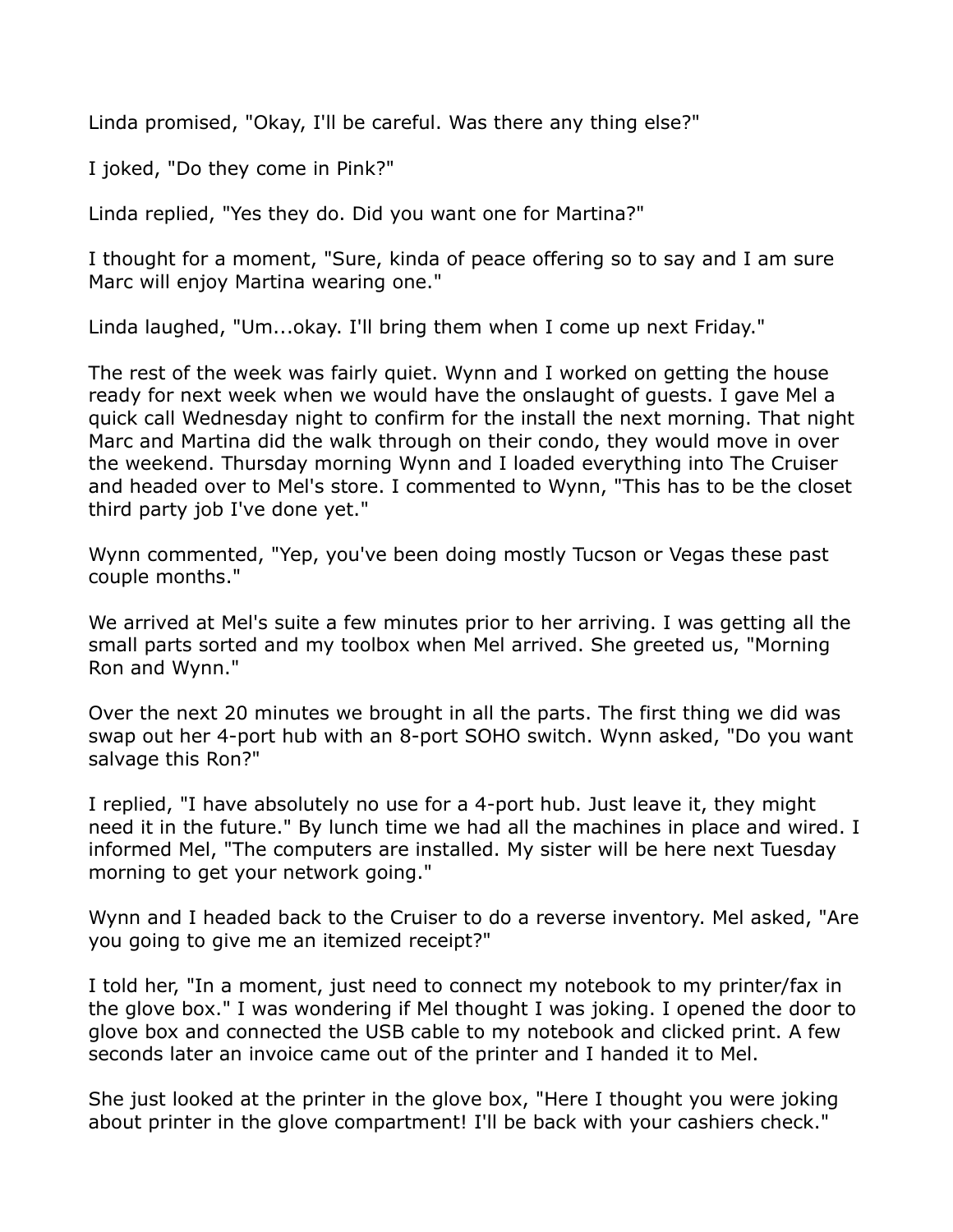Mel returned a couple minutes later with my cashiers check, I would deposit this later and then get one made out to Linda for the dresses.

I dropped Wynn off at home and told her, "I am going to head over to the bank."

As was normal, Ryan grabbed me as soon as I walked in the door, "Good afternoon Ron, haven't seen you in a while."

I told him, "Been all over this past month on various jobs. Got a cashiers check here I would like to deposit and also want to get one made out to Linda Holstein for \$750." Ryan took care of everything and I was out the door with the check within a few minutes. When I got home, I headed back to my office. I was thinking what could I get my mother. I decided to give her a call, may be she would drop some hints. I was not expecting Blanche to answer, "Hey Blanche, is my mother around?"

Blanche told me, "No, she is out with friends. Want me to have her call you?"

I told Blanche, "Um no, actually may be you can help me out here with the some suggestions for Christmas presents for her."

Blanche told me, "Well, she does loves to garden, but always complains it hurts her knees. She has this foam pad she uses, but it doesn't do her much good. The gloves and hat she has too are not in the greatest condition either."

I made note of everything and asked, "Besides tomatoes, what else is she growing?"

Blanche explained, "Well we both tend the garden, bell peppers and squash. She really wants to grow grapes but has had a hard time finding some decent starter vines. That's all I can really think of right now."

I told her, "That's fine, I'll see you two next week. Oh, forgot to mention, Laura and Miss Kitty are bringing Sophie as well. Guess we are going to a big shin dig next Saturday. Marc and Martina are taking off for Colorado the next day."

After I got off the phone with Blanche I went to find Wynn. She was in her quarters still in uniform and for that matter her armor, but was reading another lesbian magazine. I knocked on her door and she dang near fell of the bed, "Geez, you okay?"

Wynn looked up a little embarrassed, "I'm fine. Did you need something?"

I explained, "I am going to be going over to the nursery do some shopping for my mother. Be back in a couple hours."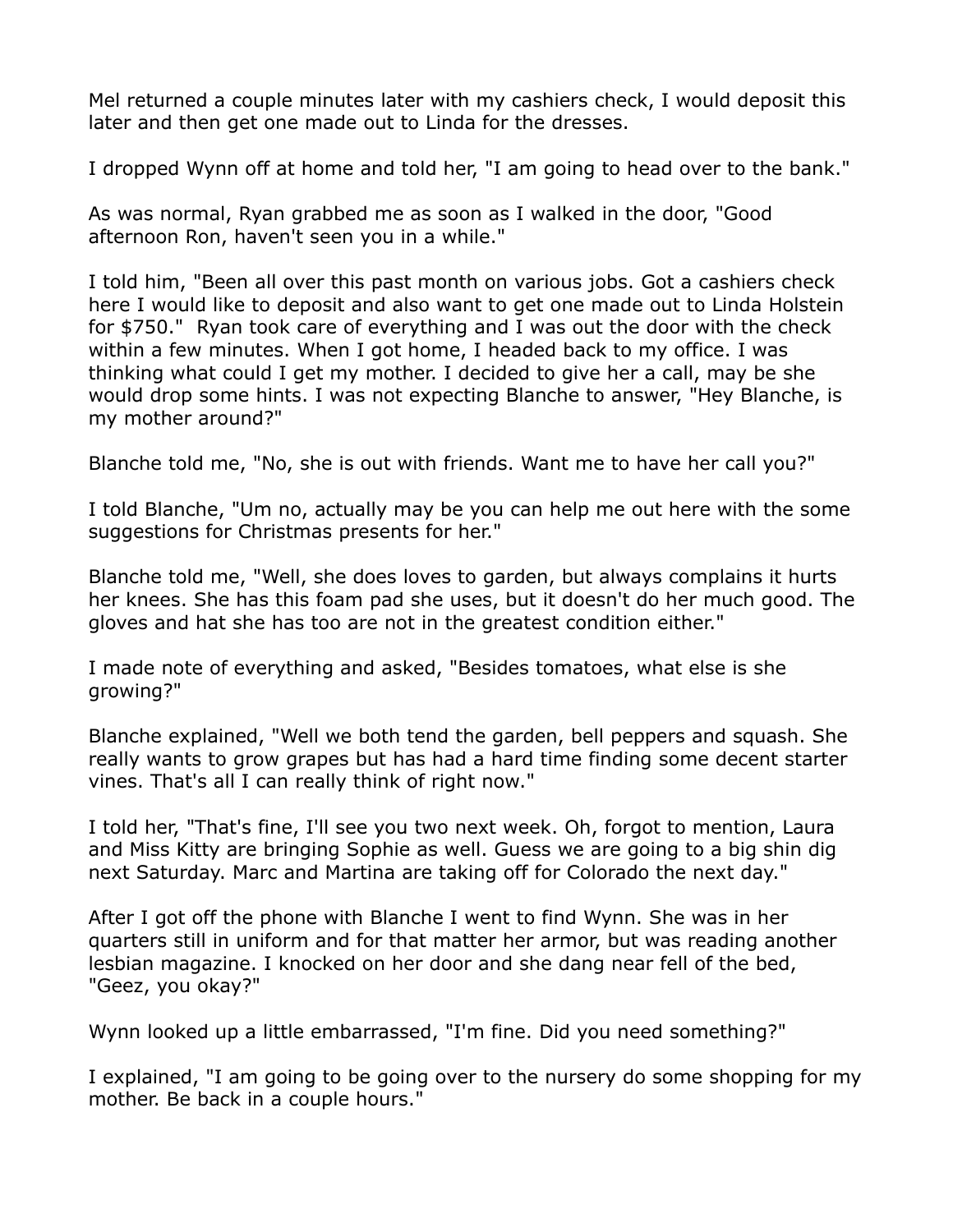Sure I could have gone to Wal Mart, but I wanted to get some better quality items. I had just walked in when I was asked if I needed help. I explained, "Well, my mother and her partner live down in Tubac/Green Valley area and love to garden. I want to get them some knee pads, hats and gloves. Plus I want see if I can find some more mature grape vines." I was shown where the knee pads, hats and gloves were. They also informed me they had another location down in Green Valley which had a very large selection of grape vines. They suggested I pick her up a gift card. I wasn't too sure how much to get her and was thinking about that when my cell rang. Checking the caller ID I saw it was Laura, "Afternoon sis!"

Laura informed me, "The three of us will be arriving at Deer Valley Airport around 5:30 Monday afternoon. I was thinking about renting a car but will wait until we get to your place."

I told her okay, "That will work. Hey, have you even gotten anything for mom yet?"

Laura cringed, "Um...Shit! No. Have you?"

I informed her, "As it happens I talked the Blanche earlier today. Found out they both like to tend the garden. So I am getting them some knee pads, gloves and hats. I am at the nursery now and they suggested since they have a location down their way to get them a gift card. Mom wants to grow grapes."

Laura reflected, "Wow, that brings back memories. She use to grow grapes back in Nevada. Do me a favor I'll give you \$75 you can put towards a gift card. You don't have a problem with saying it is from the both of us?"

I explained, "No problem. I'll match your \$75 and make it \$150, she should be able to get some nice grape vines with that." I took all the items to the front and added a \$150 gift card to the order. They gave me a little pot in a box that I could place the card in to make it easier to wrap. I thought to myself as I was coming home, amazing I got all my Christmas shopping done in a matter of a couple days thanks to Marc. It was almost home when Sophie came to mind. Even though she was a last minute addition I would feel bad if I didn't get anything for her. I was wondering what I could get her when an evil thought crossed my mind. I'll get her one of those dresses then have her model in its full glory after the girls open the boxes. I just needed to get her measurements.

I tried to call Laura, but Miss Kitty answered, "Evening Ron. Your sister is out on another job, shall I take a message?"

I explained, "Actually no, but I think you can help me out. Could you fax over Sophie's measurements?'

Miss Kitty was curious, "Sure, but why?"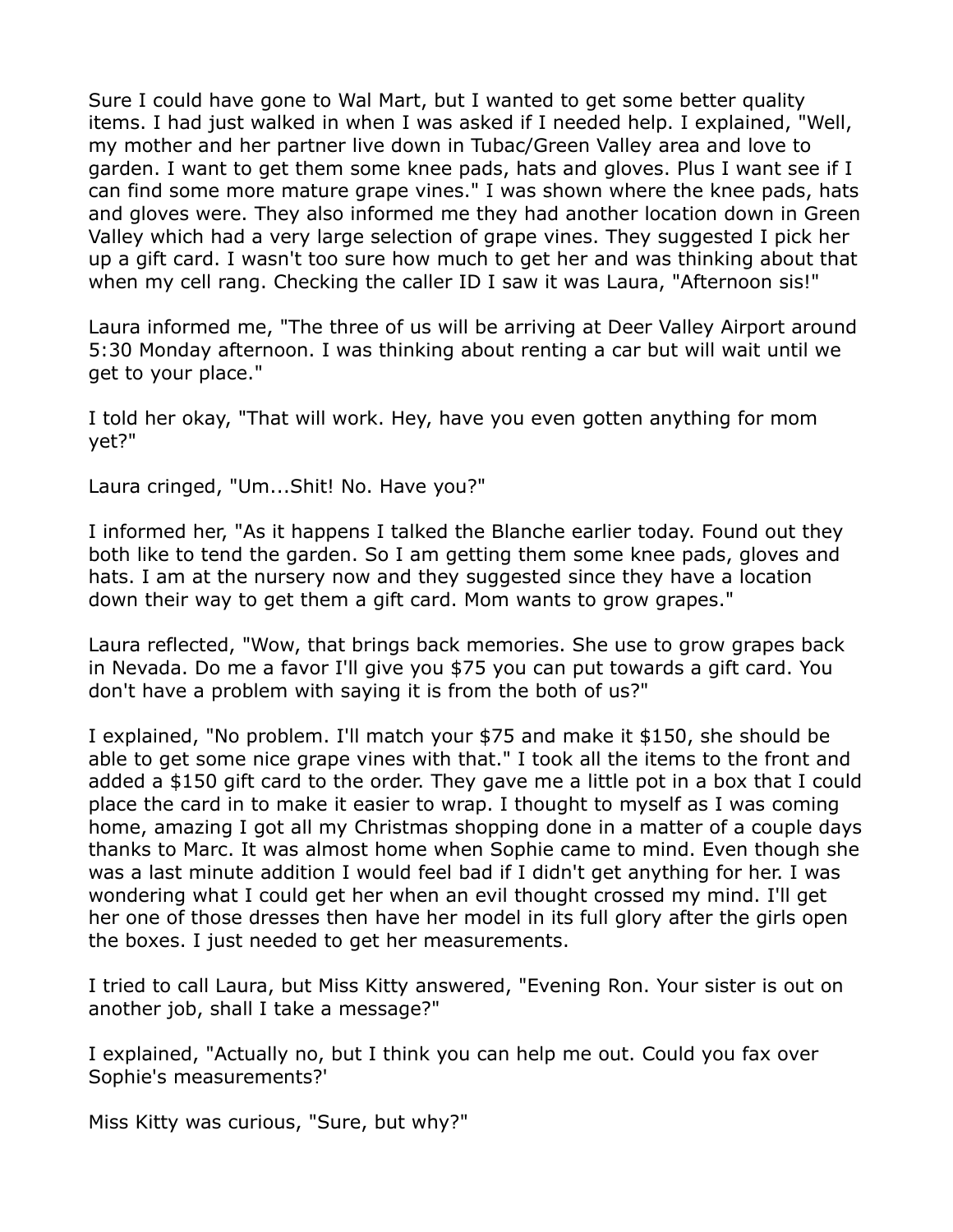I told her well, "There is something I want to get her from the Budget Holstein."

Miss Kitty asked, "What is it? I am actually on the computer right now, is the item on their site?"

This made things a little easier, "Yes, in the new arrivals section. The Latex corset/hobble muzzle dress."

Miss Kitty found the item, "NICE! I want one of those too! In fact can you get on for Laura? Let me look at the colours."

I explained, "They are \$150 each at cost."

Miss Kitty told me, "No problem, I'll Road Runner you a check for \$450. Now let's see here. For Sophie let's do the tan. I'll take a dark blue and Laura will take the forest green."

I replied, "Okay fax over all your measurements if you could. I am not sure if Linda has Laura's. Oh and I have going to have Sophie model the dress Christmas morning."

Miss Kitty replied, "Cool, she'll like that. Okay will do in a couple minutes. Thanks Ron!"

My next call was to Linda's cell, "Budget Holstein Oro Valley...oh hi Ron. What do I owe this call for?"

I told Linda, "Miss Kitty saw the new dress online and wants me to get her and Laura one now. I had already planned on getting Sophie one and having her model it Christmas morning. She is suppose to be faxing over all the measurements shortly."

Linda joked, "Geez, at this rate you should get one for yourself too! What colors?"

Doing an Al Borland, "I don't think so Linda! Colors, are going to be tan for Sophie, dark blue for Miss Kitty and forest green for Laura..." My office FAX started ringing, "Ah, getting a FAX hold on...perfect, okay let me re-fax this over to y'all."

Linda informed me, "Okay got it. Well, now I'll have all three of their measurements on file. Of course I was fairly close with Miss Kitty and Laura. I know I can get these before I leave."

Wynn came into my office as I was wrapping up with Linda and stood their until I was off the phone, "Ron, the girls are going to be a bit late tonight business is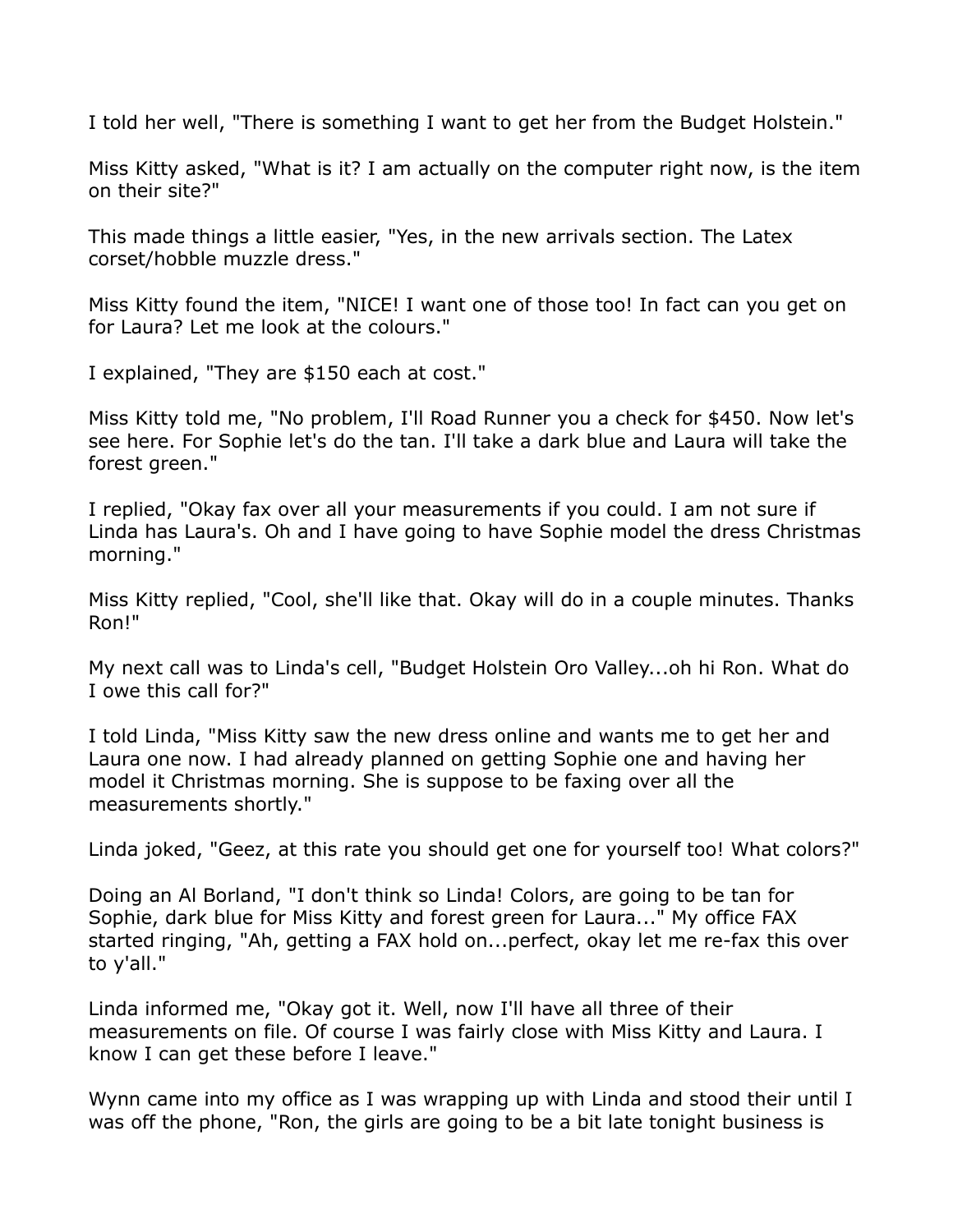very good tonight at the Budget Holstein North. So I am going to hold off on dinner for a bit. Anything you needed?"

Funny she asked,"Yes, I got the items from the nursery. Do we have any more gift boxes?"

Wynn replied, "Yes, there are a few left."

I told her, "Everything is in 'the room'. I suppose we could start putting the wrapped gifts out under the tree."

Wynn said she would take care of everything. My cell phone rang it was the Zinfandel's, "Hey Ron. Bunny here. Hey do y'all need a fireplace set. It was a housewarming gift from one of the furniture stores. But, since we don't have a fireplace and Gary won't let me bludgeon you with the poker so..."

I joked, "You asked?"

Bunny laughed, "No, he told me when it arrived, I was not to beat you with it!"

Laughing, "Well that was nice of him. Anyway, we already have one. However, I know the McGrawl's don't have one, well they don't even have a house yet. You two can give it to them as a Christmas present."

Bunny was serious for once, "You know Ron, I would not hurt you. Sure I was a little bitter about your 'suggestion' but looking back we had a blast!"

# **Chapter 18: Mel's Network Install/You're In Big Trouble!**

The weekend was fairly quiet even with Marc and Martina moving into their condo. Laura called me Sunday night, "Hey our flight got moved, we are coming in around 2:00 now. I also scheduled to have Enterprise bring us out a car around 6:00 that evening."

Monday morning was final preparations for the Queen Suite and Presentation Room. Marc stopped by real quick on his way to work, "Hey Ron. We love the condo, thanks for the suggestion. Martina and I are so close to you now, this will be nice. Well gotta run to work see ya!." Just as suddenly as he appeared Marc was gone again. Wynn made sure there were fresh sheets on the beds and plenty of towels. I had already left for the airport when Laura called, "Hey we got diverted to Bullhead City due to bad weather. We should be taking off in the next half hour or so."

I told her, "Okay, give me a call when y'all's land. I'll be over at Gary's Office."

After I got off the phone with Laura I called Gary's Deer Valley Office, "ACME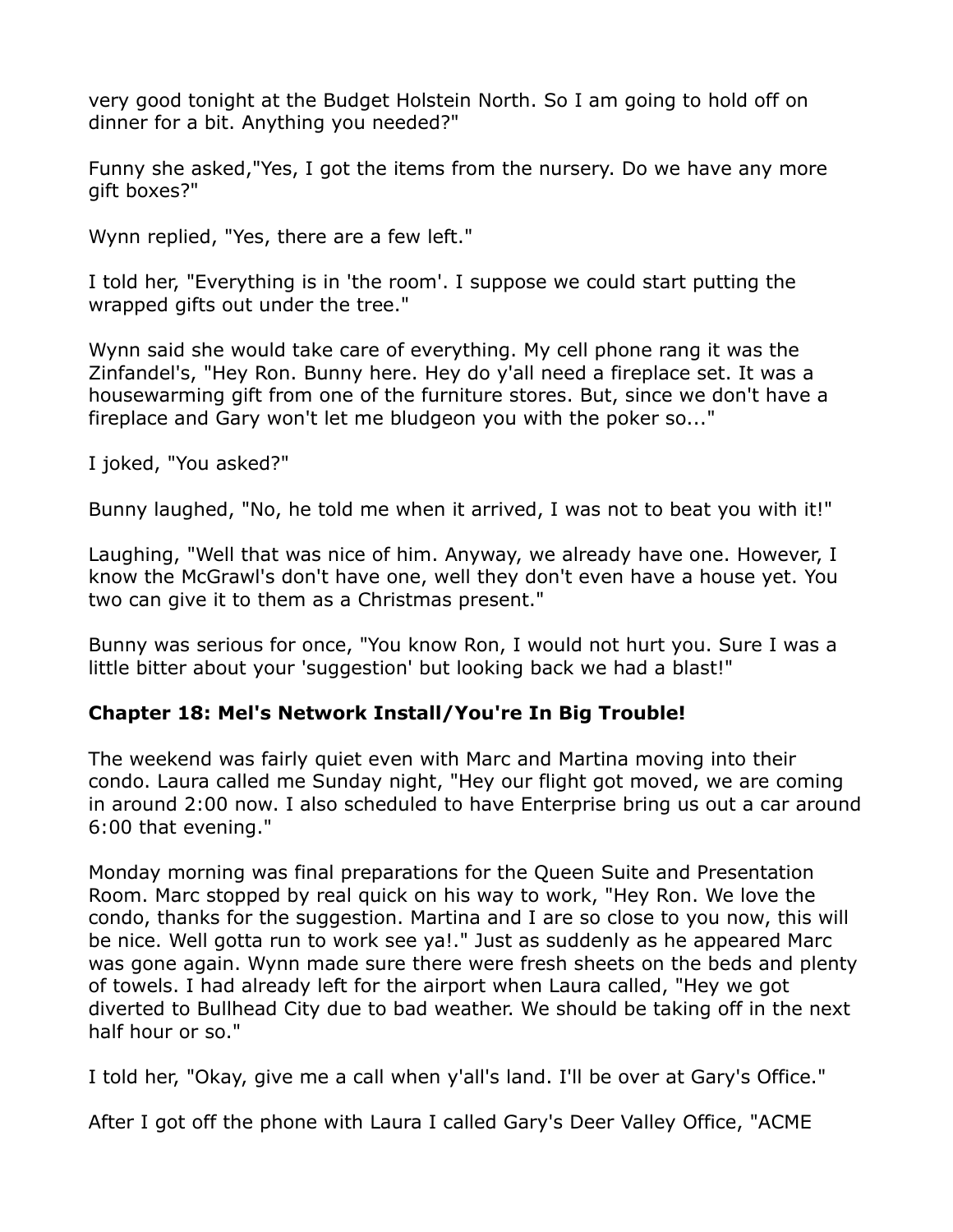BDSM Deer Valley, Lulu here."

I informed her, "Lulu, Ron Merlot, is Gary around?"

She told me, "Yes Ron he is, but he's in a meeting. Should be done shortly, shall I take a message or have him call you?"

I told her, "Nah. Just let him know I'll be there in about 20 minutes." It had dawned on me that while Lulu and I have talked on the phone many occasions, we've never met in person. I arrived at Gary's office and walked in the front door and I swore for a second it was Martina sitting behind the counter.

Lulu ask, "Can I help you?"

I laughed, "Sorry, you look just like my ex-wife. Very odd?"

Lulu was a little annoyed, "Did you come here for a reason or to compare me to your bimbo ex-wife?"

Gary walked in on the last part of Lulu's comments, "Ah Lulu, Ron I see you two have met!"

Lulu was rather embarrassed by her behaviour and stammered a bit, "Ron? As in Ron Merlot?"

I simply replied, "Yep. Hey, Laura and company's flight got diverted to Bullhead City due to bad weather. Last I talked to her she said they would be taking off soon and would call me back when she landed."

Lulu in attempt to get off on a better foot, "Ron it is a pleasure to finally meet you in person. So I remind you of Martina?"

Gary looked at her, "She does? I don't see it...oh wait 'the old' Martina when she had the blonde hair."

I added, "Well if she was dressed in all pink I likely would have ran away! Oh by the way, I got a call from your wife the other day."

Gary started laughing, "Ah yes, I had to lay down the law that she could not beat you with that fireplace poker. You know Lulu doesn't know the full story, I suppose we should tell her."

I couldn't help but laugh too, "Sure why not, you start."

Gary began, "Well, as you know Bunny and I went up to Sedona for our honeymoon. I had her in a high-security model K with both plugs installed."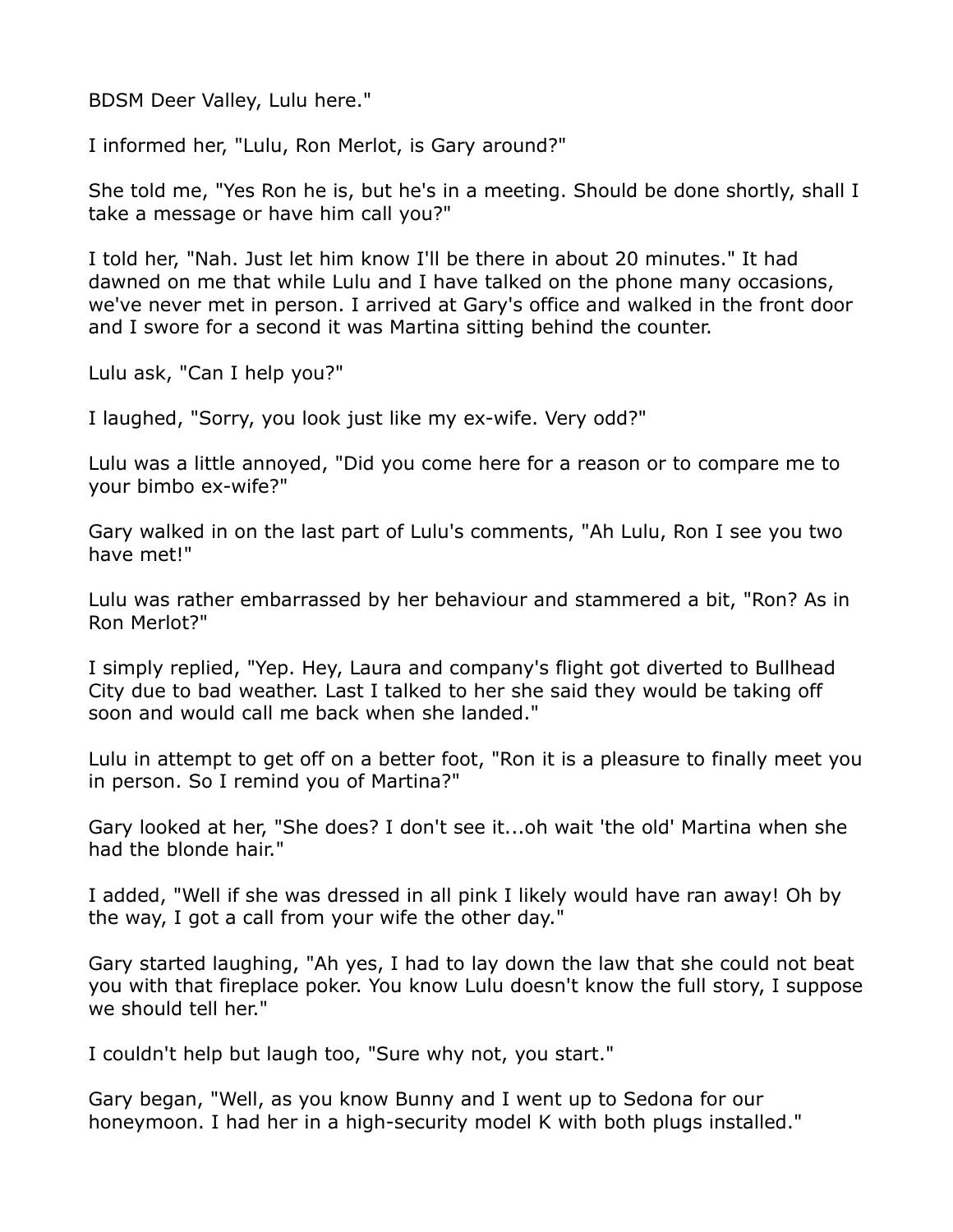I picked up, "So, I casually suggested to Gary via email while they were up there, they should do a Jeep Tour."

Lulu just started laughing, "Oh my god! No wonder she wants to hurt you."

Gary added, "Oh, it gets better. We ended up staying an extra couple days so we could do all the tours!"

Lulu was laughing so hard, "You're lucky your not a dead man Ron."

To my defense, "But Gary here says she has secretly admitted she did enjoy the tours. Heck she he told me that the other night."

My cell phone was ringing, "AZOutback Consulting."

Sophie was tying to imitate Laura and doing a good job at it too, "HOOOWDDEE Ron! We've landed."

I told her, "Okay be over shortly, just at Gary's office." As I left I reminded Gary, "Hey don't forget, the mother of all Shin Digs this Saturday."

Gary laughed, "Yep the Merlot Christmas party this ought to be wild!"

I reminded him, "Hey it's at your favorite place too!"

Gary smiled, "Ah yes, The Unlikely Cowboy. Hey, can I bring Lulu?"

I advised him, "Well, we have the whole place to ourselves so that is fine. She can even meet Martina! I really got go. So see y'all Saturday." I headed over to the airport to find Miss Kitty and Sophie sitting on a bench with their luggage. I asked, "Um, where's Laura?"

Sophie replied, "Ladies room. She's a little uneasy right now, but I think she'll be fine once she gets to your place and has some Vodka." I sat there for a moment silent Sophie asked, "You okay Sir?"

I looked up, "Ah yeah. I better give Wynn a call and have her pick up some Vodka." While we waited for Laura I whipped out my cell phone called home, "Hey Wynn, Ron. I'm still at the airport, their flight had gotten diverted to Bullhead City. Anyway I need you to get me some Vodka for Laura. We should be home in the next hour or so."

About this time Laura comes stumbling out of the ladies room, "Hey Ron. Sorry for the delay still a little uneasy at the moment."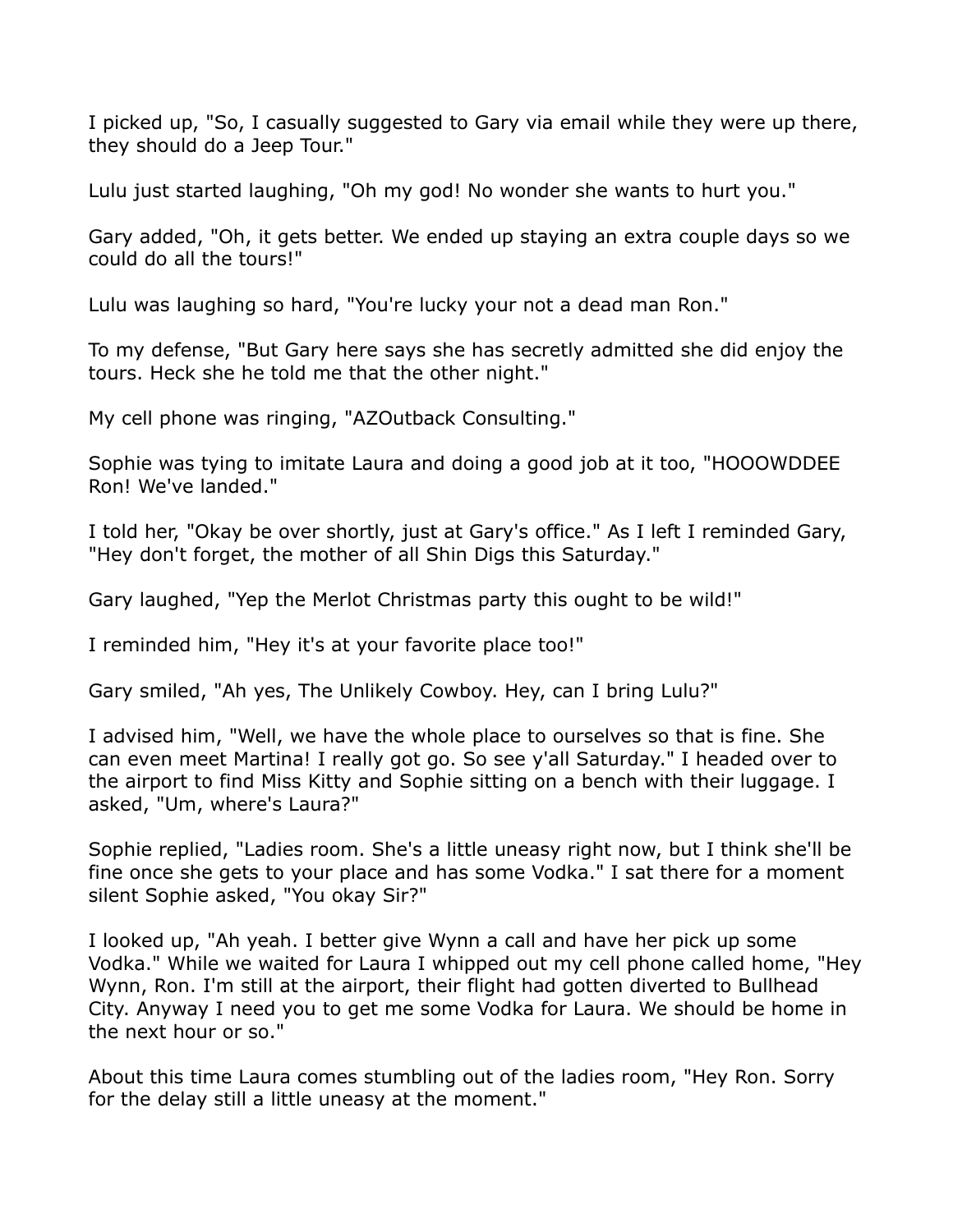I told her, "That's alright, whenever you are ready."

Laura sat for a few more minutes and remarked, "Hate to think if I was up in one those tin cans. Okay I am doing better now let's go." While we're waiting for Laura to recover Sophie had managed to get a luggage cart and had loaded all their bags. A few minutes later we were at my Jeep. Laura commented a bit distressed, "Ah brought the Jeep this time."

I replied, "Maya has class today, finals actually. So she took the Hummer. You going to be okay?"

Laura assured me she was fine, "A little Vodka and then some sleep, I'll be good as new."

As we were driving home Sophie commented, "I see Arizona is not as barren as Nevada."

I recalled, "Yep. I didn't know how barren it was out in Nevada until I did the drive from Laughlin to Vegas."

We arrived back at the community and Miss Kitty commented, "I see they are making some progress on the McGrawl's house. When is it suppose to be completed?"

I told her, "I think mid April, but then Gary's wasn't even suppose to be done until about now, so it is anyone's guess."

Wynn met us in the garage and told Laura, "There's a bottle of Vodka waiting for you in the kitchen Laura."

Laura bowed, "Thank you Miss Wynn, I really need that right now too." She made her way up the stairs rather quickly.

Wynn came over to help Sophie with the bags, "Here let me help you, no use you trying to lug all these up two sets of stairs by yourself." Wynn headed up the stairs with Sophie following and directed her, "Okay, Laura and Miss Kitty's bags go in here. You will be staying over here, not as lavish as the suites, but still nice nevertheless."

Later on Enterprise came by and dropped off a Gold Cadillac for Laura who was still very out of it. I came up into the suite and sat on the bed next to her, "Hey. You doing any better?"

Laura replied, "Yes I am. Just very drained will need to get some sleep. Don't worry about me Ron."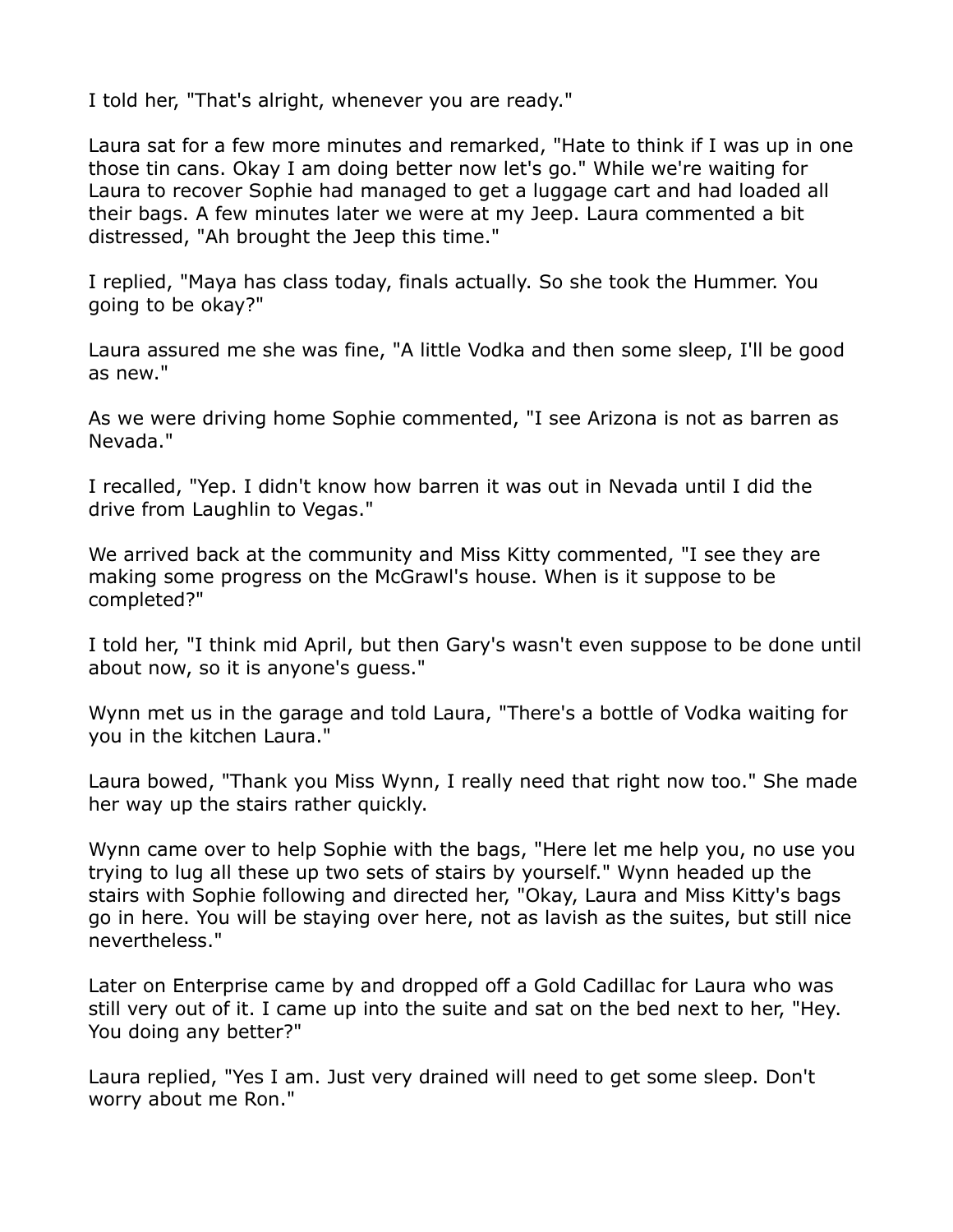I told her good night and went down into the kitchen. I told Miss Kitty and Sophie, "She's going to try to get some sleep."

The next morning I got up to discover Laura was doing better and had already left with Miss Kitty. I was assuming she was doing Mel's install. Sophie came down the stairs, "Morning Ron. You know it is kinda nice to be able to sleep a little later once in a while."

I asked her, "What time do you usually get up?"

Sophie replied, "Well, we don't get up overly early, but I am the first one up. Hey your sister says you've quite a collection of old 'Adult magazines'?"

I told her, "Yep some as far back as the 60's, but mostly 80's and 90's. When you are done come over to my office, just off the great room." Sophie came in about a half hour later. I walked her into the library, "Well, everything on this side is Adult material, the other side of the room is all computer related."

Sophie spent most of the morning in the Library while I worked on a couple small projects. That afternoon I heard Laura and Miss Kitty in the Great Room. I was going to join them and find out how the install went when my office line rang. It was Mel, "Um Ron, did your sister make it in yesterday?"

I was a little confused, "Um yes, why you ask?"

Mel informed me, "She never showed up this morning and now I am in all panic as I was going to open tomorrow."

I wondered what her excuse would be this time, I asked Mel, "How late are you going to be there tonight?"

Mel replied, "Likely to at least eight or nine."

I told her, "Okay thanks. Let me look into this." As soon as I got off the phone I yelled out, "Abigail Laurena Merlot get in my office now!"

Sophie nearly fell out of her chair. Laura was in the Great Room when she heard me call out her full name and replied, "Oh shit!"

Miss Kitty heard me call out her name as well and commented, "I didn't know your first name was Abigail...."

Laura muttered, "I kinda wish you didn't too!" She quickly made her way to my office and before I could even lay into her she asked, "I suppose this has to do with Mel's install?"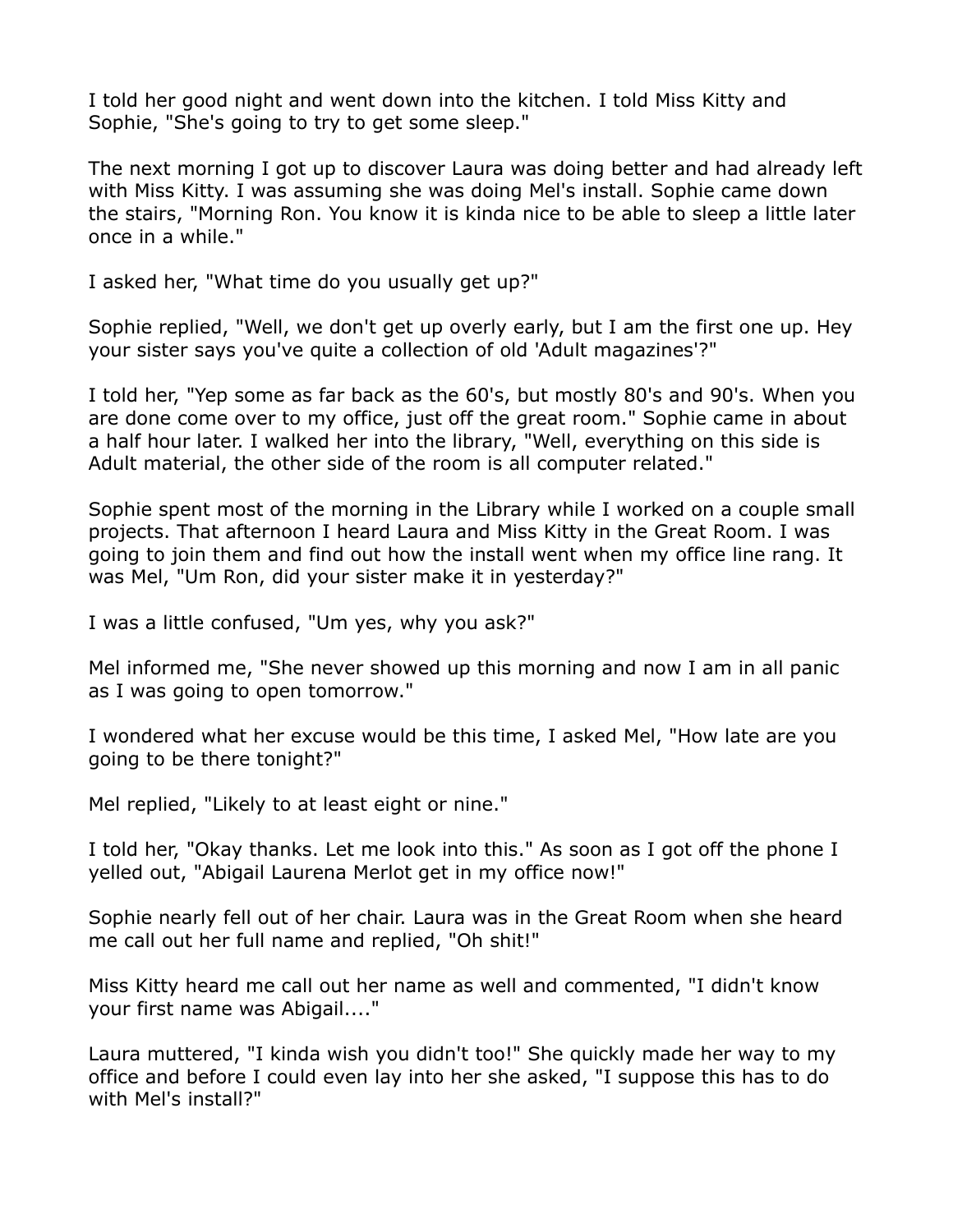I simply replied, "Yes it does. The install that was suppose to be done this morning. I really don't want to know what happened with you, so don't even start with me. Meanwhile Mel is in all of a panic as she wanted to open tomorrow, but currently doesn't have a working computer network. Dang it Laurena I thought we were pass this. You think it is all about you, but it affects us as a company as a whole."

Laura replied, "Please don't call me that."

I told her, "You rather I call you by your real first name, Abigail?

Laura pleaded, "Please don't...."

I warned her, "Now, you have a chance to redeem yourself and the image of AZOutback Consulting."

Laura asked, "How so?"

I replied, "Well, Mel is staying late and hoping you will show up tonight and get her computers working so she can have her grand opening tomorrow." Laura got up and headed out the office and to the car. She passed Miss Kitty without even saying a word to her. Meanwhile, I got on the horn with Mel, "Okay, she is on her way. I'm really sorry about this, I've should have checked up on this earlier." Miss Kitty walked into the office and sat down on one of the sofas. I nodded to her and wrapped up with Mel, "Thanks for your understanding."

Miss Kitty asked, "You mean to tell me she had a job she was suppose to do this morning?"

I informed her, "Yes. Brand new client too, which is why I am so upset with her right now. Thankfully the client doesn't seem too upset. I just hope Laura really shows up this time and gets the job done. Shit, this is like The Budget Holstein all over again."

Much to her credit and to Mel's relief, Laura did show up and got the install done rather quickly since it was only 6 computers. Laura found Mel in her office and told her, "You are all set. If you run into any problems give my brother a call. Have a good night." Before Mel could say anything or even pay her, Laura was already gone.

Mel thought to herself that it was odd and decided to call me, "Evening Ron. Your sister was here and finished up everything. All is well. Just a quick question if I may...when I paid you last week, did that include Laura?"

I told her, "No, in this case Laura would have billed you when she was done, why?"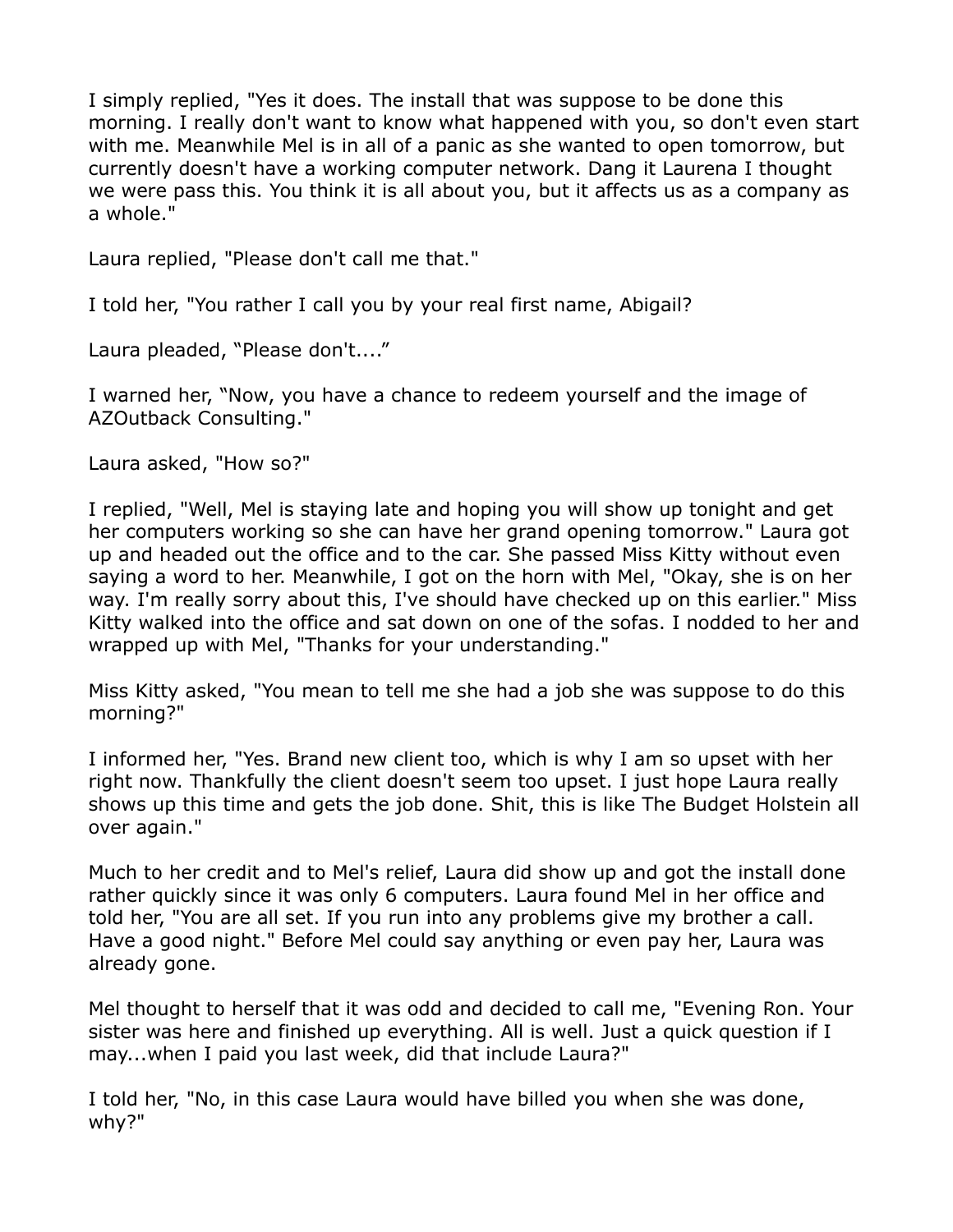Mel replied, "Oh nothing, she just left without me paying her. May be she will send me a bill later. Oh well, I need to get some sleep before my opening."

I just hung with Mel when Laura walked in my office, "Thank you for giving me a second chance here. She's all set to go. I am heading up to bed now. Again thanks."

I opted not to mention the phone call from Mel, "Good night."

## **Chapter 19: It** *Is* **The Most Wonderful Time of the Year and The Mother of all Shin Digs!**

Over the next couple days Laura avoided me as much as she could. I really wanted to talk to her about the Budget Holstein Oro Valley job, but could not get a chance. The morning before everyone was to start arriving she was down in the kitchen with Miss Kitty and Sophie. I was going to bring it up then, "Hey Laura, if you got a minute I want to talk to you..."

Laura got up and headed out the door, "Sorry gotta go."

I was going to ask Miss Kitty what was going on when the doorbell rang. Wynn announced, "Ron, there is a Mohave County Sheriff here looking for your sister."

Miss Kitty commented, "Ah shit! The bastard is pressing charges."

I looked at her dumbfounded and headed into the foyer to see what, if anything I could do to help, "Howdy, I'm Ron Merlot, Laura's brother." We headed into The Great Room and sat down.

The Sheriff explained, "First off, she is not in any trouble. I was actually coming out on welfare follow-up to make sure she was doing alright and see if she had reconsidered not pressing charges."

I explained, "I really have no idea what is going on here..."

Miss Kitty interrupted, "Crap, she didn't tell you. She got into a bit of an altercation with a drunk businessman when we were at the Bullhead City Airport. He kept hitting on her and would not leave her alone. She had told him several times, and very 'politely' mind you that she was not interested in him and she was taken."

I started laughing, "Wait, Laura was being polite, not a sailor."

Miss Kitty giggled, "Yes, odd I know. It was a public place so she didn't really want to make a scene or bring attention to herself. Well, he was being persistent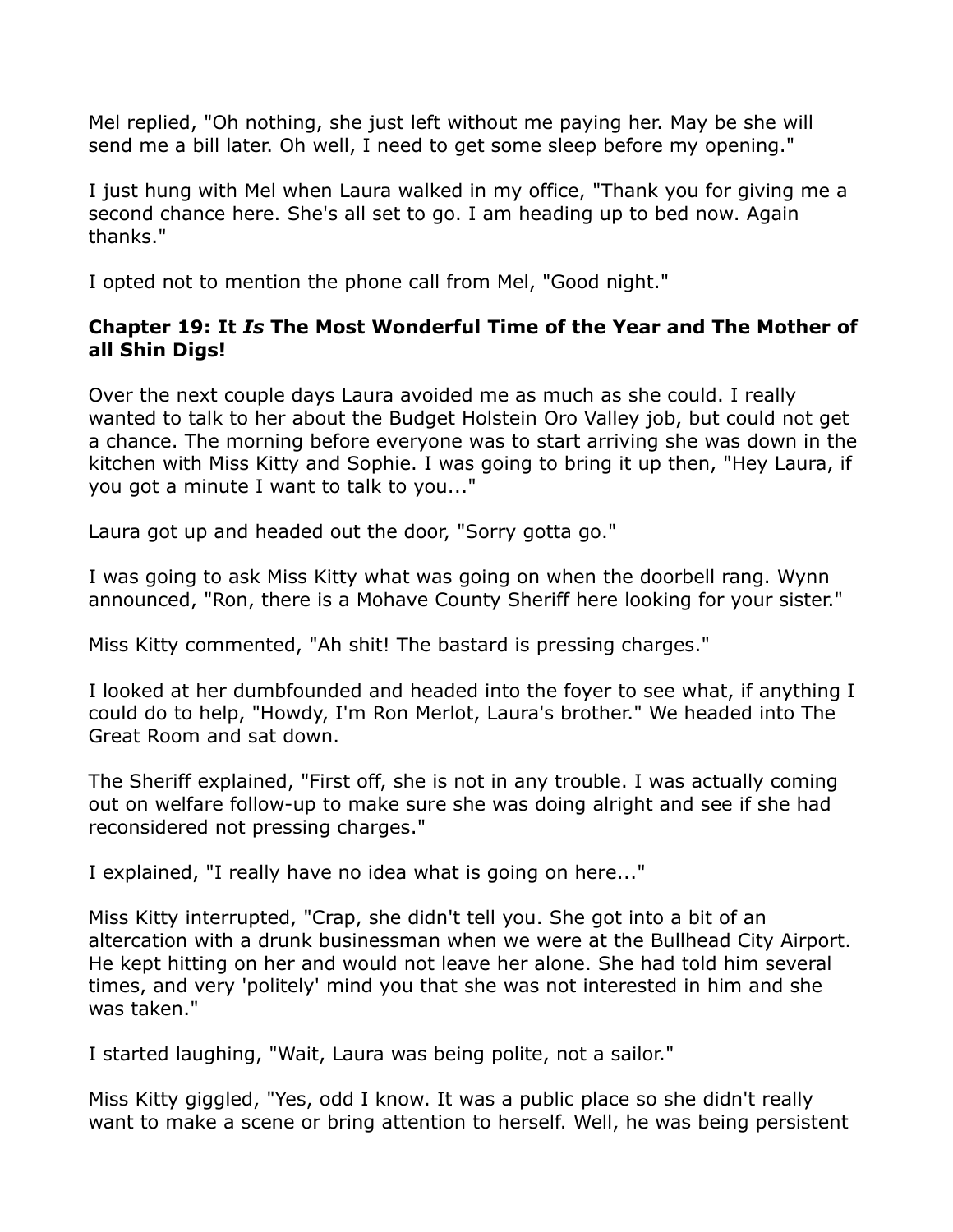and then started getting physical with her. This time around she told him in not so polite way to get off of her. Mind you that got the attention of the other people in the terminal."

The sheriff added, "There are several witnesses who have verified the accounts that she was being harassed by this individual."

Miss Kitty continued, "Anyway, he would not let up and tried to reach under her skirt. She kicked him and he was out cold on the ground."

The sheriff explained, "So we are considering this self defense. He did start threatening to press charges when he came to but based on the witness accounts they would not stick. Anyway, here is my card when she returns have her give me a call. Thanks"

After the sheriff left Miss Kitty added, "That next morning we went to consult an attorney which is why she didn't make it to the install."

I asked, "Why didn't she just tell me this, of course I didn't give her a chance when I called her into my office using her full and real names. But she had a chance when she came back that evening."

Miss Kitty explained, "Now you understand why she was so distressed when we arrived. I think if anything she was a bit embarrassed by what happened there and therefore did not really want to talk about it. Hey, is her first name really Abigail?"

I laughed, "Yep and calling her that bothers her more than calling her Laurena."

Miss Kitty replied, "I see, when she comes back tonight I'll have her talk to you."

Later that evening Laura returned and Miss Kitty sent her to my office. She sat down nervously in front of me. I asked, "I get the impression you are upset with me..." Laura was about to say something but I continued, "...you have a right to be. I had just assumed you were out shopping or do something else with Miss Kitty that morning instead of Mel's job. Grant you I did not give you a chance to explain what was happening before you left. But you did have a chance when you got back from Mel's install. Which reminds me, I got a phone call from her after you left."

Laura asked nervously, "and?"

I told her, "Well, she was very pleased with your work and that you did follow through to get the job done. However..." Laura cringed. "...she was a bit confused as to why you did not bill her for your install services."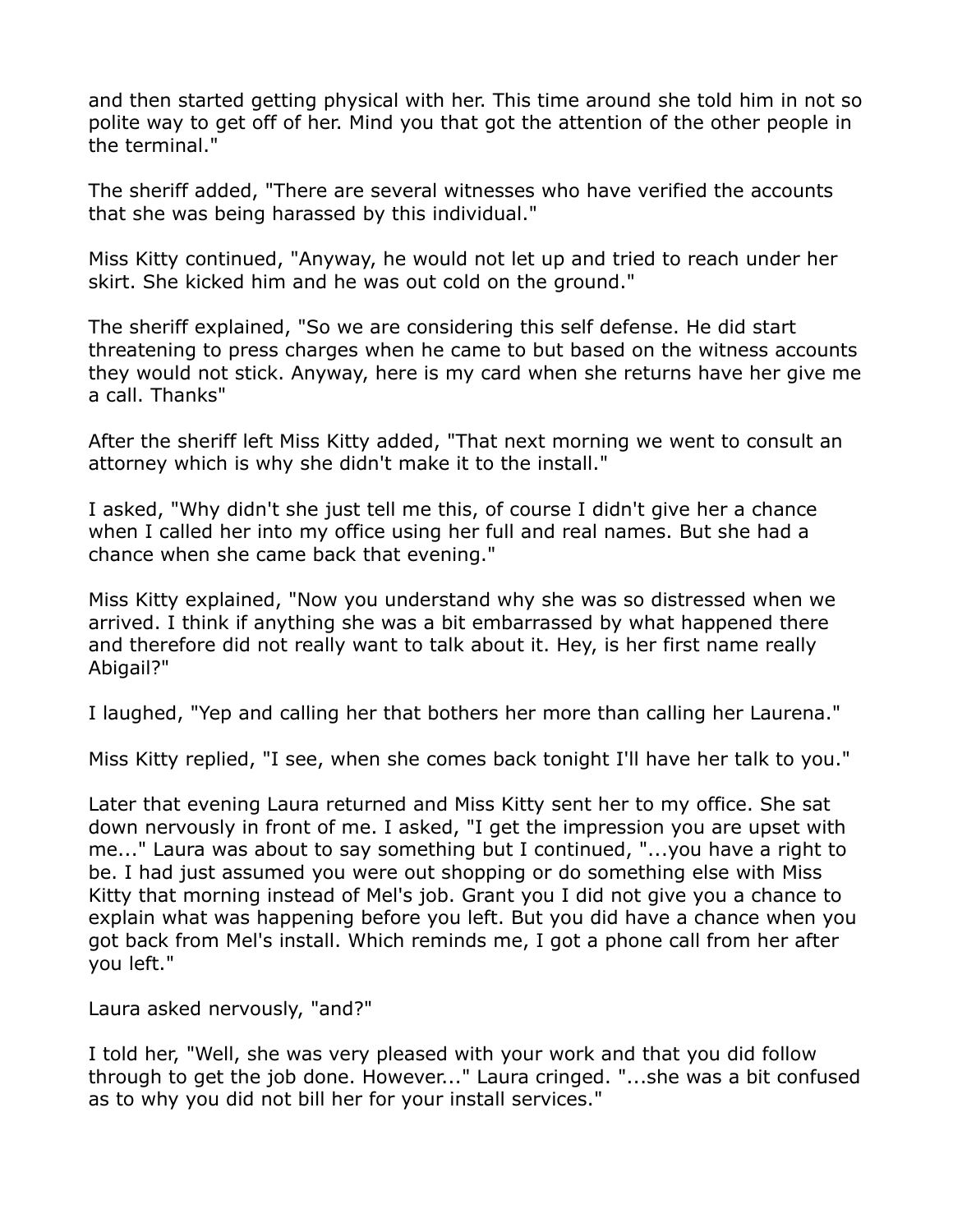Laura explained, "I screwed up and felt as a good-will it was best not to charge her."

I explained, "Thing is, you didn't screw up at least not totally. I did. Had you told me what happened Monday and you needed some time to take care of business on Tuesday morning I would have called Mel and rescheduled for later in the day. She wouldn't had minded at all, better than you not showing up at all. Oh and I suppose I should give us this."

I handed her the card from the Sheriff she looked at the card and asked, "He came to the house?"

I told her, "Right after you left. He and Miss Kitty explained everything. Not that it is any of my business, but I am curious as to why you don't want to press charges?"

Laura explained, "Too much trouble to have go all the way out to Kingman for court. Besides he didn't actually do anything to me, just a little embarrassed that's all. Could we not discuss this any more Francis?"

I laughed, "Okay that is fine. But do me a favor give that nice sheriff a call and let him know you are doing okay. Hmm....Francis, you're the second person to call me that recently."

Laura was in a bit of shock, "Really, who else knows that is your real first name?"

I told her, "Well besides Sara, Joe my carpet/upholstery guy."

Laura remembered him, "You mean Rudy Jose Dominguez? I wondered whatever happened to him."

I laughed, "Yep, he was out here right after you and Miss Kitty were here, when you took Martina with you to Henderson."

Laura recalled, "Yea, we did have a bit of a wild weekend then. So who all are coming up tomorrow?"

I explained, "Linda as well as Mother and Blanche. That reminds me we need to but Sophie somewhere else. Who do you think she would get along with better Maya or Wynn?"

Laura replied, "Well she has been hanging out with Wynn quite a bit so she should be fine with her. I take it Linda is staying with Kacie and Kayré?"

I replied, "Yes. I suppose we should move Sophie now." I got on the intercom, "Wynn and Sophie could y'all's come to my office."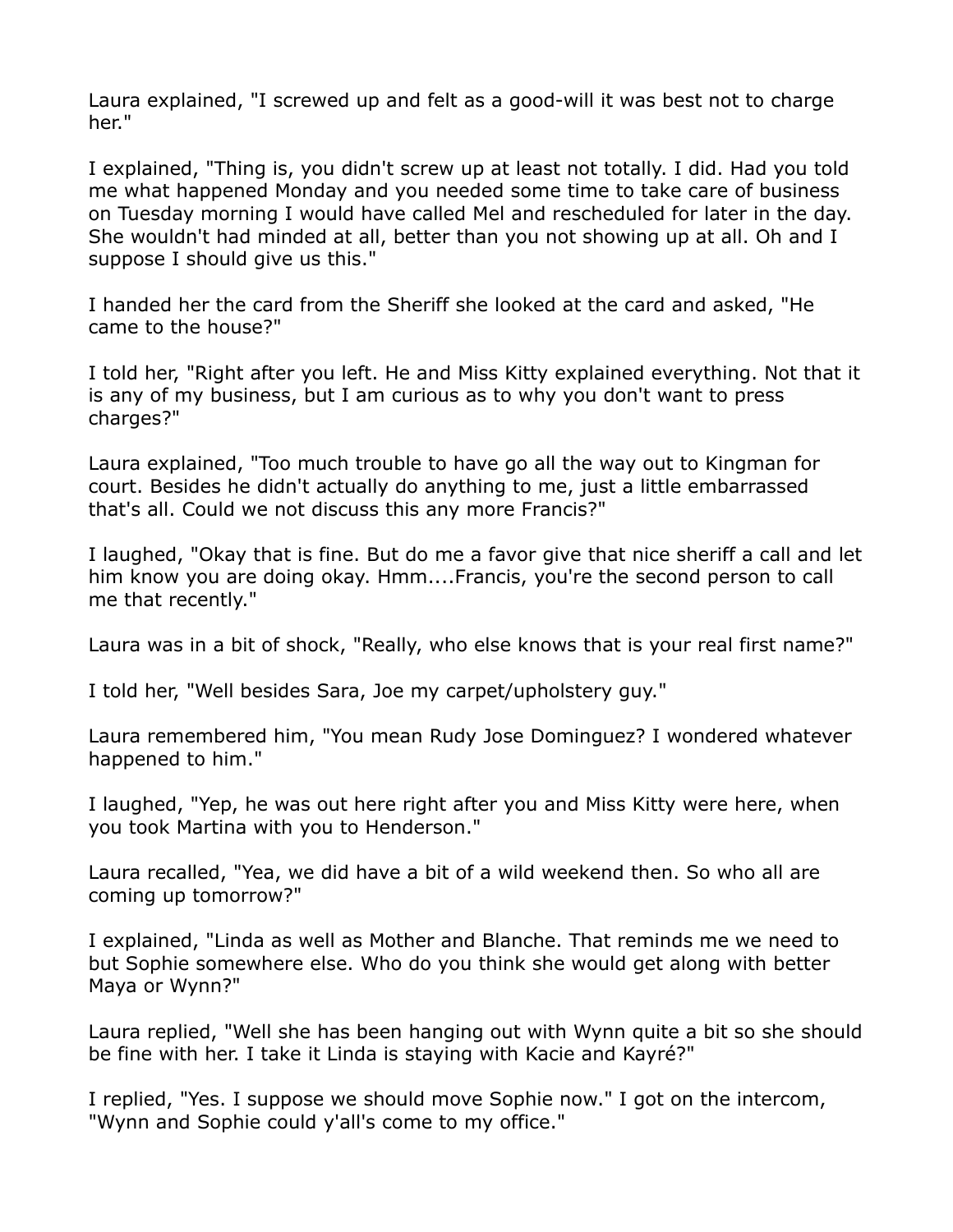I could tell they were going to get along fine when they both entered and pointed at each other while saying, "She did it!"

Laura just looked at me confused and I told her, "Running joke, much like Marc and Martina's marriage. Anyway, Wynn and Sophie until my mother and Blanche leave, you two will be bunking together."

To my surprise Wynn replied, "Actually, she already is. Moved her last night."

I told her, "Okay, that was easy. Carry on." After they left I turned to Laura, "Now why cain't everything be that easy?"

Laura laughed for the first time since she arrived, "Would make life simpler wouldn't it. Sorry about this mess I got you into again. I keep trying to improve, but just having a good run of bad luck."

I got up and gave her a long hug, "It's okay. Things will get better. Now, let's enjoy this time together."

The next morning I got a call from Linda, "Morning Ron. Hey just want to let you know I'm on my way up and have all your dresses. Even better they are all already gift wrapped except for Sophia's. Oh and Kacie and Kayré already know as they got their own as soon as they came out. But they know not to mention anything to the girls. Now, I am staying with my girls correct?"

I told her, "Yes, but go ahead and come to my place first since you are on the guest list on file at the guard house, besides which you need to drop off all the gifts." The front door bell rang, "Gotta go, I think my mother and Blanche are here."

As I walked out my office Wynn announced, "Mrs Merlot and Blanche!"

I greeted them, "Wow, y'all made good timing. Anyway you will be up in the Presentation Room. Laura and Miss Kitty went out to do some last minute shopping. I think Sophie is down in the playroom with Maya and Sara."

Blanche asked, "We've got gifts in the car, should we bring them in?"

I pointed to what was currently fairly barren under the tree, "Yes, set them over there. It is going to start filling up down there as Linda is bringing a bunch of gifts as well."

After they had a chance to freshen up, Lorena and Blanche came over to the library. Lorena commented, "Still can't believe this all use to be one giant room."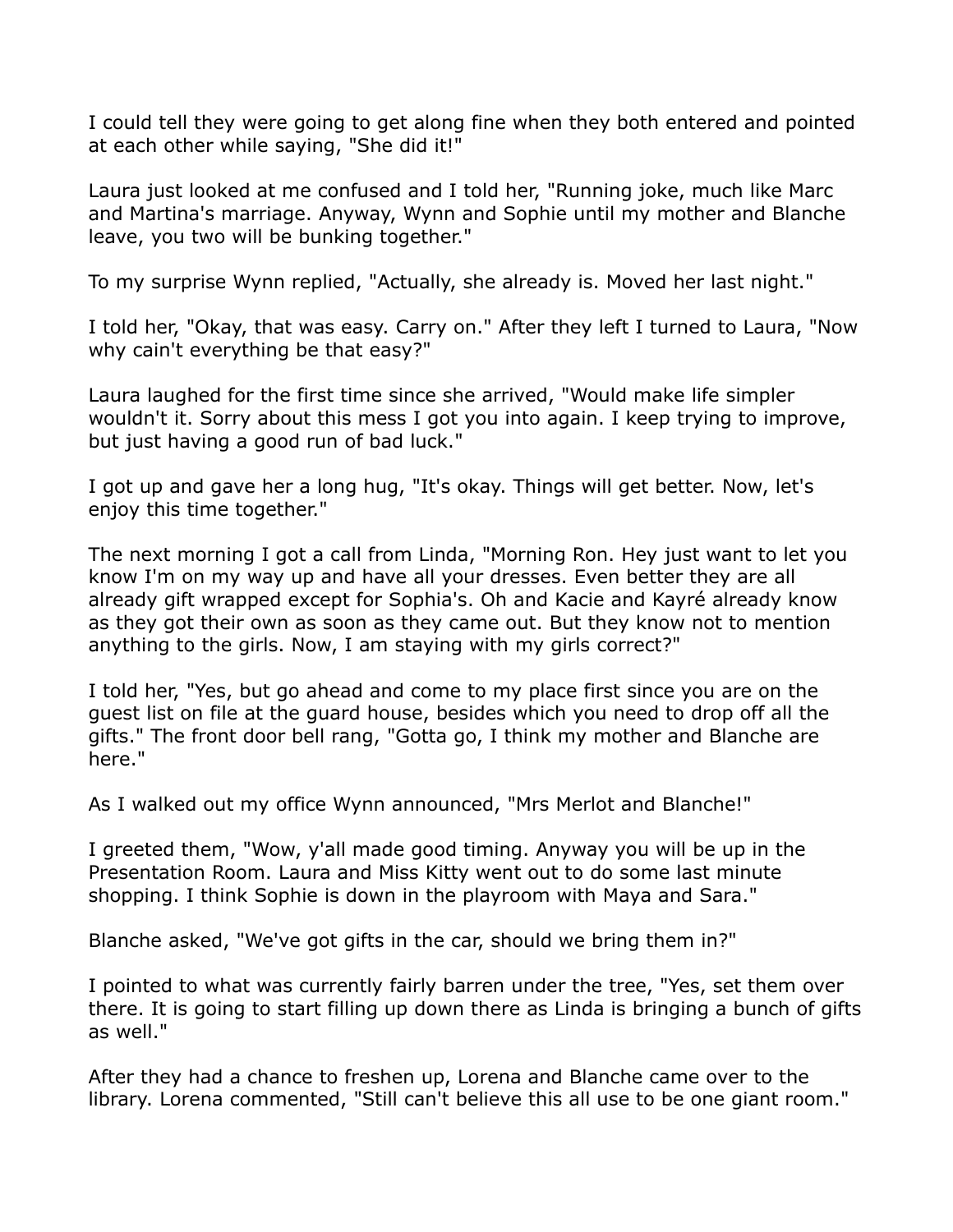I told her, "You know, Maya recently put together an album with all the changes to the house. She took all the before and after photos I had taken. She really went all out. Let me grab it." I went over to the Great Room and got the album and placed it on the table in front of us. "Okay, these first few pictures were when I came out to see what I had purchased."

My mother asked, "You mean you bought the house without even seeing it?"

I joked, "Yes, the way things were going I would have hurt Abigail and/or her cheerleader roommate's and their friends."

Blanches asked, "Who's Abigail."

Lorena told her, "That's Laurena's real first name, of course she prefers to be called Laura."

I showed her the pictures of the upstairs, "As you can see the King Suite was already done but the Queen Suite added the door to the bathroom. Now let's see here, ah the kitchen, that I had totally redone per Martina. You can see there as no island or even a walk-in pantry. The fridge use to be where the pantry is now. Over here you can see there was small range and microwave. Then we didn't even have the stairs leading down to the playroom and the other garage."

I turned the page and Lorena was just in shock when she saw the rear yard, "Wow there was nothing back there."

I explained, "Yep. No patio or even my Big Honkin' Grill. The pool was added upon Martina's request and she paid for it with here 'Google Money'. This was done along with the bath-house on the north side to fill in that space. Okay, now we fast forward to this year. The ANOZIRA Jacuzzi tubs were added last summer when I was going crazy with projects at both Oro Valley as well as Vegas. Here we go the old library, not the nicest looking place."

Blanche commented, "So were those shelves in the 'before' picture built-in?"

I told her, "No, just a bunch I picked up at Wal Mart. From what I could tell, the people here before never did anything with that room or for that matter most of the upstairs. I think they used what is now the maid's suite and the King Suite. They were only here a couple months before they couldn't take the heat anymore. From what Marc told me, they had planned on retiring in Arizona and have a big house where their grand-kids could come for extended visits."

Lorena commented, "Sure spent a lot on renovations though."

I explained, "The money I have spent so far on renovations is less than the price difference on the house. I have not had it appraised lately but sure it is worth a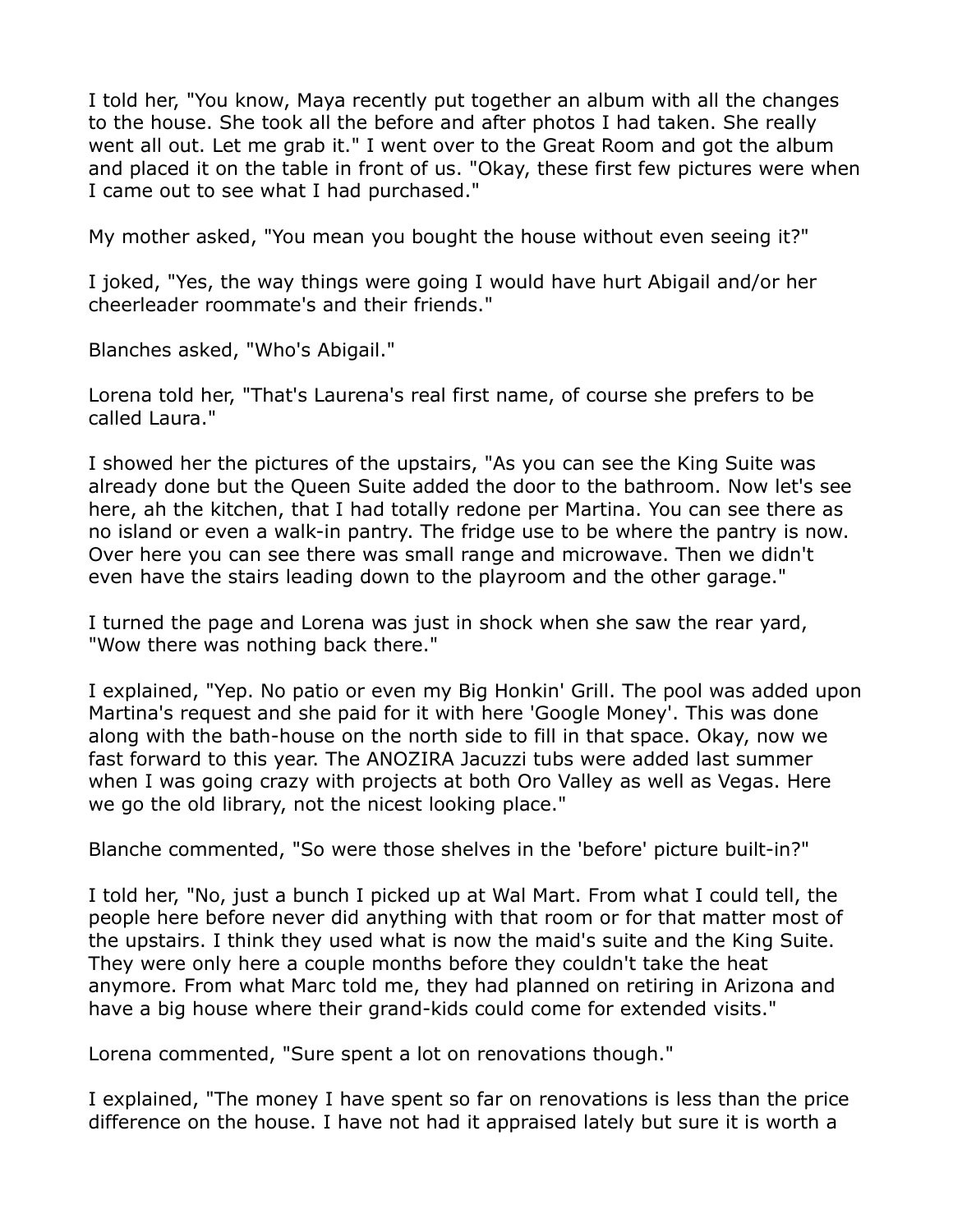lot more than when I bought it. Plus, I've been careful not to 'over-do' and become the most expensive house in the development. If anything this house is right about median price, you should see some of the 'mansions' they are building along the south side of Roadrunner and north side of Coyote."

Blanche joked, "Any more renovations planned?"

I told her, "Yes, but minor. When I can get some time that I am not away on jobs, I want to to replace the tile in the bathrooms and kitchen. I am looking at putting in the similar travertine as is in the entry way. Also want to replace the counter tops in the kitchen as well. Not sure why they opted for such cheap stuff in the kitchen, but went all out in the bathrooms. Also looking at putting some gates in front of the Porte Cochere to keep the back area private. I believe the original owner had intended to do so as everything is already prewired and there are slabs for the mechanicals and call box."

Blanche added, "I've got a friend up this way who makes custom wrought iron gates, I'll give you her number and web address. I bet ya she can get those made and installed by this time next week."

I asked, "But if it is custom work, why so fast?"

Blanched explained, "She gets the main gate in stock sizes. The customization usually takes a couple days. She has her brother doing the installs. Take a look and give her a call, it will be our present."

The front door bell rang. I commented, "Wonder who that is, too soon for Linda as she called when y'all arrived."

Wynn announced, "Linda Holstein."

The three of us came out of the office and I asked, "Didn't you just call me a couple hours ago?"

Linda told me, "I was calling you from Gold Canyon, had made a delivery out there on my up here. Now, how about I get some help unloading all these boxes. The once with Sophie's dress is up front. All the rest are already wrapped and tagged."

By the time Linda had place all the boxes under the tree, it wasn't so barren anymore. Meanwhile I went back to the office and looked over the website. I found a style which mixed wood with wrought iron that would match up with our design style well. Blanche called her friend who came out that afternoon with her brother. They introduced themselves as Ben and Lisa. Ben took a look around and informed me, "You're right about the original owner or the builder had planed on having gates everything is already prewired including the connection to your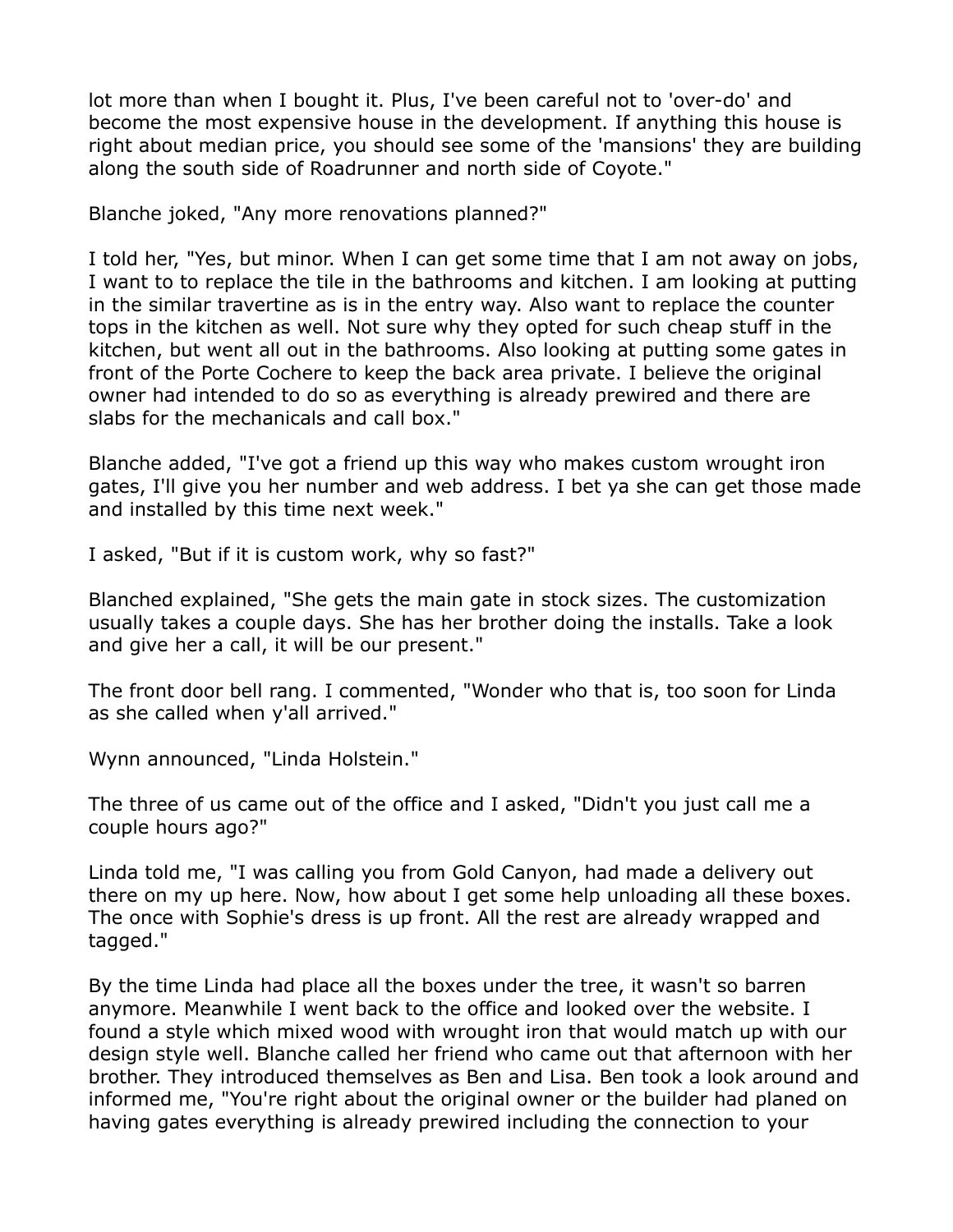intercom system. Even the sensor loops are installed, though it took me a few minutes to find the ones for the exit as they were installed on the north side of your Porte Cochere. Once Lisa gets the gates assembled should take me a couples hours to get them installed. How long do you think these will take Lisa?"

Lisa had been using my measuring wheel and told us, "This drive is a fairly common size so I can get the gate frames later today. It will take a couple days to stain the wood as well as to make and installed the twisted wrought iron. Should be able to get them done and ready for Ben to install on Tuesday."

Ben informed me, "Then I will be back Tuesday morning to do the full install which will take a few hours. How many remotes are you going to need?"

I told him with a straight face, "A lot."

Ben laughed, "Could you narrow that down for me Ron?"

Off the top of my head, "Let's go with 10, so we can have some spares."

Ben noted this, "Okay ten it is. I'll be back on Monday morning. You folks take care."

The sun was beginning to set when they left and my cell phone started ringing it was Maya, "Hey Ron, we're fairly slow tonight so I am going to be coming home in about 30 minutes. Since we have so many people, how about I bring over a couple party pizzas, some bread sticks and soda?"

Considering Wynn had been occupied most of the day with Sophie, Blanche and my mother down in the playroom this was not a bad idear, "Good idea Maya, Wynn has been rather occupied with Sophia down in the playroom most of the day." I decided to check on the two maids so I headed down to the playroom. Once in the playroom I found Wynn was locked on to the cross, being fucked by the machine while Sophie was straddling her head, having her pussy serviced. I then noticed both my mother and Blanche were in separate jail cells, blindfolded, gagged and chained to their stools.

I tried calling out Sophie's name, but she really couldn't hear me over her moaning and the fucking machine. I put a hand on her shoulder which startled her, causing her to fall backwards. Luckily I was there to break her fall. She looked up, "Oh...hi Ron." After regaining her balance and composer she asked, "Am I keeping Wynn from her duties?"

I laughed, "No, looks like she was servicing you well. I was just coming down to let y'all know we will be having pizza tonight for dinner. Curious...why are my mother and Blanche in the jail cells?"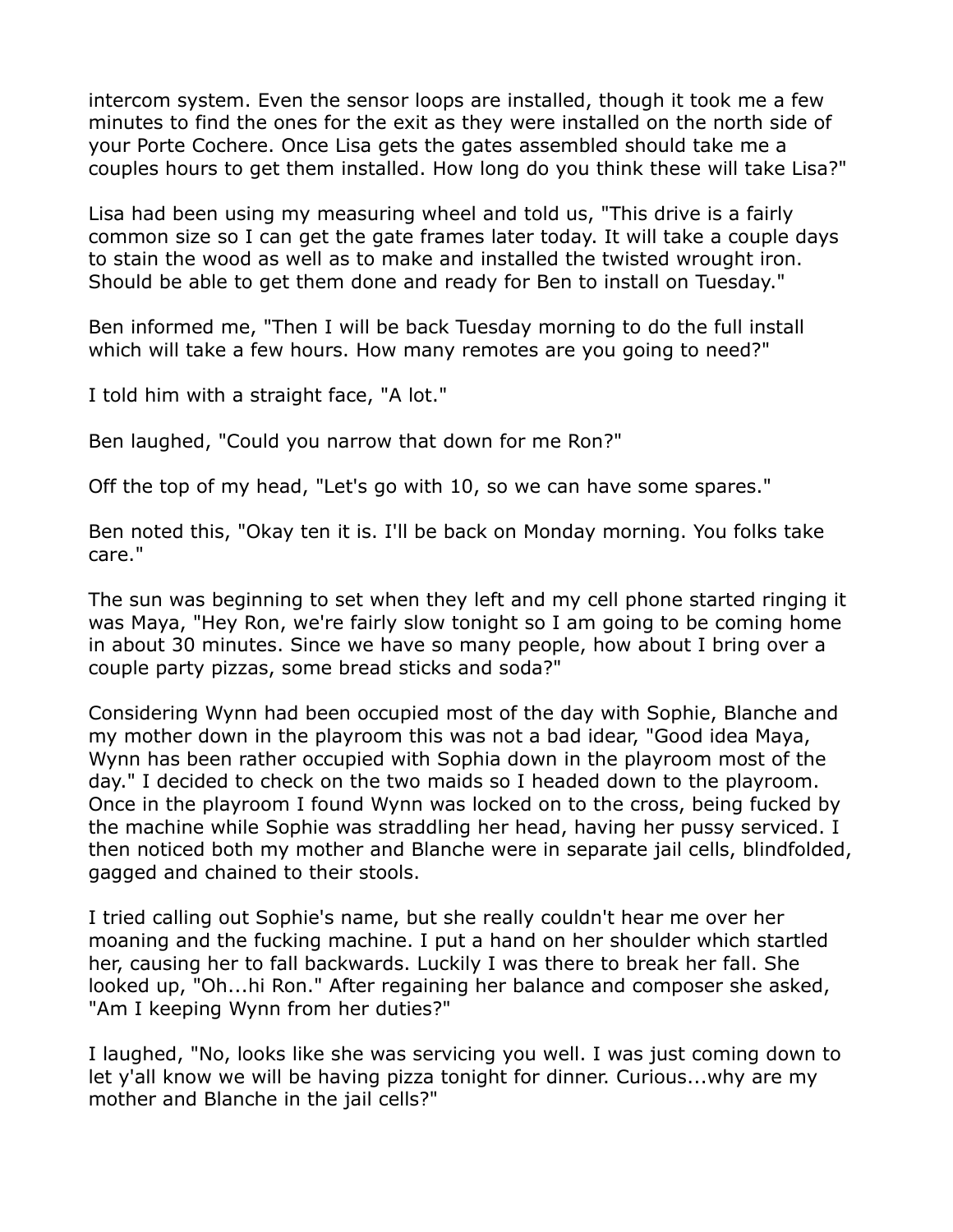Sophia answered, "I dunno. Wynn put them in there."

I told her, "Okay then, never mind. Chances are I don't want to know. Anyway, go ahead and get cleaned up and be sure to release the prisoners." I went upstairs to get the dining room ready for dinner. Andy, Sara and Lindsay came in the back door as I was walking into the kitchen. I advised them, "Dinner will be in about 15 minutes, so you have a little time to freshen up."

Sara asked, "Where is everyone?"

I laughed, "Well, Sophia is having Wynn service her. Blanche and Lorena are also down there, but Wynn put them in the jail cells." Sara was about to ask, "...before you ask, I have no idea why and frankly I don't care. It looked like those two were content with their current situation."

Laura and Miss Kitty arrived shortly before Maya. Laura asked, "You've seen Sophie."

I told her, "Playroom, along with Wynn as well as mother and Blanche. Now, get ready for dinner."

During dinner I announced, "I am going to be doing another improvement on the Merlot Mansion. This one is compliments of my mother and Blanche."

Maya commented, "That's nice of them, a Christmas present of sorts?"

Lorena replied, "I suppose so and favor for friends of Blanche."

Sara asked, "So what are you going to have done now?"

I explained, "I am having gates installed on the south side of the Porte Cochere entry. It appears everything was already setup when the house was built, so the install should be fairly simple."

Lindsay asked the obvious, "Why would you want to put in gates?"

I told her, "The gates will help keep the back patio area, garages and pool private. As it is now, anyone can drive through or walk back there. The gates will be installed on Tuesday. Y'all will get remotes and if you are currently visiting you will get a remote as well for use during your stay."

Saturday evening the girl's got all decked out for the Mother of All Shindigs. They weren't overly formally dressed, but still dressed up. Even Gary and I dressed down a bit, just enough so we didn't look like used car salesmen or oil barons. Much to my surprise Lulu showed up wearing a pink dress. Martina walked up to her and joked, "Hey, it is my long lost twin sister!" Gary and I were a bit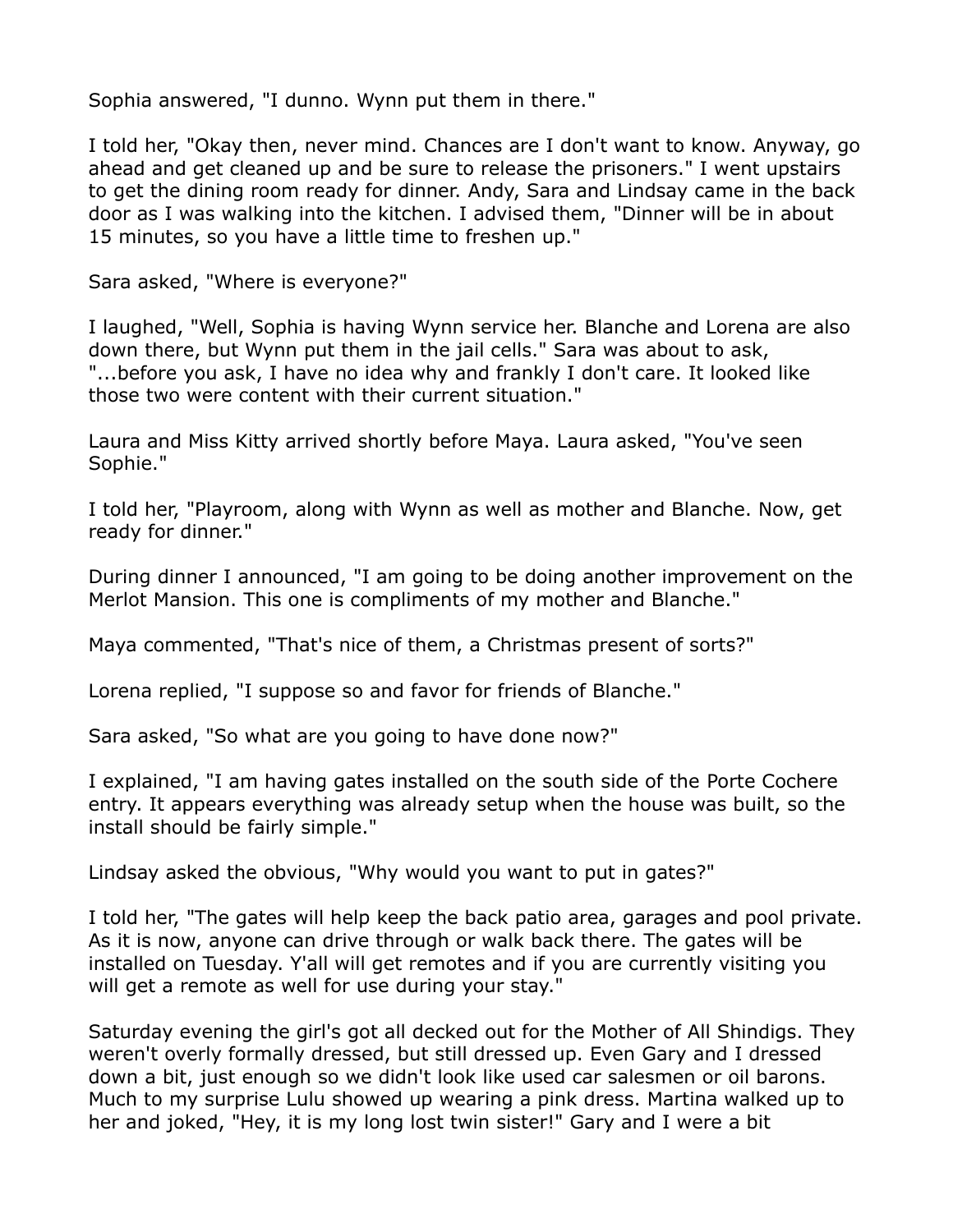surprised at how open Martina was being, may be she had already had a drink or two.

Lulu commented, "Ah so you must be the famous Martina!"

Martina laughed, "Word gets around fast doesn't it? Now, I don't believe we've met."

Lulu introduced herself, "I'm Lulu Crow, Gary's assistant at his Deer Valley office. Care for a drink?" Gary and I watched as the two of them walked over to the bar. They spent most of the evening chatting amongst themselves.

Gary looked at me with disbelief, "Well I'll be. I thought for sure Martina would have laid into her about the pink dress."

I laughed, "I know and here I was hoping for a cat fight, would've been quality entertainment. Oh well."

Gary commented, "Well at least they are playing nicely. Speaking of which, have you seen our sister-in-laws?"

I looked around to see if I could find Maya and/or Bambi finally spotted them off in the far corner of the bar drinking and giggling. I told Gary, "Looks like they are enjoying each others company." About that time Maya started kissing Bambi passionately, "Definitely enjoying each others company."

The food started arriving and everyone came around to start getting their share of the feast. After dinner most everyone hit the center of the patio and started dancing. Since Sara was occupied by Lindsay I looked around to see Andy was off in the corner talking to Linda. I walked over and joined them, "Seems our wives are dancing without us. What's up with that?"

Andy laughed, "Better with each other than some other guy."

I couldn't help but think of my reaction with Laura and Martina, "I know what you mean. Kinda the same way I felt earlier this year when I found out it was *only* Laura that Martina was screwing around with. God, seems just like yesterday. Sara was just my assistant and maid. Heck we didn't even know you and Lindsay then. It was Linda that brought us all together."

Linda asked, "Which time was that."

I explained, "That would have been the first time that computer blew up. Sara and I were on our way back from Vegas from Gary's install when you called. We ended up meeting Andy and Lindsay the next morning at the hotel when we were having breakfast."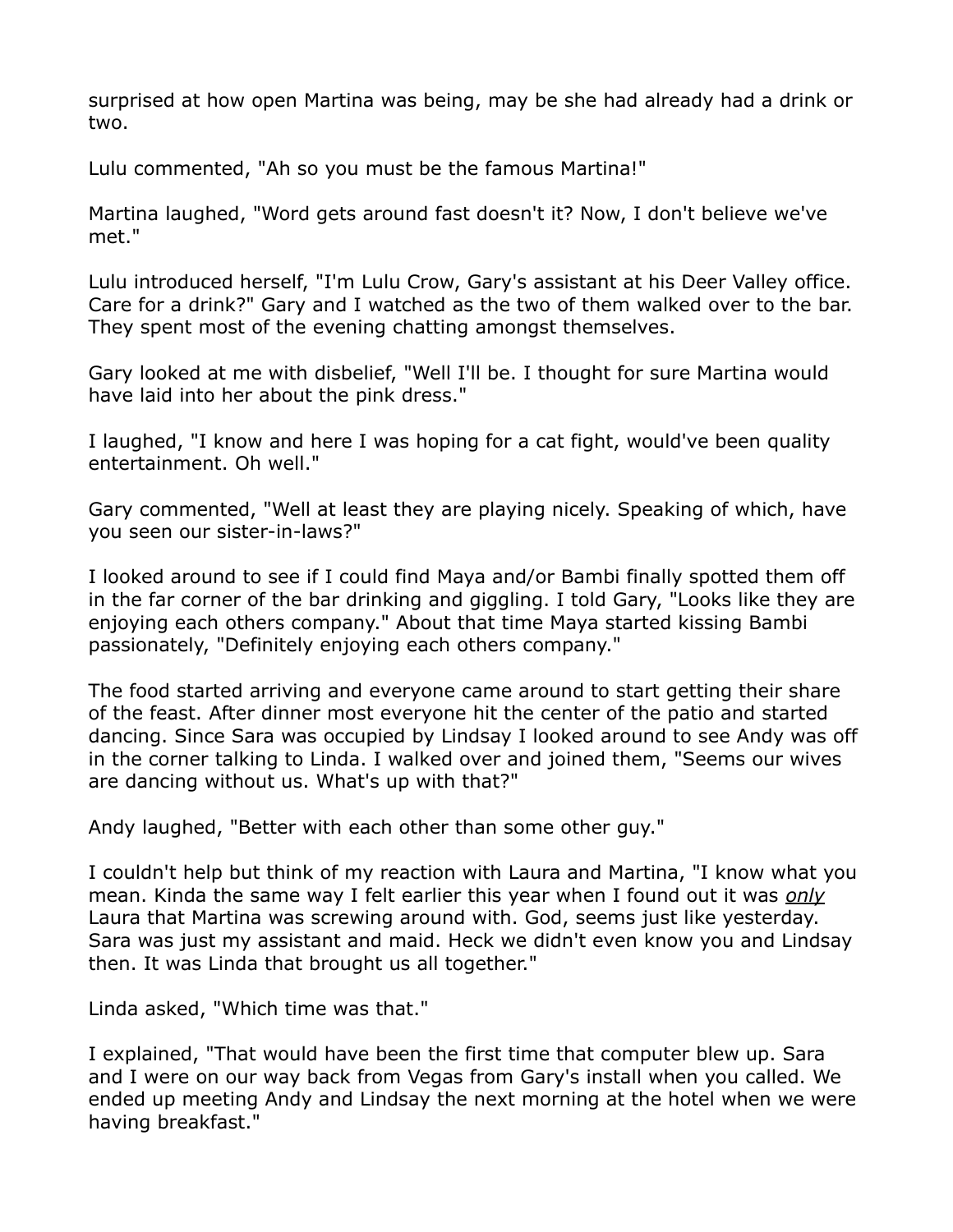Andy added, 'Since then Sara and Lindsay have been nearly inseparable."

I still wondered, "Hey, this has been bothering me. What the heck were you two doing there anyway?"

Andy thought, "Good question. Oh, we were having the condo fumigated after we had been taking care of a friend's dog for a week. You wanna talk about a flea bag! So that was why we were there. We were going to stay at Loews but they were overbooked. Strange how this had a way of working out."

I asked Linda, "So how do you like Kayré and Kacie's condo?"

Linda commented, "Very nice. Somewhat similar to the one I have down in Oro Valley. So I heard Marc and Martina live over there as well."

I told her, "Yes, they are on the other end in the smallest unit. You know it is hard to believe all my rooms are filled. In fact Sophie is staying with Wynn at the moment."

Linda asked, "Is that why you bought that large of a house?"

I told her, "No. The only reason I bought it was to get away from Laura and her cheerleader roommates/friends. I would have no idea that I would be using all the rooms...."

Martina came around and grabbed me, "Hey Ron, let's dance. Just like old times." Funny thing was, Martina and I rarely danced even when we were married. Of course Martina's idea of dancing is bumping and grinding her partner.

Thankfully Laura saw what was going on and cut in, "Ron do you mind if I cut-in?"

I told her, "Not at all, go right ahead."

I walked back over the Linda and Andy. Andy was laughing, "What the heck was that?"

I replied, "Martina's idea of dancing. She never gave me this much bloody attention when we were married!"

The party would have gone well into the night, but the restaurant did kick us out at 11:30 PM. I did make sure to give Marc the dress for Martina before we left, "Here, this is for Martina, a peace offering of sorts. I know she will love it and I think you will too." Marc looked at me confused when he took the box, I just told him, "Trust me!" Everyone headed back home with the exception of Lulu who opted to spend the night at the Zinfandel's after having so much to drink.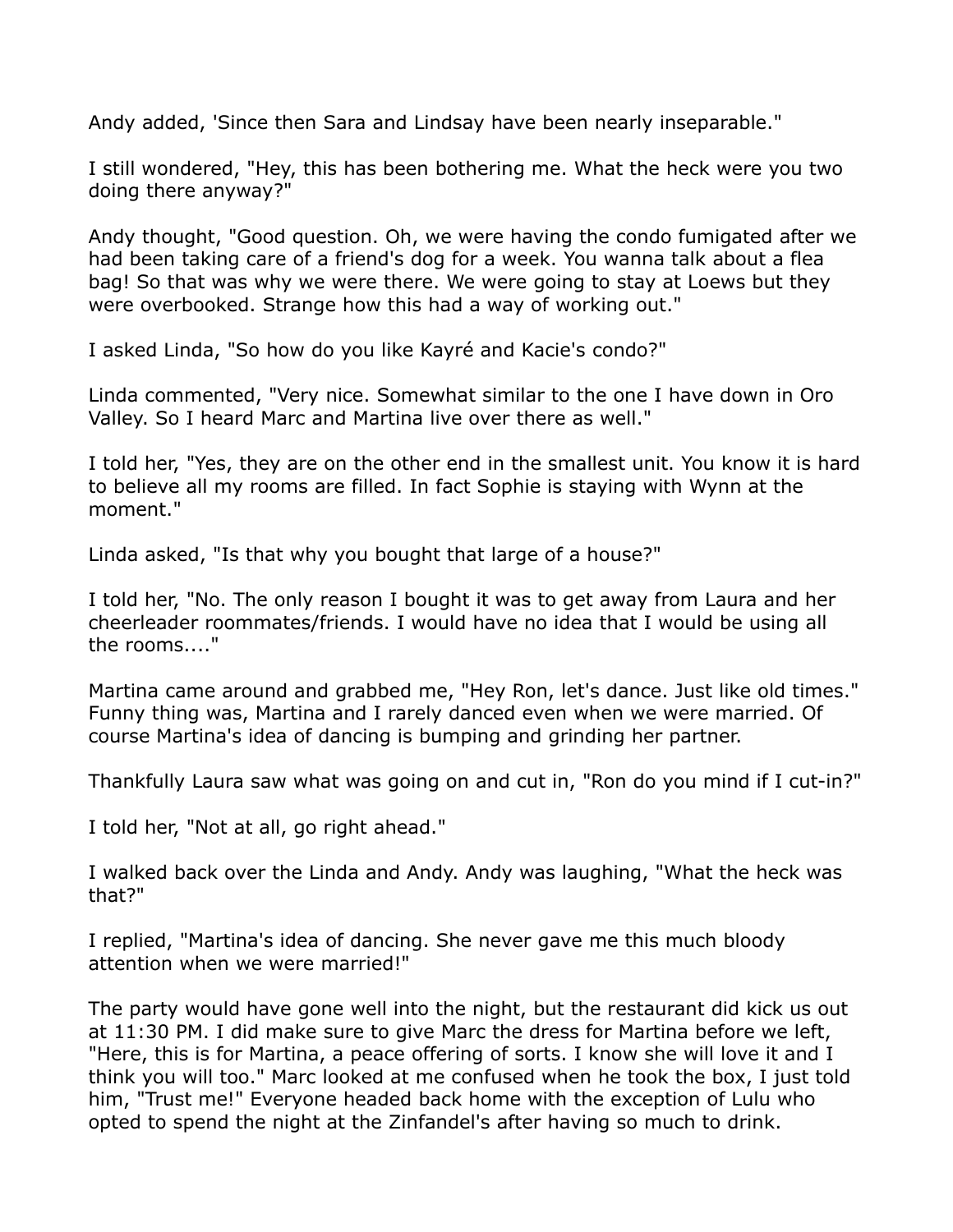The rest of the weekend was fairly quiet. Most of Sunday everyone slept trying to recover from the night before. Around 9:00 AM Tuesday morning Ben and Lisa returned. Over the next several hours the two of them installed the mechanical components, the call box and finally the gates. Ben explained, "We did make one upgrade, the system can also run on batteries in the event of a power-failure. Gate codes and remotes will work, but not the intercom features since that does require power to function."

That evening I handed out remotes to Wynn, Sara, Maya, Andy and Lindsay as well as Laura. I advised them, "The remotes should work as far as the circle." Then I explained how the intercom system worked, "When a visitor comes up they will push the call button on the call box outside. That will buzz the intercoms in the kitchen, presentation room, great room and/or my office. On those intercoms there is a button marked as 'AUX' pressing and holding this will let you talk to the person at the call box. To open the gates, release the 'AUX' button and then press it three times. You will hear a beep on your end at the caller will hear a tone and see an 'Open' message as the gates open." I concluded, "Now, the exit gates are just like those in the community, drive up and they will open automatically. This system is also designed to work in a power failure as far as remotes and gates are concerned. The intercom won't work since the main system is tied into the house's power system."

## **Chapter 20: A Christmas Eve Game**

The next morning I was able to get everyone out of the house with the exception Wynn. I called her into my office, "Okay, so we are going to be doing a game tonight."

Wynn pointed out, "But we have an odd number of people."

I explained, "I know. But I won't be participating. I have a big job I want to work on and will be playing Santa later this evening anyways. Plus will need to do the wake up call too. As we did in the past we will be using the bed restrains system and also I have put together some play bags with various toys. So, one of those in each room as well. I will need you to presetup the Queen Suite, King Suite, Maya's Room, Presentation Room and your suite. I'll explain the assignments later."

Wynn advised me, "Okay, I'll start getting stuff setup."

I headed out to my shop to grab me 10 cable tags which would be attached to each belt key so we could easily keep track who's was who's. On my way back up I grabbed a large mason jar from the recycle bin. I would have they key holders tag their keys and then deposit them in the jar. I would later place each key either in a red envelope for the subs or green envelope for the doms. I called over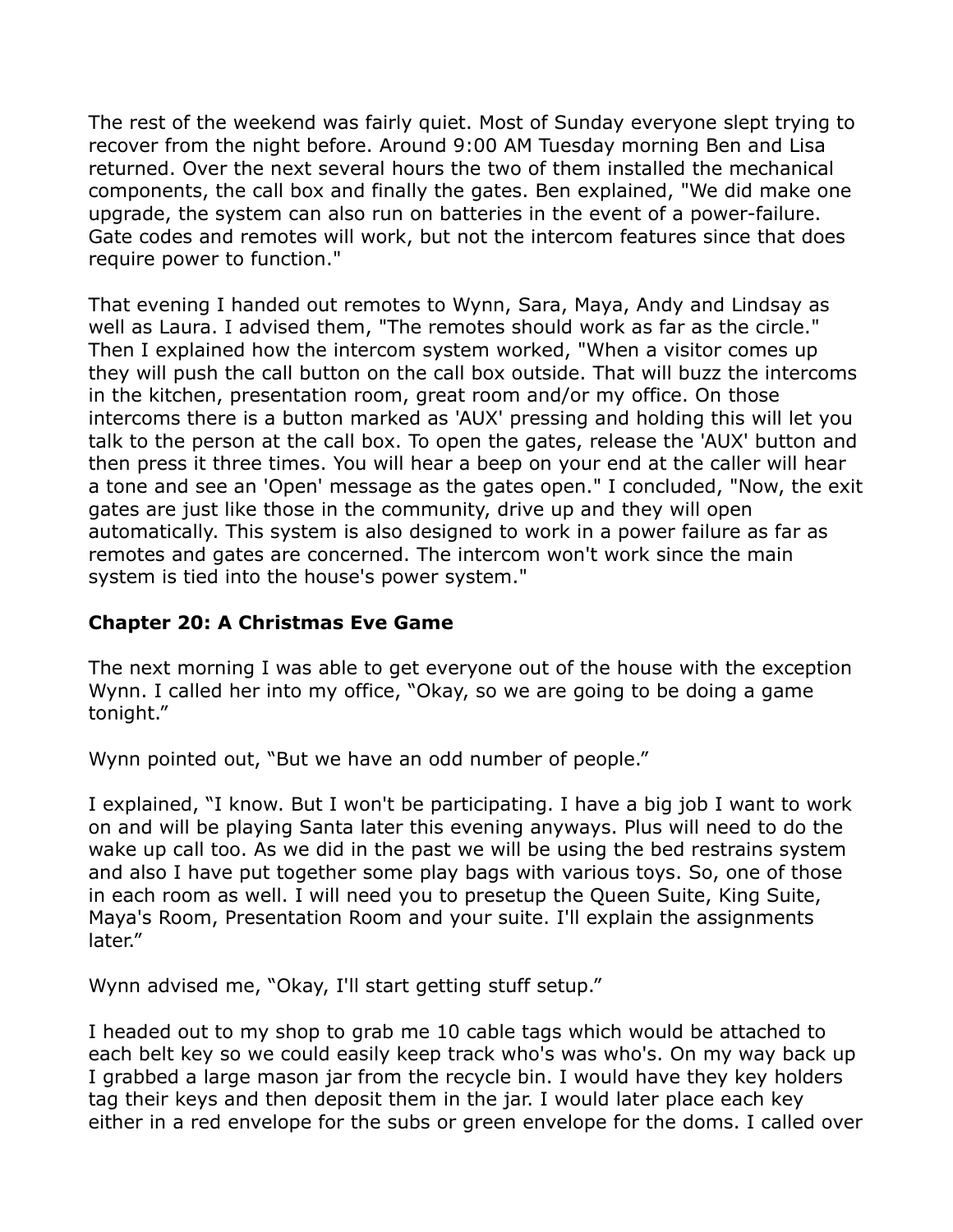to KFC and placed a large order for delivery to come that evening.

Everyone returned later that afternoon and I had them gathered in the Great Room and explained, "Okay folks we will be doing a game tonight." I could sense a wave excitement with some of the people and confusion with the others so I explained, "For those of you who have not participate in a Merlot Mansion Game before, let me explain a few things. First everyone that has a belt, needs to be belted. If you are not already please go do so now." I waited but no one left, "Okay, that went better than I expected. Now, does everyone have their belt keys with them? If not go get them please."

Most everyone cleared out except Wynn, "I have mine already."

I handed her a cable tag and a Sharpie, "Here put your name on this and attach it to the key ring. When you've done that place it in the mason jar." Wynn did as she was told and placed her key in the jar when others started returning. I informed them, "Pickup a cable tag, put your name on the tag, attach the tag to your key ring and place it in the mason jar." After everyone had placed their keys in the jar I explained more, "Now, each of you will be partnered with a playmate. One of you is going to be sub while the other will be a dom. Your partners have already been determined and you are not change partners. Nor should you leave your room unless it is to use the bathroom. We will begin after dinner. Dinner should be here in about 2-hours. You have 90-minutes to get freshened up and choose the outfits you want to wear tonight. I would not suggest changing into the outfits until after dinner given we will be having KFC. Bring what you are going to wear down to the playroom as you will be able to use the changing rooms down there. After 5:30 PM you may not re-enter your rooms. Once you drop off your clothes in the playroom, you can come up to the Great Room until Dinner. That is all."

Once everyone left I took the mason jar back to my office and started getting the envelopes ready. I placed Lindsay's, Lorena's, Maya's, Blanche's and Sophie belt keys in green envelopes and attached their playing card to the front. Meanwhile I placed Sara's, Miss Kitty's, Andy's, Laura's and Wynn's in a red envelope along with set of cuff keys. A little after 5:30 PM I got on the intercom an announced, "Everyone please meet in the Great Room in 10 minutes." Wynn took this as her queue to finish setting up the rooms.

- Hearts (Subs) / Spades (Domes)
	- Ace Sara / Lindsay
	- Two Laura / Blanche
	- Three Andy / Maya
	- Four Miss Kitty / Lorena
	- Five Wynn / Sophie
- Room Assignments
	- Spare (Ace) Sara/Lindsay
	- Queen Suite (Two) Laura/Blanche
	- King Suite (Three) Andy/Maya
	- Presentation Room (Four) –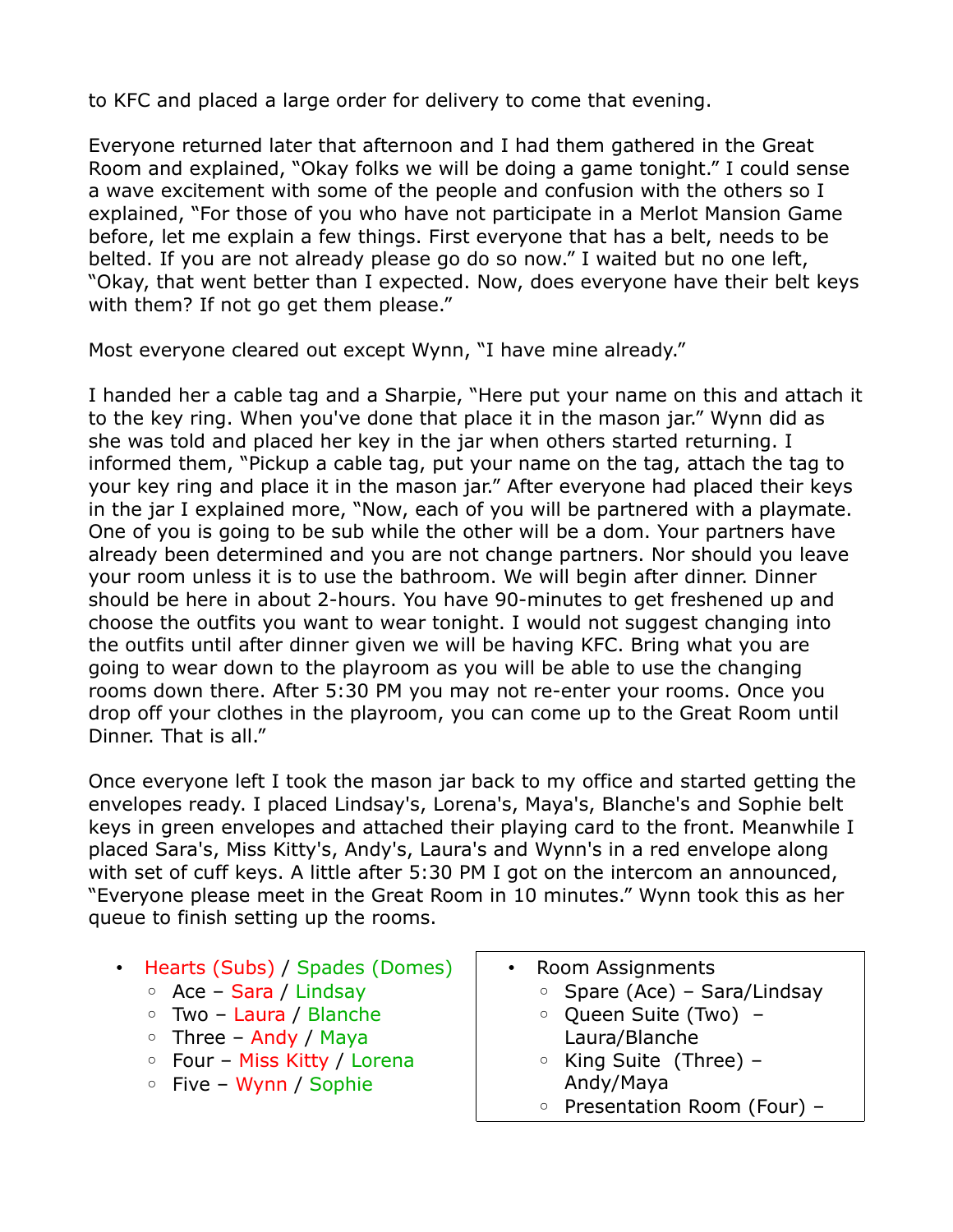Lorena/Miss Kitty ◦ Maid's Suite (Five) – Wynn/Sophie

Wynn returned to my office and confirmed, "All the rooms are setup and everyone is accounted for. Now what?" I looked at my computer clock and waited a few seconds. Wynn was wondering what I was up to, "Well?" The doorbell rang.

I suggested, "How about you get the door?"

Wynn gave me a dirty look and left my office to answer the front door. I entered the Great Room and announced, "Dinner has arrived." We all headed into the dining room and dinner was gone in about 30-minutes. I announced, "Wow, made fast work of dinner. Everyone into the Great Room. I'll be right back." I headed into my office and grabbed the five green envelopes. I returned and announced, "Will Sara, Miss Kitty, Andy, Laura and Wynn please come join me in the playroom. The rest of you shall wait here for me to return." The six of us headed down the stairs and into the playroom. Upon arriving in the playroom I asked, "Which three would like to get changed first?" Sara, Andy and Wynn volunteered first, followed by Miss Kitty and Laura.

Once they were all changed I explained, "You five are going to be subs tonight. I am going to give you a green envelope which has your domes belt key. You can do whatever you want with the envelope as long as it remains in the suite. You can leave it in plain site, hide it on your person, in the bathroom, etc. When you enter the room you are going to find a restraint system setup on the bed for your ankles, waist and neck. These are all quick-restraints. You will also find a gag and blindfold as well. Hanging from above the headboard is a tether with a set of cuffs. Once you have the quick-restraints fastened along with your blindfold and gag, you will cuffs your wrists and wait. It will be about 20-minutes before I meet with your dommes, so expect to be waiting for about 30-minutes. They will have the keys to your cuffs and belt, but that does not mean they have to use them. I will do a wake up call in the morning around 7:00 AM and you will have about an hour to get cleaned up before breakfast will be served by the Zinfandel's. Okay, I am going to start handing out the envelopes now. Be sure to attach the playing card to the door of your room so your subs can find you."

I started handing out the green envelopes, "Sara, you will be up in Maya's room. Miss Kitty, you shall be in the Presentation Room. Andy, you have the King Suite. Laura, you will be in the Queen Suite. Wynn, you will be in your suite. Everyone please use the stairs in the kitchen to get up to your assigned rooms. Wynn you will need to come back down through the foyer then go to your suite from there. Okay you have five minutes to get to your rooms. Have fun."

Everyone left for their assigned rooms to get ready. 10-minutes later I returned to the Great Room, "Alright, go ahead and head down to the playroom and get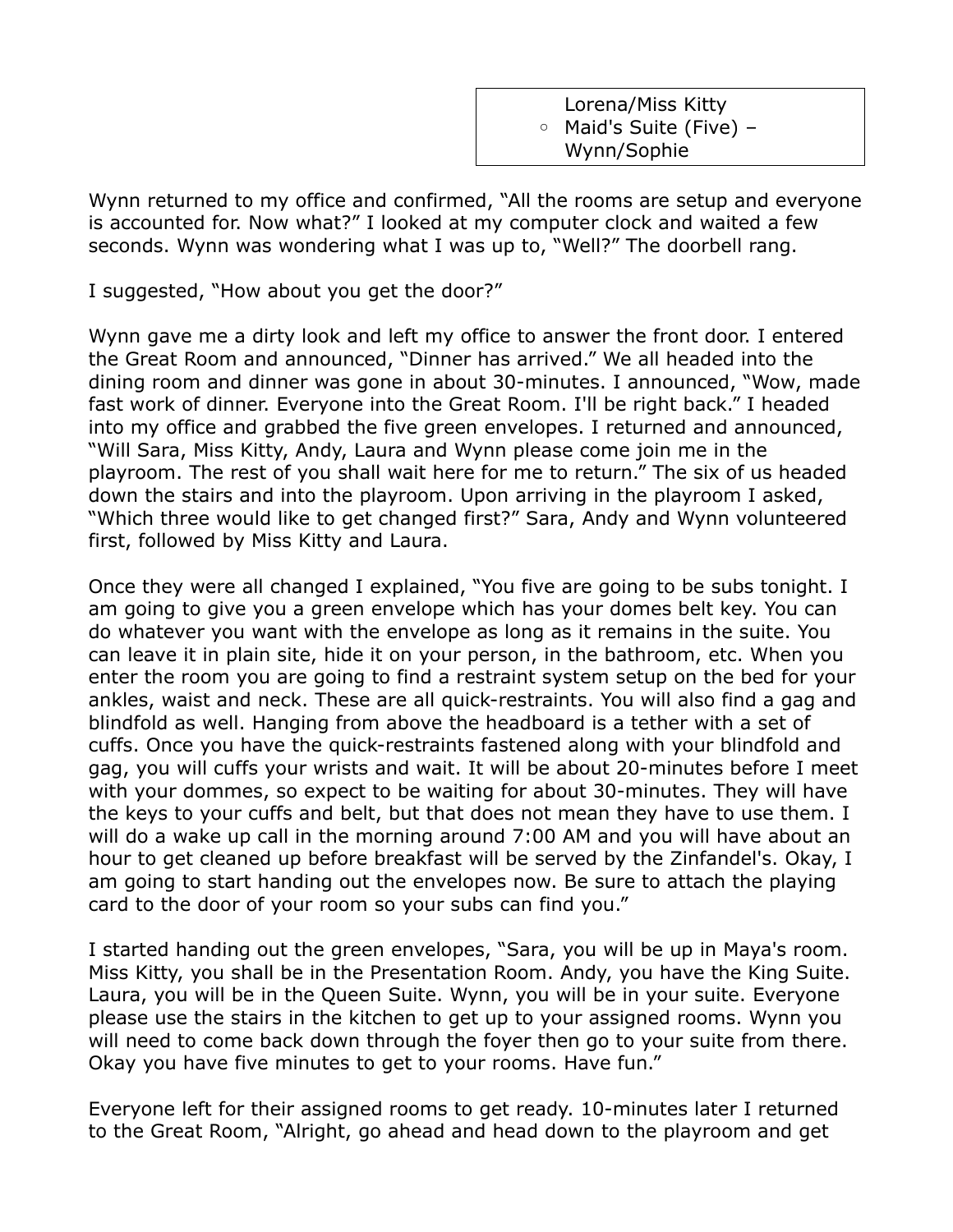changed. I'll be down shortly with more information." As the remaining players headed downstairs I went to my office and grabbed the red envelopes. I made my way down to the playroom and waited for Blanche and Sophie to finish changing.

I explained the rules, "I am going to give you a red envelope with a spades playing card attached. Your sub has placed an identical playing cards in the hearts suit on the door to their room. Now, when you enter the room, you will find your sub gagged, blindfolded and restrained to the bed. In your envelope is the key's to the cuffs along with their belt keys. Just because you have those keys, don't mean you need to use them right-away or at all. Further, somewhere in the suite is a green envelope which has your belt key inside. They could have your envelope in plain site, hidden on their person or somewhere in the suite. They do not have to tell you where it is if they do not want to. Once you go into the room, you should not leave with the exception of Lindsay and Lorena to use the hall powder room. In the morning I will do a wake up call around 7:00 AM. You will have about an hour to get cleaned up before breakfast will be served by the Zinfandel's. Any questions?"

No one had questions and were anxiously awaiting their room assignments. I started handing out the envelopes, "Lindsay, you will be in Maya's room. Blanche, you have the Queen Suite. Maya, you shall dominate in the King Suite tonight. Lorena as I mentioned earlier you have the Presentation Room, the powder room will be on the left side when you exit the room. Last but certainty not least we have Miss Sophie in the Maid's Suite. Have fun, but please respect your sub's limits and be safe!"

Everyone departed which gave me a chance to work on a large web job, which if I completed would mean a nice Christmas Present for me. Lindsay headed up the stairs and commented to everyone else, "Geez, I get the sub who is on the other side of the house!"

Maya replied as she was entering her sub's room, "I feel your pain sister, I've got the King Suite! Do have to say though, love your elf outfit!"

Lindsay giggled, "Use to wear it when we did the holiday parties at the club". She sighed as she thought about old times. She was thinking to herself that this better be worth it. She was wearing a very short green dress with red and green tights along with the curly elf shoes and a hat. She was wondering who her sub would be. She opened the door and was shocked as to what she saw. There restrained to the bed was Sara in her black widow corset, a black PVC skirt along with black stockings and sandals. Lindsay was somewhat jealous at how hot Sara looked in the Black Widow corset, she always though that she couldn't wear it as well as Sara did. Lindsay did a quick scan of the room hoping that may be the green envelope would be in plain site. Lindsay did not see the envelope but figured Sara would give it to her or at least tell her where to find it. Now Lindsay was wondering which belt Sara was wearing. Being that Sara was in the Black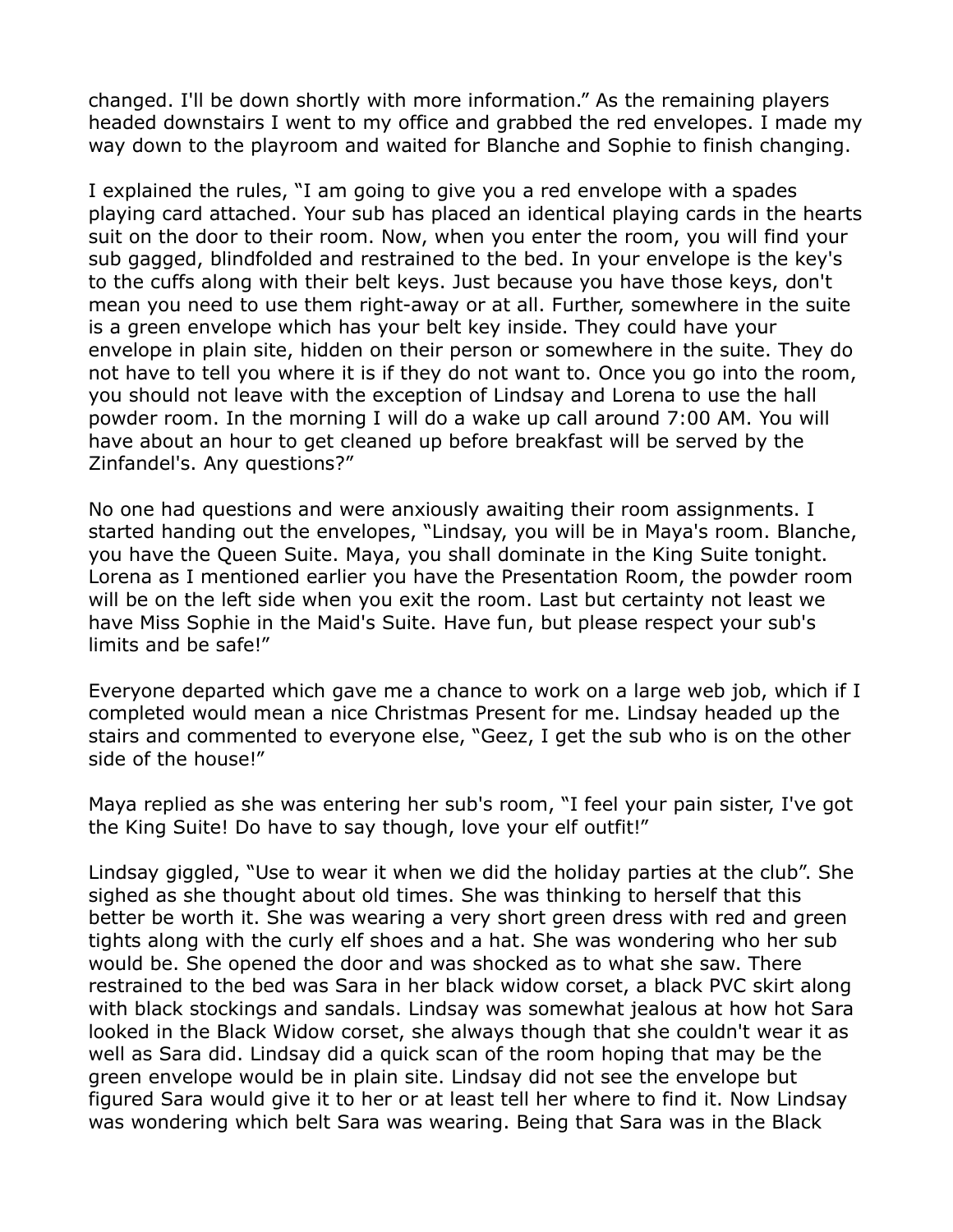Widow, would likely mean she was not wearing her armor. The easiest way to find out would be to put Sara on her side and undo the corset. She could do that without having to release Sara from most of the restraints.

She was about to undo the neck restraint when she noticed the 'toy bag' on the chair across from the bed. Lindsay was curious and opened the bag and looked through the contents. She found a toy which would not only stimulate Sara's pussy but would also tickle her clit. She turned it on for a second to make sure it worked. The noise of the toy made Sara jump. Lindsay set the toy down on the bedside table and went about removing the neck restraint. She then rolled Sara onto her side and noticed she was indeed just wearing a normal belt. She still couldn't get over how good Sara looked in the Black Widow and decided to leave her in the corset. She looked at the PVC skirt and noticed it could be removed by undoing the snaps on the waist. Lindsay removed the skirt and then rolled Sara on to her back, re-attaching the neck restraint.

Lindsay carefully ripped open the red envelope and removed Sara's belt key. With a little luck she was able to get the belt off of Sara. She placed the belt on a nearby chair and then picked up the toy. She slowly inserted the toy into Sara's pussy. Sara moaned as the toy slid effortlessly into her very wet pussy. Lindsay then lined up the clit tickler and turned the toy on. When they toy came to life Sara jumped against her restraints and let out a muffled scream. For the next hour Lindsay tortured Sara with the toy. Of course she was torturing herself as well still being belted. She realized this every time she reached down to touch her pussy. She scanned the room again, just hoping the green envelope would magically appear somewhere. Lindsay was kind of lost in thought when Sara had a massive orgasm. Unfortunately for Lindsay, the orgasm was more than Sara could handle and she passed out.

Lindsay was kicking herself for not being more careful in making sure Sara did not get too much stimulation. She was wondering now if she would be getting out of the belt tonight or not. She wasn't too sure what to do at the moment. She opted to release Sara from the restraints and remove her gag. She turned off the light and then laid down next to her. A couple hours later Lindsay had fallen asleep and Sara had woken up. Sara realized she was not gagged, in her belt or even restrained. She was still wearing the blindfold. Sara removed the blindfold and allowed her eyes to adjust to the night light. She then noticed an elf laying next to her. She wasn't sure at first who it was as her eyes were still adjusting. Sara noticed the blonde hair under the hat and determined it had to be Lindsay.

Sara sat up and thought for a moment and an evil idea crossed her mind. Now, Sara knew Lindsay was a heavy sleeper, so she repositioned the restraints and attached them to Lindsay. Sara thought for sure Lindsay would wake up when she cuffed Lindsay's wrists. Lindsay was still sound asleep. Sara then walked over to the TV and reached behind it, retrieving the green envelope containing Lindsay's belt key. Sara carefully removed Lindsay's tights and then removed the belt. She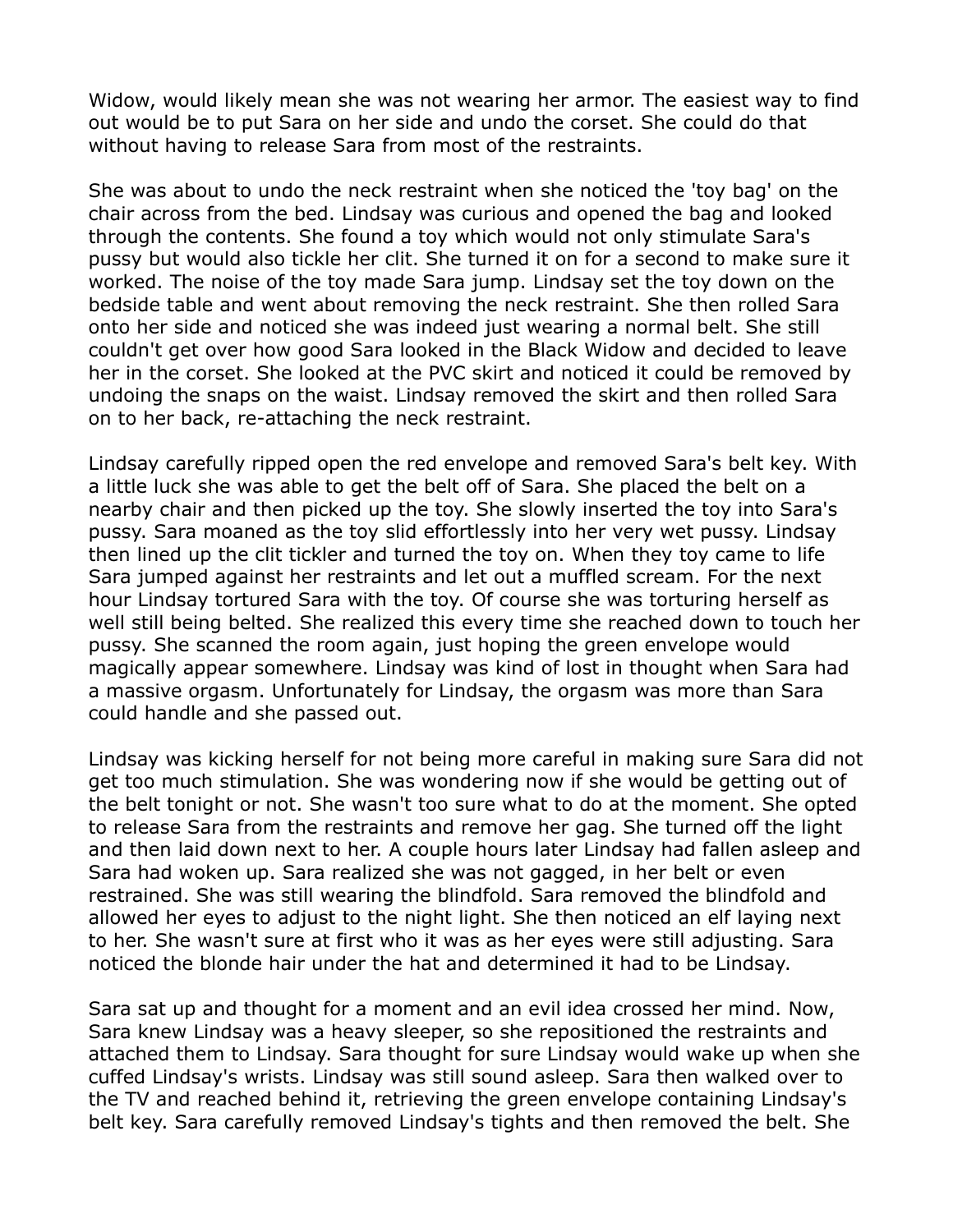was expecting Lindsay to wake up at any moment, but she was out like a rock. Now that the belt was off Sara started rubbing Lindsay's pussy. This resulted in some moans from Lindsay but she was not really awake. Sara adjusted the ankle restraints so Lindsay's legs were spread enough for Sara to get to her pussy. Sara began eating Lindsay's pussy, which still did not get the attention of Lindsay. Sara saw the toy Lindsay had used on her earlier sitting on the table by the bed. She inserted the toy into Lindsay's primed pussy and fired it up. This finally woke up Lindsay and she realized she was now the sub, "Hey! What happened?"

Sara looked up from between Lindsay's legs and smiled, "Merry Christmas dear! Now, let me give you your present." With that Sara removed the toy and resumed eating Lindsay's pussy and rubbing her clit. Lindsay had a couple orgasm before Sara released her. The two of them cuddle and kissed each other before falling asleep in each others arms.

Blanche headed into the Queen Suite dressed as Mrs Claus and noticed her partner's daughter restrained to the bed. Laura was wearing a green corset, long skirt and nude stockings. Blanche was having some reservations but decided she would show Laura a good time. She would start off by giving Laura a deep massage provided she could find some massage oil. Blanche checked in the bathroom and sure enough she found a bottle of peppermint oil. The next task would be to get Laura out of the corset and skirt. Blanche released the waist and neck restraints so she could get Laura on her side. After she loosened up the corset, she unzipped Laura's skirt, pulling it down to Laura's knees. She placed Laura on her back and re-attached the waist and neck restraints. Blanche was able to open the corset and then disconnected the tether connecting the ankle restraints to the bed. This allowed her to remove the skirt. She then noticed the green envelope which had her belt key. Blanche opened the envelope and removed her belt key and then proceed to remove her belt. She climbed upon the bed removing Laura's gag and then straddled Laura's face allowing her Mrs Claus skirt to drape over Laura's head. Laura knew what to do and started on Blanche's pussy. Laura was still blindfolded and even if she wasn't she would not be able to see much with Blanche's skirt draped over her head.

Blanche was surprised at what a good job Laura was doing on her pussy. She opened the bottle of oil and rubbed some on her hands and then started massaging Laura. Blanche was having a hard time focusing as Laura was doing a darn good job on her pussy. Before she got too excited, Blanche dismounted Laura's face and resumed the massage. Blanche was getting turned on by Laura's body. Even though Laura's tits were small they were well formed and Blanche couldn't help herself from sucking on the nipples. Blanche laughed to herself as she would have never seen herself as a cougar. As she was sucking on Laura's tits she reached down and started rubbing Laura's pussy. Laura was moaning loudly and was pleading, "Get me out of these cuffs and I can return the favor."

Blanche would love to have some attention but she did not want Laura to be able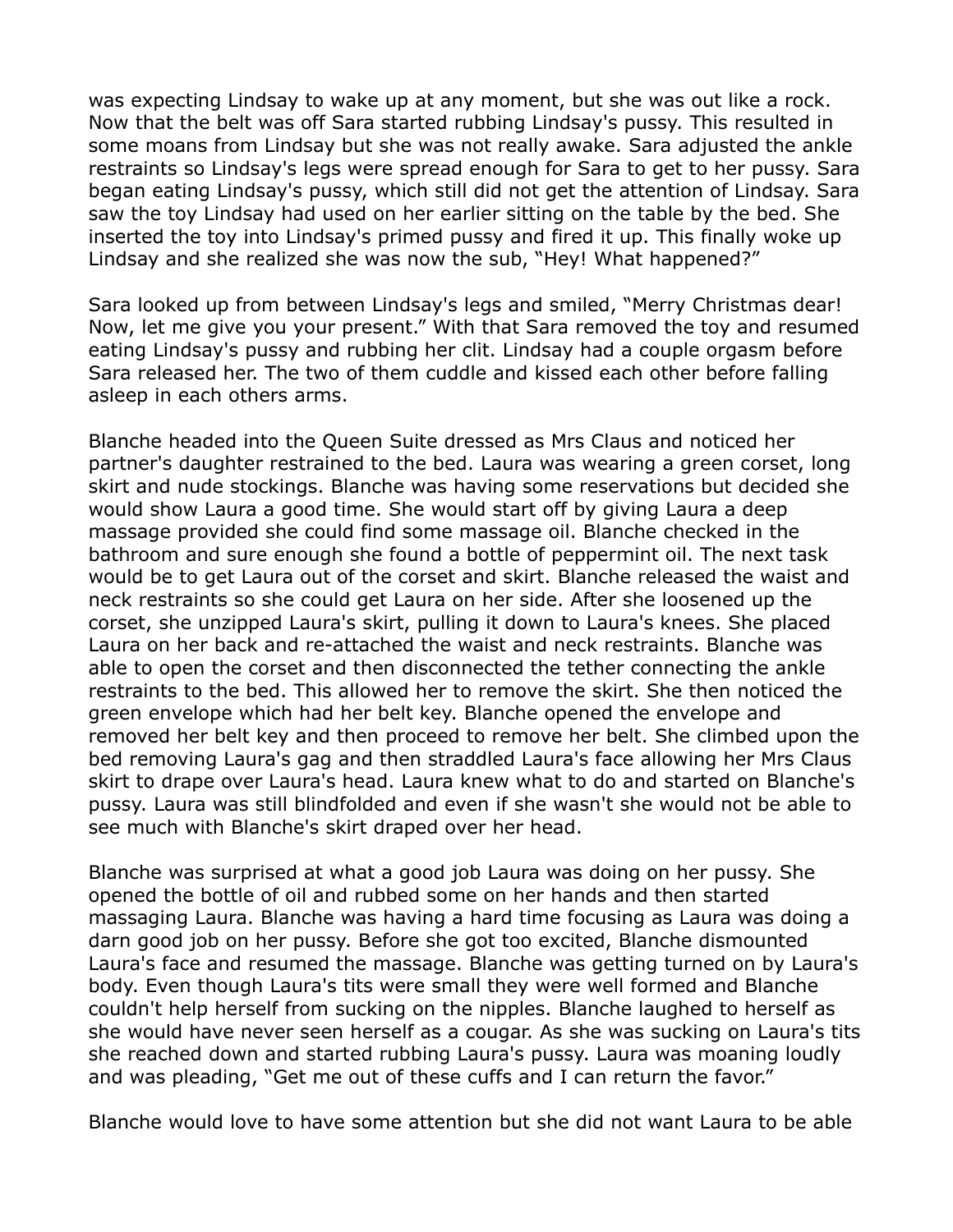to remove the blindfold. She had noticed the toy bag earlier and decided to see what she could find. She noticed a set of Velcro cuffs with attached tethers. Blanche smiled, this would give Laura's hand some freedom but not enough to reach up to the blindfold or to release the other cuff. She attached each tether to the corners of the foot board. Blanche removed the cuff key from the envelope and first undid Laura's left wrist, attaching it the Velcro cuff and repeating the process with Laura's right wrist. Blanche climbed back on the bed and resume sucking on Laura's tits while rubbing Laura's pussy. Laura wasted no time and started finger fucking Blanche's pussy while rubbing Blanche's clit with her thumb. Blanche really thought she could control herself, but Laura made quick of bringing her to orgasm. Blanche let out a scream, "Oh God! YES!"

Laura stopped for a second and asked, "Blanche?" She then resumed her assault on Blanche's pussy and brought her to another orgasm within a couple minutes.

Blanche was panting, "Oh God! Laura stop, I can not take anymore."

Laura laughed, "Sure you can!" She started fucking Blanche's pussy harder and faster. Blanche had yet another orgasm and collapsed on top of Laura who bargained with Blanche, "You want me to stop, release my wrists." Blanche really didn't want to release Laura this early in the game but she really could not take much more, "Okay, have it your way."

Laura started fisting Blanche. While Blanche was enjoying the stimulation she was just too tired, "Okay, you win." She released Laura's left wrist and begged, "Please stop!"

Laura reached over and released her right wrist and then removed the blindfold as Blanche got off the bed. Laura's eye adjusted to the dim light in the room. She saw Blanche's outfit and commented, "So this is what Misses Claus does while Mister Claus is out delivering toys!"

Blanche release Laura form the rest of the restraints and joked, "I only get one night a year that he is out of the house". The two ladies massaged each other and chatted until they fell asleep.

Maya walked into the King Suite wearing a sheer black body-stocking with a pair of short-shorts and her 6-inch ankle boots. Maya surveyed the room, more interested in seeing if the green envelope was in sight. She could not find the green envelope anywhere, but then noticed a white envelope on the table by the door, "What is this?" She opened the envelope and noticed what appeared to be a set of padlock keys, "What do these go to?" Maya had been too busy trying to plan her escape from her belt to notice who her sub was. She walked further into the suite and noticed it was Andy who was retained to the bed. Andy had on a black muscle t-shirt along with a pair of leather shorts. Upon closer inspection of the shorts, Maya noticed the locking belt around the waits and locking bands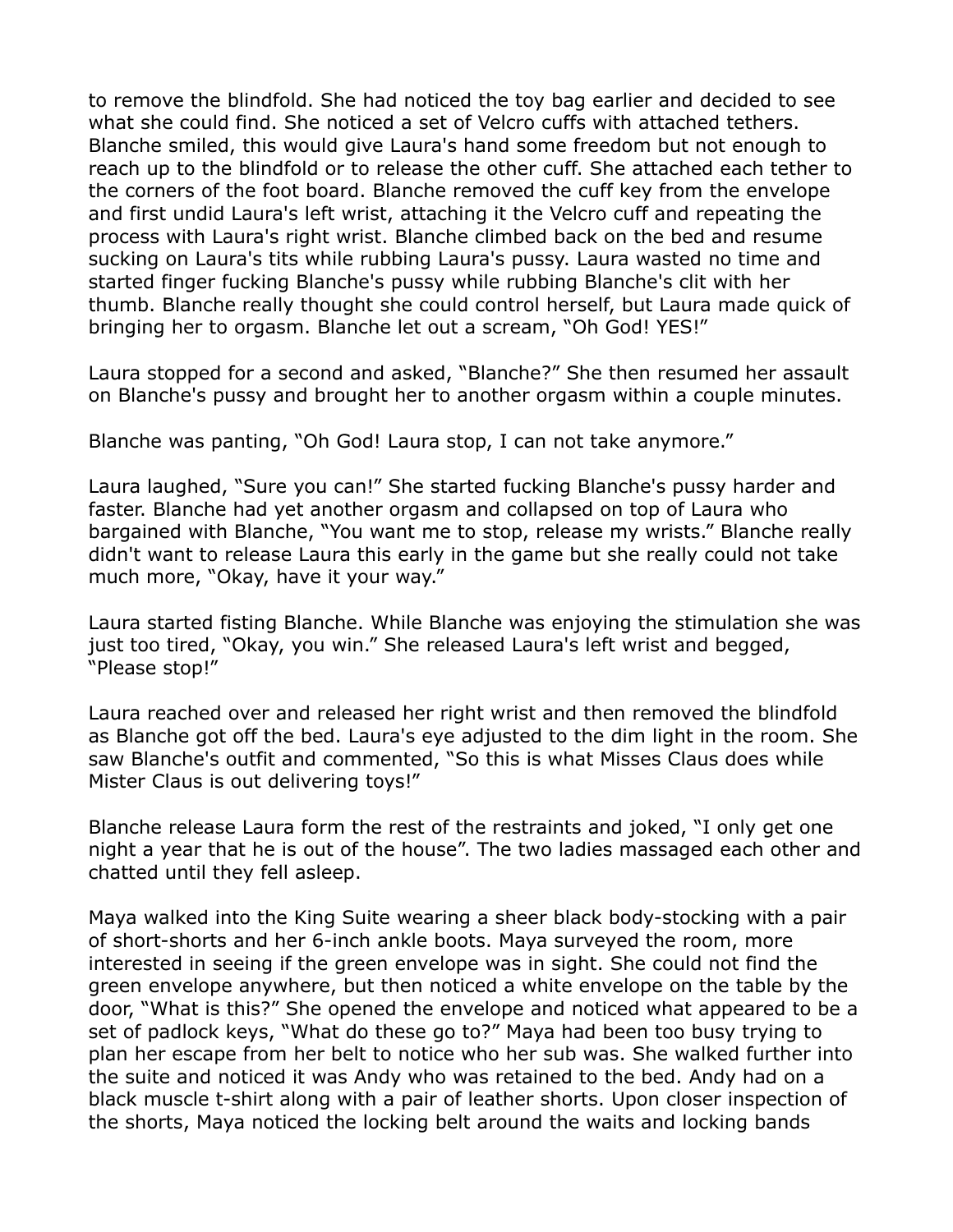around each leg. Maya commented to herself, "Hmm...nice shorts."

Maya was going to rub Andy's cock through the shorts but discovered her also had on a CB-5000. Maya laughed, "Well, no relief for you!" She was still looking for the green envelope and was now trying to decide what to do with Andy. She would like him to service her pussy, especially since she had been let out of her belt for quite some time now. But, since she couldn't get out her belt that would be difficult. If she let Andy loose, she wouldn't be in control anymore and Maya wanted to remain in control. She did have some leverage as Andy did not know Maya had already had found the keys to his shorts. Maya needed to pee so she headed into the bathroom. Upon finishing her business she got up to flush the toilet and saw the green envelope sitting on top of the toilet tank. She ripped it open and removed her belt.

Given how far the bathroom was from where Andy was restrained, he could not hear the toilet flush and therefore he did not know Maya had found her key and removed her belt. Maya strung him along, "Now, what to do with you." She noticed the toy bag over on the love seat, "Oh...what do we have here?" She opened the bag and looked through the contents. A dildo fell out of the bag and rolled over towards the dresser. Maya went to retrieve the dildo and noticed one of the drawers was partially opened. She glanced in the drawer and saw a Hitachi Magic Wand massager. Maya got an evil idea. She pulled out the massager and found a plug by the bed. She placed the massager on the bed between Andy's legs. She removed her short-shorts and then got up on the bed. Very carefully and quickly Maya removed the gag and then set her bare pussy on Andy's face. Andy did not need to be told what to do and started eating Maya's pussy.

Maya let Andy get warmed up on her pussy before she started torturing him. She leaned forward and grabbed the massager turning it on and jamming it up against Andy's crotch. Andy was surprised and stopped what he was doing. Maya turned the massager up to a higher setting. Andy's cock started to get hard, but given it was encased in a steel tube there was not much room for expansion. Maya warned him, "Start licking my pussy again or I will put this on the highest setting." Andy didn't think much of Maya's threat until she did turn the massager up to the highest setting. Wrenching in pain Andy started back on Maya's pussy, "That's more like it." She turned the massager down to a lower setting. Each time Andy started deviating from Maya's pussy or wasn't doing a good enough job, she would turn the massager back to high. After about an hour Maya had her first orgasm in nearly a month, "Oh wow, it has been a long while since I've had that intense of an orgasm! Okay, I suppose it is only fair that I give you some attention. After all your wife is the best thing that has happened to Sara, so I owe you some thanks."

Maya got up and took the padlock keys out and undid Andy's shorts. She slid them down to his knees. Maya was expecting a regular CB-5000 that she had seen us guys in before but this was a CBT-7500. It was similar design the CB-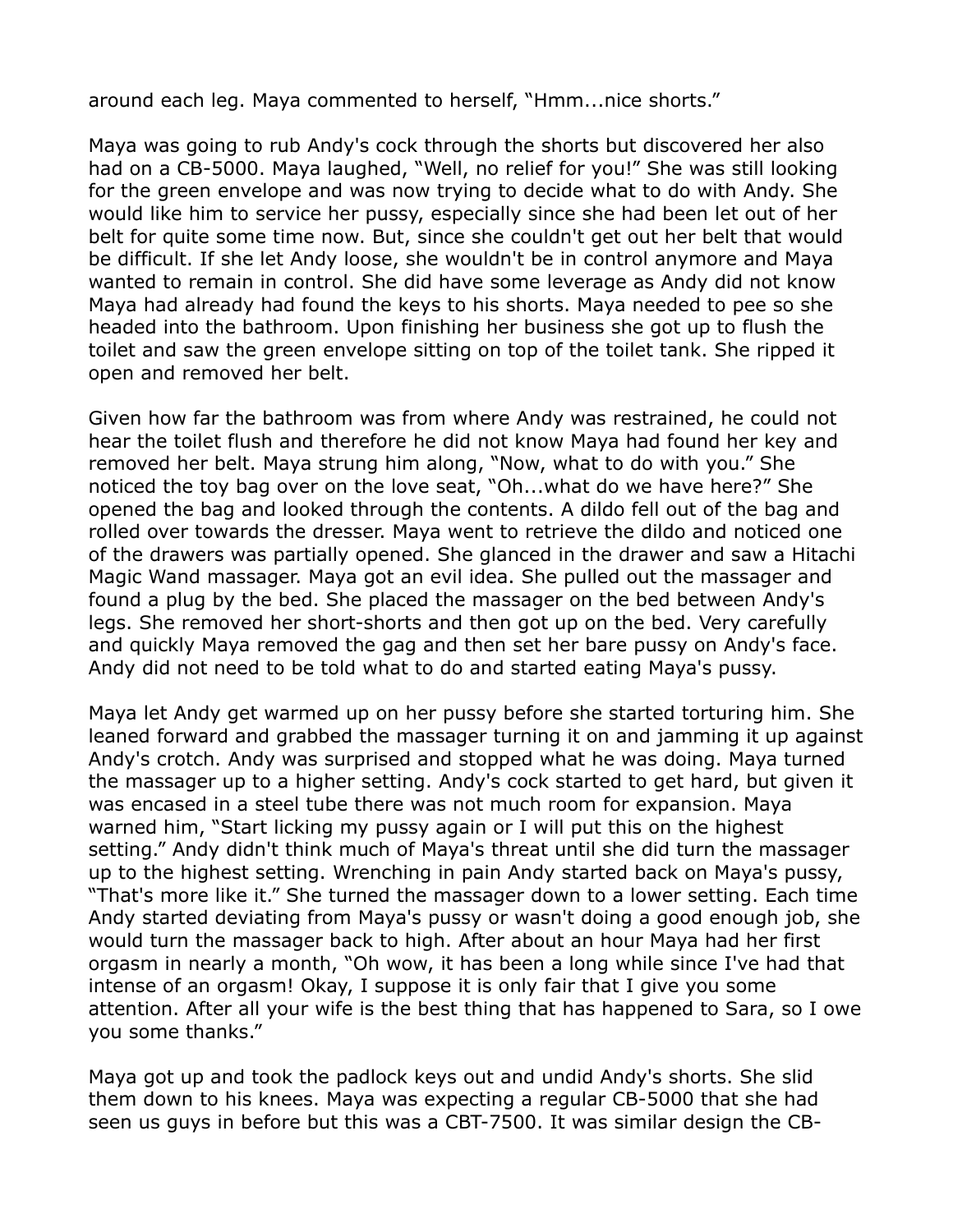5000 except it used a slightly curved steel tube with a small hole at the end and had an integrated locking system. It took Maya bit of time to figure out the lock but finally managed to get the tube detached from the cock ring. She then noticed as she started pulling the tube off, that it contained an insert that went into the urethra which made pulling-out of the device impossible. She set the device on the table and got back atop of Andy's face. She leaned forward and started sucking Andy's cock. Again Andy was paying more attention to the stimulation on his cock than Maya's pussy. Maya laughed, "Geez, Lindsay needs to do a better job training you!" She grabbed the massager and turned it on and placed it next to Andy's cock. The stimulation was too intense for Andy and he started begging Maya to stop, "Lick my pussy and I'll turn this down." Andy started licking Maya's pussy and sucking her clit as she turned the massager down and went back to his cock.

Maya had a couple more orgasms, but some how had managed to keep Andy from having any. Somehow her mind had turned to a conversation she had with Sara while back. It was Sara telling her how Martina had taught her how to give Ron 'the ultimate orgasm' which involved sucking his cock while massaging his prostrate. Maya had noticed a bottle of lube and some latex gloves in the bathroom when she was looking around earlier. She released the waist restraint and then removed the ankle tether so she could completely remove Andy's leather shorts. After getting the shorts removed, she reattached the tether and adjusted the ankle restraints so his legs were spread. She headed into the bathroom to pee again and to get the gloves and lube.

Maya returned loosened the tension on the ankle tether and hoped upon the bed. As she nosily put on the gloves she taunted Andy, "Here is a little something I learned my sister, compliments of Ron's ex-wife!" Andy really wasn't too sure what was going on, that was until he felt Maya's gloved fingers working his asshole. He then felt Maya insert a lube syringe and filled his asshole with lube. She removed the syringe and started started sucking Andy's cock. Andy was wondering if Maya was really going to massage his prostrate....a few minutes later that question was answered when Maya stuck her finger in his ass and started massaging his prostrate. Andy was moaning loudly, but yet was not cumming. Maya laughed, "Hmm, I'll give her credit though, Lindsay must have trained you well in orgasm denial. Okay, time for 'Plan B'."

Andy groaned, "What is 'Plan B'?"

Maya let out a witch like crackle which even surprised herself, "You'll find out shortly." She continued the prostrate massage and sucking his cock. With her left hand she reached over and grabbed the magic wand and placed it against his scrotum. She started on the lowest setting. Andy's cock was starting to dribble out more precum, so she turned up the massager. She was about to kick it up another notch when Andy finally cummed very intensely in her mouth. She also felt his anus muscles contracting against her finger as he orgasmed. She pulled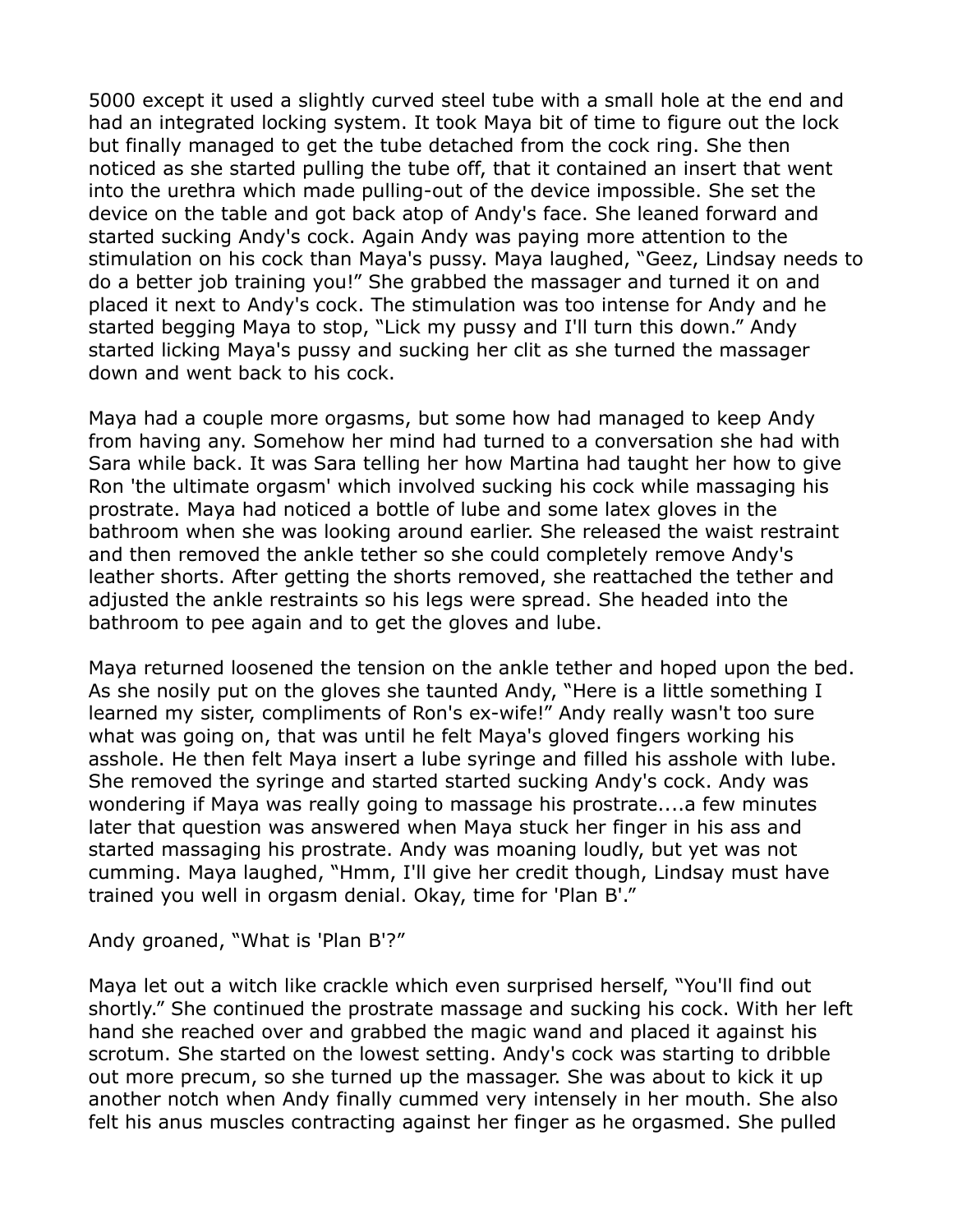her finger out and turned off the massage, but lightly continued sucking his cock to clean him off. She got off the bed headed into the bathroom to dispose of the gloves. On her way back, she put her belt back on along with the short-shorts. Maya removed the restraints from Andy's ankles, waist and neck as well as undid the cuffs. She told him, "I will go sleep on the sofa."

Andy reached over and tried to rub Maya's pussy but discover she had put her belt back on, "Why are you back in your belt? Let me fuck you."

While Maya would have loved the attention she felt it was best that she did not allow Andy to penetrate her, "That's okay Andy, I'd rather you not. Out of respect for Lindsay."

Andy commented, "Okay. I am sure she would be fine, but I understand." Maya did lean over and kiss Andy before she went to lay down on the sofa by the deck.

Miss Kitty headed over to the Presentation Room. She was wearing leather Capri pants and a leather corset along with tan stockings. She entered the room and saw our mother restrained to the bed in a sheer black blouse, waist cincher and a long skirt that hid most of her stocking covered legs. Miss Kitty let out an evil laugh, "Ah Miss Merlot, we meet at last!" Lorena wondered what was in store for her. Since Miss Kitty was not in a belt, she was not looking for a green envelope. While there was a green envelope it only contained a random key.

Miss Kitty noticed Lorena was not wearing a bra under the sheer blouse and started rubbing Lorena's tits. Miss Kitty release the waist restraint and lifted the skirt to discover Lorena's belted crotch along with thigh-bands. She was a bit surprised, "I didn't know you wore a belt. Okay, so there must be a key in this here red envelope." She ripped open the envelope to get the key but then discovered the waist cincher would need to be undone in order to get the belt opened. Miss Kitty laughed, "Had to make this more complicated for me!" She undid the neck restraint and then loosened the tension on the ankle tether so she could get Lorena on her side. Once Miss Kitty had Lorena on her side, she undid the waist cincher. She then noticed the belt Lorena was wearing, "Wow, a high security belt. Blanche really has you under her control!" She rolled Lorena onto her back, reattaching the neck restraint.

Miss Kitty removed the locks on the thigh bands then proceed to unlock the waist band of Lorena's belt. Miss Kitty was in for even more of a shock when she remove the front shield and saw the vaginal plug and then the anal plug, "Wholly shit. I've got get one one of these for Laura. She has been misbehaving a lot more lately." Now it took Miss Kitty 20-minutes to get the belt off of Lorena, "Finally! I can get to your pussy now". As she was setting the belt on the floor, she found the toy bag, "Hmm...a goody bag. Let's see here..." She rummaged through the bag and found a jelly double-headed vibrating dildo, "Oh boy this could be fun!"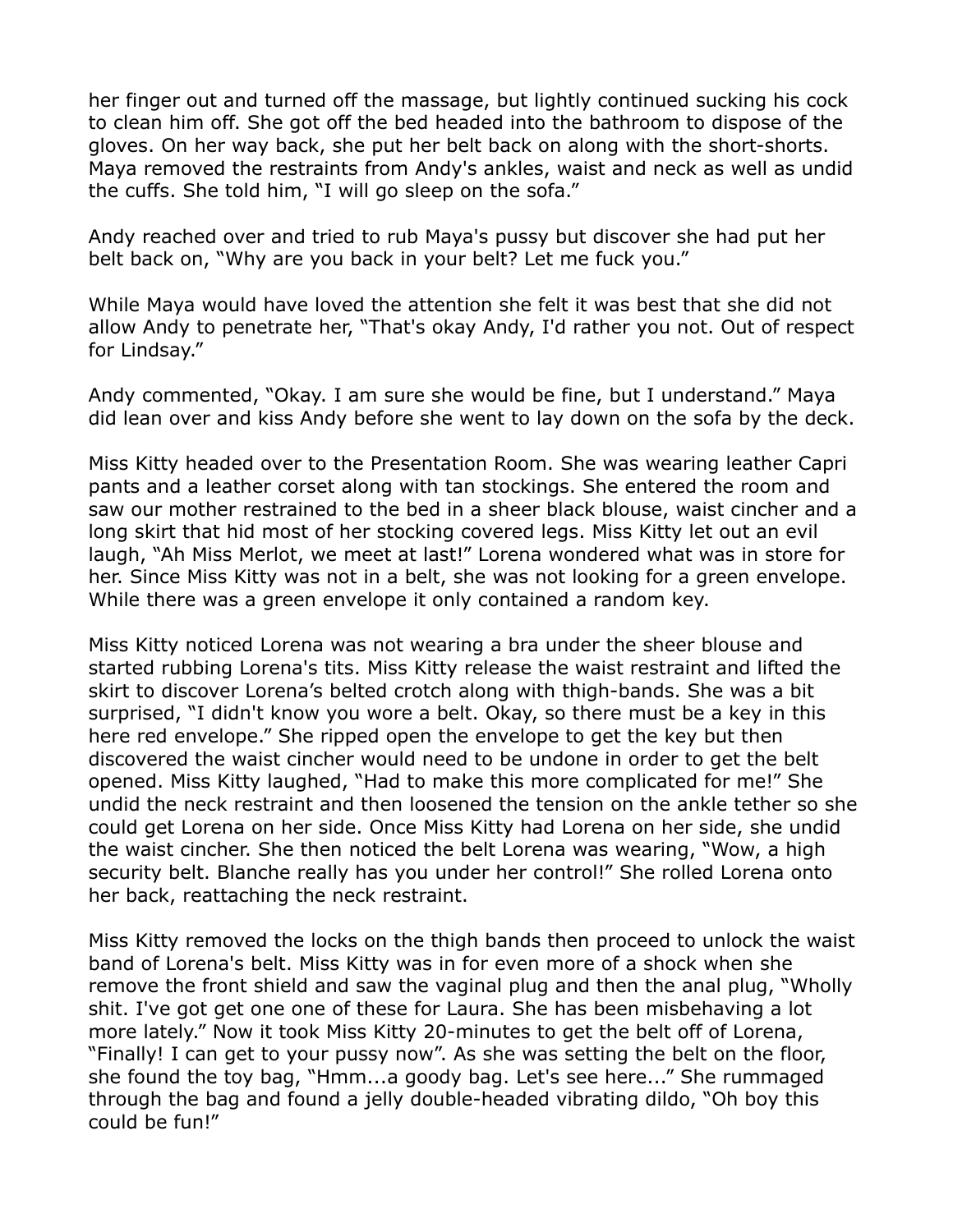Miss Kitty grabbed the dildo and set it on the bed. She looked at Lorena and thought for a moment, "Well, I can't keep you restrained and use this toy so let me see here..." She looked back through the bag and found a wrist-to-waist belt, "Ah here we go this will do well." She grabbed the belt and walked over to the bed. She placed the belt around Lorena's waist and then undid each wrist from the cuffs and placed them in the belt cuffs. She then released the tether on Lorena's ankles along with neck restraint.

Miss Kitty ordered Lorena, "Sit up against the head board, but keep your legs out." Lorena did as she was told. Miss Kitty took some of the extra pillows and placed them against the foot-board. She stripped out the Capri's and climbed upon the bed with her back against the foot-board. She reached over and started rubbing Lorena's pussy, which was met with muffled moans from Lorena. Miss Kitty started rubbing her own pussy as well to get it primed to accept the dildo. Once she determined that both her and Lorena's pussy's were primed enough she inserted the dildo. She then directed Lorena, "Come forward a bit. We need to push this into both of us." Lorena moved down the bed a little as the dildo slid further into her and Miss Kitty's pussy's until the vibrating nub was against both their clits, "Stop. Perfect." Each of them started fucking the dildo and Miss Kitty announced, "And now the fun begins!" She turned on the vibrator and both women cummed nearly at the same time.

Sophie, who was not use to being a Dom was wearing of all things, a black dominatrix dress with black boots and fishnet stockings. She entered the maid's suite to find a a purple mummy restrained to the bed. Sophie looked around to see if her green envelope was laying around anywhere in plain site. It did not appear so. She closed the door and looked over Wynn, trying to figure out how the heck to get her out of the Zentai suit. She ran her hand over the silky fabric and over Wynn's tits. Her hand stopped when she felt the hard steel, "Whoa, she's got a chastity bra on as well..." She then ran her hand down further and discovered Wynn's armor, "What the fuck?" Sophie was really curious as to what the heck Wynn was wearing. She looked some more but still could not figure out who the heck to get Wynn out the Zentai suit. She decided, "Okay, I am going to release your wrists and neck so you can show me how to get you out this suit."

Sophie opened the red envelope and removed the cuff keys. She undid Wynn's wrists and the neck restraint. Wynn was wearing a gag under the mask of the Zentai suit, but the mask itself had a built in blindfold. With her hands and neck free now, Wynn sat up and reached behind her neck and undid the snaps on the hood. She removed the hood and the gag, then decided she would take advantage of her freedom. Sophie wasn't really paying attention to what was going on, she was still in awe over the Zentai suit and still wondering what Wynn had under the Zentai suit. Wynn reached over, grabbed Sophie who was certainly caught off guard, "What the..." Wynn then planted one of her intoxicating kisses on Sophie who had massive orgasm which really caught her off guard, "Oh....god!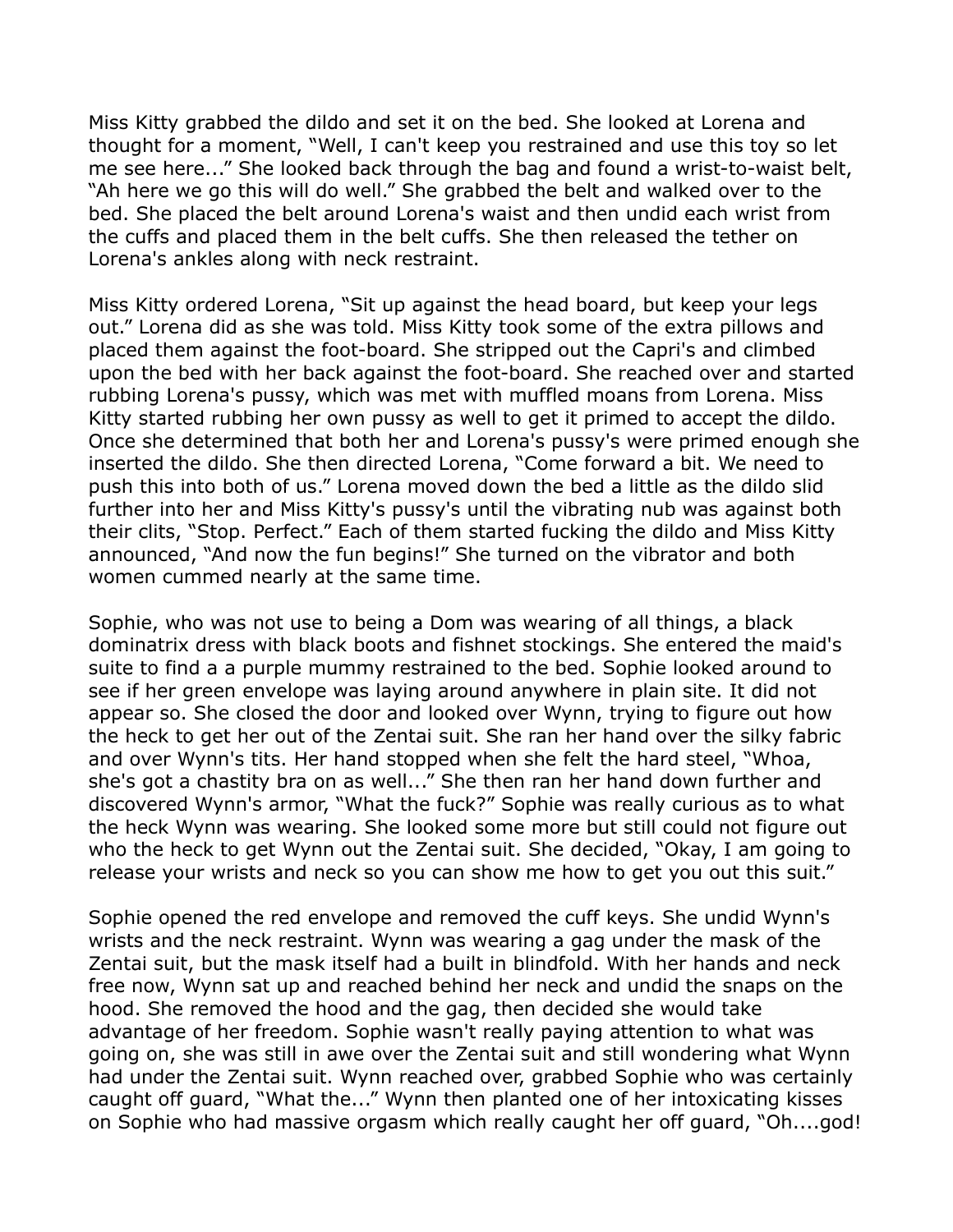Holly shit." Sophie landed on the floor with a thud, "Ow." She got up and shook herself off and then looked at Wynn and asked, "What the fuck was that?"

Wynn laughed, "Gee, I can tell you work with Laura. Her bad habits have rubbed off on you."

Sophie was a bit taken aback or more like embarrassed by Wynn's comment, "Whoops. I'm sorry."

Wynn assured her, "Don't worry about it, just an observation. So, did you like that kiss?"

Sophie was still recovering, "Wow! That was incredible. You've got a talent there girl! I do love the Zentai suit. But I am more curious as to what you have on underneath."

Wynn informed her, "If you will undo the waist and ankle restraints, I can get up and show you."

Sophie thought for a moment and told her, "Well, can't really do much with you anyway at this point. Okay." She reached over and undid Wynn's ankles and the waist restraint.

Wynn got up and started striping out of the Zentai suit. Sophie's jaw dropped when she saw Wynn's 'armor', "Wow what the fuck is that thing?!"

Wynn explained, "It is a chastity-corset belt. It is chastity belt, bra and corset all in one. Gary made it for me as a prototype. Sara wears one as well. If you will give me the key I'll give you an inside view."

Sophie replied, "Wait, I want to take a good look at you with it on." Wynn stood in the center of the room as Sophie walked around her examining the armor. She then directed Wynn, "Sit on the bed please." Wynn returned and sat down on her bed. Sophie looked some more and asked, "How is it your tit's don't pop out?"

Wynn told Sophie, "If you give me my key, I'll show you."

Sophie knew she was going to loose some advantage in getting her key, but she was so fascinated by Wynn's armor that it didn't really matter, "Okay."

She removed Wynn's key from the red envelope and went to hand it to her, but Wynn stopped her, "No, you hold on to it. Now, on the backside in the center you will see a keyhole. Insert the key and turn it counterclockwise one full turn." Sophie did as Wynn instructed and the lock popped out, "Okay now turn the key back clockwise and then remove." Sophie turned and remove the key. "Okay now start spinning the lock counterclockwise, it will take a few turns." Sophie started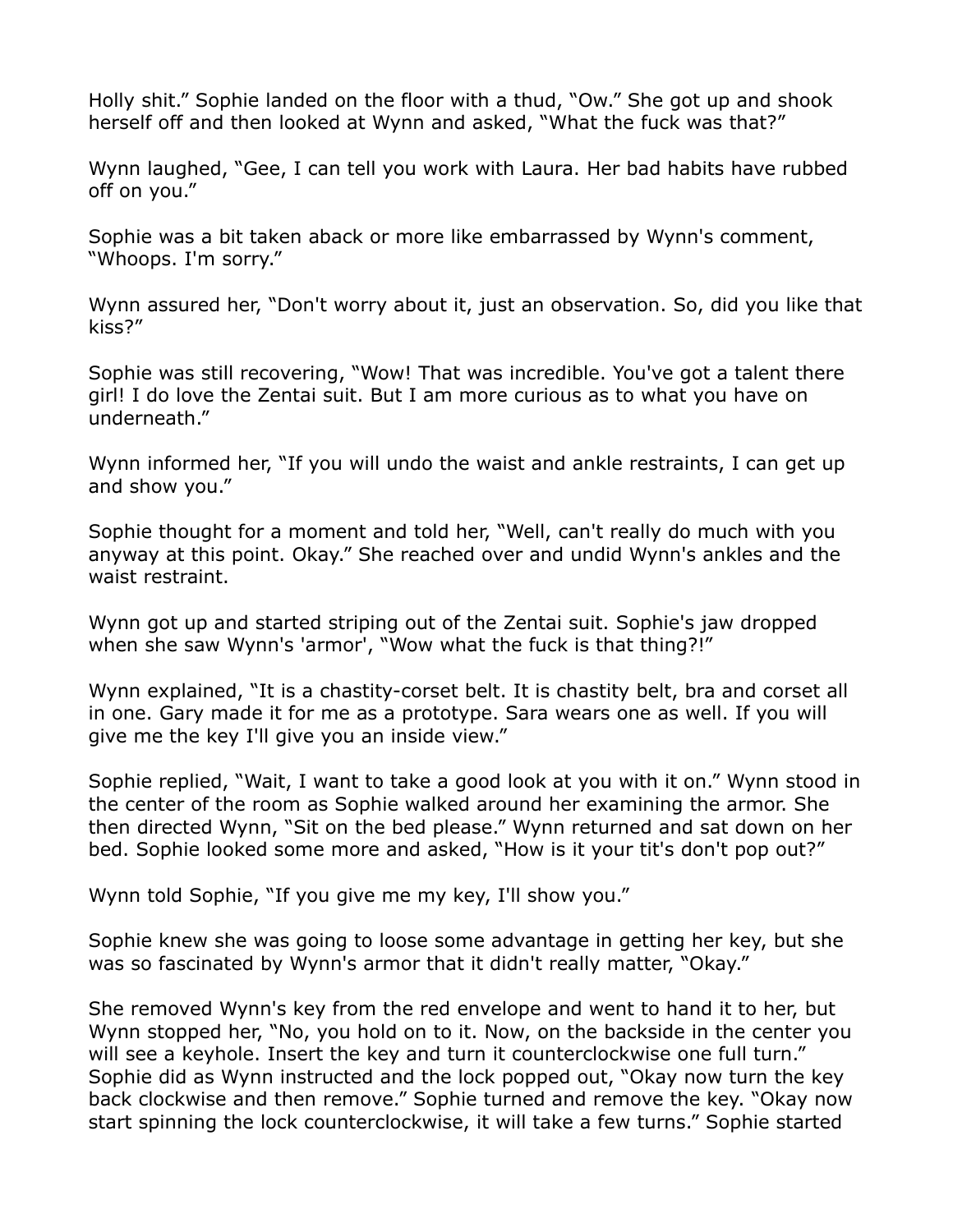turning the lock and watched as the back of the belt opened up. She kept turning the lock until it would not go anymore. "Good, now let me standup. Have a seat over at the desk." Sophie moved away from the bed and sat at the desk chair as Wynn had told her to. Wynn stood up, leaned forward and slid her tits out the groves. Since she had the vaginal plug attached the armor didn't fall right off of her. Wynn now grasped the sides of the armor and started working it down. Finally the plug popped out and the armor dropped to the floor with a clunk.

Wynn stepped out of the armor and handed it to Sophie, "Somehow I was expecting this to be heavier." She then noticed the nipple piercings on Wynn and the tracks inside the armor, "Ah, so you slide your tits with the piercings into this track. But, how does it not come off?"

Wynn explained, "I have to lean forward to remove or inset my tits into the tracks and once the suit is closed I can not lean forward. Now, how about I go get your green envelope and let you out of that belt so we can have some fun."

Sophie replied, "Okay, but I am really not comfortable being a dom."

Wynn was curious, "How so?"

Sophie told her, "Not sure, I just prefer *being* dominated. Laura learned that real quick about me."

Wynn had an evil grin on her face, "Well, there is nothing to say that you have to be a dom tonight."

Sophie asked, "What is that suppose to mean?"

Wynn laughed and then ordered her, "Get on the bed, now!"

Sophie jumped on to the bed and before she knew what was happening Wynn had already cuffed her hands and was attaching the rest of the restraints to Sophie, "Thank you mistress!" Wynn giggled and disappeared into her retreat where Sophie and been sleeping on a sofa to get the green envelope.

Wynn returned a short time later and removed Sophie's belt, but not before giving her another kiss. The two girls played for a couple more hours before they started falling asleep. Wynn went ahead and release Sophie who went back into the retreat to change into something more comfortable for sleeping. She returned wearing a long sleeve t-shirt, shorts and was still wearing the fishnets, "Thank you Wynn, that was very nice." As she was heading back towards the retreat she asked, "Is it me or is it a little cold in here?"

Wynn had noticed the chill earlier, but thought it was because she was out of the Zentai suit and armor, "Now that you mentioned it. Let me turn on the heater in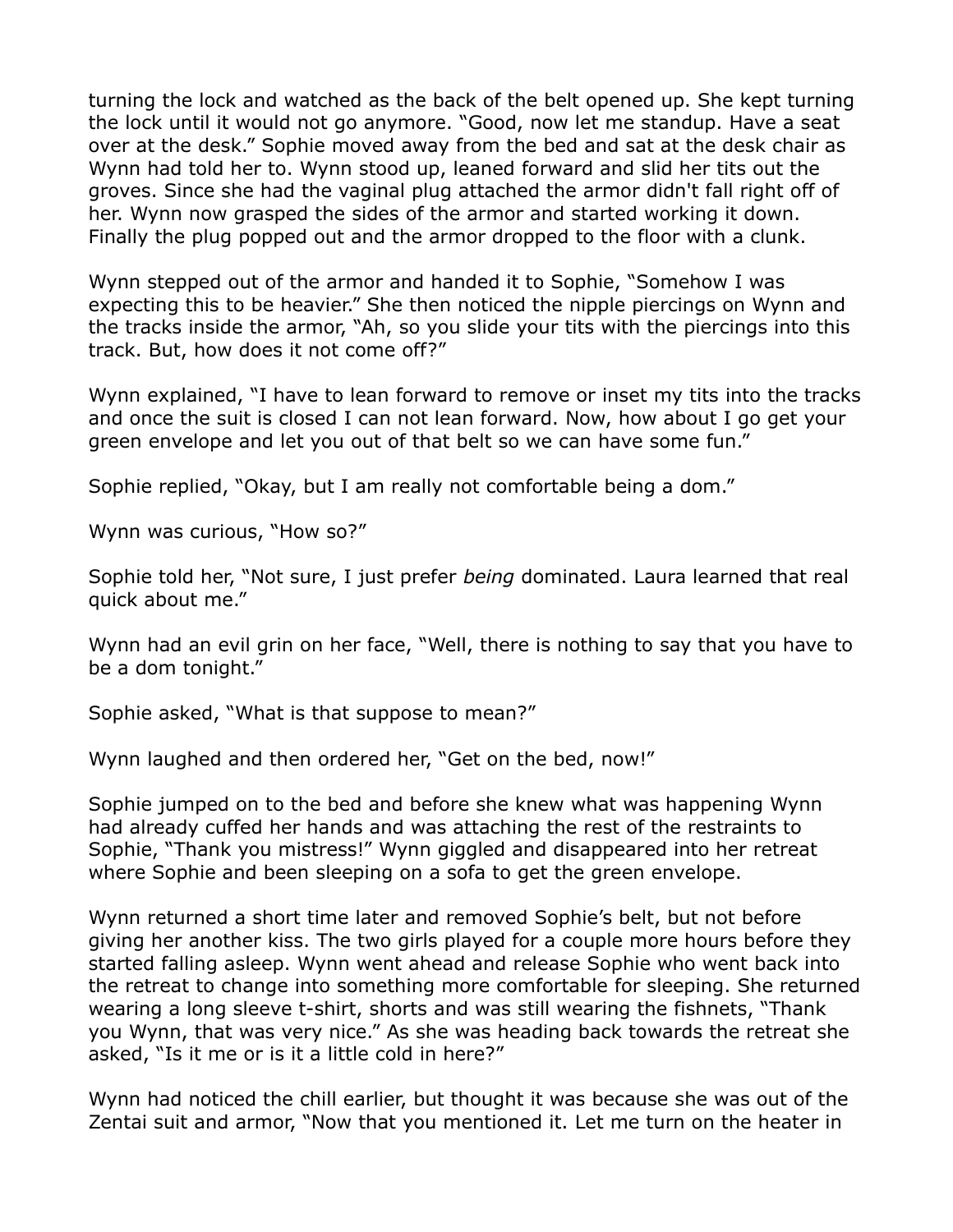here. Good night."

While everyone was having their fun I had lost track of time. I decided I would take a break as I needed to set the remaining gifts out under the tree. I headed into the secret room and grabbed the box with all the framed photos and scrapbooks. I was placing these under the tree when the grandfather clock in the foyer chimed Midnight. After I had finished with the gifts I placed the box in the hall closet and decided to visit the bathroom as well while I was there. I headed into the kitchen to get a glass of wine and returned to my office. I thought about going to bed, but I wanted to see how much I had left on this large job. As it turned out, I did not have much left and by 1:00 AM I was done. Before I signed off I emailed the client and submitted an invoice. I headed back to the kitchen to put my wine glass in and run the dishwasher. I noticed it seemed a bit cold inside so I fired up the down-stairs heathers before returning to my office. I was about to shut-down the computer when I got an email from Paypal informing me funds had just been deposited into my account from the client I had just billed. Well, that was a nice Christmas present!

## **Chapter 21: A Not So Merry Christmas?**

Having had another 'game' on Christmas Eve worked out in that everyone was occupied with the game and eventually exhausted that they could sleep. This had to be on the few times we had a really full house. My alarm went off as scheduled at 6:45. I got dressed and headed down to my office for this morning's wake up call. I queued up a Santa recording in lieu of the Rooster, but still followed by Ty Pennington's greeting. At 7:00 AM I broadcast the greetings and then announced, "Merry Christmas and good morning everyone! Hope y'all had fun last night. You have an hour to get cleaned up. Breakfast will be served around 8:00 AM. Please meet down in the dining room when you are done."

Thirty minutes later Wynn found me in the kitchen and asked, "What are we doing for breakfast?"

I explained, "The Zinfandel's are suppose to be having it catered here. They should be over shortly."

The intercom gonged and displayed "Entry Gate". I answered to discover it was Gary, "Merry Christmas Ron. Hey can you open these here gates so the catering truck can come on back."

I replied, "Sure thing." I pushed the Aux button and the line was disconnected with a long tone.

The gates open and Gary came into the house a couple minutes later, "Man it is cold out there!" I looked at the readings of the various wireless thermometers I had setup. I noticed the temperature had plummeted during the night and under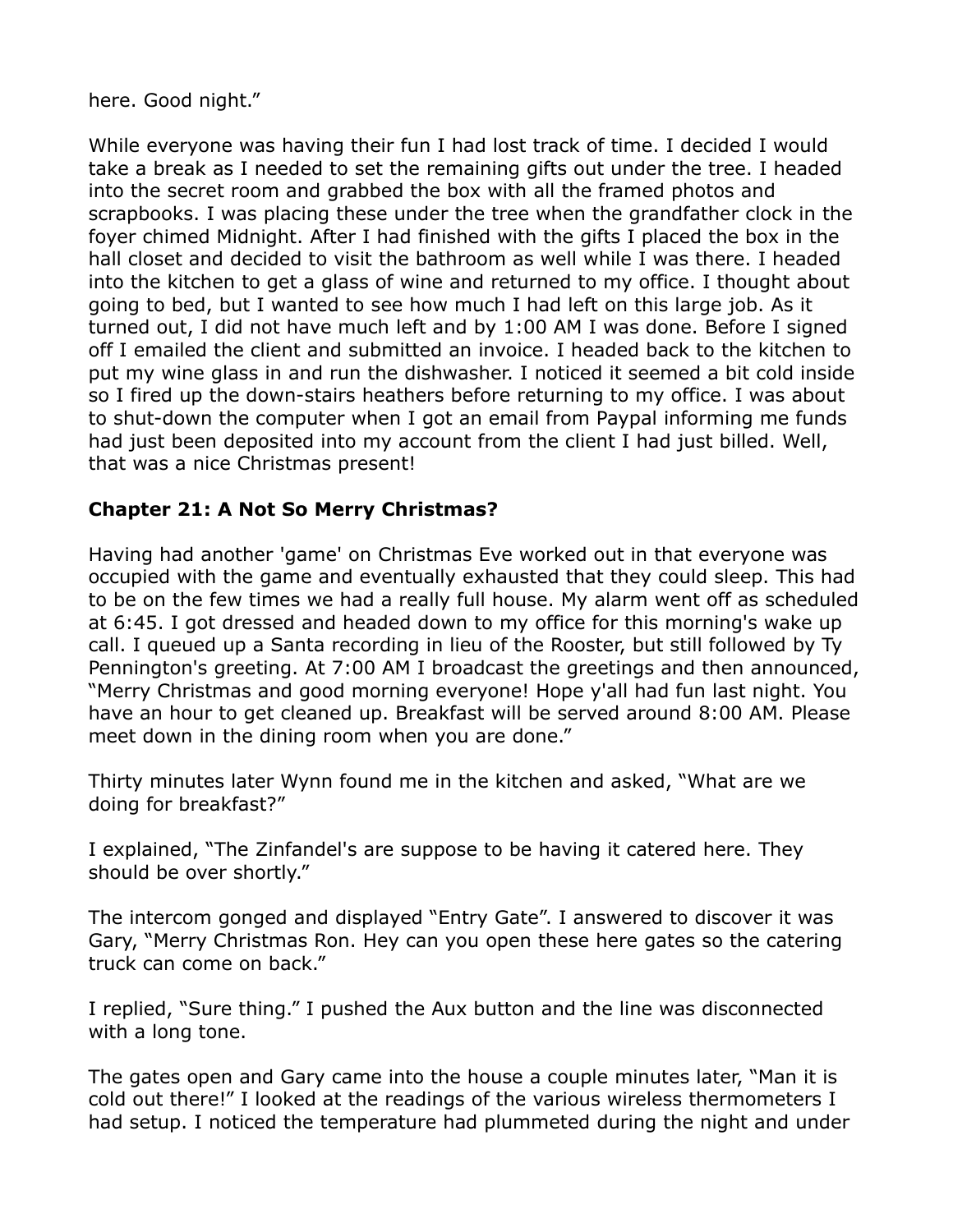the porte cochere it was reading around 30 degrees while out by the pool it was in the upper 20's.

I commented, "Wow, haven't seen it this cold out here in a while. Let me get the fireplace going."

Gary commented, "Yea they are saying we might have a *White Christmas*. Okay, the caterers are going to setup in the nook, we'll do this 'buffet style'."

While the catering crew were getting setup I headed back into the library. I wanted to make sure I had gotten all the gifts out of the secret room. I opened the bookcase and looked around. After I determine nothing was left behind I came back into the library to find Wynn looking out the window into the backyard. She saw me and commented, "A lot of ice out there. Been a while since we've had a frost." She then noticed the mountain tops, "Um...Ron is that snow a top of the mountains?"

I looked and sure enough there was a light dusting of snow on the tops of the mountains. I replied, "How about that. This only happens once a every few years or so, though usually later in the season. Wow, what a site."

The caterers had setup and everyone started coming down for breakfast. Andy commented on the fireplace, "Wow, never seen you use that before."

I replied, "Well since it so cold and snowing outside, I thought I'd get it going."

Lindsay had come down the stairs and heard my comment about snow, "Snow? You're joking right?"

I told her, "See for yourself. Take a look at the mountain tops."

Lindsay didn't believe me at first, "Yea right, it would snow in Phoenix...." she saw the mountain tops, "Holly shit, you are not making this up!"

The intercom gonged again with 'Entry Gate' on the display, "Kacie here can you let us in?"

Linda, Kayré and Kacie came in. Kacie commented, "I had no idea it would snow here."

I just laughed, "Got to admit, it feels more Christmas like. You never know what the weather is going to be like. One year it was in the 80's on Christmas day. Anyway, grab some food and meet in the dining room."

Everyone gathered for breakfast and between Andy and Gary, the buffet was gone in about 10-minutes." After breakfast we all gathered in the Great Room.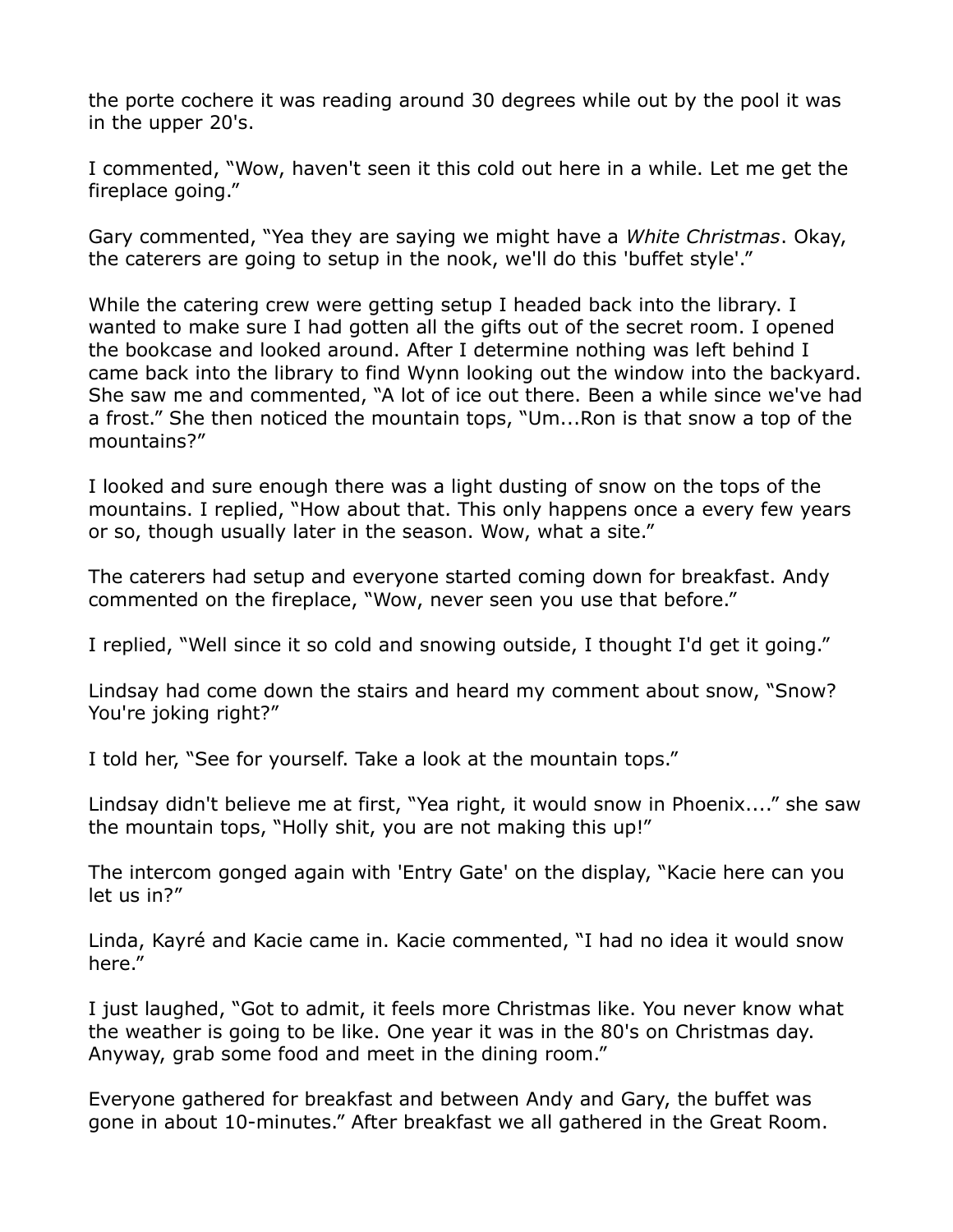Before we started the gift exchange I announced, "First off, thank you everyone for coming. Most of us were together for Thanksgiving and it is really great to see everyone here again for this *White* Christmas. I have to say though, it is a bit odd and somewhat awkward not having Martina here this year. Of course, this is nothing...the first year Sara, Martina and I were here. Martina had me get a 15 foot Christmas Tree, that was a bit awkward to work with! The Merlot Family has grown quite large this year, especially the extended portion. Any one would like to say anything?"

Much to my surprise Lindsay stood up, "I know we don't always show it, but Andy and I truly appreciate all you have done for us. I know we all just met earlier this year and none of us knew what would be thrown our way. Throughout it all, y'all have been there for us, especially Sara. We've been though a lot together over the past few months, but I am glad to have y'all here!"

Andy added, "Yes, you've gotten each others out of a few binds. I don't know what to say other than thanks."

Laura spoke next, "Ron and I have had our ups and downs over the past couple years. We parted ways for this business venture. Of course I went and made things more rocky for us by having the fling with Martina. But then again she did bring it upon herself...Anyway it is really neat to be able to spend Christmas with Ron this year. Even better with Miss Kitty and having our mother and Blanche here as well. Been many years since we've all been together. Also thanks for letting us bring Sophie."

Lorena stood, "I have to second what Laura just said, it is nice to have Christmas with you and Ron this year. The last time we were together was a few years back and that was when my late husband was still around. That was not exactly a 'Merry Christmas'. But this year is wonderful to have you two...errr...three as well as Blanche with us this year."

Bunny was next, "Much like Andy and Lindsay we thank you for being so charitable. We wondered if moving out here would be a good choice. All in all, it has worked out well for us. We all get along so well...even though for a while I wanted to do evil things to you Ron!" I gave a 'who me' look, "But I am over that now. Anyway thanks for all you've done for us."

I was kinda expecting Maya to say something, but she just sat off in the corner lost in thought. I asked Sara pointing to Maya, "Is she alright?"

Sara commented, "I think she is a little shy/nervous or in shock. This is her first Christmas with me in several years and without our mother," Turning her attention to her sister, "Maya, dear please come over here and join us. No need for you to sit alone."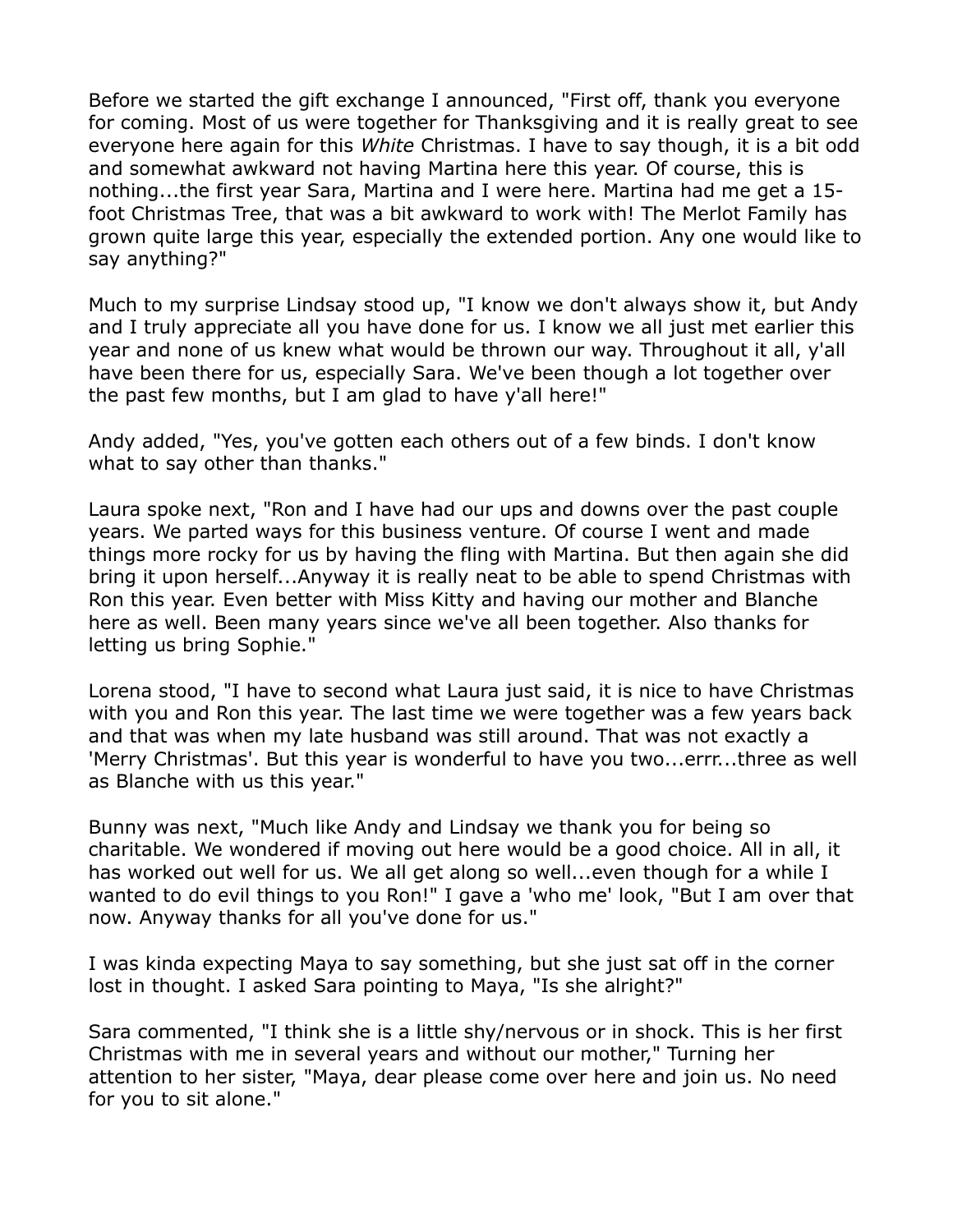Maya came over and sat on the floor next to Sara and held her hand as she told us, "Sorry, this is a bit much for me right now. It has been a very, very long time since I have celebrated Christmas, much less with my sister. The last time we were together for Christmas was right before our mother's death. Sara and I have not seen or spoken to each other in so long. Some days I think I am dreaming. I find it hard to phantom that my life has improved so much and my relationship with my sister has become so strong again. Plus my strong friendship with Bambi who has helped me overcome so much. Thanks y'all!" Maya excused herself to have a good cry. Bambi followed her into the hall bath to help her calm down.

Finally Kayré spoke, "Unlike most of you, mother and I have always spent Christmas together. Most of the time it was with Olivia and her father. This year has been quite an adventure and I have Sara to blame..." Sara was in a bit of a shock, but Kayré continued, "....okay, not blame but to thank. If it were not for Sara I wouldn't be sitting here right now with Kacie...and belted!"

I turned everyone attention to the gifts, "Alright! We've got a lot of gifts here, so lets begin. Gary and Bunny."

I handed them the wrapped picture Gary took it, "Geez Ron what is this?"

I told him, "Open it and you will find out!"

Gary unwrapped the picture and was in a state of shock, "Wow! How?"

I advised him, "Hold that thought...Sara...", I handed her a wrapped picture.

She unwrapped the picture, "Cool, a photo of us at the altar. Wait...where was this taken from?"

I explained, "Remember how Marc and asked us to split apart from Gary and Bunny when we the rent-a-preacher was getting started? That was so his photographer could get the separate shots of us from the balcony of the King Suite. Now I have some more. Laura/Miss Kitty, Mother and Blanche, Andy/Lindsay and Kacie/Kayré." As everyone open the pictures I explained, "Most all of these were taken at the wedding with the exception of the one of Kacie and Kayré which Marc took over the Unlikely Cowboy."

Andy asked, "Can we present our gift to you Ron?"

I told him, "Sure." Lindsay got up and removed a small box from the tree and handed it to me. I unwrapped and was amazed, "Wow an external hard drive."

Andy added, "Not just any external, but a USB 2.0 and this baby is 500 GB. No more having to copy files between the PC and Laptop."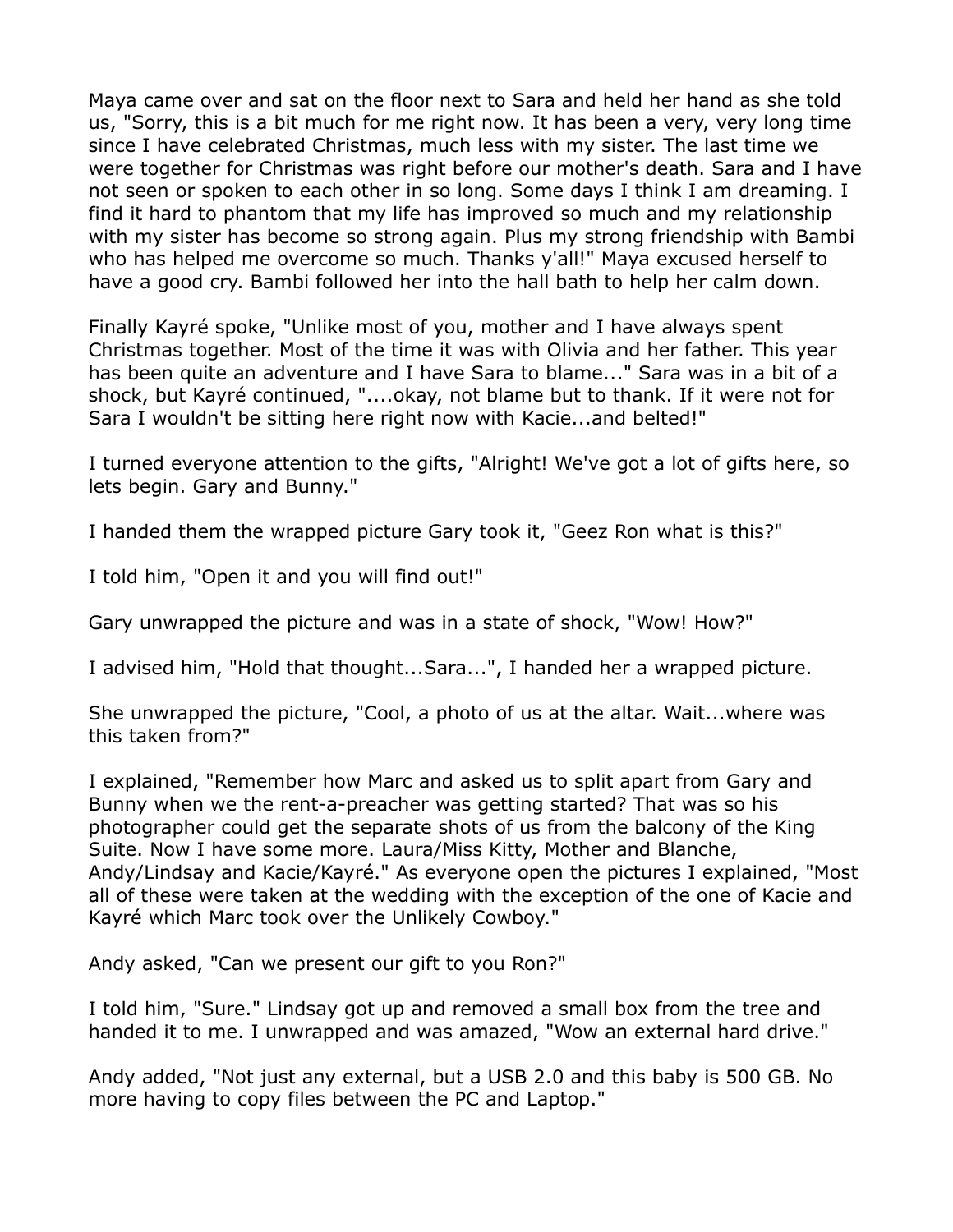I was floored, "Wow thanks guys!"

Gary got up, "Okay Andy and Lindsay, the girls and I got you a little something for your new house."

Lindsay eagerly took the box from Gary, "Oh, it's heavy." She hastily unwrapped the package, "Neat, a fireplace set. Wow, I keep forgetting we are going to have a fireplace!"

There were still a lot of gifts left to give out before I got to the dresses. I signaled to Linda who asked, "Sophie can you come with me for a bit." Sophie and Linda headed into the library. Sara, Maya, Wynn and Lindsay exchanged gifts amongst themselves.

I was surprised when Laura handed me a box, "Here, I saw this over in Henderson and knew you had to have it!"

I unwrapped the box, "Oh cool, a cow cookie jar! I've always wanted one of these, but could never find them."

Miss Kitty added, "It 'Moos' when you open the top!"

I thanked them and directed by attention to Andy and Lindsay, "Okay, I too have a gift for the new house. It is not in here though. Now, you may have noticed in the past week a new addition to your suite's deck?"

Lindsay asked, "The swing? Sara and I were out there the other night."

Andy joked, "and yet you and I have yet to spend any time with you out there."

I added to Andy's joke, "Well there will be plenty more opportunities for that once you two move into your house. I have on extra sitting out in the storage garage ready for final assembly. I'll bring it over once y'all moved in."

Sara was getting a bit antsy, "What are all these boxes down here we haven't opened?"

I explained, "We will get to those soon. I have one other set of gifts. Mother and Blanche..." Both came over to me and I handed them their box. I explained, "Blanche has told me that you two like to garden, but it is a bit hard on y'all..."

Lorena, "I am not too sure what you mean..." She opened the box and found that hats, "Nice hats, these will keep the sun off of us."

I explained, "There's more..."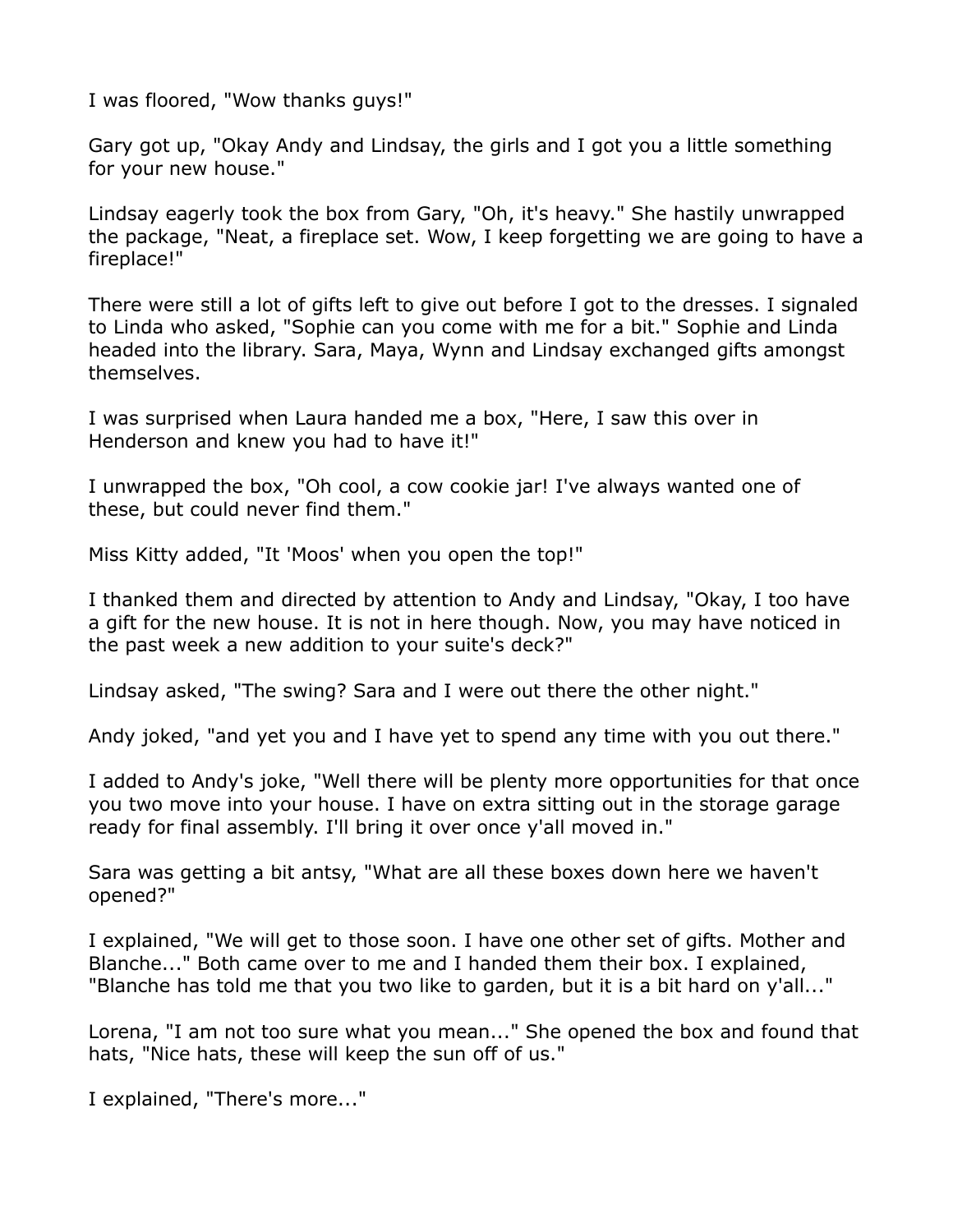Blanche removed the tissue paper and came across the leather gloves, "Wow are these leather?"

I replied, "Yes, they are professional grade gardener gloves. These will hold up very well, especially with the harsh condition out here. Now, below those..."

Lorena removed the tissue paper and laughed, "Knee pads! Let me guess, you talked to Blanche."

I laughed, "Yep, last week I called. I was going to talk to you hoping you would drop some hints. However, you were not home so Blanche gave me some ideas."

Laura picked up the small box that had the 'gift pot' in it and handed it to Lorena, "This is from both of us."

Lorena looked at the box and asked, "What is this a coffee mug?"

Laura giggled, "Not quite, open it up."

Lorena opened the box and saw the pot, "Um...a pot? Oh wait was is this inside. Aha, a gift card for ACME Nursery's. I've been wanting to go there. A lot of my girl friends says that have a really good products and selection."

I explained, "The hats, gloves and knee pads are all from there. The have a location out near Carefree. They told me you should be able to find some great grape vines at their Green Valley location. The gift card is for \$150"

Lorena was almost in tears, "Wow, you two did this for me?"

Laura came over and hugged our mother. Meanwhile, I went into the office real quick to check on Linda and Sophia. Linda has just finished lacing the main dress and was just starting to lace the neck corset muzzle portion. Linda told me, "Should be a couple more minutes, just call out when you are ready."

As I returned to the Great Room, Lorena came over and hugged me, "Thank you Ron. You and Laura do not know how much I appreciate this."

I told her, "Your welcome, just glad to have the family back together." Turning my attention to everyone else, "We are almost ready for the grand finale, however a couple other small gifts. Gary and Bunny, Sara and Lindsay." I handed them the scrapbooks, "Marc had these made."

As they unwrapped the scrapbooks, Lindsay asked, "I appreciate the gift, but why I am getting one as well?"

I told her, "You were Sara's Slave of Honor, so we felt you should have one as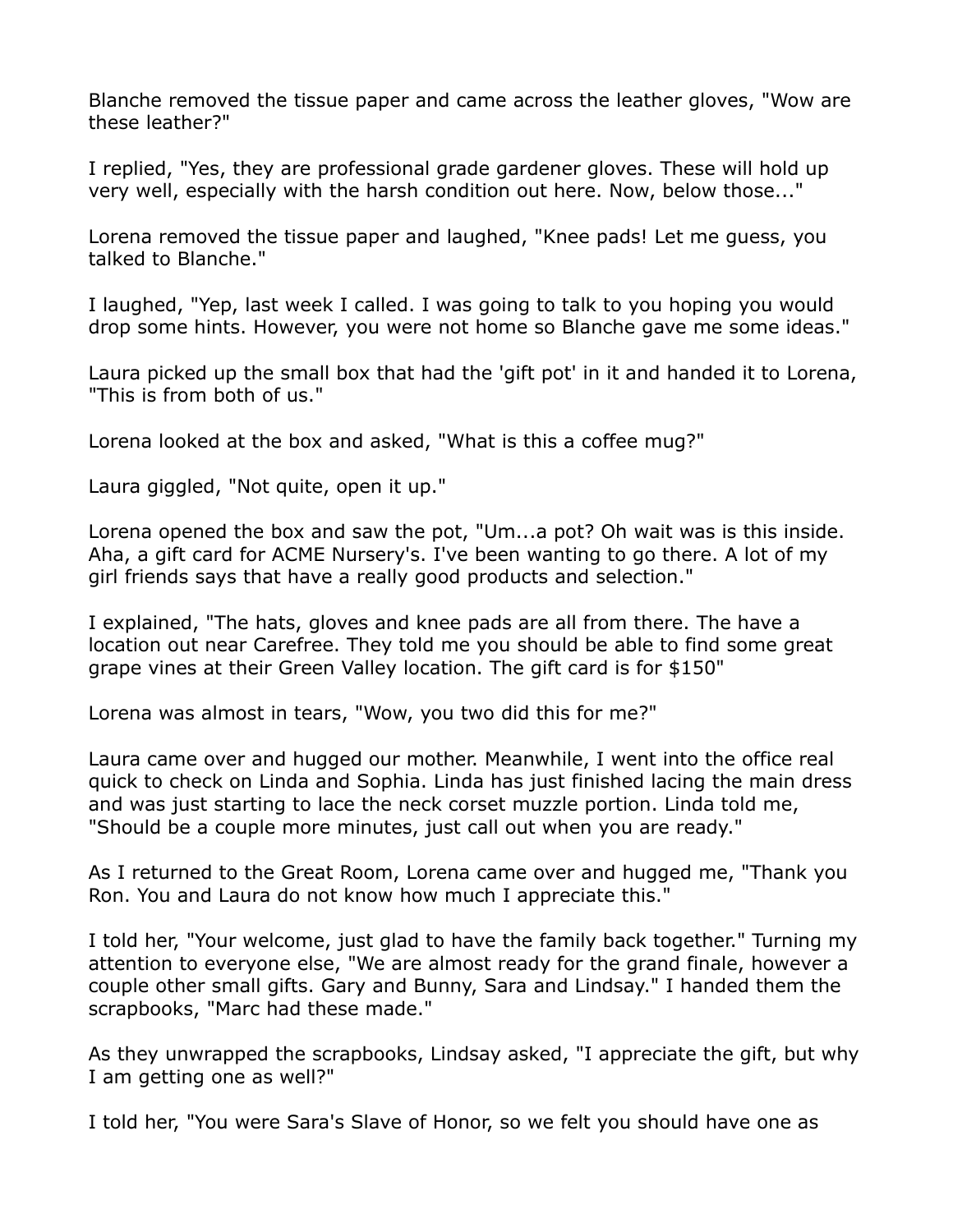## well."

Bambi and Maya returned to the living room. But still Maya kept her distance from everyone else. Turning my attention to everyone else, "Now, for the grand finale! Laura, Miss Kitty, Maya, Lindsay, Sara and Wynn come on down!" I handed them their boxes and explained, "There are from both Linda and I." As the girls opened the boxes, I explained, "You really cain't grasp the full concept of these dresses until you see one modeled. Sophia!" Sophie slowly made her way out my office into the Great Room. She stood in the middle of the Great Room as I explained, "Not only does this dress lace all the way down, but it has a high neck corset that acts as a muzzle! It is possible for the wearer to unlace the neck corset however..."

I turned to Sara, "Hand me your cuffs please." Sara looked at me surprised and reached into her skirt pocket and pulled out a set of handcuffs and hand them over to me. I applied the cuffs to Sophia's wrists and commented "Well, I just proved that theory. Anyway, if their hands are cuffed in front of them, they will not be able to reach behind and undo the corset."

As I was holding Sophie by the arm I noticed her pulse was racing. Not sure is she was nervous, excited or both. I asked her, "You alright?" Of course right after I asked her, I realized with the neck corset muzzle she would not be able to answer me. However Sophia did manage to nod her head that she was doing alright. I assured her, "Don't worry a couple more minutes and I'll have Linda get you out of this dress soon." I turned to Sara and asked her for the keys to the cuffs. She handed me the keys which in turn I handed those over to Linda who led Sophia back to the library and un-cuffed her hands.

Linda undid the muzzle and asked, "Did you need help getting out of the dress?"

Sophie replied, "No, I'll keep it on for now, just wasn't expecting the neck corset muzzle to be so restive." Sophie came back out into the Great Room to join the rest of the family.

My cell phone was ringing and looking at the caller ID it was Marc, "Merry Christmas Ron! Hey Martina loves the dress and I especially like the muzzle part. Thanks."

I laughed, "I thought you would like the neck corset muzzle, Martina can get a bit chatty at times. Hey again, thanks for all your help these past few months it is appreciated by all of us. You and Martina enjoy yourselves now in Aspen."

After I was off the phone with Marc, Maya and Sara approached and asked to see me in my office along with Lindsay and Bambi. After we sat down Maya explained, "This is a difficult time for us, our mother died on New Year's Eve back in 2004."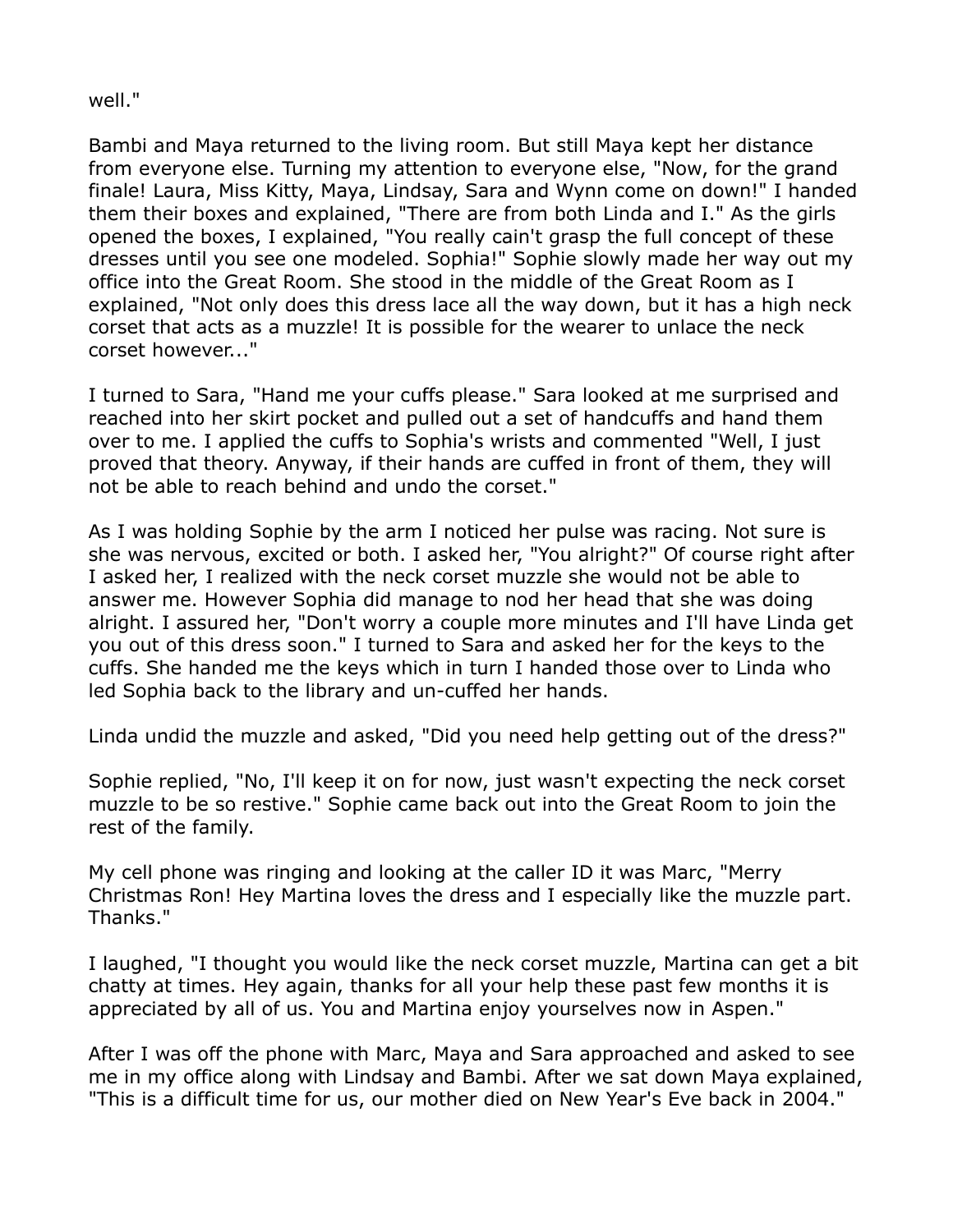Bambi came over hugged and comforted Maya. Sara still in shock but explained, "This was what the check from Texas Life, Livestock and Property Insurance was for. I never really said much about our mother's death, mainly because we don't know what happened. Further, it was not something we really wanted to talk about." Lindsay came over and embraced Sara.

I suggested, "Since we a few hours before dinner, why don't the four of you have some fun down in the playroom. Help get your mind off of this."

Lindsay replied, "Good idea Ron! Come on Sara."

Maya responded, "I think I'll pass on the playroom but would like to spend some time with Bambi if I could."

I told her, "Not a problem, I am sure Gary and Bunny will understand."

The four exited my office and headed their separate ways with their partners. Gary met me in the library and asked, "What is going on?"

I explained, "I'll tell you in a moment I need to find Andy and your wife." Once I located Andy along with Bunny and they were all in the library I explained what was happening.

I told them, "I have learned the girls' mother died back in the end of 2004. However, the circumstances of her death they apparently don't know. Maya was visibly upset and I think Sara is still in a state of shock. Sara and Lindsay went down to the playroom. I think Maya and Bambi went up to Maya's room to have some time together."

Gary offered, "I could have Jason look into this if you want. It could help answer some questions."

Andy objected, "May be there is a valid reason why they have been left out of the loop."

I had to agree, "Thanks for the offer Gary, but Andy is right. It is best we leave this be. If the girls want to know, let them ask."

## **Chapter 22: The Job Shuffle**

The Monday after Christmas, Linda headed back to Tucson. We had made plans for my crew to come out later that week to get the wiring done before Davis and his crew put up the new wall board. Tuesday morning Linda called, "Hey Ron. How do you feel about a slight change of plans?"

I asked, "What do you mean by slight?"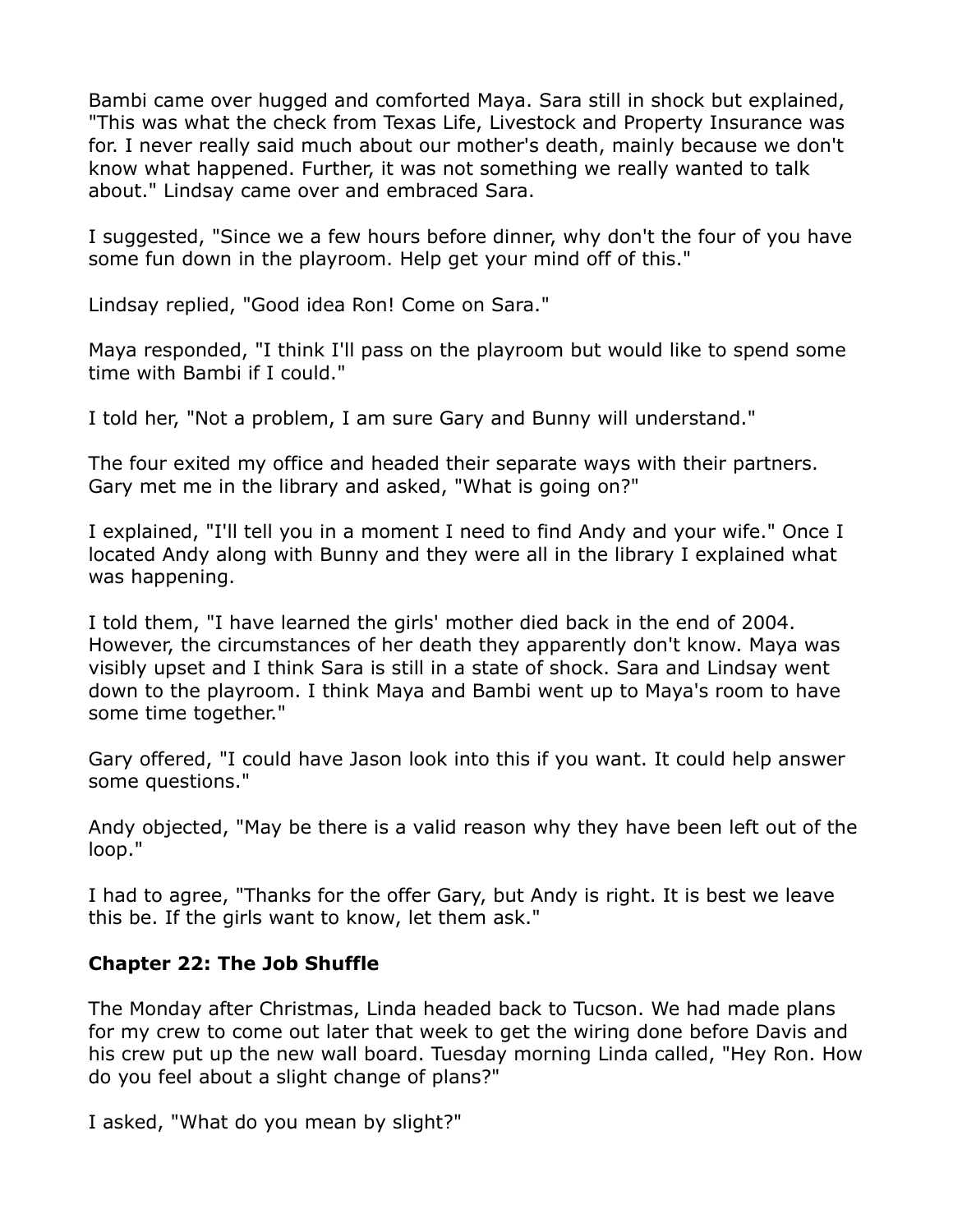Linda laughed, "Well I know we were suppose to be doing the Budget Holstein this week but Davis discovered a whole mess of problems as he started doing demo in the other half of the building. Apparently the prior tenant did some renovations which are not up to code. So he is telling me it is going to a few weeks before your crew can come out."

I explained, "Well, no problem. Although I think Laura is going to be disappointed though."

Linda asked, "How so?"

I laughed, "She has that convention during the time frame we would be doing the network install. The convention she was looking for an excuse not to present at. So now what?"

Linda replied, "Well, there is The Corona de las Estrella's. Most of what we are going to be doing in there is cosmetic. Well, with the exception of the kitchen which has already been gutted. Anyway, I'll email you a link to a site that specializes in food service computer systems. If I purchase it, will you install it?"

I informed Linda, "Yea, we should be able to do that. I'll review and get back to you."

A couple weeks later Maya, Andy and I headed over to Oro Valley to get the new computer system setup for Corona de las Estrella's. This job did not require Laura as there was really no changes being made to the network. Except that we added a wireless router as the new system would have the servers taking orders using a tablet instead of the traditional pen a paper. Olivia had given a lot thought about this, but felt the extra cost would be made up with the improved efficiency. Shaving a couple minutes off each order might not seem like it would make a difference, but it would result in quick turn around and less errors.

On what we thought would be our last day in Oro Valley, Linda called, "Hey Ron. You guys still in town?"

I informed her, "Yes. We planned on leaving tomorrow though. Why you ask?"

She explained, "Well Davis got quite a bit of the mess cleaned up and ended up doing more demo than we expected. He told me since everything is so open this would be a good time for y'all to run the wiring."

I told her, "Hmm, while we could run the wiring since we are down here we don't have any of the items we would need for your job with us."

Linda seemed disappointed but understood, "Okay. Just thought I'd let you know.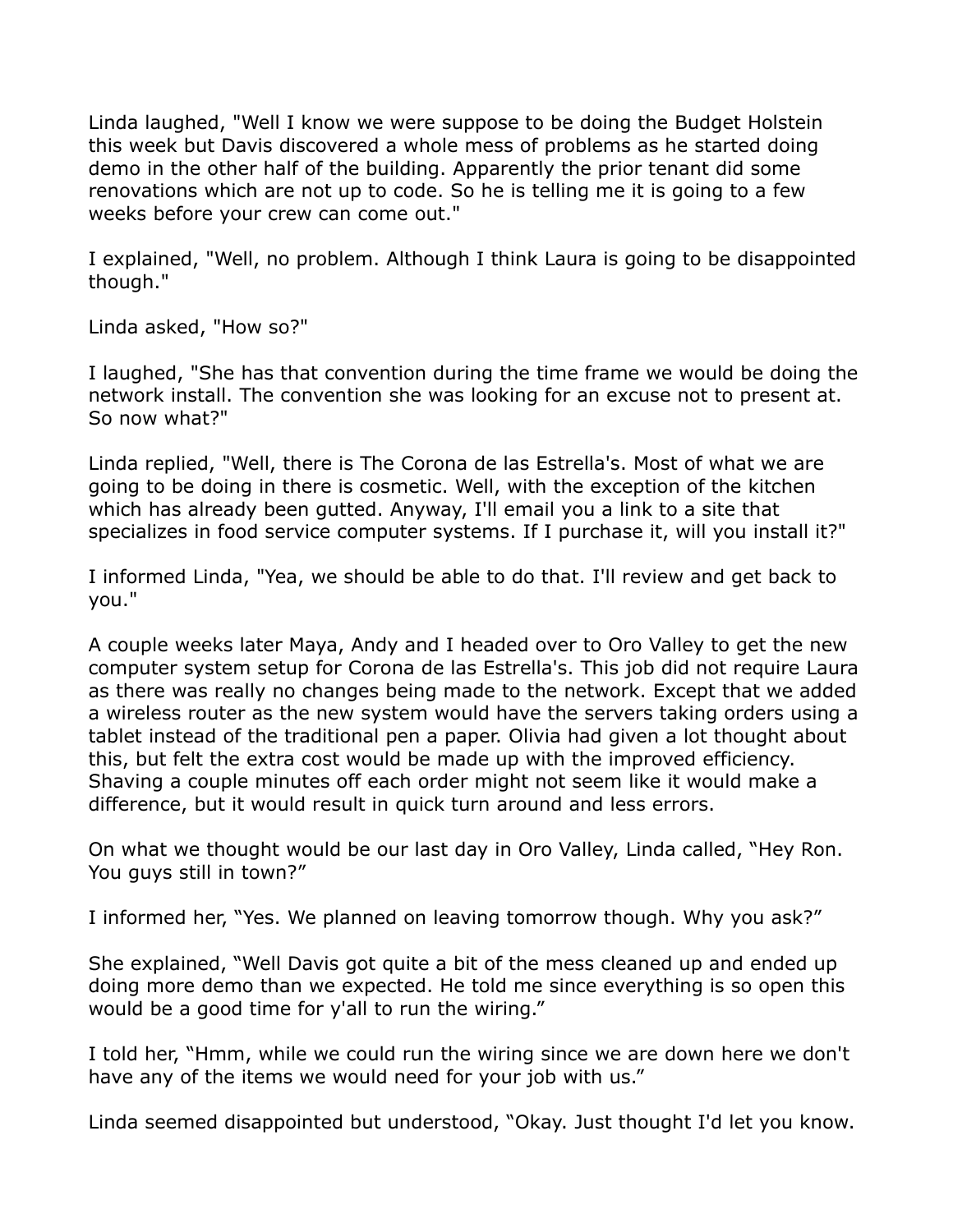If anything changes, let me know."

I told her, "Shall do."

Andy came over and asked, "What as that all about?"

I told him, "Seems Davis ended up gutting more of The Budget Holstein than Linda thought. She was wanting us to do the wiring now, while it was still open. But, as I explained we don't have any of the items we need with us."

Andy had an idea, "How about we send Lindsay, Wynn and Sara down with the supplies. Between the six of us, we could get it knocked out pretty quick. Besides we don't need Laura until Linda is ready to have the computers installed."

I was impressed, "Good thinking. Okay, let me get on the horn with Linda and let her know we'll be over after lunch to survey the building. Meanwhile, you should call Lindsay and make sure her Sara and Wynn can make it out." While Andy was calling Lindsay, I called Linda, "Hey Linda. Ron here. Hey Andy and I were talking it over and are thinking we can get Lindsay, Sara and Wynn out here this weekend with the supplies. Between the six of us we should be able to get the wiring knocked out. We don't need to get Laura involved until after you take delivery of the new computers."

Linda was excited, "Great Ron that is good news."

I told her, "Okay, after lunch Andy and I are going to be over to take look around. We will be able to better determine what we are going to need. Do you have everything figured out already?"

Linda replied, "I believe so, see you two this afternoon then."

Andy had wrapped up with Lindsay and confirmed, "Yes, they can come down this weekend."

I told him, "Good. Once we know what we need, I'll email Wynn the list and she can setup a ticket and get everything picked and packed."

After lunch Andy and I headed over to the Budget Holstein. Linda met us at the new entrance and explained, "Davis had to gut out most of this side of the building. We have drawn up some new plans since we are no longer constrained to working what was there before."

I looked at the new plans and noticed she had moved her offices to the new section. I also noticed where her old offices and the server room were was now the retail floor. "Hmm....so you are moving your office."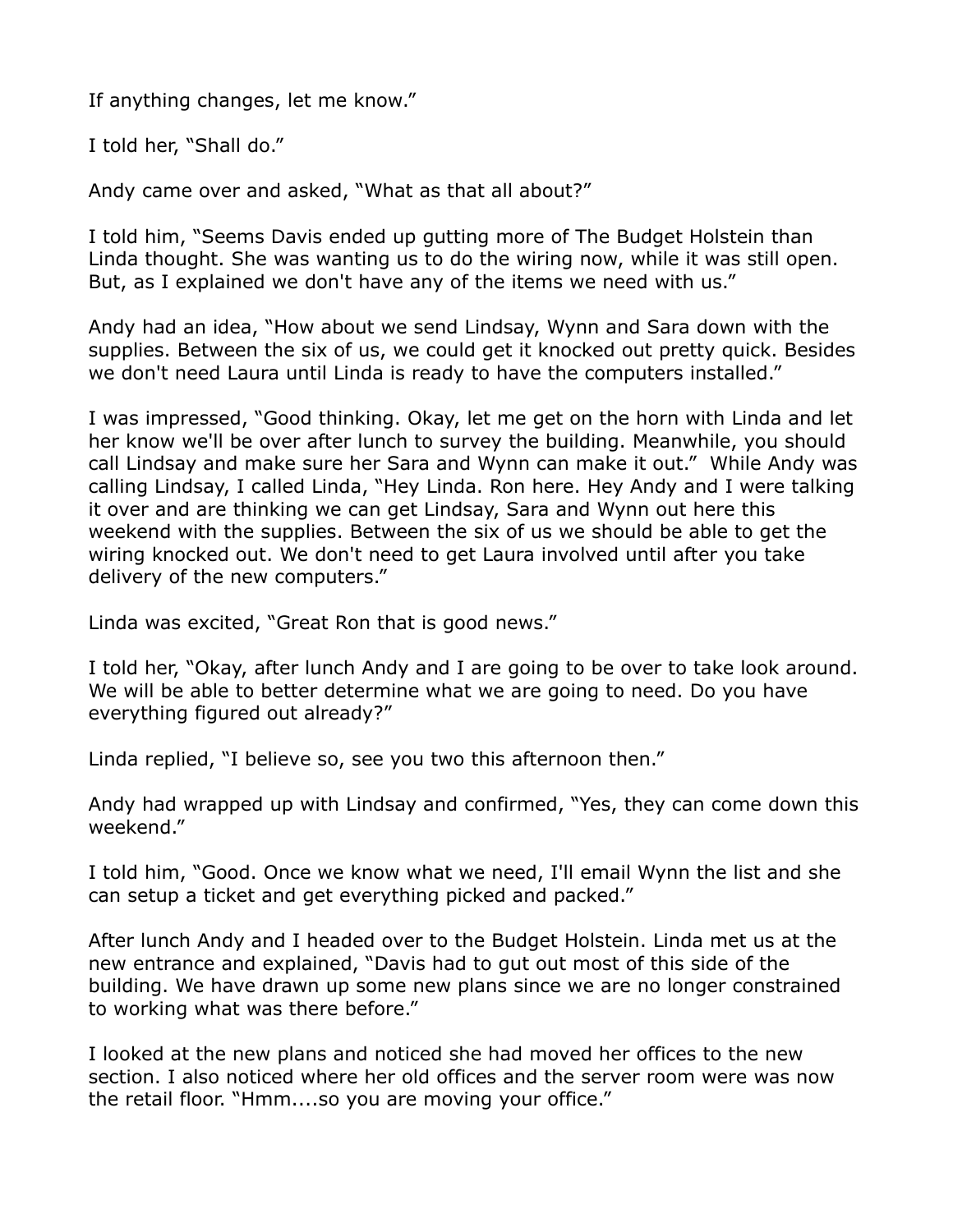Linda commented as she pointed to the plans, "I had Davis do up a new server room."

Andy cringed, "Yikes, we are going to have to do a massive re-wiring now."

I thought for a bit and asked, "What if we do like we did with ACME Las Vegas?"

Andy didn't really understand at first, "ACME Las Vegas? Oh Cristina's job. Dual servers? Wouldn't that be overkill here?"

I told him, "Not really, we do a small shuttle server for Linda's office area with her design software. The old server we will turn into a web server." I turned to Linda, "Of course it still going to need a closet."

Linda called out for Davis, "Hey Davis can you come here for a bit." Davis came into the room with us and Linda explained, "They say that the old sever is going to stay where it is and would need to be in a closet."

Davis looked at the plans and asked, "Does it has to be right where it is now as that is going to be open retail area?"

Andy and I looked at the plans along with Davis, "Well, we could more over towards that wall, only a few feet so shouldn't too bad. Let's go take a look." We walked over to that section of the building and determined where we would be moving the server was part of Linda's old office and was next to the restroom. I told them, "If we can build a little closet here with electrical and ventilation, we can move it in there."

Davis looked at the plans some more, "Okay, yea the would work. I can always shift the restroom over a little to get the needed space."

Andy asked, "Would be able to get a new server out here by this weekend?"

I reminded him, "We don't need it right yet. We can bring that along when we do the final install of the rest of the computers. Now, let me start making a list here of what we need." A couple hours later I had a list ready to send to Wynn.

Two days later on Saturday morning Wynn, Lindsay and Sara arrived. It took the six of us the better part of the day to get all the wiring done, but it was done. While the girls' were getting everything cleaned up Andy and I explained to Linda, "Okay, once Davis is done with everything and you are ready to get the computers installed, let us know."

Linda confirmed, "Davis says it will still be about another month and half to two months. But I'll let you know. I hope to have this done around Easter as we will be doing the Grand Reopening of Corona de las Estrella's at that time."